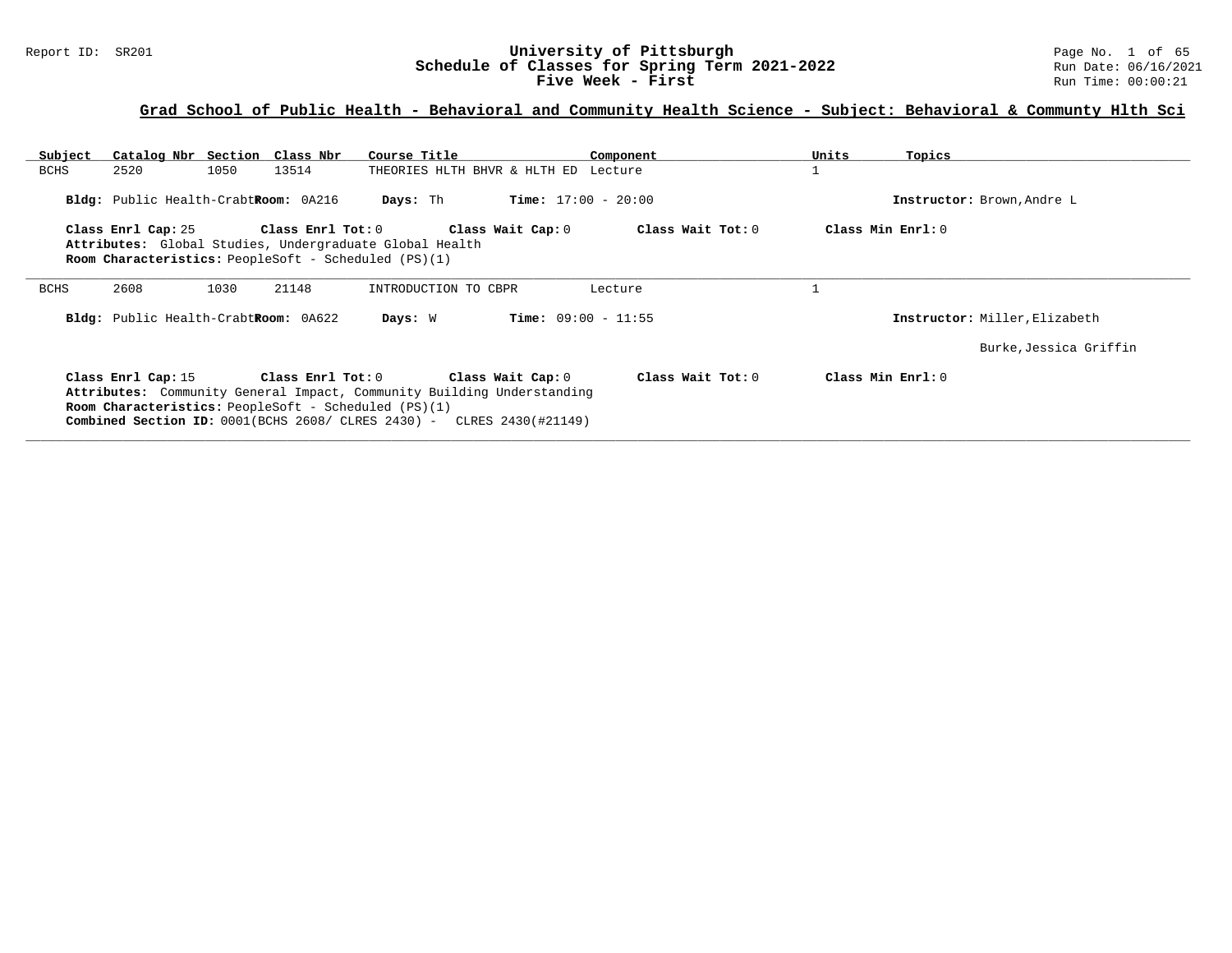#### Report ID: SR201 **University of Pittsburgh** Page No. 2 of 65 **Schedule of Classes for Spring Term 2021-2022** Run Date: 06/16/2021 **Five Week - Second Run Time: 00:00:21**

| Subject<br><b>BCHS</b>                                                                                                                                                                                                                                                                                                                  | Catalog Nbr Section Class Nbr<br>2609                                             | 1040 | 21150                   | Course Title | TRANSLATING RESEARCH FOR POLICLecture | Component           | Units | Topics                                      |
|-----------------------------------------------------------------------------------------------------------------------------------------------------------------------------------------------------------------------------------------------------------------------------------------------------------------------------------------|-----------------------------------------------------------------------------------|------|-------------------------|--------------|---------------------------------------|---------------------|-------|---------------------------------------------|
|                                                                                                                                                                                                                                                                                                                                         |                                                                                   |      |                         |              |                                       |                     |       |                                             |
|                                                                                                                                                                                                                                                                                                                                         | Bldg: Public Health-CrabtRoom: 0A622                                              |      |                         | Days: W      | <b>Time:</b> $09:00 - 11:55$          |                     |       | Instructor: Miller, Elizabeth               |
| $Class Min Ernst: 0$<br>Class Enrl Tot: $0$<br>Class Wait Tot: 0<br>Class Enrl Cap: 15<br>Class Wait Cap: 0<br>Attributes: Community General Impact, Community Building Understanding<br><b>Room Characteristics:</b> PeopleSoft - Scheduled (PS)(1)<br><b>Combined Section ID:</b> $0001(BCHS/2609/CLRES/2431)$ - CLRES $2431(#21151)$ |                                                                                   |      |                         |              |                                       |                     |       |                                             |
| <b>BCHS</b>                                                                                                                                                                                                                                                                                                                             | 2992                                                                              | 1010 | 27294                   |              | SYSTEMS THEORIES & APPROACHES Lecture |                     |       |                                             |
|                                                                                                                                                                                                                                                                                                                                         | Bldg: Public Health-CrabtRoom: 0A216                                              |      |                         | Days: Th     | <b>Time:</b> $17:00 - 20:00$          |                     |       | Instructor: Coulter, Robert William Stewart |
|                                                                                                                                                                                                                                                                                                                                         | Class Enrl Cap: 25<br><b>Room Characteristics:</b> PeopleSoft - Scheduled (PS)(1) |      | $Class$ $Enr1$ $Tot: 0$ |              | Class Wait Cap: 0                     | Class Wait $Tot: 0$ |       | $Class Min Ernst: 0$                        |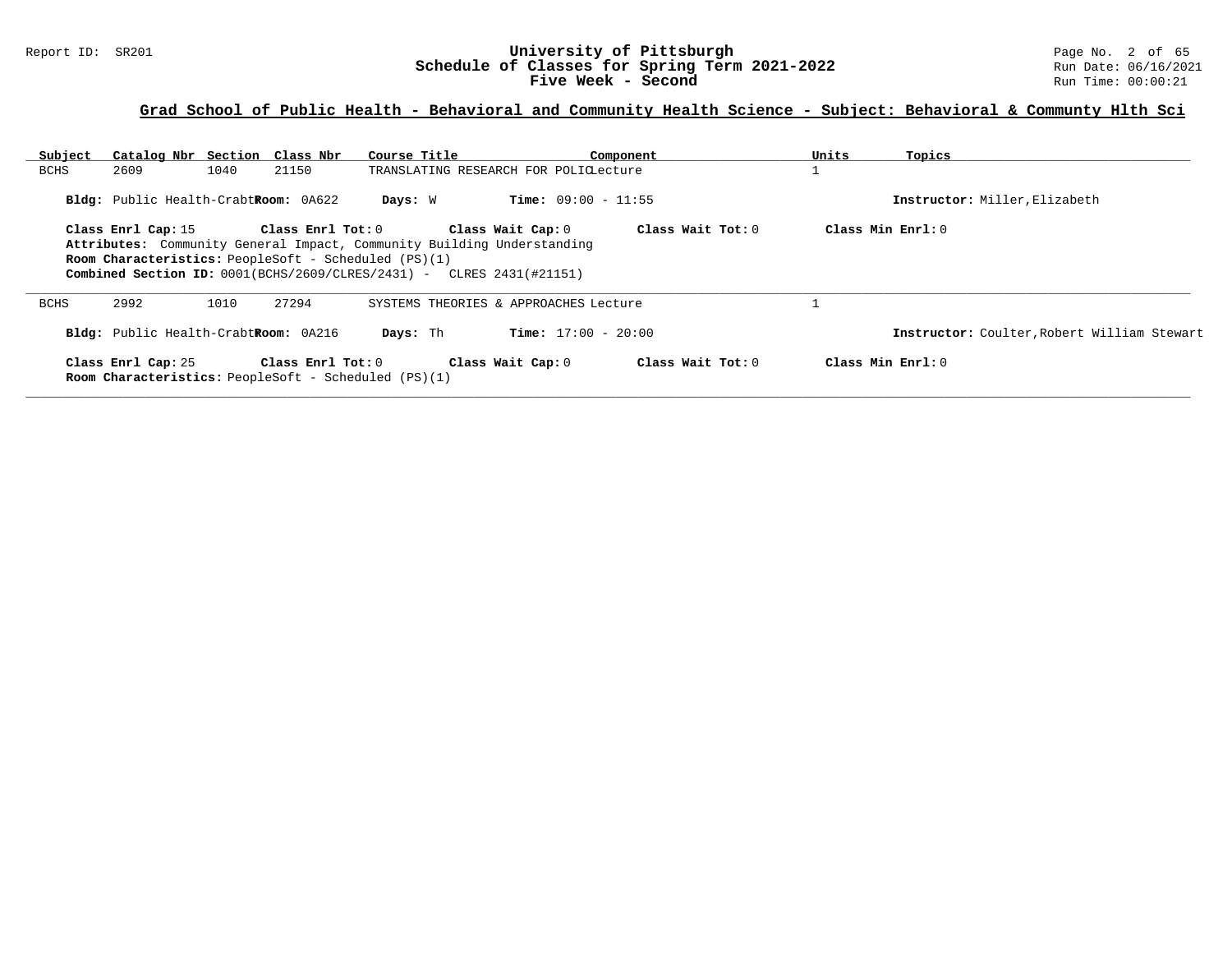#### Report ID: SR201 **University of Pittsburgh University of Pittsburgh** Page No. 3 of 65<br>**Schedule of Classes for Spring Term 2021-2022** Run Date: 06/16/2021 **Schedule of Classes for Spring Term 2021-2022** Run Date: 06/16/2021 **Five Week - Third Run Time: 00:00:21**

| Subject     | Catalog Nbr Section Class Nbr                                                                                                                                                                                                                                                                                                       |      |                     | Course Title                                            |                              | Component         | Units              | Topics                             |
|-------------|-------------------------------------------------------------------------------------------------------------------------------------------------------------------------------------------------------------------------------------------------------------------------------------------------------------------------------------|------|---------------------|---------------------------------------------------------|------------------------------|-------------------|--------------------|------------------------------------|
| BCHS        | 2610                                                                                                                                                                                                                                                                                                                                | 1050 | 21152               | CONCEPT MAPPING                                         |                              | Lecture           |                    |                                    |
|             | Bldg: Public Health-CrabtRoom: 0A622                                                                                                                                                                                                                                                                                                |      |                     | Days: W                                                 | <b>Time:</b> $09:00 - 11:55$ |                   |                    | Instructor: Burke, Jessica Griffin |
|             | Class Min Enrl: 0<br>Class Enrl Tot:0<br>Class Wait Cap: 0<br>Class Wait Tot: $0$<br>Class Enrl Cap: 15<br>Attributes: Community General Impact, Community Building Understanding<br><b>Room Characteristics:</b> PeopleSoft - Scheduled (PS)(1)<br><b>Combined Section ID:</b> $0001(BCHS/2610/CLRES/2432)$ - CLRES $2432(#21153)$ |      |                     |                                                         |                              |                   |                    |                                    |
| <b>BCHS</b> | 2990                                                                                                                                                                                                                                                                                                                                | 1010 | 23916               | SOCIAL DYNAMICS PUBLIC HEALTH Lecture                   |                              |                   |                    |                                    |
|             | Bldg: Public Health-CrabtRoom: 0A216                                                                                                                                                                                                                                                                                                |      |                     | Days: Th                                                | <b>Time:</b> $17:00 - 20:00$ |                   |                    | Instructor: Albert, Steven M       |
|             | Class Enrl Cap: 25<br><b>Room Characteristics:</b> PeopleSoft - Scheduled (PS)(1)                                                                                                                                                                                                                                                   |      | Class Enrl Tot: $0$ | Attributes: Global Studies, Undergraduate Global Health | Class Wait Cap: 0            | Class Wait Tot: 0 | Class Min $Err1:0$ |                                    |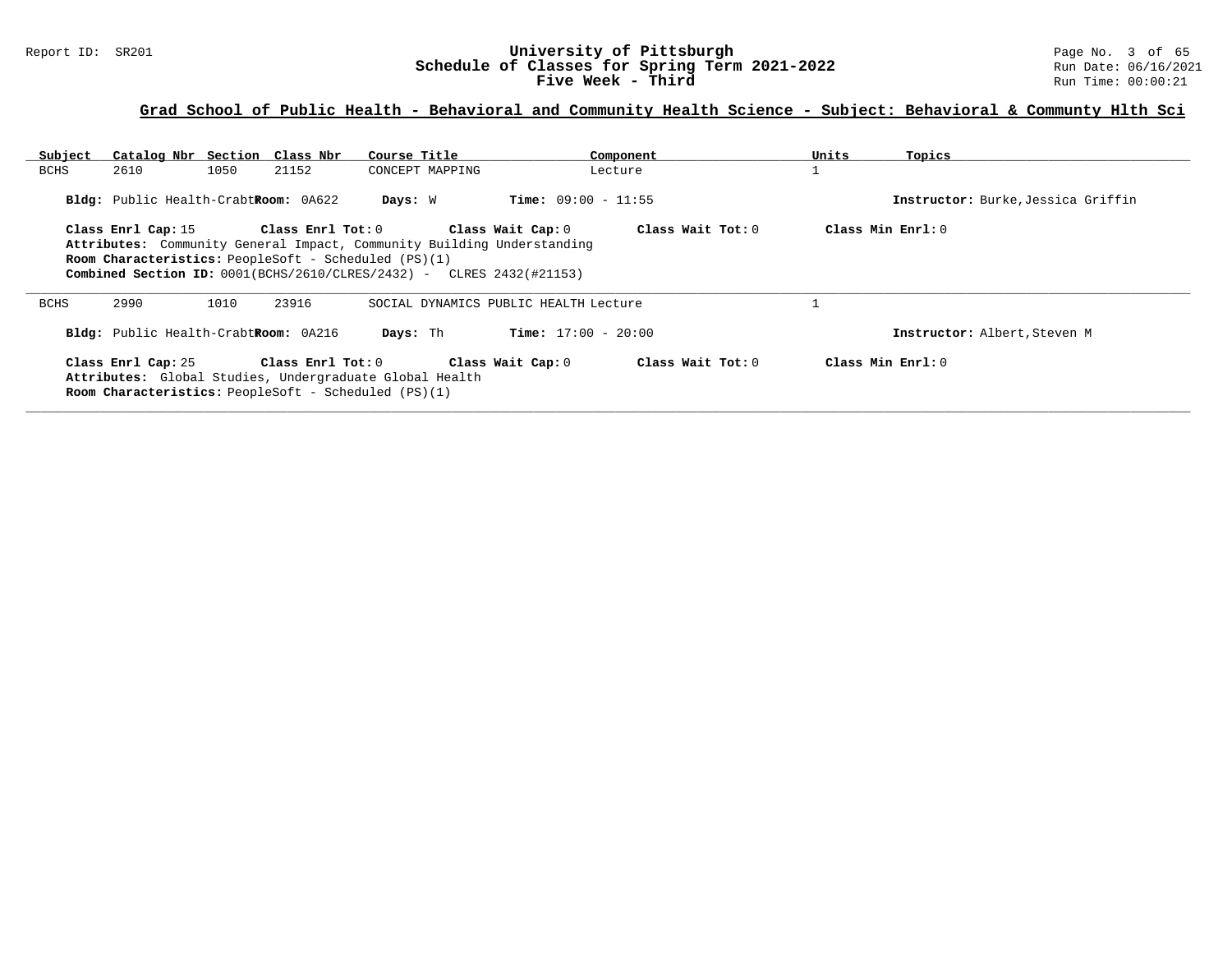#### Report ID: SR201 **University of Pittsburgh** Page No. 4 of 65 **Schedule of Classes for Spring Term 2021-2022** Run Date: 06/16/2021 **Five Week - Third Run Time: 00:00:21**

| Subject | Catalog Nbr Section Class Nbr        |      |                                                             | Course Title                         |                              | Component         | Units               | Topics                           |
|---------|--------------------------------------|------|-------------------------------------------------------------|--------------------------------------|------------------------------|-------------------|---------------------|----------------------------------|
| HUGEN   | 2061                                 | 1030 | 30492                                                       | CANCER GENETIC COUNSELING            |                              | Lecture           |                     |                                  |
|         | Bldg: Public Health-CrabtRoom: 0A216 |      |                                                             | Days: WF                             | <b>Time:</b> $09:00 - 10:25$ |                   |                     | Instructor: Grubs, Robin E       |
|         | Class Enrl Cap: 35                   |      | Class Enrl Tot: 0                                           |                                      | Class Wait Cap: 0            | Class Wait Tot: 0 | Class Min Enrl: 0   |                                  |
|         |                                      |      | Room Characteristics: PeopleSoft - Scheduled (PS)(1)        |                                      |                              |                   |                     |                                  |
| HUGEN   | 2091                                 | 1075 | 30494                                                       | GENETICS COMPLEX DISEASES II Lecture |                              |                   |                     |                                  |
|         | Bldg: Public Health-CrabtRoom: 0A215 |      |                                                             | Days: TuTh                           | <b>Time:</b> $14:30 - 15:55$ |                   |                     | Instructor: Demirci, Fatma Yesim |
|         | Class Enrl Cap: 39                   |      | Class Enrl Tot: 0                                           |                                      | Class Wait Cap: 0            | Class Wait Tot: 0 | Class Min $Enrl: 0$ |                                  |
|         |                                      |      | <b>Room Characteristics:</b> PeopleSoft - Scheduled (PS)(1) |                                      |                              |                   |                     |                                  |
|         |                                      |      |                                                             |                                      |                              |                   |                     |                                  |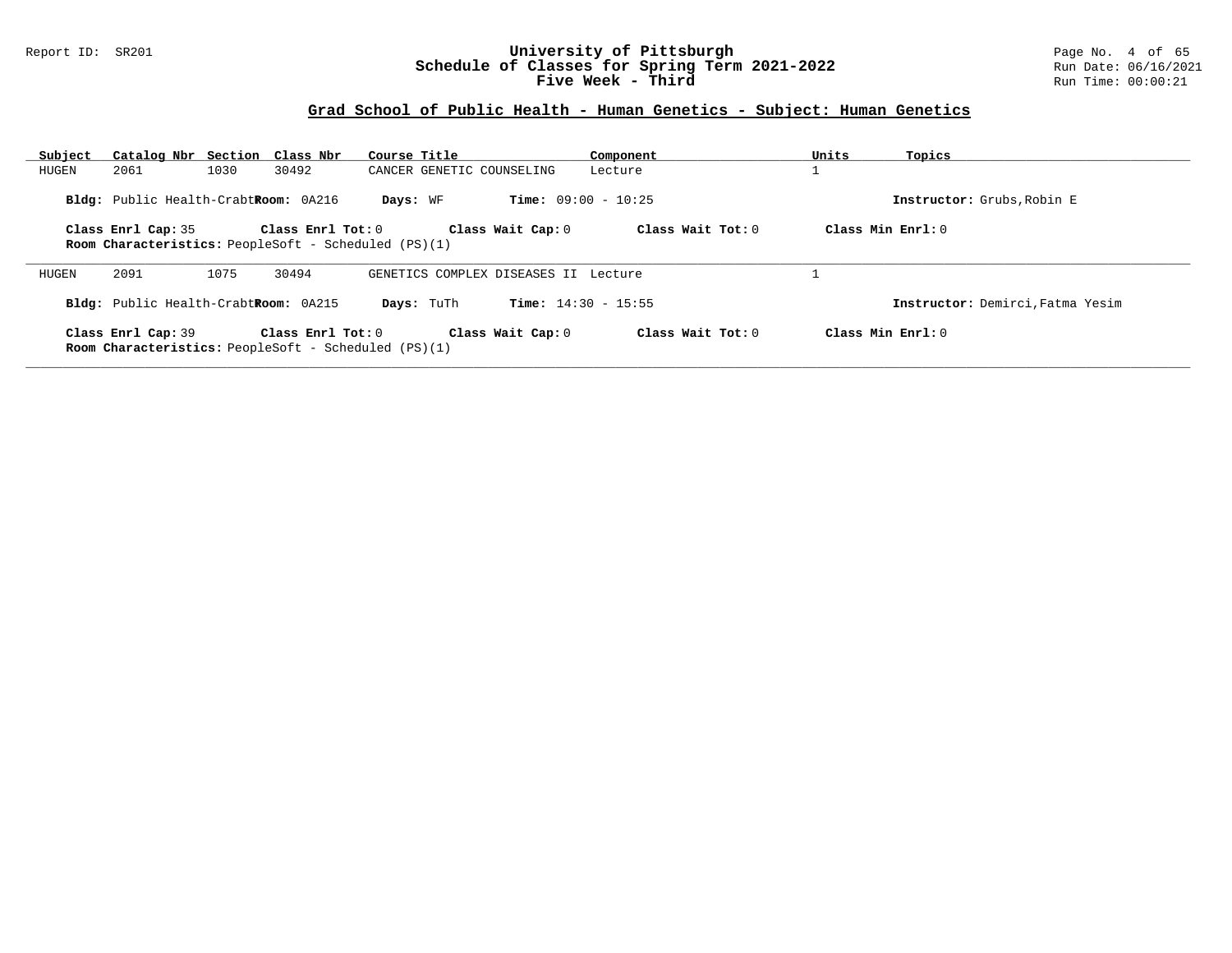#### Report ID: SR201 **University of Pittsburgh** Page No. 5 of 65 **Schedule of Classes for Spring Term 2021-2022** Run Date: 06/16/2021 **Academic Term** Run Time: 00:00:21

| Catalog Nbr Section Class Nbr<br>Subject | Course Title                                                                                                        | Component                    | Units<br>Topics                        |
|------------------------------------------|---------------------------------------------------------------------------------------------------------------------|------------------------------|----------------------------------------|
| <b>BCHS</b><br>2503<br>1020              | 14780<br>PRACTICUM                                                                                                  | Practicum                    | $1 - 3$                                |
| Bldg: TO BE ARRANGED                     | Time: $00:00 - 00:00$<br>Room: TBA<br>Days: TBA                                                                     |                              | Instructor: Documet, Patricia I        |
| Class Enrl Cap: 35                       | Class Enrl Tot: $0$<br>Class Wait Cap: 0<br>Attributes: Community General Impact, Community Building Understanding  | Class Wait $Tot: 0$          | Class Min Enrl: 0                      |
| 1025<br>2503<br><b>BCHS</b>              | 22694<br>PRACTICUM                                                                                                  | Practicum                    | $1 - 3$                                |
| Bldg: TO BE ARRANGED                     | Room: TBA<br>Days: TBA                                                                                              | <b>Time:</b> $00:00 - 00:00$ | Instructor: Elias, Thistle Inga        |
| Class Enrl Cap: 35                       | Class Enrl Tot: 0<br>Class Wait Cap: 20<br>Attributes: Community General Impact, Community Building Understanding   | Class Wait Tot: 0            | Class Min Enrl: 0                      |
| 2503<br>1030<br><b>BCHS</b>              | 14781<br>PRACTICUM                                                                                                  | Practicum                    | $1 - 3$                                |
| Bldg: TO BE ARRANGED                     | Room: TBA<br>Days: TBA                                                                                              | <b>Time:</b> $00:00 - 00:00$ | Instructor: Gary-Webb, Tiffany Latrice |
| Class Enrl Cap: 35                       | Class Enrl Tot: 0<br>Class Wait Cap: 0<br>Attributes: Community General Impact, Community Building Understanding    | Class Wait Tot: 0            | Class Min Enrl: 0                      |
| 2503<br><b>BCHS</b><br>1035              | 22695<br>PRACTICUM                                                                                                  | Practicum                    | $1 - 3$                                |
| Bldg: TO BE ARRANGED                     | Room: TBA<br>Days: TBA                                                                                              | <b>Time:</b> $00:00 - 00:00$ | Instructor: Mair, Christina F          |
| Class Enrl Cap: 35                       | Class Enrl Tot: $0$<br>Class Wait Cap: 20<br>Attributes: Community General Impact, Community Building Understanding | Class Wait Tot: 0            | Class Min Enrl: 0                      |
| 2503<br>1050<br><b>BCHS</b>              | 14782<br>PRACTICUM                                                                                                  | Practicum                    | $1 - 3$                                |
| Bldg: TO BE ARRANGED                     | Room: TBA<br>Days: TBA                                                                                              | <b>Time:</b> $00:00 - 00:00$ | Instructor: Felter, Elizabeth Madison  |
| Class Enrl Cap: 35                       | Class Enrl Tot: $0$<br>Class Wait Cap: 0<br>Attributes: Community General Impact, Community Building Understanding  | Class Wait Tot: 0            | Class Min Enrl: 0                      |
| 2503<br>1090<br><b>BCHS</b>              | 14783<br>PRACTICUM                                                                                                  | Practicum                    | $1 - 3$                                |
| Bldg: TO BE ARRANGED                     | Room: TBA<br>Days: TBA                                                                                              | <b>Time:</b> $00:00 - 00:00$ | Instructor: Ricci, Edmund M            |
| Class Enrl Cap: 35                       | Class Enrl Tot: 0<br>Class Wait Cap: 0<br>Attributes: Community General Impact, Community Building Understanding    | Class Wait Tot: 0            | Class Min Enrl: 0                      |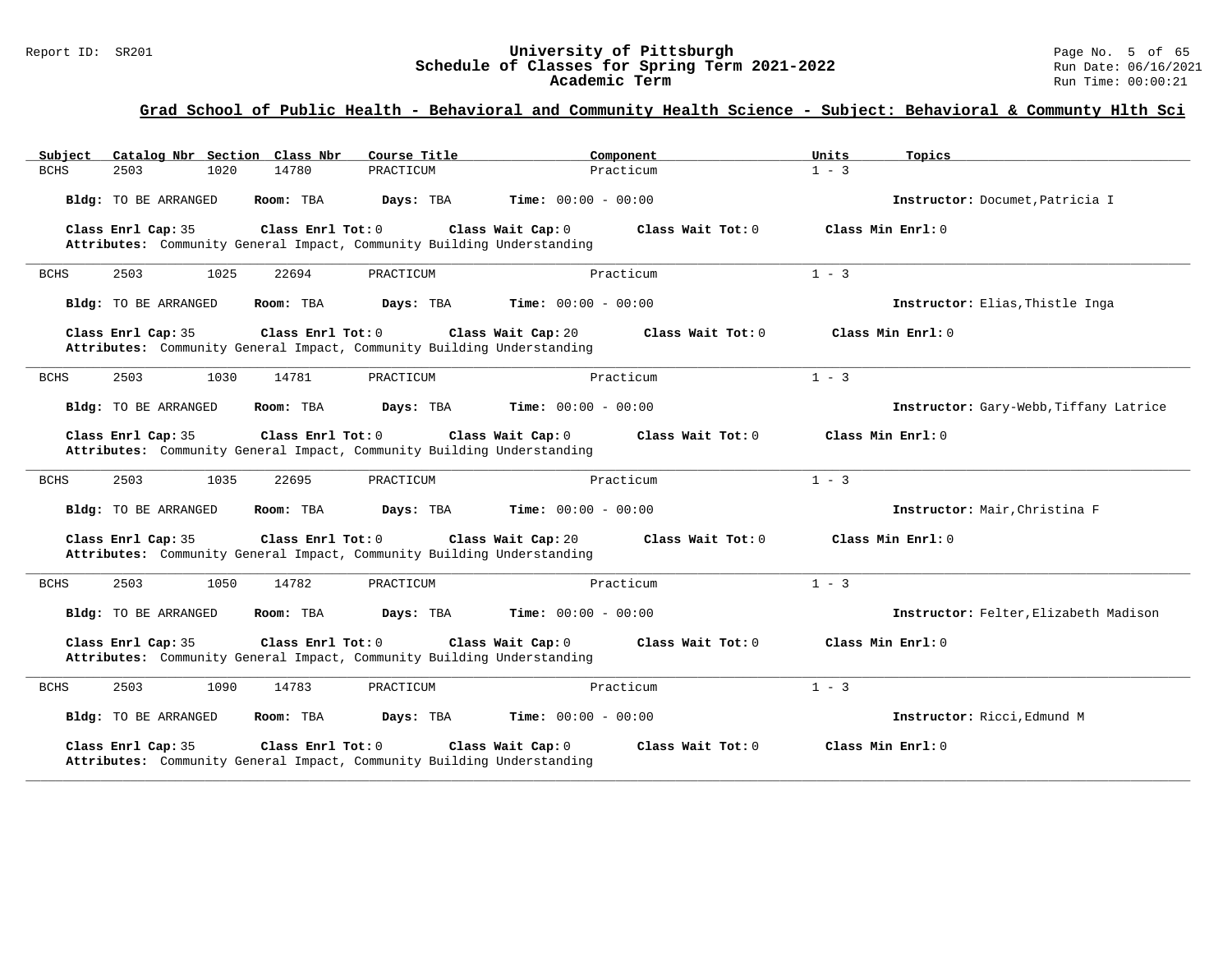#### Report ID: SR201 **University of Pittsburgh** Page No. 6 of 65 **Schedule of Classes for Spring Term 2021-2022** Run Date: 06/16/2021 **Academic Term** Run Time: 00:00:21

| Catalog Nbr Section Class Nbr<br>Subject | Course Title                                                                                                       | Component                    | Units<br>Topics                    |
|------------------------------------------|--------------------------------------------------------------------------------------------------------------------|------------------------------|------------------------------------|
| <b>BCHS</b><br>2503<br>1120              | 14784<br>PRACTICUM                                                                                                 | Practicum                    | $1 - 3$                            |
| Bldg: TO BE ARRANGED                     | Room: TBA<br>Days: TBA                                                                                             | <b>Time:</b> $00:00 - 00:00$ | Instructor: Terry, Martha Ann      |
| Class Enrl Cap: 35                       | Class Enrl Tot: 0<br>Class Wait Cap: 0<br>Attributes: Community General Impact, Community Building Understanding   | Class Wait Tot: 0            | Class Min Enrl: 0                  |
| 2503<br><b>BCHS</b><br>1130              | 14785<br>PRACTICUM                                                                                                 | Practicum                    | $1 - 3$                            |
| Bldg: TO BE ARRANGED                     | Room: TBA<br>Days: TBA                                                                                             | <b>Time:</b> $00:00 - 00:00$ | Instructor: Hawk, Mary Elizabeth   |
| Class Enrl Cap: 35                       | Class Enrl Tot: 0<br>Class Wait Cap: 0<br>Attributes: Community General Impact, Community Building Understanding   | Class Wait $Tot: 0$          | Class Min Enrl: 0                  |
| 2503<br><b>BCHS</b><br>1160              | 14786<br>PRACTICUM                                                                                                 | Practicum                    | $1 - 3$                            |
| Bldg: TO BE ARRANGED                     | Room: TBA<br>Days: TBA                                                                                             | <b>Time:</b> $00:00 - 00:00$ | Instructor: Albert, Steven M       |
| Class Enrl Cap: 35                       | Class Enrl Tot: $0$<br>Class Wait Cap: 0<br>Attributes: Community General Impact, Community Building Understanding | Class Wait $Tot: 0$          | Class Min Enrl: 0                  |
| 2503<br>1180<br><b>BCHS</b>              | 14787<br>PRACTICUM                                                                                                 | Practicum                    | $1 - 3$                            |
| Bldg: TO BE ARRANGED                     | Room: TBA<br>Days: TBA                                                                                             | <b>Time:</b> $00:00 - 00:00$ | Instructor: Burke, Jessica Griffin |
| Class Enrl Cap: 35                       | Class Wait Cap: 0<br>Class Enrl Tot: 0<br>Attributes: Community General Impact, Community Building Understanding   | Class Wait Tot: 0            | Class Min Enrl: 0                  |
| 2503<br>1225<br><b>BCHS</b>              | 20658<br>PRACTICUM                                                                                                 | Practicum                    | $1 - 3$                            |
| Bldg: TO BE ARRANGED                     | Room: TBA<br>Days: TBA                                                                                             | <b>Time:</b> $00:00 - 00:00$ | Instructor: Garland, Richard       |
| Class Enrl Cap: 35                       | Class Enrl Tot: 0<br>Class Wait Cap: 0<br>Attributes: Community General Impact, Community Building Understanding   | Class Wait $Tot: 0$          | Class Min Enrl: 0                  |
| 2503<br>1230<br><b>BCHS</b>              | 20884<br>PRACTICUM                                                                                                 | Practicum                    | $1 - 3$                            |
| Bldg: TO BE ARRANGED                     | Room: TBA<br>Days: TBA                                                                                             | <b>Time:</b> $00:00 - 00:00$ | Instructor: Bear, Todd M           |
| Class Enrl Cap: 35                       | Class Enrl Tot: 0<br>Class Wait Cap: 0<br>Attributes: Community General Impact, Community Building Understanding   | Class Wait Tot: 0            | Class Min Enrl: 0                  |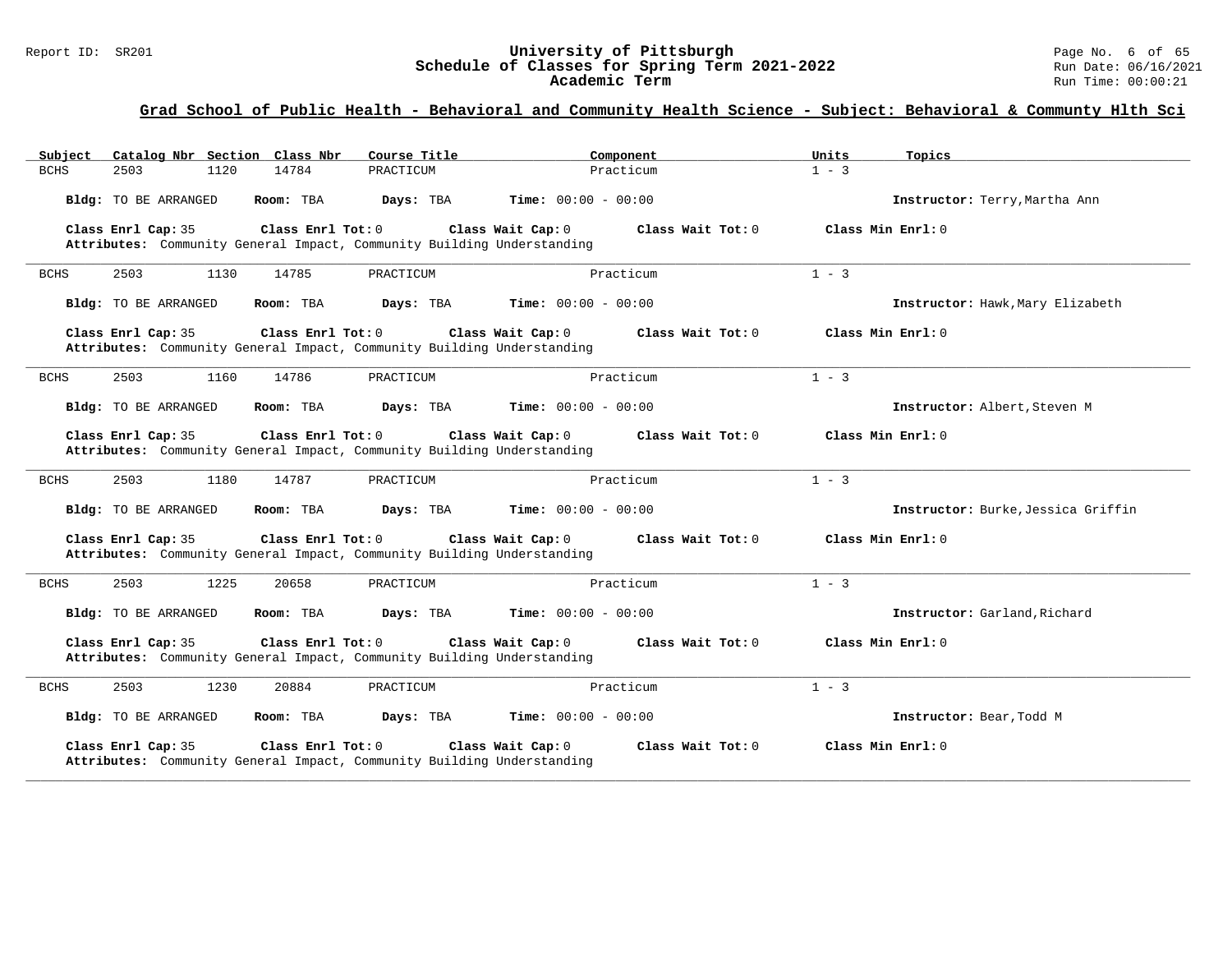#### Report ID: SR201 **University of Pittsburgh** Page No. 7 of 65 **Schedule of Classes for Spring Term 2021-2022** Run Date: 06/16/2021 **Academic Term** Run Time: 00:00:21

| Catalog Nbr Section Class Nbr<br>Subject                                   | Course Title                                                                                                              | Component                    | Units<br>Topics                             |
|----------------------------------------------------------------------------|---------------------------------------------------------------------------------------------------------------------------|------------------------------|---------------------------------------------|
| <b>BCHS</b><br>2503<br>1240                                                | 24858<br>PRACTICUM                                                                                                        | Practicum                    | $1 - 3$                                     |
| Bldg: TO BE ARRANGED                                                       | Room: TBA<br>Days: TBA                                                                                                    | <b>Time:</b> $00:00 - 00:00$ | Instructor: Eqan, James Erin                |
| Class Enrl Cap: 35                                                         | Class Enrl Tot: 0<br>Class Wait Cap: 0<br>Attributes: Community General Impact, Community Building Understanding          | Class Wait $Tot: 0$          | Class Min Enrl: 0                           |
| <b>BCHS</b><br>2503<br>1250                                                | 26402<br>PRACTICUM                                                                                                        | Practicum                    | $1 - 3$                                     |
| Bldg: TO BE ARRANGED                                                       | Room: TBA<br>Days: TBA                                                                                                    | <b>Time:</b> $00:00 - 00:00$ | Instructor: Maseru, Noble A-W               |
| Class Enrl Cap: 35                                                         | Class Enrl Tot: 0<br>Class Wait Cap: 0<br>Attributes: Community General Impact, Community Building Understanding          | Class Wait Tot: 0            | Class Min Enrl: 0                           |
| <b>BCHS</b><br>2503<br>1255                                                | 28624<br>PRACTICUM                                                                                                        | Practicum                    | $1 - 3$                                     |
| Bldg: TO BE ARRANGED                                                       | Room: TBA<br>Days: TBA                                                                                                    | <b>Time:</b> $00:00 - 00:00$ | Instructor: Brown, Andre L                  |
| Class Enrl Cap: 35                                                         | Class Enrl Tot: 0<br>Class Wait Cap: 0<br>Attributes: Community General Impact, Community Building Understanding          | Class Wait Tot: 0            | Class Min Enrl: 0                           |
| 2503<br>1260<br><b>BCHS</b>                                                | 28625<br>PRACTICUM                                                                                                        | Practicum                    | $1 - 3$                                     |
| Bldg: TO BE ARRANGED                                                       | Room: TBA<br>Days: TBA                                                                                                    | <b>Time:</b> $00:00 - 00:00$ | Instructor: Coulter, Robert William Stewart |
| Class Enrl Cap: 35                                                         | Class Enrl Tot: $0$<br>Class Wait Cap: 0<br>Attributes: Community General Impact, Community Building Understanding        | Class Wait Tot: 0            | Class Min Enrl: 0                           |
| <b>BCHS</b><br>2504<br>1040                                                | 13498<br>OVERVIEW HEALTH COMMUNICATION Lecture                                                                            |                              | 3                                           |
| Bldg: Public Health-CrabtRoom: 0A215                                       | Days: W                                                                                                                   | <b>Time:</b> $17:00 - 19:50$ | Instructor: Felter, Elizabeth Madison       |
| Class Enrl Cap: 20<br>Room Characteristics: PeopleSoft - Scheduled (PS)(1) | Class Enrl Tot: $0$<br>Class Wait Cap: 0<br>Attributes: Community General Impact, Community Building Understanding        | Class Wait $Tot: 0$          | Class Min Enrl: 0                           |
| 2509<br>1030<br><b>BCHS</b>                                                | 13502<br>SOCL BEHVRL SCI & PUBLC HLTH Lecture                                                                             |                              | $\overline{3}$                              |
| Bldg: Public Health-CrabtRoom: 0A215                                       | Days: M                                                                                                                   | <b>Time:</b> $18:00 - 20:50$ | Instructor: Terry, Martha Ann               |
| Class Enrl Cap: 75<br>Room Characteristics: PeopleSoft - Scheduled (PS)(1) | Class Enrl Tot: 0<br>Class Wait Cap: 0<br>Attributes: Global Studies, Latin American Studies, Undergraduate Global Health | Class Wait Tot: 0            | Class Min Enrl: 0                           |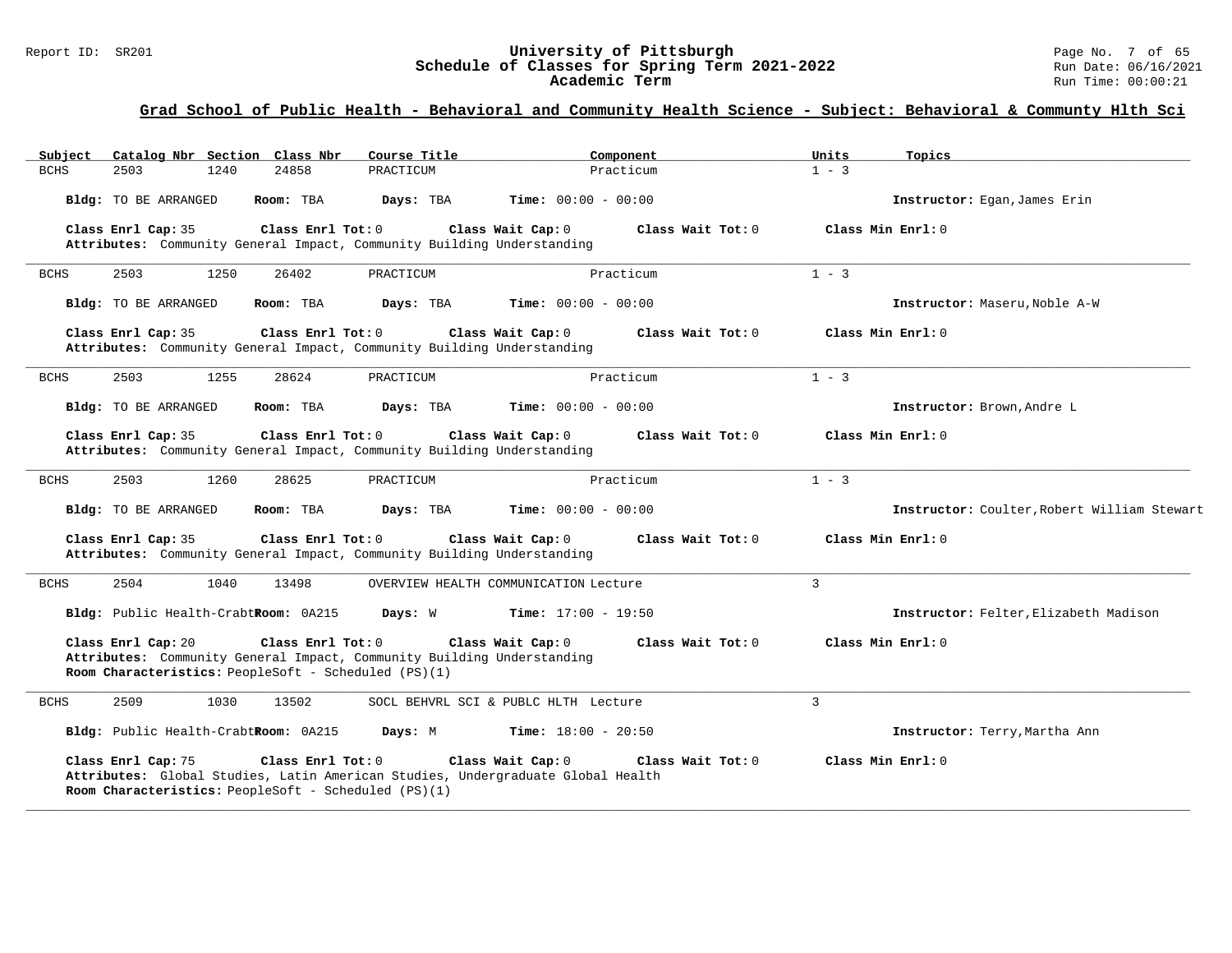#### Report ID: SR201 **University of Pittsburgh** Page No. 8 of 65 **Schedule of Classes for Spring Term 2021-2022** Run Date: 06/16/2021 **Academic Term** Run Time: 00:00:21

| Subject     | Catalog Nbr Section Class Nbr | Course Title                                                                                        | Component         | Units<br>Topics                        |
|-------------|-------------------------------|-----------------------------------------------------------------------------------------------------|-------------------|----------------------------------------|
| <b>BCHS</b> | 2511<br>1020                  | 14788<br>INDEPENDENT STUDY                                                                          | Independent Study | $1 - 3$                                |
|             | Bldg: TO BE ARRANGED          | Room: TBA Days: TBA<br><b>Time:</b> $00:00 - 00:00$                                                 |                   | Instructor: Albert, Steven M           |
|             |                               | Class Enrl Cap: 35 Class Enrl Tot: 0 Class Wait Cap: 0 Class Wait Tot: 0 Class Min Enrl: 0          |                   |                                        |
| <b>BCHS</b> | 2511 2512<br>1025             | 22696<br>INDEPENDENT STUDY                                                                          | Independent Study | $1 - 3$                                |
|             | Bldg: TO BE ARRANGED          | Room: TBA $Days:$ TBA $Time: 00:00 - 00:00$                                                         |                   | Instructor: Elias, Thistle Inga        |
|             |                               | Class Enrl Cap: 35 Class Enrl Tot: 0 Class Wait Cap: 20 Class Wait Tot: 0 Class Min Enrl: 0         |                   |                                        |
| <b>BCHS</b> | 2511                          | INDEPENDENT STUDY 1ndependent Study<br>1030 14789                                                   |                   | $1 - 3$                                |
|             | Bldg: TO BE ARRANGED          | Room: TBA $Days: TBA$ Time: $00:00 - 00:00$                                                         |                   | Instructor: Mair, Christina F          |
|             |                               | Class Enrl Cap: 35 $\qquad$ Class Enrl Tot: 0 $\qquad$ Class Wait Cap: 0 $\qquad$ Class Wait Tot: 0 |                   | Class Min Enrl: 0                      |
| BCHS        | 2511 1040 14790               | INDEPENDENT STUDY 1ndependent Study                                                                 |                   | $1 - 3$                                |
|             | Bldg: TO BE ARRANGED          | Room: TBA $Days: TBA$ Time: $00:00 - 00:00$                                                         |                   | Instructor: Burke, Jessica Griffin     |
|             |                               | Class Enrl Cap: 35 Class Enrl Tot: 0 Class Wait Cap: 0 Class Wait Tot: 0 Class Min Enrl: 0          |                   |                                        |
| BCHS        | 2511 25                       | 1050 14791<br>INDEPENDENT STUDY 1ndependent Study                                                   |                   | $1 - 3$                                |
|             | Bldg: TO BE ARRANGED          | Room: TBA $Days:$ TBA $Time: 00:00 - 00:00$                                                         |                   | Instructor: Documet, Patricia I        |
|             |                               | Class Enrl Cap: 35 Class Enrl Tot: 0 Class Wait Cap: 0 Class Wait Tot: 0 Class Min Enrl: 0          |                   |                                        |
| BCHS        | 2511<br>1060                  | 14792<br>INDEPENDENT STUDY 1ndependent Study                                                        |                   | $1 - 3$                                |
|             | Bldg: TO BE ARRANGED          | Room: TBA $\rule{1em}{0.15mm}$ Days: TBA Time: $00:00 - 00:00$                                      |                   | Instructor: Gary-Webb, Tiffany Latrice |
|             |                               | Class Enrl Cap: 35 Class Enrl Tot: 0 Class Wait Cap: 0 Class Wait Tot: 0 Class Min Enrl: 0          |                   |                                        |
| BCHS        | 2511 251<br>1080              | 14793         INDEPENDENT STUDY               Independent Study                                     | $1 - 3$           |                                        |
|             | Bldg: TO BE ARRANGED          | Room: TBA $Days: TBA$ Time: $00:00 - 00:00$                                                         |                   | Instructor: Hawk, Mary Elizabeth       |
|             |                               | Class Enrl Cap: 35 Class Enrl Tot: 0 Class Wait Cap: 0 Class Wait Tot: 0 Class Min Enrl: 0          |                   |                                        |
| BCHS        | 2511<br>1110                  | INDEPENDENT STUDY 1ndependent Study<br>14794                                                        |                   | $1 - 3$                                |
|             | Bldg: TO BE ARRANGED          | Room: TBA $Days:$ TBA $Time: 00:00 - 00:00$                                                         |                   | Instructor: Felter, Elizabeth Madison  |
|             | Class Enrl Cap: 35            | $\texttt{Class}$ $\texttt{Enrl}\ \texttt{Tot:0}$ $\texttt{Class } \texttt{Wait } \texttt{Cap:0}$    | Class Wait Tot: 0 | Class Min Enrl: 0                      |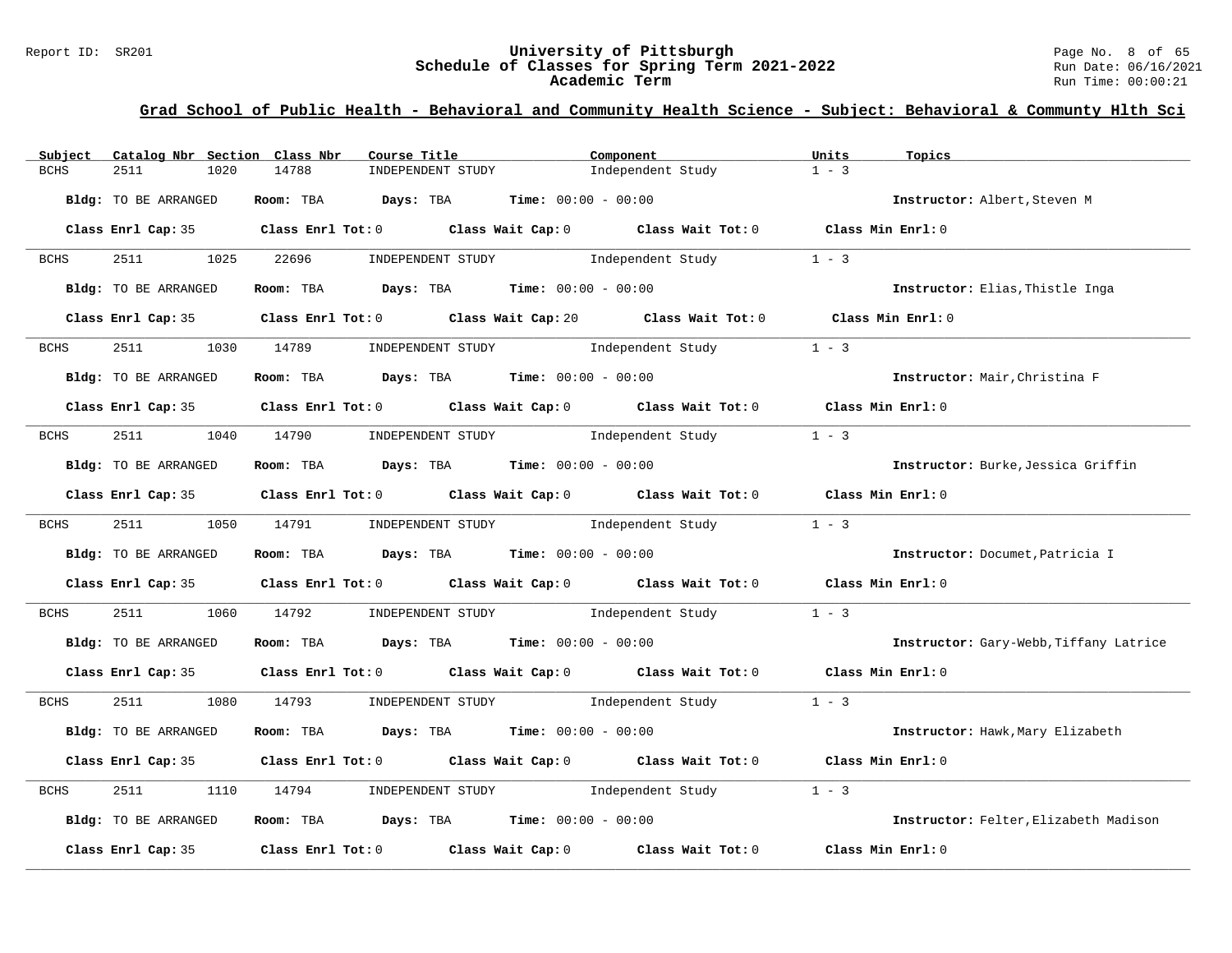| <b>BCHS</b> | 2511<br>1120         | 14795<br>INDEPENDENT STUDY                                                                                                   | Independent Study       | $1 - 3$                                     |
|-------------|----------------------|------------------------------------------------------------------------------------------------------------------------------|-------------------------|---------------------------------------------|
|             | Bldg: TO BE ARRANGED | Room: TBA $Days:$ TBA $Time: 00:00 - 00:00$                                                                                  |                         | Instructor: Ricci, Edmund M                 |
|             |                      | Class Enrl Cap: 35 Class Enrl Tot: 0 Class Wait Cap: 0 Class Wait Tot: 0 Class Min Enrl: 0                                   |                         |                                             |
| <b>BCHS</b> | 2511 1140 14796      | $\begin{minipage}[c]{0.9\linewidth} \textbf{INDEX} & \textbf{STUDY} \\ \textbf{Independent Study} & 1 - 3 \\ \end{minipage}$ |                         |                                             |
|             | Bldg: TO BE ARRANGED | Room: TBA $Days: TBA$ Time: $00:00 - 00:00$                                                                                  |                         | Instructor: Terry, Martha Ann               |
|             |                      | Class Enrl Cap: 35 Class Enrl Tot: 0 Class Wait Cap: 0 Class Wait Tot: 0 Class Min Enrl: 0                                   |                         |                                             |
| <b>BCHS</b> |                      | 2511 1225 20659 INDEPENDENT STUDY Independent Study 1 - 3                                                                    |                         |                                             |
|             |                      | Bldg: TO BE ARRANGED Room: TBA Days: TBA Time: 00:00 - 00:00                                                                 |                         | Instructor: Garland, Richard                |
|             |                      | Class Enrl Cap: 35 Class Enrl Tot: 0 Class Wait Cap: 0 Class Wait Tot: 0 Class Min Enrl: 0                                   |                         |                                             |
| <b>BCHS</b> |                      | 2511 1235 24856 INDEPENDENT STUDY Independent Study 1 - 3                                                                    |                         |                                             |
|             | Bldg: TO BE ARRANGED | Room: TBA $\rule{1em}{0.15mm}$ Days: TBA $\rule{1.15mm}]{0.15mm}$ Time: $00:00 - 00:00$                                      |                         | Instructor: Egan, James Erin                |
|             |                      | Class Enrl Cap: 35 Class Enrl Tot: 0 Class Wait Cap: 0 Class Wait Tot: 0 Class Min Enrl: 0                                   |                         |                                             |
| <b>BCHS</b> |                      | 2511 1240 26403 INDEPENDENT STUDY Independent Study 1 - 3                                                                    |                         |                                             |
|             |                      | Bldg: TO BE ARRANGED Room: TBA Days: TBA Time: 00:00 - 00:00                                                                 |                         | Instructor: Maseru, Noble A-W               |
|             |                      | Class Enrl Cap: 35 Class Enrl Tot: 0 Class Wait Cap: 0 Class Wait Tot: 0 Class Min Enrl: 0                                   |                         |                                             |
| BCHS        |                      | 2511 1245 27718 INDEPENDENT STUDY Independent Study 1 - 3                                                                    |                         |                                             |
|             |                      | Bldg: TO BE ARRANGED Room: TBA Days: TBA Time: 00:00 - 00:00                                                                 |                         | Instructor: Bear, Todd M                    |
|             |                      | Class Enrl Cap: 24 Class Enrl Tot: 0 Class Wait Cap: 0 Class Wait Tot: 0                                                     |                         | Class Min Enrl: 0                           |
| <b>BCHS</b> | 2511<br>1250         | 28627 INDEPENDENT STUDY Independent Study                                                                                    |                         | $1 - 3$                                     |
|             |                      | Bldg: TO BE ARRANGED Room: TBA Days: TBA Time: 00:00 - 00:00                                                                 |                         | Instructor: Brown, Andre L                  |
|             |                      | Class Enrl Cap: 35 Class Enrl Tot: 0 Class Wait Cap: 0 Class Wait Tot: 0 Class Min Enrl: 0                                   |                         |                                             |
| <b>BCHS</b> |                      | 2511 1260 28628 INDEPENDENT STUDY Independent Study 1 - 3                                                                    |                         |                                             |
|             |                      | Bldg: TO BE ARRANGED Room: TBA Days: TBA Time: 00:00 - 00:00                                                                 |                         | Instructor: Coulter, Robert William Stewart |
|             |                      | Class Enrl Cap: 35 Class Enrl Tot: 0 Class Wait Cap: 0 Class Wait Tot: 0 Class Min Enrl: 0                                   |                         |                                             |
|             |                      | BCHS 2521 1020 14797 ESSAY                                                                                                   | Thesis Research $1 - 3$ |                                             |
|             |                      | Bldg: TO BE ARRANGED Room: TBA Days: TBA Time: 00:00 - 00:00                                                                 |                         | Instructor: Gary-Webb, Tiffany Latrice      |
|             |                      | Class Enrl Cap: 35 $\qquad$ Class Enrl Tot: 0 $\qquad$ Class Wait Cap: 0 $\qquad$ Class Wait Tot: 0                          |                         | Class Min Enrl: 0                           |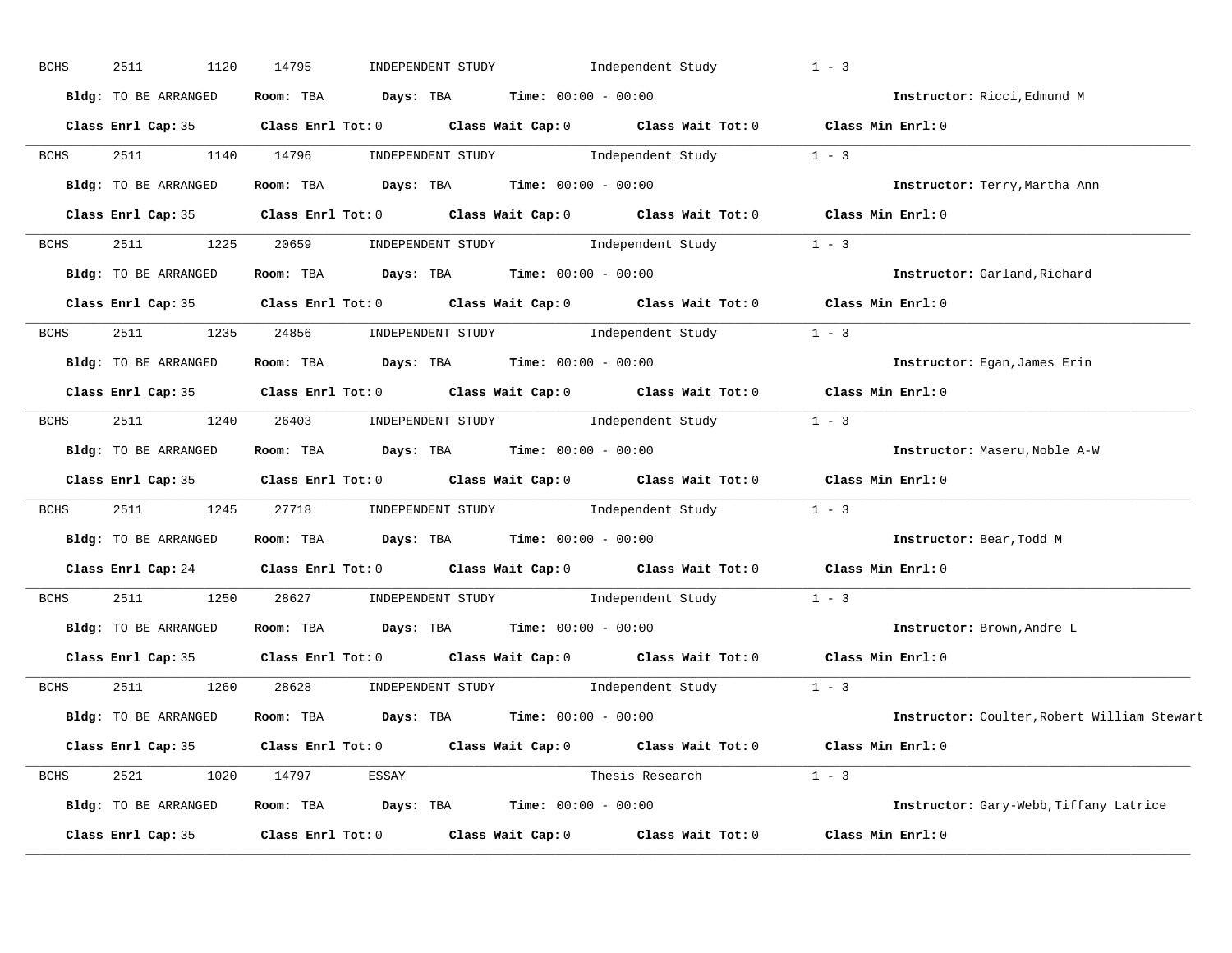#### Report ID: SR201 **University of Pittsburgh** Page No. 10 of 65 **Schedule of Classes for Spring Term 2021-2022** Run Date: 06/16/2021 **Academic Term** Run Time: 00:00:21

| Subject     | Catalog Nbr Section Class Nbr | Course Title          |                                                                                                     | Component                                                                                   | Units<br>Topics                             |
|-------------|-------------------------------|-----------------------|-----------------------------------------------------------------------------------------------------|---------------------------------------------------------------------------------------------|---------------------------------------------|
| <b>BCHS</b> | 2521<br>1025                  | 22697<br><b>ESSAY</b> |                                                                                                     | Thesis Research                                                                             | $1 - 3$                                     |
|             | Bldg: TO BE ARRANGED          | Room: TBA             | <b>Days:</b> TBA <b>Time:</b> $00:00 - 00:00$                                                       |                                                                                             | Instructor: Elias, Thistle Inga             |
|             |                               |                       |                                                                                                     | Class Enrl Cap: 35 Class Enrl Tot: 0 Class Wait Cap: 20 Class Wait Tot: 0 Class Min Enrl: 0 |                                             |
| BCHS        | 2521                          | 1030 14798<br>ESSAY   |                                                                                                     | Thesis Research                                                                             | $1 - 3$                                     |
|             | Bldg: TO BE ARRANGED          | Room: TBA             | $\texttt{Days:}$ TBA $\texttt{Time:}$ 00:00 - 00:00                                                 |                                                                                             | Instructor: Brown, Andre L                  |
|             |                               |                       | Class Enrl Cap: 35 Class Enrl Tot: 0 Class Wait Cap: 0 Class Wait Tot: 0                            |                                                                                             | Class Min Enrl: 0                           |
| <b>BCHS</b> | 2521<br>1035                  | 22698<br>ESSAY        |                                                                                                     | Thesis Research                                                                             | $1 - 3$                                     |
|             | Bldg: TO BE ARRANGED          | Room: TBA             | <b>Days:</b> TBA <b>Time:</b> $00:00 - 00:00$                                                       |                                                                                             | Instructor: Mair, Christina F               |
|             |                               |                       |                                                                                                     | Class Enrl Cap: 35 Class Enrl Tot: 0 Class Wait Cap: 20 Class Wait Tot: 0 Class Min Enrl: 0 |                                             |
| BCHS        | 2521<br>1040                  | 14799<br>ESSAY        |                                                                                                     | Thesis Research                                                                             | $1 - 3$                                     |
|             | Bldg: TO BE ARRANGED          |                       | Room: TBA $Days: TBA$ Time: $00:00 - 00:00$                                                         |                                                                                             | Instructor: Hawk, Mary Elizabeth            |
|             |                               |                       | Class Enrl Cap: 35 Class Enrl Tot: 0 Class Wait Cap: 0 Class Wait Tot: 0                            |                                                                                             | Class Min Enrl: 0                           |
| BCHS        | 2521 252                      | 1070 14800<br>ESSAY   |                                                                                                     | Thesis Research                                                                             | $1 - 3$                                     |
|             | Bldg: TO BE ARRANGED          | Room: TBA             | $Days: TBA$ Time: $00:00 - 00:00$                                                                   |                                                                                             | Instructor: Felter, Elizabeth Madison       |
|             |                               |                       | Class Enrl Cap: 35 $\qquad$ Class Enrl Tot: 0 $\qquad$ Class Wait Cap: 0 $\qquad$ Class Wait Tot: 0 |                                                                                             | Class Min Enrl: 0                           |
| <b>BCHS</b> | 2521<br>1080                  | 14801<br>ESSAY        |                                                                                                     | Thesis Research                                                                             | $1 - 3$                                     |
|             | Bldg: TO BE ARRANGED          | Room: TBA             | <b>Days:</b> TBA <b>Time:</b> $00:00 - 00:00$                                                       |                                                                                             | Instructor: Ricci, Edmund M                 |
|             |                               |                       | Class Enrl Cap: 35 $\qquad$ Class Enrl Tot: 0 $\qquad$ Class Wait Cap: 0 $\qquad$ Class Wait Tot: 0 |                                                                                             | Class Min Enrl: 0                           |
| BCHS        | 2521<br>1100                  | 14802<br>ESSAY        |                                                                                                     | Thesis Research                                                                             | $1 - 3$                                     |
|             | Bldg: TO BE ARRANGED          | Room: TBA             | <b>Days:</b> TBA <b>Time:</b> $00:00 - 00:00$                                                       |                                                                                             | Instructor: Coulter, Robert William Stewart |
|             |                               |                       | Class Enrl Cap: 35 Class Enrl Tot: 0 Class Wait Cap: 0 Class Wait Tot: 0                            |                                                                                             | Class Min Enrl: 0                           |
| <b>BCHS</b> | 2521<br>1110                  | 14803<br>ESSAY        |                                                                                                     | Thesis Research                                                                             | $1 - 3$                                     |
|             | Bldg: TO BE ARRANGED          | Room: TBA             | $Days: TBA$ $Time: 00:00 - 00:00$                                                                   |                                                                                             | Instructor: Terry, Martha Ann               |
|             | Class Enrl Cap: 35            | Class Enrl Tot: $0$   | Class Wait Cap: 0                                                                                   | Class Wait Tot: 0                                                                           | Class Min Enrl: 0                           |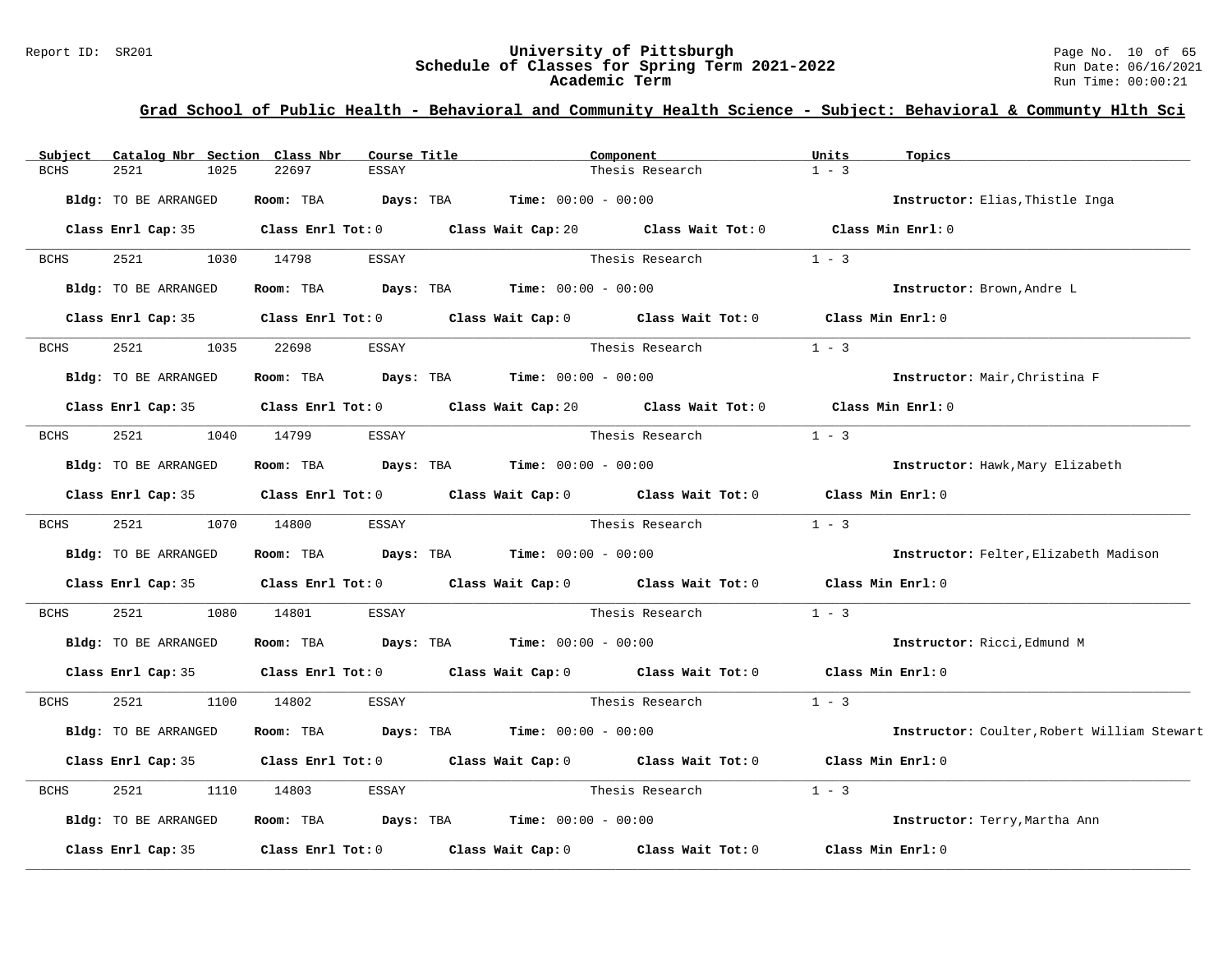| <b>BCHS</b> | 2521<br>1150         | 14804<br>ESSAY                                              |                                                                                            | Thesis Research         | $1 - 3$                            |
|-------------|----------------------|-------------------------------------------------------------|--------------------------------------------------------------------------------------------|-------------------------|------------------------------------|
|             | Bldg: TO BE ARRANGED | Room: TBA                                                   | <b>Days:</b> TBA <b>Time:</b> $00:00 - 00:00$                                              |                         | Instructor: Albert, Steven M       |
|             |                      |                                                             | Class Enrl Cap: 35 Class Enrl Tot: 0 Class Wait Cap: 0 Class Wait Tot: 0 Class Min Enrl: 0 |                         |                                    |
| BCHS        | 2521 2520            | 1170 14805<br>ESSAY                                         |                                                                                            | Thesis Research         | $1 - 3$                            |
|             | Bldg: TO BE ARRANGED |                                                             | Room: TBA $Days:$ TBA $Time: 00:00 - 00:00$                                                |                         | Instructor: Burke, Jessica Griffin |
|             |                      |                                                             | Class Enrl Cap: 35 Class Enrl Tot: 0 Class Wait Cap: 0 Class Wait Tot: 0 Class Min Enrl: 0 |                         |                                    |
| BCHS        | 2521 252             | 1190 14806<br>ESSAY                                         |                                                                                            | Thesis Research         | $1 - 3$                            |
|             | Bldg: TO BE ARRANGED |                                                             | Room: TBA $Days: TBA$ Time: $00:00 - 00:00$                                                |                         | Instructor: Documet, Patricia I    |
|             |                      |                                                             | Class Enrl Cap: 35 Class Enrl Tot: 0 Class Wait Cap: 0 Class Wait Tot: 0                   |                         | Class Min $Enr1:0$                 |
| BCHS        | 2521 252             | 1225 20660<br>ESSAY                                         |                                                                                            | Thesis Research         | $1 - 3$                            |
|             | Bldg: TO BE ARRANGED |                                                             | Room: TBA Days: TBA Time: $00:00 - 00:00$                                                  |                         | Instructor: Bear, Todd M           |
|             |                      |                                                             | Class Enrl Cap: 35 Class Enrl Tot: 0 Class Wait Cap: 0 Class Wait Tot: 0 Class Min Enrl: 0 |                         |                                    |
| BCHS        | 2521 1235 24857      | ESSAY                                                       |                                                                                            | Thesis Research $1 - 3$ |                                    |
|             | Bldg: TO BE ARRANGED |                                                             | Room: TBA $Days:$ TBA $Time: 00:00 - 00:00$                                                |                         | Instructor: Egan, James Erin       |
|             |                      |                                                             | Class Enrl Cap: 35 Class Enrl Tot: 0 Class Wait Cap: 0 Class Wait Tot: 0                   |                         | Class Min Enrl: 0                  |
| BCHS        | 2521<br>1240         | 26404<br>ESSAY                                              |                                                                                            | Thesis Research         | $1 - 3$                            |
|             | Bldg: TO BE ARRANGED |                                                             | Room: TBA $Days: TBA$ Time: $00:00 - 00:00$                                                |                         | Instructor: Maseru, Noble A-W      |
|             |                      |                                                             | Class Enrl Cap: 35 Class Enrl Tot: 0 Class Wait Cap: 0 Class Wait Tot: 0 Class Min Enrl: 0 |                         |                                    |
| BCHS        | 2521 1245            | 27719 ESSAY                                                 |                                                                                            | Thesis Research         | $1 - 3$                            |
|             | Bldg: TO BE ARRANGED |                                                             | Room: TBA $Days:$ TBA $Time: 00:00 - 00:00$                                                |                         | Instructor: Garland, Richard       |
|             |                      |                                                             | Class Enrl Cap: 24 Class Enrl Tot: 0 Class Wait Cap: 0 Class Wait Tot: 0 Class Min Enrl: 0 |                         |                                    |
| BCHS        | 2523<br>1320         | 20962                                                       | PH PRGM PLNNG & PROPSL WRITNG Lecture                                                      |                         | $\mathcal{L}$                      |
|             |                      |                                                             | Bldg: Public Health-CrabtRoom: 0A216 Days: Th Time: 11:00 - 13:55                          |                         | Instructor: Hawk, Mary Elizabeth   |
|             | Class Enrl Cap: 25   | <b>Room Characteristics:</b> PeopleSoft - Scheduled (PS)(1) | Class Enrl Tot: $0$ Class Wait Cap: $0$ Class Wait Tot: $0$ Class Min Enrl: $0$            |                         |                                    |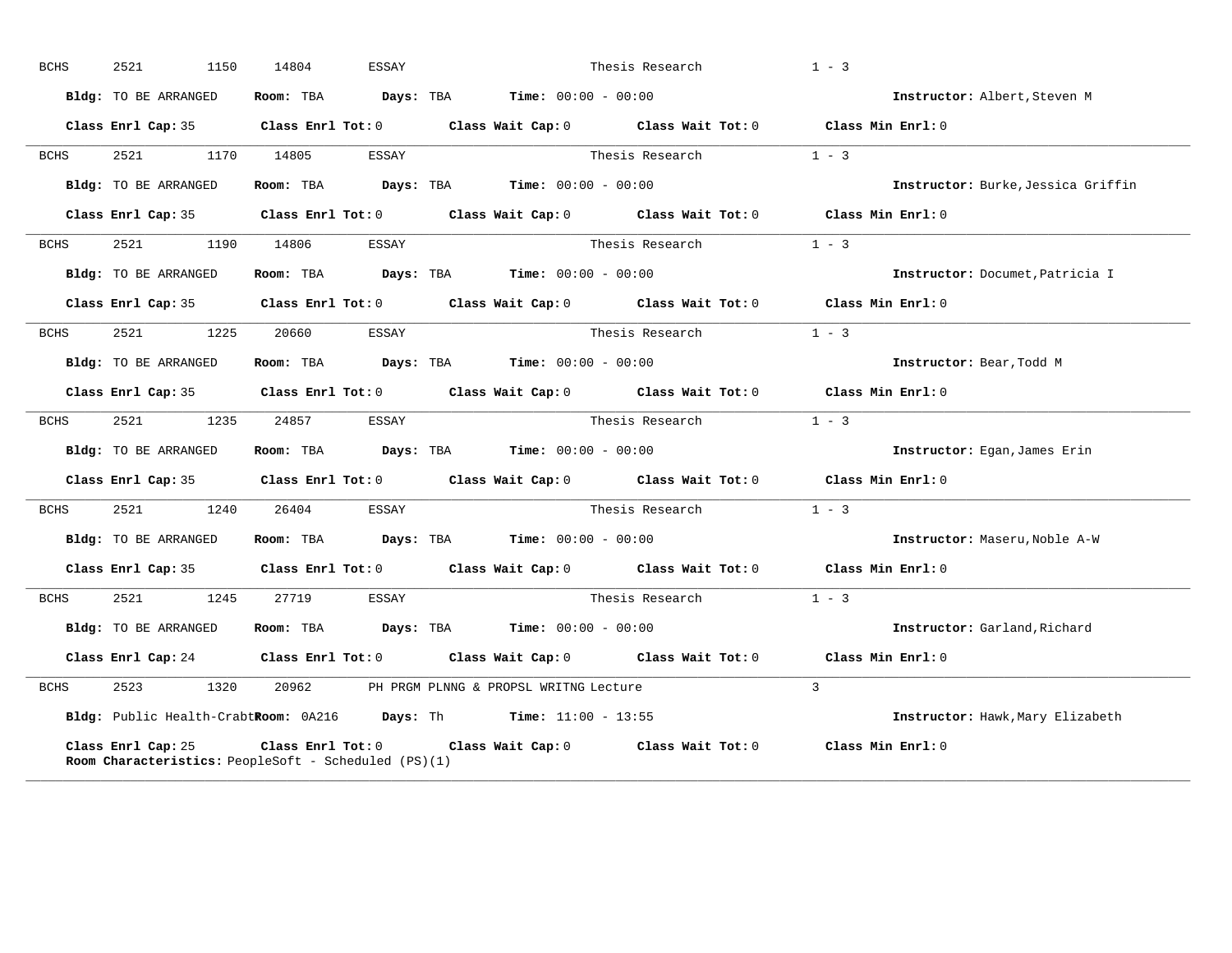#### Report ID: SR201 **University of Pittsburgh** Page No. 12 of 65 **Schedule of Classes for Spring Term 2021-2022** Run Date: 06/16/2021 **Academic Term** Run Time: 00:00:21

| Catalog Nbr Section Class Nbr<br>Subject                                                                                                                   | Course Title                          | Component                                           | Units             | Topics                          |
|------------------------------------------------------------------------------------------------------------------------------------------------------------|---------------------------------------|-----------------------------------------------------|-------------------|---------------------------------|
| <b>BCHS</b><br>2524<br>1030<br>17791                                                                                                                       | OVERVIEW OF HEALTH EQUITY             | Lecture                                             | $\mathcal{L}$     |                                 |
| Bldg: Public Health-CrabtRoom: 0A425                                                                                                                       | Days: W                               | Time: $13:00 - 15:55$                               |                   | Instructor: Elias, Thistle Inga |
| Class Enrl Cap: 20<br>Class Enrl Tot: 0<br>Attributes: Global Studies, Undergraduate Global Health<br>Room Characteristics: PeopleSoft - Scheduled (PS)(1) | Class Wait Cap: 0                     | Class Wait Tot: 0                                   |                   | Class Min Enrl: 0               |
| 2528<br>1010<br>21945<br><b>BCHS</b>                                                                                                                       | INTGRTV SEM IN HEALTH EQUITY Seminar  |                                                     | $\mathbf{1}$      |                                 |
| Bldg: TO BE ARRANGED<br>Room: TBA                                                                                                                          | Days: M                               | <b>Time:</b> $10:00 - 12:00$                        |                   | Instructor: Garland, Richard    |
|                                                                                                                                                            |                                       |                                                     |                   | Maseru, Noble A-W               |
| Class Enrl Cap: 14<br>Class Enrl Tot: 0                                                                                                                    | Class Wait Cap: 0                     | Class Wait Tot: 0                                   |                   | Class Min Enrl: 0               |
| Class will be held at the Homewood Community Engagement Center, 622 N. Homewood Avenue, Pgh, PA 15208.                                                     |                                       |                                                     |                   |                                 |
| 2532<br>1210<br>27965<br>BCHS                                                                                                                              | DIMENSNS OF AGING: CULT & HLTHLecture |                                                     | 2                 |                                 |
| Bldg: TO BE ARRANGED<br>Room: TBA                                                                                                                          | Days: Th                              | <b>Time:</b> $16:00 - 18:00$<br>DIMENSIONS OF AGING |                   | Instructor: Albert, Steven M    |
| Class Enrl Cap: 8<br>Class Enrl Tot: 0<br>Attributes: Asian Studies, Global Studies                                                                        | Class Wait Cap: 0                     | Class Wait Tot: 0                                   | Class Min Enrl: 0 |                                 |
| Will meet in 6128 Public Health, Dr. Albert's conference room.                                                                                             |                                       |                                                     |                   |                                 |
| 2558<br><b>BCHS</b><br>1030<br>18266                                                                                                                       | HEALTH PROGRAM EVALUATION             | Lecture                                             | $\overline{3}$    |                                 |
| Bldg: Public Health-CrabtRoom: 0A216                                                                                                                       | Days: M                               | <b>Time:</b> $13:00 - 15:55$                        |                   | Instructor: Elias, Thistle Inga |
|                                                                                                                                                            |                                       |                                                     |                   | Kinsky, Suzanne Marie           |
| Class Enrl Cap: 20<br>Class Enrl Tot: 0<br>Room Characteristics: PeopleSoft - Scheduled (PS)(1)                                                            | Class Wait Cap: 0                     | Class Wait Tot: 0                                   |                   | Class Min Enrl: 0               |
| 2562<br>1210<br>28630<br><b>BCHS</b>                                                                                                                       | SEMINAR IN FAMILY PLANNING            | Seminar                                             | $\overline{3}$    |                                 |
| Bldg: Public Health-CrabtRoom: 0A719                                                                                                                       | Days: Tu                              | <b>Time:</b> $09:30 - 12:20$                        |                   | Instructor: Terry, Martha Ann   |
| Class Enrl Cap: 25<br>Class Enrl Tot: 0<br>Attributes: Global Studies, Undergraduate Global Health<br>Room Characteristics: PeopleSoft - Scheduled (PS)(1) | Class Wait Cap: 0                     | Class Wait Tot: 0                                   |                   | Class Min $Enrl: 0$             |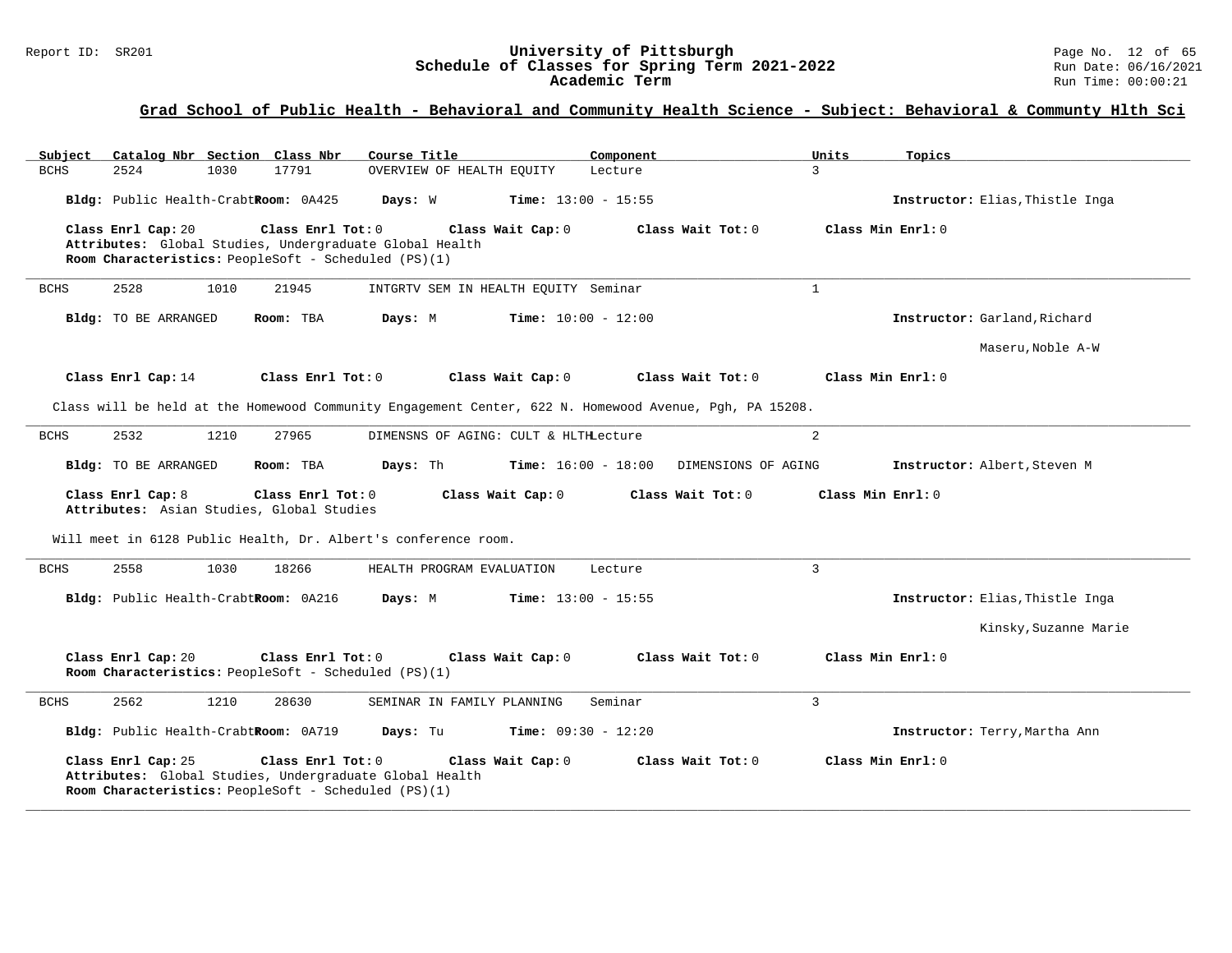#### Report ID: SR201 **University of Pittsburgh University of Pittsburgh** Page No. 13 of 65<br>**Schedule of Classes for Spring Term 2021-2022** Run Date: 06/16/2021 **Schedule of Classes for Spring Term 2021-2022** Run Date: 06/16/2021 **Academic Term** Run Time: 00:00:21

| Subject     | Catalog Nbr Section Class Nbr        |                                                                           | Course Title                                  |                              | Component         | Units          | Topics                            |
|-------------|--------------------------------------|---------------------------------------------------------------------------|-----------------------------------------------|------------------------------|-------------------|----------------|-----------------------------------|
| <b>BCHS</b> | 3002<br>1030                         | 13484                                                                     | HEALTH SURVEY METHODS                         |                              | Lecture           | 3              |                                   |
|             | Bldg: Public Health-CrabtRoom: 0A622 |                                                                           | Days: W                                       | Time: $14:00 - 16:55$        |                   |                | Instructor: Bear, Todd M          |
|             | Class Enrl Cap: 20                   | Class Enrl Tot: 0<br>Room Characteristics: PeopleSoft - Scheduled (PS)(1) |                                               | Class Wait Cap: 0            | Class Wait Tot: 0 |                | Class Min Enrl: 0                 |
| <b>BCHS</b> | 3004<br>1060                         | 16194                                                                     | INTGRTV RES SEM: GRANT WRITINGSeminar         |                              |                   | $\mathbf{1}$   |                                   |
|             | Bldg: Public Health-CrabtRoom: 06140 |                                                                           | Days: Tu                                      | <b>Time:</b> $16:00 - 17:50$ |                   |                | Instructor: Documet, Patricia I   |
|             | Class Enrl Cap: 8                    | Class Enrl Tot: 0                                                         |                                               | Class Wait Cap: 0            | Class Wait Tot: 0 |                | Class Min Enrl: 0                 |
| BCHS        | 3007<br>1060                         | 17182                                                                     | ETHNOGRAPHIC QUALITATIVE METHSSeminar         |                              |                   | $\overline{3}$ |                                   |
|             | Bldg: Public Health-CrabtRoom: 06140 |                                                                           | Days: Th                                      | <b>Time:</b> $17:00 - 19:50$ |                   |                | Instructor: Bridges, Nora Colleen |
|             | Class Enrl Cap: 14                   | Class Enrl Tot: 0                                                         |                                               | Class Wait Cap: 0            | Class Wait Tot: 0 |                | Class Min Enrl: 0                 |
| <b>BCHS</b> | 3010<br>1010                         | 13474                                                                     | RESEARCH AND DISSERTATION PHD Thesis Research |                              |                   | $1 - 15$       |                                   |
|             | Bldg: TO BE ARRANGED                 | Room: TBA                                                                 | Days: TBA                                     | Time: $00:00 - 00:00$        |                   |                | Instructor: Documet, Patricia I   |
|             |                                      |                                                                           |                                               |                              |                   |                | Ricci, Edmund M                   |
|             |                                      |                                                                           |                                               |                              |                   |                | Terry, Martha Ann                 |
|             |                                      |                                                                           |                                               |                              |                   |                | Albert, Steven M                  |
|             |                                      |                                                                           |                                               |                              |                   |                | Burke, Jessica Griffin            |
|             |                                      |                                                                           |                                               |                              |                   |                | Felter, Elizabeth Madison         |
|             |                                      |                                                                           |                                               |                              |                   |                | Hawk, Mary Elizabeth              |
|             |                                      |                                                                           |                                               |                              |                   |                | Gary-Webb, Tiffany Latrice        |
|             |                                      |                                                                           |                                               |                              |                   |                | Mair, Christina F                 |
|             |                                      |                                                                           |                                               |                              |                   |                | Elias, Thistle Inga               |
|             |                                      |                                                                           |                                               |                              |                   |                | Egan, James Erin                  |
|             |                                      |                                                                           |                                               |                              |                   |                | Maseru, Noble A-W                 |
|             |                                      |                                                                           |                                               |                              |                   |                | Bear, Todd M                      |
|             |                                      |                                                                           |                                               |                              |                   |                | Garland, Richard                  |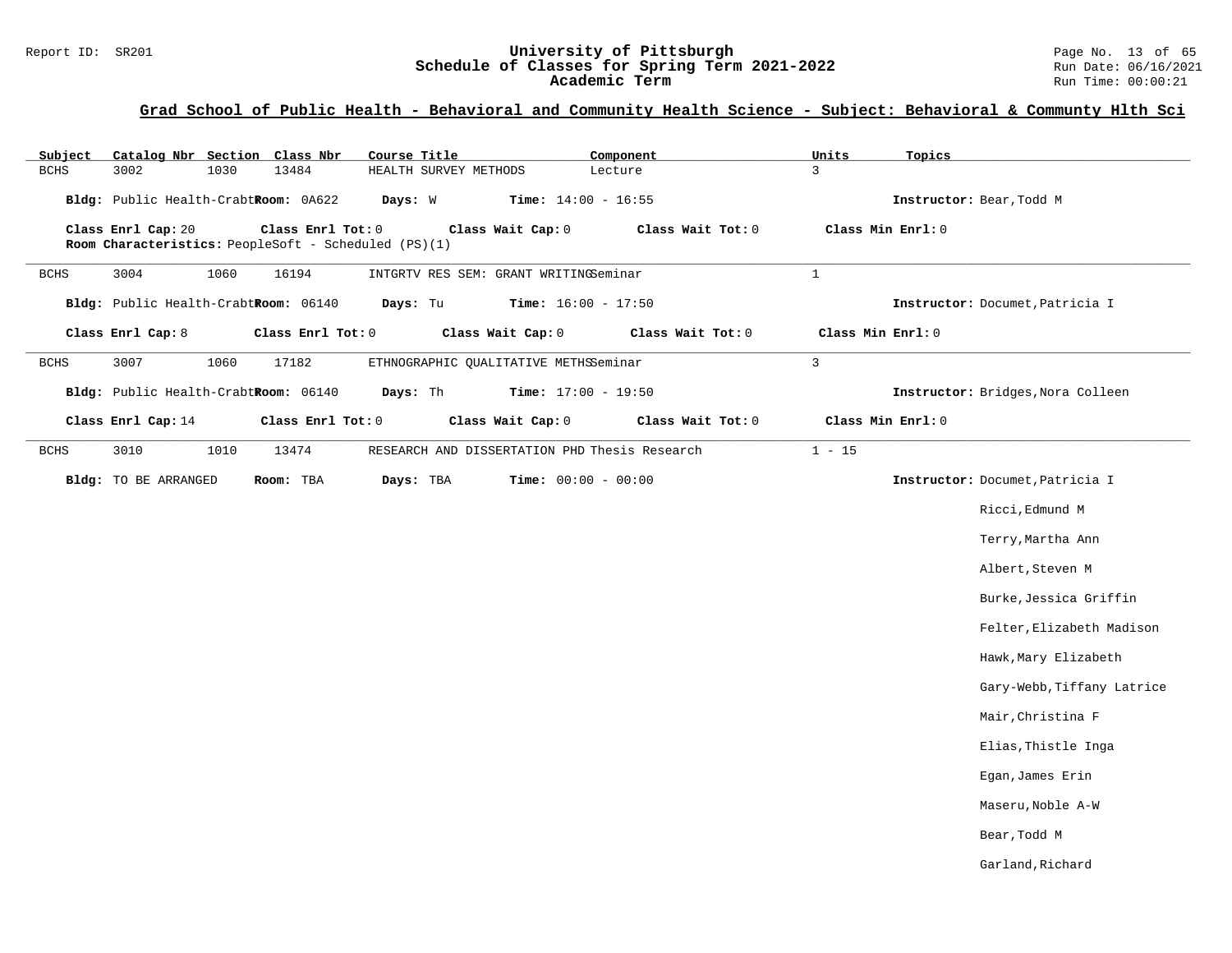#### Coulter,Robert William Stewart

Brown,Andre L

| Class Enrl Cap: 20                   | Class Enrl Tot: 0 | Class Wait Cap: 0                             | Class Wait Tot: 0 | Class Min Enrl: 0               |
|--------------------------------------|-------------------|-----------------------------------------------|-------------------|---------------------------------|
| 3555<br><b>BCHS</b>                  | 17614<br>1060     | DCTRL SEM BCHS THEORIES/MODELSSeminar         |                   | 3                               |
| Bldg: Public Health-CrabtRoom: 06140 | Days: W           | <b>Time:</b> $13:00 - 15:55$                  |                   | Instructor: Eqan, James Erin    |
| Class Enrl Cap: 10                   | Class Enrl Tot: 0 | Class Wait Cap: $0$ Class Wait Tot: $0$       |                   | Class Min Enrl: 0               |
| 3703<br>BCHS                         | 1030<br>18085     | EXECUTIVE MANAGEMENT PRACTICUMPracticum       |                   | $1 - 3$                         |
| Bldg: TO BE ARRANGED                 | Room: TBA         | $Time: 00:00 - 00:00$<br>Days: TBA            |                   | Instructor: Documet, Patricia I |
| Class Enrl Cap: 35                   | Class Enrl Tot: 0 | Class Wait Cap: $0$ Class Wait Tot: $0$       |                   | Class Min $Err1:0$              |
| 3707<br><b>BCHS</b>                  | 1050<br>20963     | MULTPL REGRESN ANAL AND MODLNGLecture         |                   | 3                               |
| <b>Bldg:</b> TO BE ARRANGED          | Room: TBA         | <b>Days:</b> TBA <b>Time:</b> $00:00 - 00:00$ |                   | Instructor: Egan, James Erin    |
| Class Enrl Cap: 10                   | Class Enrl Tot: 0 | Class Wait Cap: $0$ Class Wait Tot: $0$       |                   | Class Min $Err1:0$              |
| <b>BCHS</b><br>3888                  | 1070<br>16141     | PREP FOR COMPREHENSIVE EXAM Independent Study |                   | $1 - 3$                         |
| Bldg: TO BE ARRANGED                 | Room: TBA         | <b>Days:</b> TBA <b>Time:</b> $00:00 - 00:00$ |                   | Instructor: Documet, Patricia I |
| Class Enrl Cap: 30                   | Class Enrl Tot: 0 | Class Wait Cap: 0                             | Class Wait Tot: 0 | Class Min Enrl: 0               |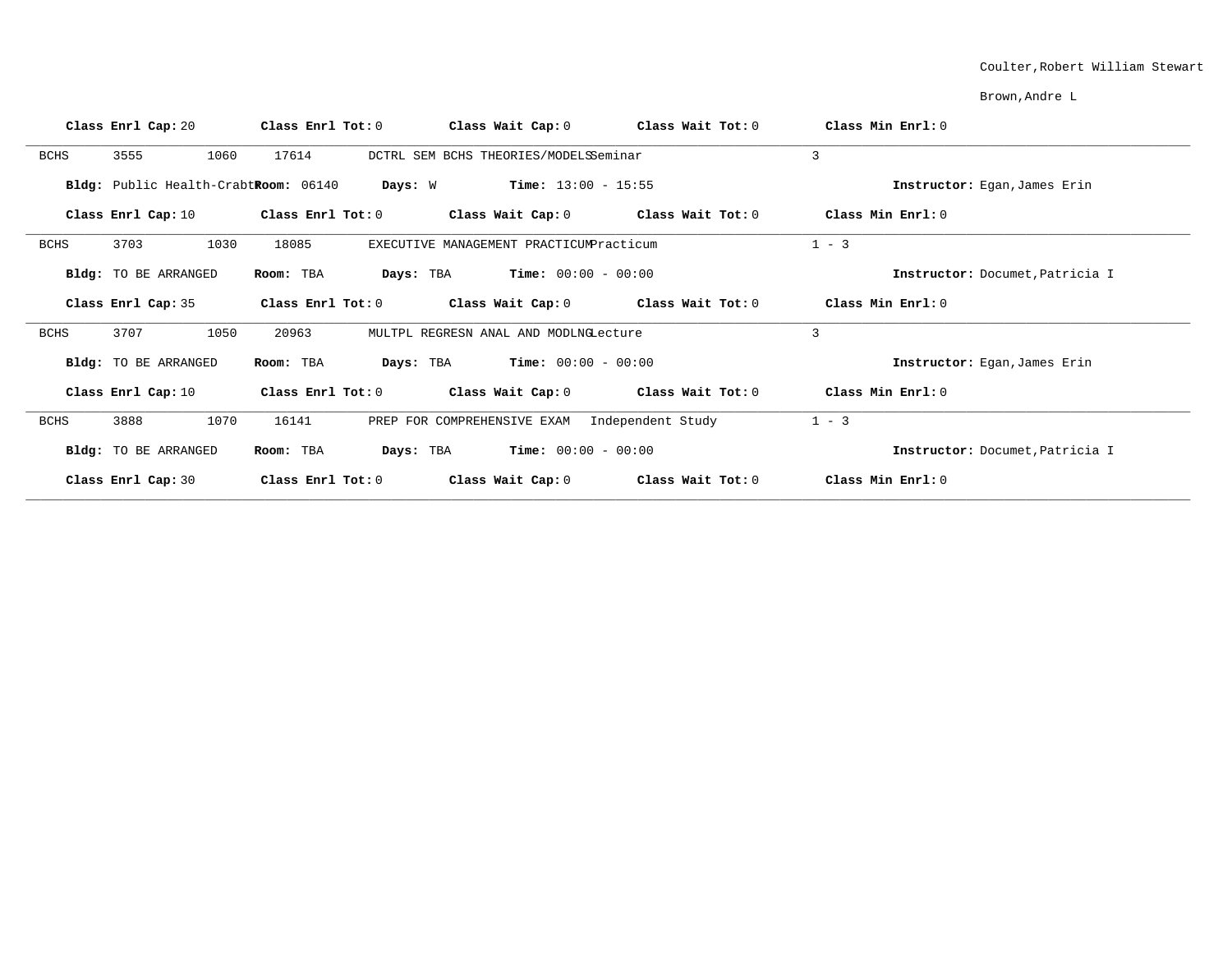#### Report ID: SR201 **University of Pittsburgh** Page No. 15 of 65 **Schedule of Classes for Spring Term 2021-2022** Run Date: 06/16/2021 **Academic Term** Run Time: 00:00:21

| Subject      | Catalog Nbr Section Class Nbr |                                                                                 | Course Title                                                                           | Component         | Units             | Topics                                  |
|--------------|-------------------------------|---------------------------------------------------------------------------------|----------------------------------------------------------------------------------------|-------------------|-------------------|-----------------------------------------|
| <b>BIOST</b> | 2000<br>1070                  | 30520                                                                           | TEACHING PRACTICUM                                                                     | Lecture           | $\mathbf{R}$      |                                         |
|              | Bldg: TO BE ARRANGED          | Room: TBA                                                                       | <b>Days:</b> F <b>Time:</b> $15:00 - 16:55$                                            |                   |                   | Instructor: Tseng, Chien-Cheng          |
|              | Class Enrl Cap: 2             | Class Enrl Tot: 0                                                               | Class Wait Cap: 0                                                                      | Class Wait Tot: 0 | Class Min Enrl: 0 |                                         |
| BIOST        | 2011<br>1020                  | 24750                                                                           | PRINCIPLS STATISTICAL REASNINGLecture                                                  |                   | $\mathbf{3}$      |                                         |
| Bldg: TBA    |                               | Room: TBA                                                                       | <b>Days:</b> MW <b>Time:</b> $16:00 - 17:15$                                           |                   |                   | Instructor: Carlson, Jenna Colavincenzo |
|              | Class Enrl Cap: 104           | Room Characteristics: PeopleSoft - Scheduled (PS)(1)                            | Class Enrl Tot: 0 Class Wait Cap: 0                                                    | Class Wait Tot: 0 | Class Min Enrl: 0 |                                         |
|              |                               |                                                                                 | You must enroll in the Recitation for BIOST 2011 (25726), Mondays, 5:20-5:55p in A115. |                   |                   |                                         |
| <b>BIOST</b> | 2011<br>1030                  | 24751                                                                           | PRINCIPLS STATISTICAL REASNINGRecitation                                               |                   | 3                 |                                         |
| Bldg: TBA    |                               | Room: TBA                                                                       | <b>Days:</b> M <b>Time:</b> $17:20 - 17:55$                                            |                   |                   | Instructor: Carlson, Jenna Colavincenzo |
|              | Class Enrl Cap: 104           | $Class$ $Enr1$ $Tot: 0$<br>Room Characteristics: PeopleSoft - Scheduled (PS)(1) | Class Wait Cap: 0                                                                      | Class Wait Tot: 0 | Class Min Enrl: 0 |                                         |
| BIOST        | 2021<br>1070                  | 16487                                                                           | SPECIAL STUDIES                                                                        | Independent Study | $1 - 15$          |                                         |
|              | Bldg: TO BE ARRANGED          | Room: TBA                                                                       | $\texttt{Davis:}$ TBA $\texttt{Time:}$ 00:00 - 00:00                                   |                   |                   | Instructor: Jeong, Jong Hyeon           |
|              | Class Enrl Cap: 35            |                                                                                 | Class Enrl Tot: 0 Class Wait Cap: 0                                                    | Class Wait Tot: 0 | Class Min Enrl: 0 |                                         |
| BIOST        | 2021<br>1160                  | 16489                                                                           | SPECIAL STUDIES                                                                        | Independent Study | $1 - 15$          |                                         |
|              | Bldg: TO BE ARRANGED          | Room: TBA                                                                       | <b>Days:</b> TBA <b>Time:</b> $00:00 - 00:00$                                          |                   |                   | Instructor: Tang, Gong                  |
|              | Class Enrl Cap: 35            | Class Enrl Tot: 0                                                               | Class Wait Cap: $0$ Class Wait Tot: $0$                                                |                   | Class Min Enrl: 0 |                                         |
| <b>BIOST</b> | 2021<br>1170                  | 16490                                                                           | SPECIAL STUDIES                                                                        | Independent Study | $1 - 15$          |                                         |
|              | Bldg: TO BE ARRANGED          | Room: TBA                                                                       | <b>Days:</b> TBA <b>Time:</b> $00:00 - 00:00$                                          |                   |                   | Instructor: Tseng, Chien-Cheng          |
|              | Class Enrl Cap: 35            |                                                                                 | Class Enrl Tot: 0 Class Wait Cap: 0 Class Wait Tot: 0                                  |                   | Class Min Enrl: 0 |                                         |
| BIOST        | 2021<br>1180                  | 16491                                                                           | SPECIAL STUDIES                                                                        | Independent Study | $1 - 15$          |                                         |
|              | Bldg: TO BE ARRANGED          | Room: TBA                                                                       | <b>Days:</b> TBA <b>Time:</b> $00:00 - 00:00$                                          |                   |                   | Instructor: Wahed, Abdus S              |
|              | Class Enrl Cap: 35            | Class Enrl Tot: 0                                                               | Class Wait Cap: 0                                                                      | Class Wait Tot: 0 | Class Min Enrl: 0 |                                         |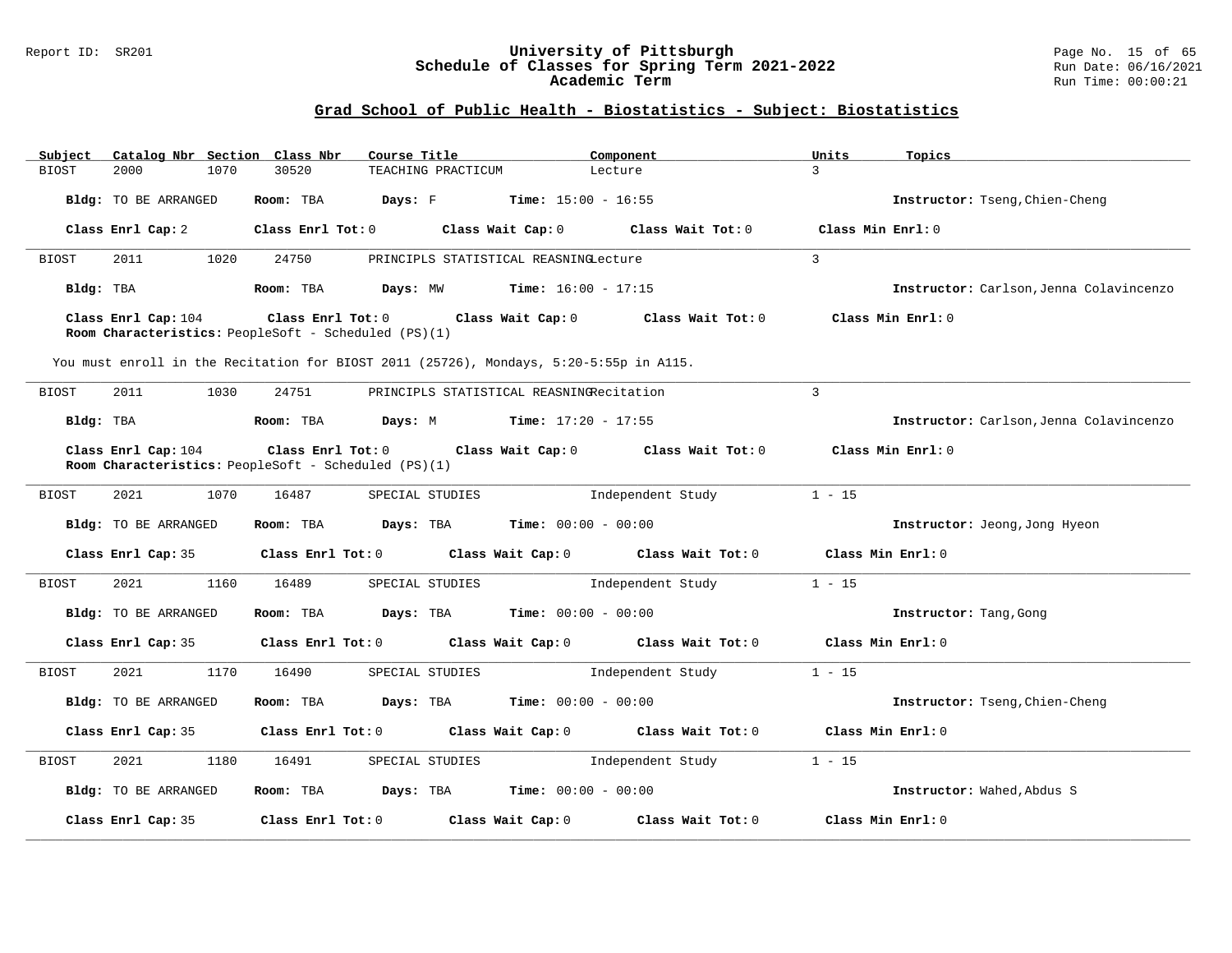#### Report ID: SR201 **University of Pittsburgh** Page No. 16 of 65 **Schedule of Classes for Spring Term 2021-2022** Run Date: 06/16/2021 **Academic Term** Run Time: 00:00:21

| Subject      | Catalog Nbr Section Class Nbr | Course Title                                                                                           |                 | Component                         |                                        | Units             | Topics                               |
|--------------|-------------------------------|--------------------------------------------------------------------------------------------------------|-----------------|-----------------------------------|----------------------------------------|-------------------|--------------------------------------|
| <b>BIOST</b> | 2021<br>1210                  | 16493                                                                                                  | SPECIAL STUDIES |                                   | Independent Study                      | $1 - 15$          |                                      |
|              |                               |                                                                                                        |                 |                                   |                                        |                   |                                      |
|              | Bldg: TO BE ARRANGED          | Room: TBA $Days:$ TBA $Time: 00:00 - 00:00$                                                            |                 |                                   |                                        |                   | Instructor: Youk, Ada Owens          |
|              |                               | Class Enrl Cap: 35 Class Enrl Tot: 0 Class Wait Cap: 0 Class Wait Tot: 0 Class Min Enrl: 0             |                 |                                   |                                        |                   |                                      |
| BIOST        | 2021 2022                     | 1220 16494                                                                                             |                 |                                   | SPECIAL STUDIES 1 - 15                 |                   |                                      |
|              | Bldg: TO BE ARRANGED          | Room: TBA $Days:$ TBA $Time: 00:00 - 00:00$                                                            |                 |                                   |                                        |                   | Instructor: Bandos, Andriy           |
|              |                               | Class Enrl Cap: 35 Class Enrl Tot: 0 Class Wait Cap: 0 Class Wait Tot: 0 Class Min Enrl: 0             |                 |                                   |                                        |                   |                                      |
| BIOST        | 2021<br>1250                  | 17953                                                                                                  |                 |                                   | SPECIAL STUDIES 1ndependent Study      | $1 - 15$          |                                      |
|              | Bldg: TO BE ARRANGED          | Room: TBA $Days:$ TBA $Time: 00:00 - 00:00$                                                            |                 |                                   |                                        |                   | Instructor: Buchanich, Jeanine Marie |
|              |                               | Class Enrl Cap: 20 Class Enrl Tot: 0 Class Wait Cap: 0 Class Wait Tot: 0 Class Min Enrl: 0             |                 |                                   |                                        |                   |                                      |
| BIOST        |                               | 2021 1260 18201 SPECIAL STUDIES                                                                        |                 |                                   | Independent Study                      | $1 - 15$          |                                      |
|              | Bldg: TO BE ARRANGED          | Room: TBA $Days:$ TBA $Time: 00:00 - 00:00$                                                            |                 |                                   |                                        |                   | Instructor: Chang, Chung-Chou Ho     |
|              |                               | Class Enrl Cap: 15 Class Enrl Tot: 0 Class Wait Cap: 0 Class Wait Tot: 0 Class Min Enrl: 0             |                 |                                   |                                        |                   |                                      |
| BIOST        | 2021 1280 21785               |                                                                                                        | SPECIAL STUDIES |                                   | Independent Study                      | $1 - 15$          |                                      |
|              | Bldg: TO BE ARRANGED          | Room: TBA $\rule{1em}{0.15mm}$ Days: TBA Time: $00:00 - 00:00$                                         |                 |                                   |                                        |                   | Instructor: Ding, Ying               |
|              |                               | Class Enrl Cap: 35 Class Enrl Tot: 0 Class Wait Cap: 0 Class Wait Tot: 0 Class Min Enrl: 0             |                 |                                   |                                        |                   |                                      |
| BIOST        | 2021 2022                     | 1295 24190                                                                                             |                 |                                   | SPECIAL STUDIES <b>SPECIAL</b> STUDIES | $1 - 15$          |                                      |
|              | Bldg: TO BE ARRANGED          | Room: TBA Days: TBA Time: $00:00 - 00:00$                                                              |                 |                                   |                                        |                   | Instructor: Kang, Chae Ryon          |
|              |                               | Class Enrl Cap: 20 		 Class Enrl Tot: 0 		 Class Wait Cap: 0 		 Class Wait Tot: 0 		 Class Min Enrl: 0 |                 |                                   |                                        |                   |                                      |
| BIOST        | 2021 2022<br>1300             | 26405                                                                                                  |                 |                                   | SPECIAL STUDIES 1 - 15                 |                   |                                      |
|              | Bldg: TO BE ARRANGED          | Room: TBA $Days: TBA$ Time: $00:00 - 00:00$                                                            |                 |                                   |                                        |                   | Instructor: Bandos, Hanna            |
|              |                               | Class Enrl Cap: 20 		 Class Enrl Tot: 0 		 Class Wait Cap: 0 		 Class Wait Tot: 0 		 Class Min Enrl: 0 |                 |                                   |                                        |                   |                                      |
| BIOST        | 2021<br>1310                  | 26406                                                                                                  |                 | SPECIAL STUDIES 1ndependent Study |                                        | $1 - 15$          |                                      |
|              | Bldg: TO BE ARRANGED          | Room: TBA $Days:$ TBA $Time: 00:00 - 00:00$                                                            |                 |                                   |                                        |                   | Instructor: Yabes, Jonathan Guerrero |
|              |                               | Class Enrl Cap: 20 $\qquad$ Class Enrl Tot: 0 $\qquad$ Class Wait Cap: 0 $\qquad$ Class Wait Tot: 0    |                 |                                   |                                        | Class Min Enrl: 0 |                                      |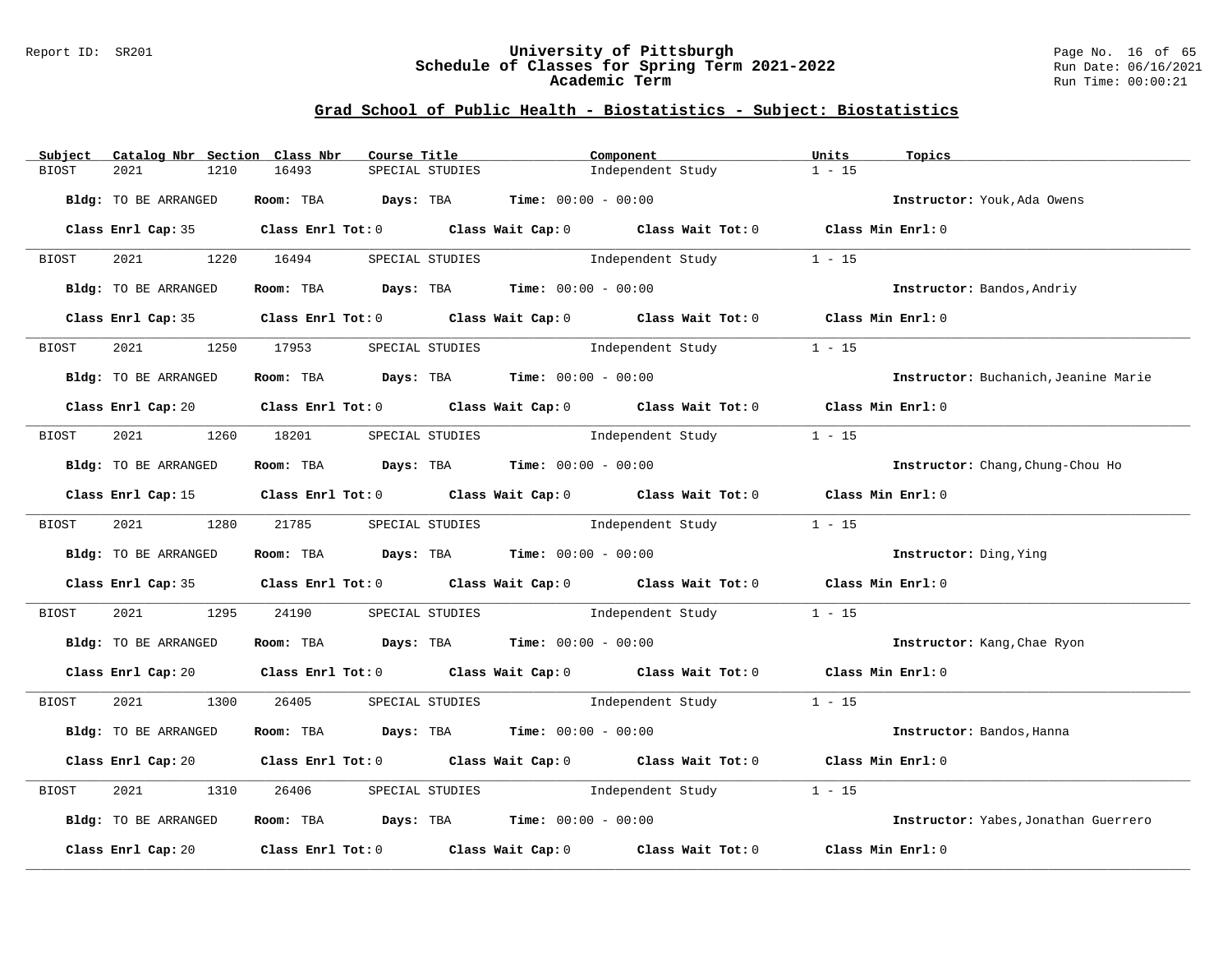| <b>BIOST</b> | 2021<br>1320         | 26407                                                       | SPECIAL STUDIES                                                                                                                | Independent Study        | $1 - 15$                                |
|--------------|----------------------|-------------------------------------------------------------|--------------------------------------------------------------------------------------------------------------------------------|--------------------------|-----------------------------------------|
|              | Bldg: TO BE ARRANGED |                                                             | Room: TBA $Days:$ TBA $Time: 00:00 - 00:00$                                                                                    |                          | Instructor: Chen, Wei                   |
|              |                      |                                                             | Class Enrl Cap: 20 Class Enrl Tot: 0 Class Wait Cap: 0 Class Wait Tot: 0 Class Min Enrl: 0                                     |                          |                                         |
| BIOST        | 2021 2020            | 1330 26408                                                  | SPECIAL STUDIES                                                                                                                | Independent Study 1 - 15 |                                         |
|              | Bldg: TO BE ARRANGED |                                                             | Room: TBA $Days:$ TBA $Time: 00:00 - 00:00$                                                                                    |                          | <b>Instructor:</b> Park, Yongseok       |
|              |                      |                                                             | Class Enrl Cap: 20 Class Enrl Tot: 0 Class Wait Cap: 0 Class Wait Tot: 0 Class Min Enrl: 0                                     |                          |                                         |
| BIOST        | 2021 1340 26409      |                                                             | SPECIAL STUDIES 1ndependent Study 1 - 15                                                                                       |                          |                                         |
|              | Bldg: TO BE ARRANGED |                                                             | Room: TBA $Days: TBA$ Time: $00:00 - 00:00$                                                                                    |                          | Instructor: Normolle, Daniel Paul       |
|              |                      |                                                             | Class Enrl Cap: 20 Class Enrl Tot: 0 Class Wait Cap: 0 Class Wait Tot: 0 Class Min Enrl: 0                                     |                          |                                         |
| BIOST        |                      |                                                             | 2021 1350 27295 SPECIAL STUDIES Independent Study 1 - 15                                                                       |                          |                                         |
|              | Bldg: TO BE ARRANGED |                                                             | Room: TBA $Days:$ TBA $Time: 00:00 - 00:00$                                                                                    |                          | Instructor: Tang, Lu                    |
|              | Class Enrl Cap: 10   |                                                             | Class Enrl Tot: 0 Class Wait Cap: 0 Class Wait Tot: 0                                                                          |                          | Class Min Enrl: 0                       |
| BIOST        | 2021<br>1355         | 27720                                                       | SPECIAL STUDIES <b>Independent Study</b>                                                                                       |                          | $1 - 15$                                |
|              | Bldg: TO BE ARRANGED |                                                             | Room: TBA $Days:$ TBA $Time: 00:00 - 00:00$                                                                                    |                          | Instructor: Wang, Jiebiao               |
|              |                      |                                                             | Class Enrl Cap: 10 $\qquad$ Class Enrl Tot: 0 $\qquad$ Class Wait Cap: 0 $\qquad$ Class Wait Tot: 0                            |                          | Class Min Enrl: 0                       |
| BIOST        | 2021                 | 1360 27721 SPECIAL STUDIES                                  |                                                                                                                                | Independent Study 1 - 15 |                                         |
|              | Bldg: TO BE ARRANGED |                                                             | Room: TBA $Days:$ TBA $Time: 00:00 - 00:00$                                                                                    |                          | Instructor: Carlson, Jenna Colavincenzo |
|              |                      |                                                             | Class Enrl Cap: 10 $\qquad$ Class Enrl Tot: 0 $\qquad$ Class Wait Cap: 0 $\qquad$ Class Wait Tot: 0 $\qquad$ Class Min Enrl: 0 |                          |                                         |
| BIOST        |                      |                                                             | 2022 1000 30939 CAPSTONE PREPARATION Directed Studies                                                                          |                          |                                         |
|              |                      |                                                             | Bldg: TO BE ARRANGED Room: TBA Days: TBA Time: 00:00 - 00:00                                                                   |                          | Instructor: Buchanich, Jeanine Marie    |
|              |                      |                                                             |                                                                                                                                |                          | Youk, Ada Owens                         |
|              |                      |                                                             |                                                                                                                                |                          | Carlson, Jenna Colavincenzo             |
|              |                      |                                                             | Class Enrl Cap: 35 Class Enrl Tot: 0 Class Wait Cap: 0 Class Wait Tot: 0 Class Min Enrl: 0                                     |                          |                                         |
| BIOST        |                      |                                                             | 2025 1060 13465 BIOSTATISTICS SEMINAR Lecture                                                                                  |                          | $\mathbf{1}$                            |
|              |                      |                                                             | Bldg: Public Health-CrabtRoom: 0A115 Days: Th Time: 15:25 - 16:50                                                              |                          | Instructor: Wang, Jiebiao               |
|              | Class Enrl Cap: 75   | <b>Room Characteristics:</b> PeopleSoft - Scheduled (PS)(1) | Class Enrl Tot: $0$ Class Wait Cap: $0$ Class Wait Tot: $0$ Class Min Enrl: $0$                                                |                          |                                         |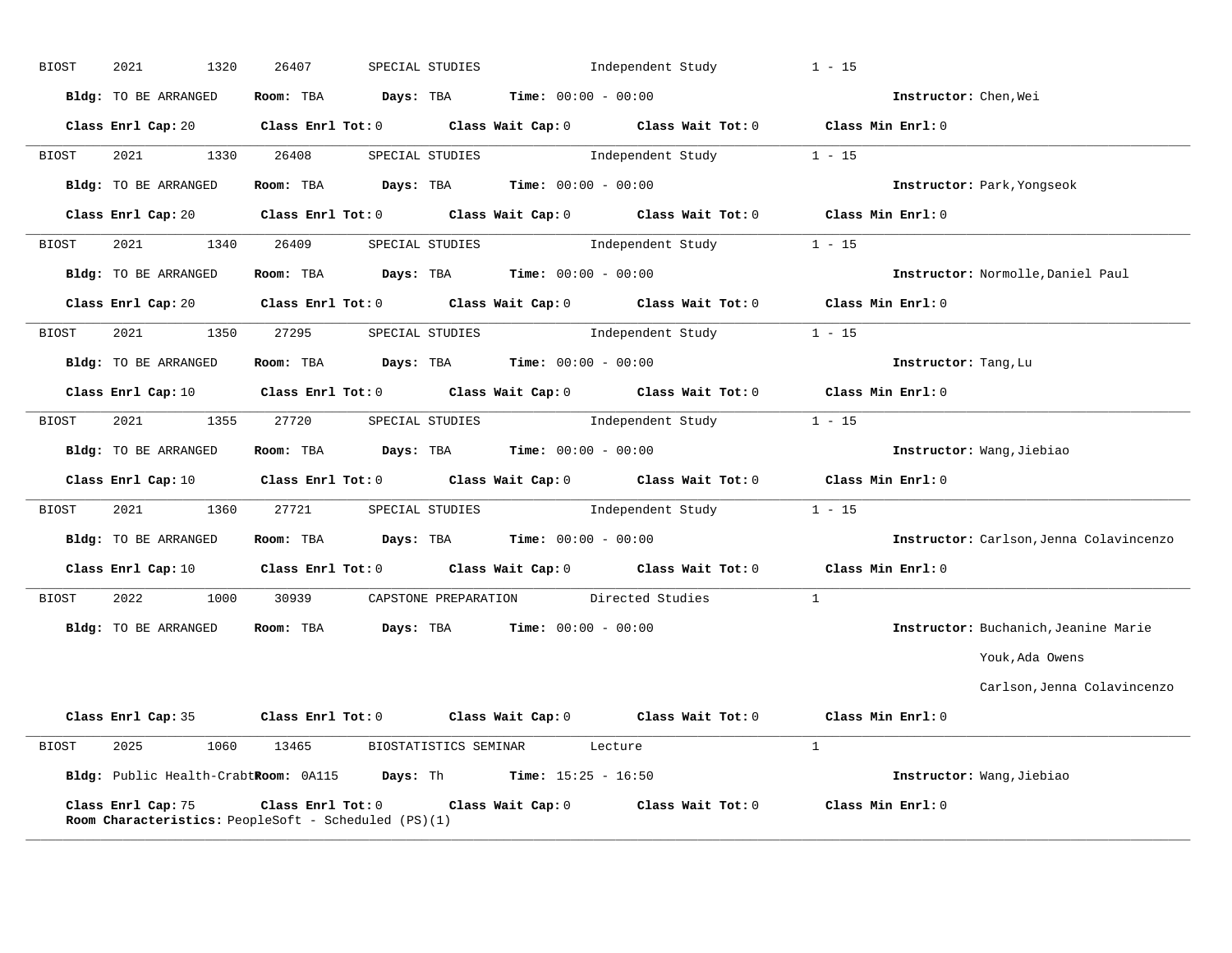#### Report ID: SR201 **University of Pittsburgh** Page No. 18 of 65 **Schedule of Classes for Spring Term 2021-2022** Run Date: 06/16/2021 **Academic Term** Run Time: 00:00:21

| Catalog Nbr Section Class Nbr<br>Subject                                                                                                                                                                                                                               | Course Title                          | Component                    | Topics<br>Units   |                                    |
|------------------------------------------------------------------------------------------------------------------------------------------------------------------------------------------------------------------------------------------------------------------------|---------------------------------------|------------------------------|-------------------|------------------------------------|
| <b>BIOST</b><br>2044<br>1030<br>13466                                                                                                                                                                                                                                  | INTRO TO STATISTICAL THEORY 2 Lecture |                              | $\mathbf{R}$      |                                    |
| Bldg: Public Health-CrabtRoom: 2121C                                                                                                                                                                                                                                   | Days: TuF                             | <b>Time:</b> $11:00 - 12:25$ |                   | Instructor: Wahed, Abdus S         |
| Class Enrl Cap: 24<br>Class Enrl Tot: 0                                                                                                                                                                                                                                | Class Wait Cap: 0                     | Class Wait Tot: 0            | Class Min Enrl: 0 |                                    |
| Room Characteristics: PeopleSoft - Scheduled (PS)(1)                                                                                                                                                                                                                   |                                       |                              |                   |                                    |
| 2049<br>1050<br>13515<br>BIOST                                                                                                                                                                                                                                         | APPLIED REGRESSION ANALYSIS Lecture   |                              | 3                 |                                    |
| Bldg: TBA<br>Room: TBA                                                                                                                                                                                                                                                 | Days: WF                              | <b>Time:</b> $09:30 - 10:50$ |                   | Instructor: Youk, Ada Owens        |
| Class Enrl Cap: 100<br>Class Enrl Tot: 0<br>Room Characteristics: PeopleSoft - Scheduled (PS)(1)                                                                                                                                                                       | Class Wait Cap: 0                     | Class Wait Tot: 0            | Class Min Enrl: 0 |                                    |
| 2054<br>1010<br>13494<br>BIOST                                                                                                                                                                                                                                         | SURVIVAL ANALYSIS                     | Lecture                      | $\overline{3}$    |                                    |
| Bldg: TBA<br>Room: TBA                                                                                                                                                                                                                                                 | Days: MW                              | <b>Time:</b> $15:00 - 16:15$ |                   | Instructor: Cheng, Yu              |
| Class Enrl Cap: 15<br>Class Enrl Tot: 0<br>Attributes: Class Materials on Reserve at Hillman Library<br>Room Characteristics: Media - Data Projector/Monitor(1), PeopleSoft - Scheduled (PS)(1)<br>Combined Section ID: 0745(BIOST/2054/STAT/2261) - STAT 2261(#11030) | Class Wait Cap: 0                     | Class Wait Tot: 0            | Class Min Enrl: 0 |                                    |
| 2062<br>1000<br>30937<br><b>BIOST</b>                                                                                                                                                                                                                                  | CLINCAL TRIALS: METHDS & PRACTLecture |                              | $\mathbf{3}$      |                                    |
| Bldg: Public Health-CrabtRoom: 0A425                                                                                                                                                                                                                                   | Days: TuTh                            | <b>Time:</b> $14:00 - 15:20$ |                   | Instructor: Valenti, Renee Nerozzi |
|                                                                                                                                                                                                                                                                        |                                       |                              |                   | Normolle, Daniel Paul              |
| Class Enrl Cap: 20<br>Class Enrl Tot: 0<br>Room Characteristics: PeopleSoft - Scheduled (PS)(1)                                                                                                                                                                        | Class Wait Cap: 0                     | Class Wait Tot: 0            | Class Min Enrl: 0 |                                    |
| <b>BIOST</b><br>2063<br>1020<br>27613                                                                                                                                                                                                                                  | BAYESIAN DATA SCIENCE                 | Lecture                      | $\overline{3}$    |                                    |
| Bldg: Public Health-CrabtRoom: 0A719                                                                                                                                                                                                                                   | Days: MW                              | <b>Time:</b> $15:00 - 16:15$ |                   | Instructor: Park, Yongseok         |
| Class Enrl Cap: 30<br>Class Enrl Tot: 0<br>Room Characteristics: PeopleSoft - Scheduled (PS)(1)                                                                                                                                                                        | Class Wait Cap: 0                     | Class Wait Tot: 0            | Class Min Enrl: 0 |                                    |
| 2086<br>1160<br><b>BIOST</b><br>17183                                                                                                                                                                                                                                  | MIXED MODELS                          | Lecture                      | $\overline{3}$    |                                    |
| Bldg: Public Health-CrabtRoom: 0A215                                                                                                                                                                                                                                   | Days: MW                              | Time: $10:00 - 11:15$        |                   | Instructor: Jeong, Jong Hyeon      |
| Class Enrl Cap: 30<br>Class Enrl Tot: 0<br>Room Characteristics: PeopleSoft - Scheduled (PS)(1)                                                                                                                                                                        | Class Wait Cap: 0                     | Class Wait Tot: 0            | Class Min Enrl: 0 |                                    |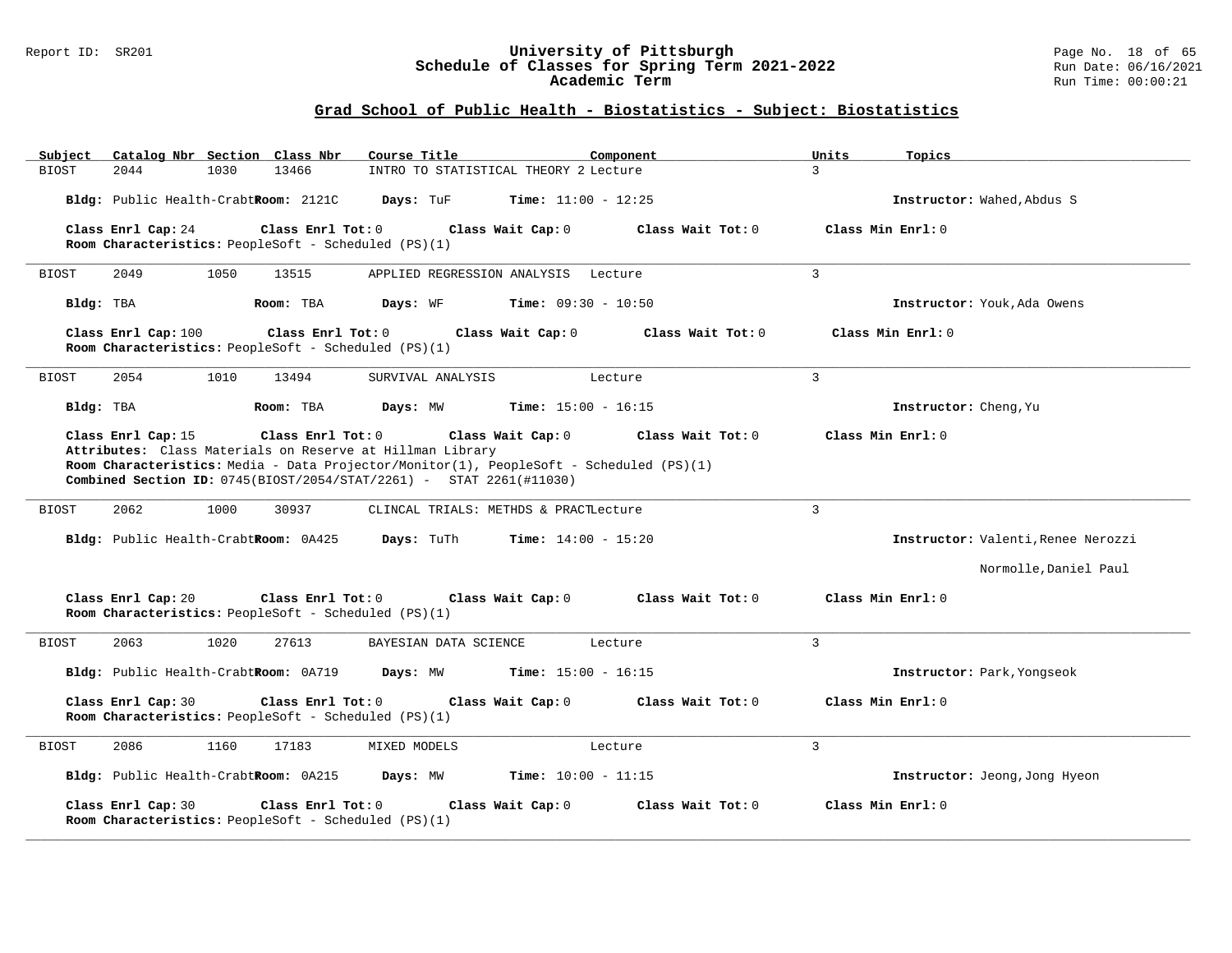#### Report ID: SR201 **University of Pittsburgh** Page No. 19 of 65 **Schedule of Classes for Spring Term 2021-2022** Run Date: 06/16/2021 **Academic Term** Run Time: 00:00:21

| Subject<br>Catalog Nbr Section Class Nbr | Course Title                                                                                                             | Component         | Topics<br>Units   |                                      |
|------------------------------------------|--------------------------------------------------------------------------------------------------------------------------|-------------------|-------------------|--------------------------------------|
| <b>BIOST</b><br>2087<br>1010             | 13467<br>BIOST CONSULTING PRACTICUM                                                                                      | Practicum         | $\mathbf{1}$      |                                      |
| Bldg: Public Health-CrabtRoom: 0A425     | Days: M<br>$Time: 10:30 - 11:20$                                                                                         |                   |                   | Instructor: Buchanich, Jeanine Marie |
| Class Enrl Cap: 12                       | Class Enrl Tot: 0<br>Class Wait Cap: 0<br>Room Characteristics: PeopleSoft - Scheduled (PS)(1)                           | Class Wait Tot: 0 | Class Min Enrl: 0 |                                      |
| 1020<br>2087<br>BIOST                    | 16673<br>BIOST CONSULTING PRACTICUM                                                                                      | Laboratory        | $\mathbf{1}$      |                                      |
| Bldg: Public Health-CrabtRoom: 07139     | Days: Tu<br><b>Time:</b> $11:00 - 12:55$                                                                                 |                   |                   | Instructor: Buchanich, Jeanine Marie |
| Class Enrl Cap: 6                        | Class Wait Cap: 0<br>Class Enrl Tot: 0                                                                                   | Class Wait Tot: 0 | Class Min Enrl: 0 |                                      |
| <b>BIOST</b><br>2087<br>1040             | 16674<br>BIOST CONSULTING PRACTICUM Laboratory                                                                           |                   | $\mathbf{1}$      |                                      |
| Bldg: Public Health-CrabtRoom: 07139     | Days: Th<br>$Time: 11:00 - 12:55$                                                                                        |                   |                   | Instructor: Buchanich, Jeanine Marie |
| Class Enrl Cap: 6                        | Class Enrl Tot: 0<br>Class Wait Cap: 0                                                                                   | Class Wait Tot: 0 | Class Min Enrl: 0 |                                      |
| BIOST<br>2093<br>1020                    | 20661<br>SAS DATA MANAGEMENT & ANALYSISLecture                                                                           |                   | $\overline{a}$    |                                      |
| Bldg: Bellefield Hall                    | Days: Tu<br>$Time: 15:00 - 16:50$<br><b>Room:</b> 00314                                                                  |                   |                   | Instructor: Yabes, Jonathan Guerrero |
| Class Enrl Cap: 20                       | Class Wait Cap: 0<br>Class Enrl Tot: 0                                                                                   | Class Wait Tot: 0 | Class Min Enrl: 0 |                                      |
|                                          | Class will meet in Bellefield Hall (315 S. Bellefield Ave) Stud Comp Lab, rm 314, 3rd fl, near elevator at back of bldg. |                   |                   |                                      |
| BIOST<br>2094<br>1100                    | 24752<br>ADVANCED R COMPUTING                                                                                            | Lecture           | 2                 |                                      |
| Bldg: Public Health-CrabtRoom: 0A425     | Days: F<br><b>Time:</b> $15:00 - 16:55$                                                                                  |                   |                   | Instructor: Tseng, Chien-Cheng       |
| Class Enrl Cap: 20                       | Class Enrl Tot: 0<br>Class Wait Cap: 0<br>Room Characteristics: PeopleSoft - Scheduled (PS)(1)                           | Class Wait Tot: 0 | Class Min Enrl: 0 |                                      |
| BIOST<br>2099<br>1105                    | 28634<br>CAPSTONE                                                                                                        | Thesis Research   | 2                 |                                      |
| Bldg: TBA                                | Room: TBA<br>Days: M<br><b>Time:</b> $13:30 - 15:25$                                                                     |                   |                   | Instructor: Buchanich, Jeanine Marie |
|                                          |                                                                                                                          |                   |                   | Youk, Ada Owens                      |
|                                          |                                                                                                                          |                   |                   | Carlson, Jenna Colavincenzo          |
| Class Enrl Cap: 20                       | Class Enrl Tot: 0<br>Class Wait Cap: 0<br>Room Characteristics: PeopleSoft - Scheduled (PS)(1)                           | Class Wait Tot: 0 | Class Min Enrl: 0 |                                      |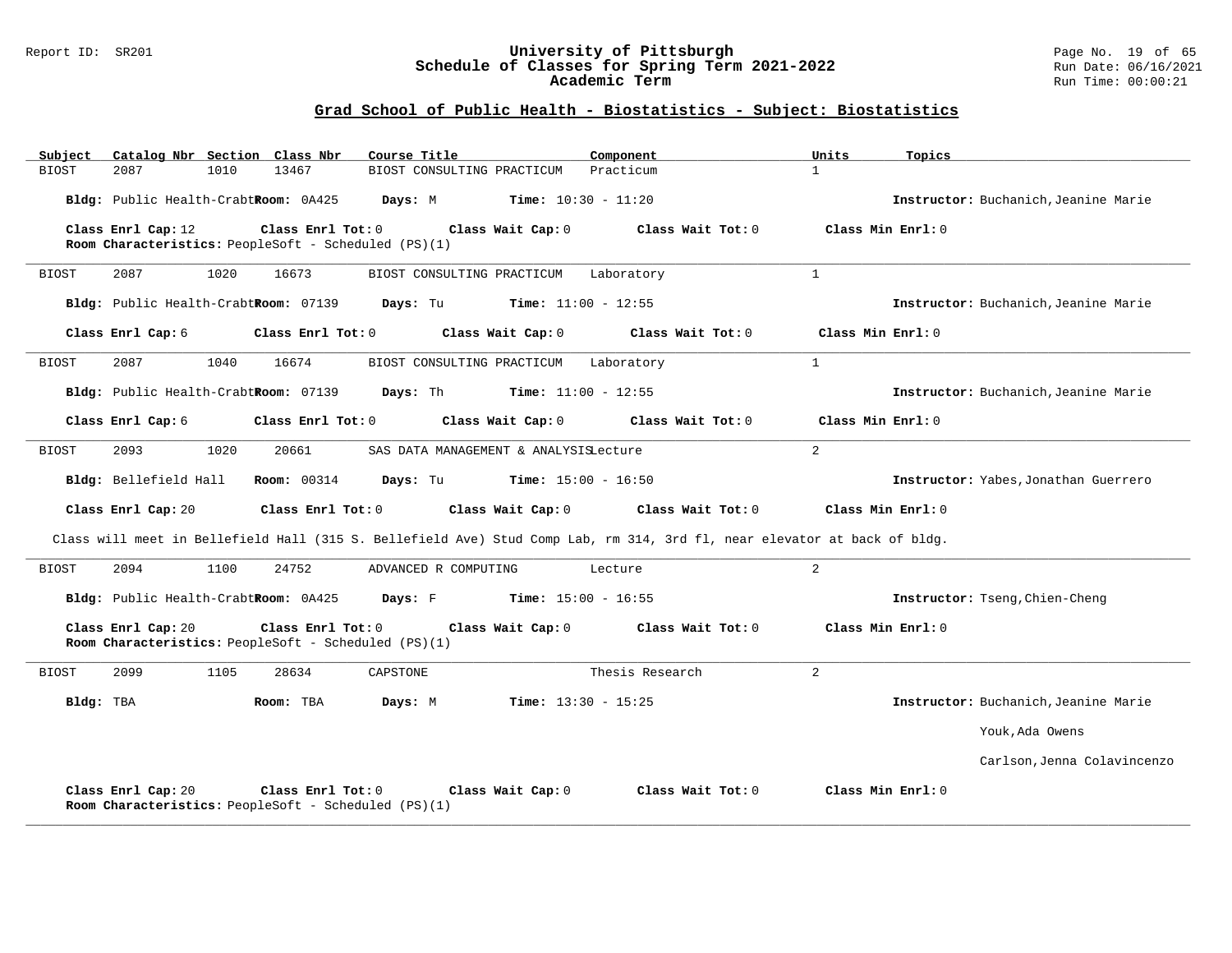#### Report ID: SR201 **University of Pittsburgh** Page No. 20 of 65 **Schedule of Classes for Spring Term 2021-2022** Run Date: 06/16/2021 **Academic Term** Run Time: 00:00:21

| Subject | Catalog Nbr Section Class Nbr | Course Title | Component                                                                                  | Units<br>Topics                  |
|---------|-------------------------------|--------------|--------------------------------------------------------------------------------------------|----------------------------------|
| BIOST   | 3010<br>1070                  | 16476        | RESEARCH AND DISSERTATION PHD Thesis Research                                              | $1 - 15$                         |
|         | Bldg: TO BE ARRANGED          |              | Room: TBA $Days:$ TBA $Time: 00:00 - 00:00$                                                | Instructor: Jeong, Jong Hyeon    |
|         |                               |              | Class Enrl Cap: 35 Class Enrl Tot: 0 Class Wait Cap: 0 Class Wait Tot: 0 Class Min Enrl: 0 |                                  |
| BIOST   | 3010                          | 1160 16478   | RESEARCH AND DISSERTATION PHD Thesis Research                                              | $1 - 15$                         |
|         | Bldg: TO BE ARRANGED          |              | Room: TBA $Days:$ TBA $Time: 00:00 - 00:00$                                                | Instructor: Tang, Gong           |
|         |                               |              | Class Enrl Cap: 35 Class Enrl Tot: 0 Class Wait Cap: 0 Class Wait Tot: 0 Class Min Enrl: 0 |                                  |
| BIOST   | 3010                          |              | 1170 16479 RESEARCH AND DISSERTATION PHD Thesis Research                                   | $1 - 15$                         |
|         | Bldg: TO BE ARRANGED          |              | Room: TBA $Days:$ TBA $Time: 00:00 - 00:00$                                                | Instructor: Tseng, Chien-Cheng   |
|         |                               |              | Class Enrl Cap: 35 Class Enrl Tot: 0 Class Wait Cap: 0 Class Wait Tot: 0 Class Min Enrl: 0 |                                  |
| BIOST   | 3010 2012                     |              | 1180 16480 RESEARCH AND DISSERTATION PHD Thesis Research                                   | $1 - 15$                         |
|         | Bldg: TO BE ARRANGED          |              | Room: TBA $Days:$ TBA Time: $00:00 - 00:00$                                                | Instructor: Wahed, Abdus S       |
|         |                               |              | Class Enrl Cap: 35 Class Enrl Tot: 0 Class Wait Cap: 0 Class Wait Tot: 0 Class Min Enrl: 0 |                                  |
| BIOST   | 3010                          | 1210 16481   | RESEARCH AND DISSERTATION PHD Thesis Research                                              | $1 - 15$                         |
|         | Bldg: TO BE ARRANGED          |              | Room: TBA $Days:$ TBA $Time: 00:00 - 00:00$                                                | Instructor: Youk, Ada Owens      |
|         |                               |              | Class Enrl Cap: 35 Class Enrl Tot: 0 Class Wait Cap: 0 Class Wait Tot: 0 Class Min Enrl: 0 |                                  |
| BIOST   | 3010<br>1220                  | 16482        | RESEARCH AND DISSERTATION PHD Thesis Research                                              | $1 - 15$                         |
|         | Bldg: TO BE ARRANGED          |              | Room: TBA $Days: TBA$ Time: $00:00 - 00:00$                                                | Instructor: Bandos, Andriy       |
|         |                               |              | Class Enrl Cap: 35 Class Enrl Tot: 0 Class Wait Cap: 0 Class Wait Tot: 0 Class Min Enrl: 0 |                                  |
| BIOST   | 3010 000                      | 1230 16483   | RESEARCH AND DISSERTATION PHD Thesis Research 1 - 15                                       |                                  |
|         | Bldg: TO BE ARRANGED          |              | Room: TBA $Days:$ TBA $Time: 00:00 - 00:00$                                                | Instructor: Chang, Chung-Chou Ho |
|         |                               |              | Class Enrl Cap: 35 Class Enrl Tot: 0 Class Wait Cap: 0 Class Wait Tot: 0 Class Min Enrl: 0 |                                  |
| BIOST   | 3010<br>1250                  | 21787        | RESEARCH AND DISSERTATION PHD Thesis Research                                              | $1 - 15$                         |
|         | Bldg: TO BE ARRANGED          |              | Room: TBA $Days:$ TBA $Time: 00:00 - 00:00$                                                | Instructor: Ding, Ying           |
|         | Class Enrl Cap: 15            |              | Class Enrl Tot: $0$ Class Wait Cap: $0$ Class Wait Tot: $0$                                | Class Min Enrl: 0                |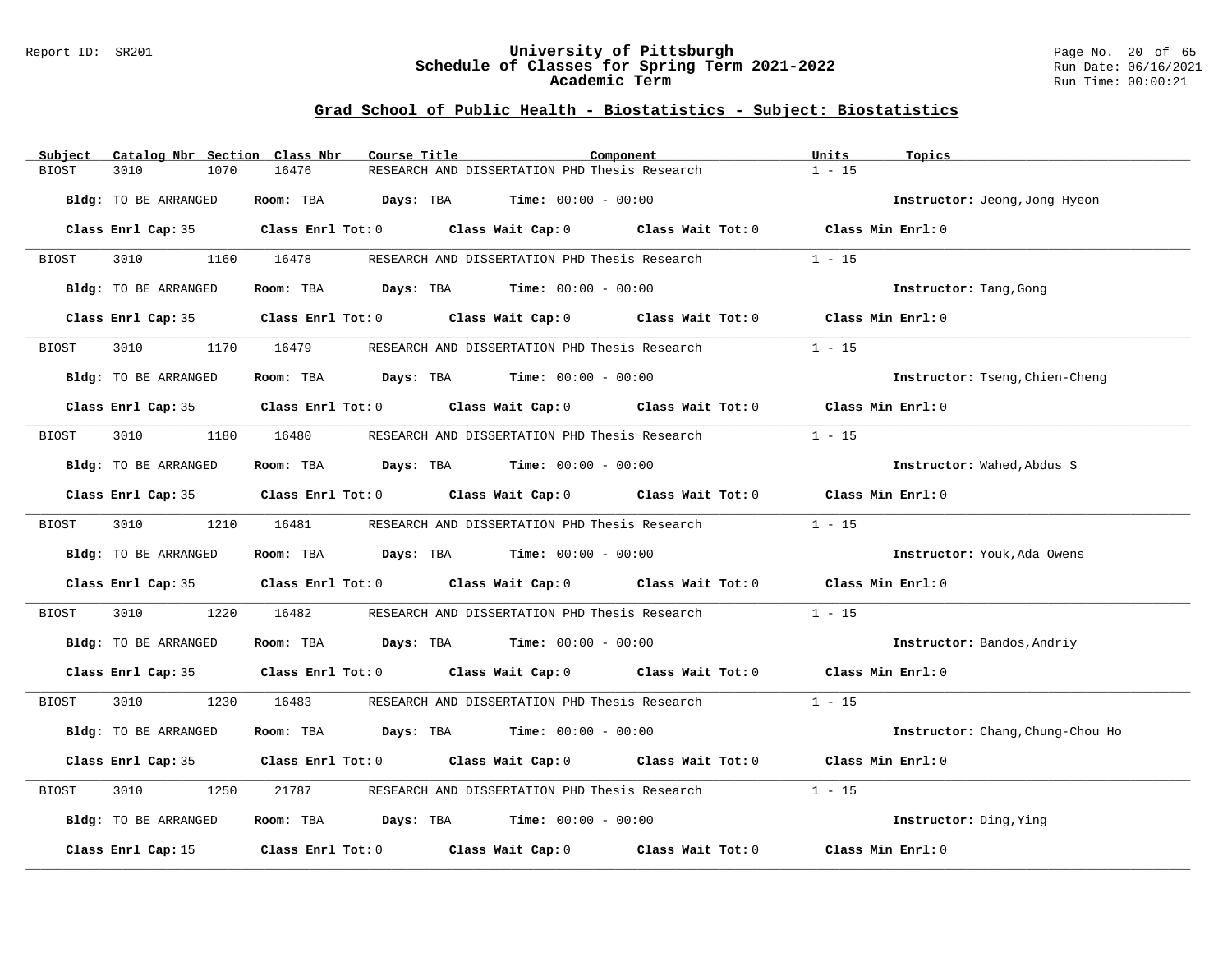| <b>BIOST</b> | 3010                 | 1260<br>24753 |                                             | RESEARCH AND DISSERTATION PHD Thesis Research |                                                                                            | $1 - 15$ |                                         |
|--------------|----------------------|---------------|---------------------------------------------|-----------------------------------------------|--------------------------------------------------------------------------------------------|----------|-----------------------------------------|
|              | Bldg: TO BE ARRANGED |               | Room: TBA $Days:$ TBA $Time: 00:00 - 00:00$ |                                               |                                                                                            |          | Instructor: Kang, Chae Ryon             |
|              |                      |               |                                             |                                               | Class Enrl Cap: 35 Class Enrl Tot: 0 Class Wait Cap: 0 Class Wait Tot: 0 Class Min Enrl: 0 |          |                                         |
| BIOST        | 3010                 | 1280<br>26410 |                                             |                                               | RESEARCH AND DISSERTATION PHD Thesis Research                                              | $1 - 15$ |                                         |
|              | Bldg: TO BE ARRANGED |               | Room: TBA $Days:$ TBA $Time: 00:00 - 00:00$ |                                               |                                                                                            |          | Instructor: Chen, Wei                   |
|              |                      |               |                                             |                                               | Class Enrl Cap: 20 Class Enrl Tot: 0 Class Wait Cap: 0 Class Wait Tot: 0 Class Min Enrl: 0 |          |                                         |
| <b>BIOST</b> | 3010                 | 1290          | 26411                                       |                                               | RESEARCH AND DISSERTATION PHD Thesis Research                                              | $1 - 15$ |                                         |
|              | Bldg: TO BE ARRANGED |               | Room: TBA $Days:$ TBA $Time: 00:00 - 00:00$ |                                               |                                                                                            |          | Instructor: Park, Yongseok              |
|              |                      |               |                                             |                                               | Class Enrl Cap: 20 Class Enrl Tot: 0 Class Wait Cap: 0 Class Wait Tot: 0 Class Min Enrl: 0 |          |                                         |
| <b>BIOST</b> | 3010                 | 1295<br>27722 |                                             |                                               | RESEARCH AND DISSERTATION PHD Thesis Research                                              | $1 - 15$ |                                         |
|              | Bldg: TO BE ARRANGED |               | Room: TBA $Days:$ TBA $Time: 00:00 - 00:00$ |                                               |                                                                                            |          | Instructor: Wang, Jiebiao               |
|              |                      |               |                                             |                                               | Class Enrl Cap: 15 Class Enrl Tot: 0 Class Wait Cap: 0 Class Wait Tot: 0 Class Min Enrl: 0 |          |                                         |
| BIOST        | 3010                 | 1296<br>27723 |                                             |                                               | RESEARCH AND DISSERTATION PHD Thesis Research                                              | $1 - 15$ |                                         |
|              | Bldg: TO BE ARRANGED |               | Room: TBA $Days:$ TBA $Time: 00:00 - 00:00$ |                                               |                                                                                            |          | Instructor: Carlson, Jenna Colavincenzo |
|              |                      |               |                                             |                                               | Class Enrl Cap: 15 Class Enrl Tot: 0 Class Wait Cap: 0 Class Wait Tot: 0 Class Min Enrl: 0 |          |                                         |
| BIOST        | 3010                 | 1297          | 27724                                       |                                               | RESEARCH AND DISSERTATION PHD Thesis Research                                              | $1 - 15$ |                                         |
|              | Bldg: TO BE ARRANGED |               | Room: TBA $Days:$ TBA $Time: 00:00 - 00:00$ |                                               |                                                                                            |          | Instructor: Tang, Lu                    |
|              |                      |               |                                             |                                               | Class Enrl Cap: 15 Class Enrl Tot: 0 Class Wait Cap: 0 Class Wait Tot: 0 Class Min Enrl: 0 |          |                                         |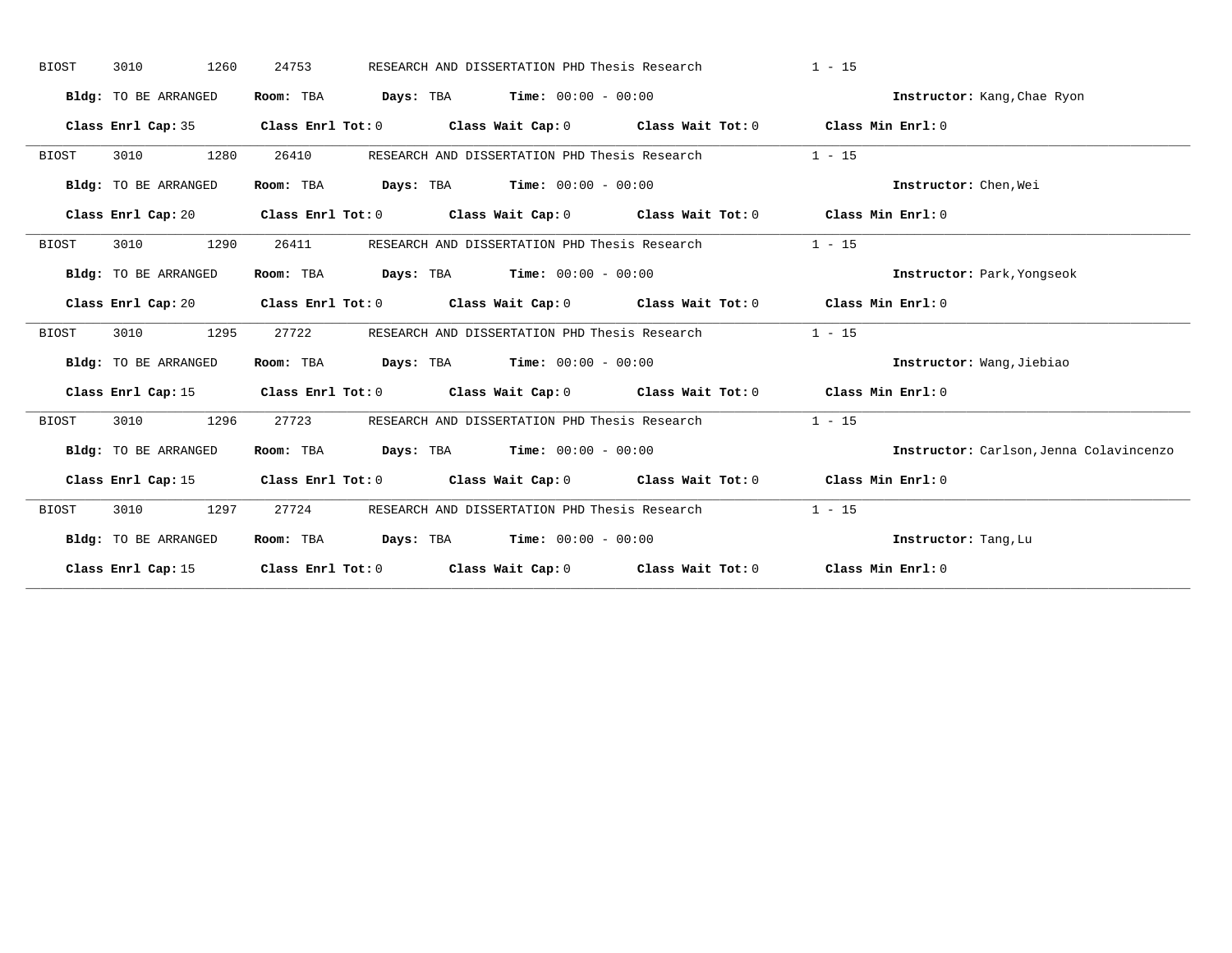#### Report ID: SR201 **1988 Mage 10: SChedule of Classes for Spring Term 2021-2022** Page No. 22 of 65<br>**Schedule of Classes for Spring Term 2021-2022** Run Date: 06/16/2021 **Schedule of Classes for Spring Term 2021-2022** Run Date: 06/16/2021 **Academic Term** Run Time: 00:00:21

### **Grad School of Public Health - Environmental and Occupational Health - Subject: Environmtal & Occupatnal Hlth**

| Subject |                      |      | Catalog Nbr Section Class Nbr                                             | Course Title                                                    |                              | Component         | Units          | Topics            |                                            |
|---------|----------------------|------|---------------------------------------------------------------------------|-----------------------------------------------------------------|------------------------------|-------------------|----------------|-------------------|--------------------------------------------|
| EOH     | 2013                 | 1030 | 13504                                                                     | ENVIRONMENTAL HEALTH & DISEASELecture                           |                              |                   | $\overline{a}$ |                   |                                            |
|         |                      |      | Bldg: Public Health-CrabtRoom: 00G23                                      | Days: Tu                                                        | Time: $17:00 - 18:25$        |                   |                |                   | Instructor: Weaver, Matthew S              |
|         |                      |      |                                                                           |                                                                 |                              |                   |                |                   | Snyder, Bryanna M                          |
|         |                      |      |                                                                           |                                                                 |                              |                   |                |                   | Barchowsky, Aaron                          |
|         | Class Enrl Cap: 150  |      | Class Enrl Tot: 0<br>Room Characteristics: PeopleSoft - Scheduled (PS)(1) | Attributes: Online, Global Studies, Undergraduate Global Health | Class Wait Cap: 0            | Class Wait Tot: 0 |                | Class Min Enrl: 0 |                                            |
| EOH     | 2021                 | 1080 | 24252                                                                     | SPECIAL STUDIES                                                 |                              | Thesis Research   | $1 - 15$       |                   |                                            |
|         | Bldg: TO BE ARRANGED |      | Room: TBA                                                                 | Days: TBA                                                       | <b>Time:</b> $00:00 - 00:00$ |                   |                |                   | Instructor: Peterson, James                |
|         |                      |      |                                                                           |                                                                 |                              |                   |                |                   | Snyder, Bryanna M                          |
|         |                      |      |                                                                           |                                                                 |                              |                   |                |                   | Weaver, Matthew S                          |
|         | Class Enrl Cap: 20   |      | Class Enrl Tot: 0                                                         |                                                                 | Class Wait Cap: 0            | Class Wait Tot: 0 |                | Class Min Enrl: 0 |                                            |
| EOH     | 2021                 | 1090 | 31033                                                                     | SPECIAL STUDIES                                                 |                              | Thesis Research   | $1 - 15$       |                   |                                            |
|         | Bldg: TO BE ARRANGED |      | Room: TBA                                                                 | Days: TBA                                                       | <b>Time:</b> $00:00 - 00:00$ |                   |                | Instructor: Staff |                                            |
|         | Class Enrl Cap: 25   |      | Class Enrl Tot: 0                                                         |                                                                 | Class Wait Cap: 0            | Class Wait Tot: 0 |                | Class Min Enrl: 0 |                                            |
| EOH     | 2108                 | 1050 | 13516                                                                     | ENVIRON & OCUPTNL HEALTH PRAC Practicum                         |                              |                   | $\overline{2}$ |                   |                                            |
|         | Bldg: TO BE ARRANGED |      | Room: TBA                                                                 | Days: TBA                                                       | <b>Time:</b> $00:00 - 00:00$ |                   |                |                   | Instructor: Peterson, James                |
|         |                      |      |                                                                           |                                                                 |                              |                   |                |                   | Snyder, Bryanna M                          |
|         |                      |      |                                                                           |                                                                 |                              |                   |                |                   | Weaver, Matthew S                          |
|         | Class Enrl Cap: 15   |      | Class Enrl Tot: 0                                                         |                                                                 | Class Wait Cap: 0            | Class Wait Tot: 0 |                | Class Min Enrl: 0 |                                            |
| EOH     | 2109                 | 1010 | 13496                                                                     | EOH JOURNAL CLUB                                                |                              | Colloquium        | $\mathbf{1}$   |                   |                                            |
|         |                      |      | Bldg: Public Health-CrabtRoom: 04140                                      | Days: Th                                                        | Time: $11:00 - 11:55$        |                   |                |                   | Instructor: Koldamova, Radosveta Pentcheva |
|         |                      |      |                                                                           |                                                                 |                              |                   |                |                   | Snyder, Bryanna M                          |
|         |                      |      |                                                                           |                                                                 |                              |                   |                |                   | Weaver, Matthew S                          |
|         |                      |      |                                                                           |                                                                 |                              |                   |                |                   | Fitz, Nicholas F                           |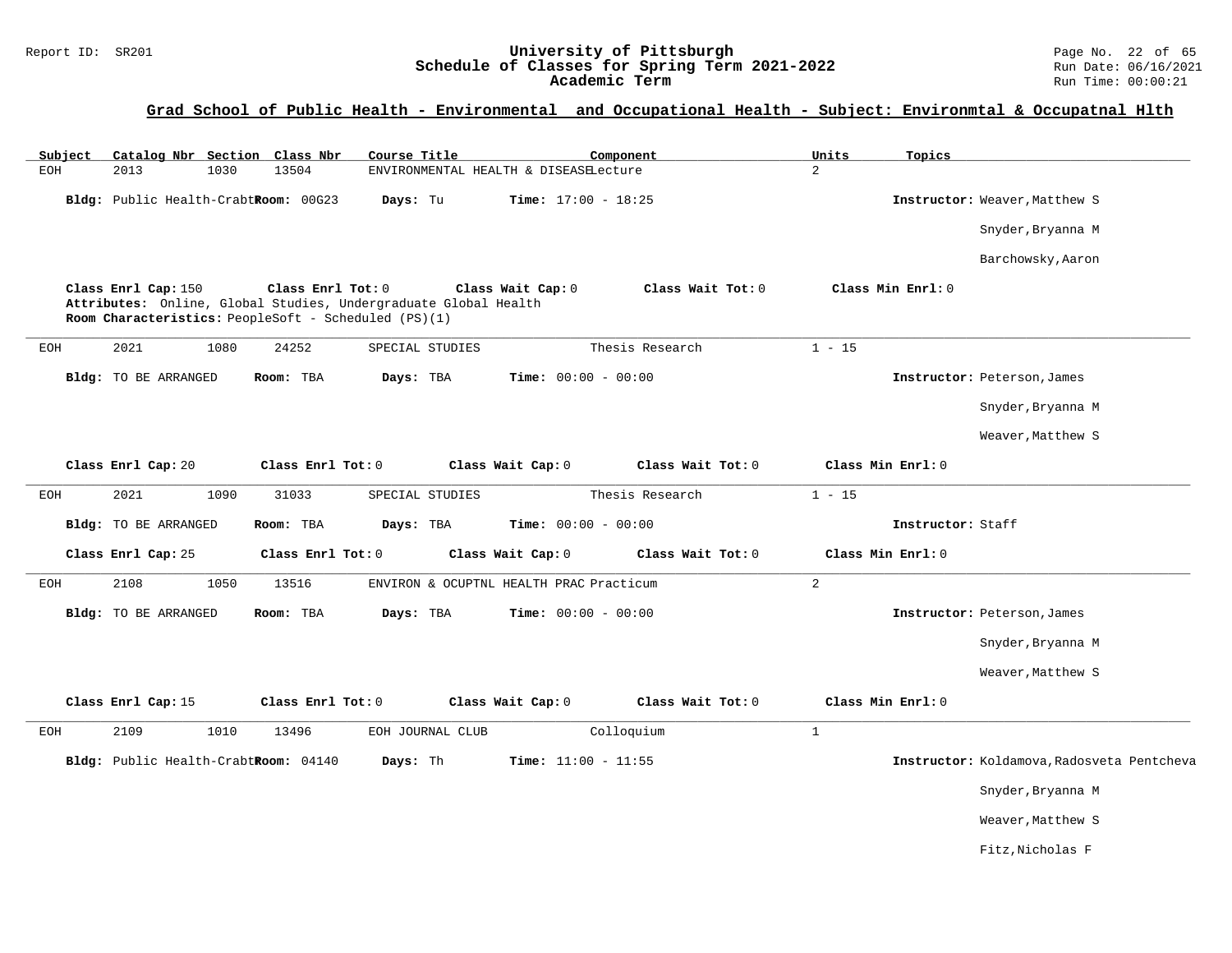|     | Class Enrl Cap: 14   |      |           | Class Enrl Tot: 0   |           |                    | Class Wait Cap: 0 |                              | Class Wait Tot: 0 | Class Min Enrl: 0 |                               |
|-----|----------------------|------|-----------|---------------------|-----------|--------------------|-------------------|------------------------------|-------------------|-------------------|-------------------------------|
| EOH | 2110                 | 1010 | 13497     |                     |           | ROTATION/PRACTICUM |                   | Practicum                    |                   | 2                 |                               |
|     | Bldg: TO BE ARRANGED |      | Room: TBA |                     | Days: TBA |                    |                   | <b>Time:</b> $00:00 - 00:00$ |                   |                   | Instructor: Barchowsky, Aaron |
|     |                      |      |           |                     |           |                    |                   |                              |                   |                   | Di, Yuanpu                    |
|     |                      |      |           |                     |           |                    |                   |                              |                   |                   | Fabisiak, James P             |
|     |                      |      |           |                     |           |                    |                   |                              |                   |                   | Opresko, Patricia Lynn        |
|     |                      |      |           |                     |           |                    |                   |                              |                   |                   | Pitt, Bruce                   |
|     |                      |      |           |                     |           |                    |                   |                              |                   |                   | Peterson, James               |
|     |                      |      |           |                     |           |                    |                   |                              |                   |                   | Snyder, Bryanna M             |
|     |                      |      |           |                     |           |                    |                   |                              |                   |                   | Weaver, Matthew S             |
|     |                      |      |           |                     |           |                    |                   |                              |                   |                   | Leikauf, George D             |
|     |                      |      |           |                     |           |                    |                   |                              |                   |                   | Kagan, Valerian E             |
|     |                      |      |           |                     |           |                    |                   |                              |                   |                   | Morganroth, Sally Ellen       |
|     | Class Enrl Cap: 10   |      |           | Class Enrl Tot: $0$ |           |                    | Class Wait Cap: 0 |                              | Class Wait Tot: 0 | Class Min Enrl: 0 |                               |

|            | Class Enri Cap: 10                                          | CLASS ENTI TOU: U |            | $\texttt{Class } \texttt{wait } \texttt{cap} \texttt{:} \ \cup$ | Class wait TOE: U | Class min Enri; 0 |                               |
|------------|-------------------------------------------------------------|-------------------|------------|-----------------------------------------------------------------|-------------------|-------------------|-------------------------------|
| EOH        | 2122<br>1060                                                | 15141             |            | TRANSPRT & FATE ENVIRON AGENTSLecture                           |                   | 3                 |                               |
|            | Bldg: Public Health-CrabtRoom: 04140                        |                   | Days: TuTh | <b>Time:</b> $12:30 - 13:55$                                    |                   |                   | Instructor: Peterson, James   |
|            |                                                             |                   |            |                                                                 |                   |                   | Weaver, Matthew S             |
|            |                                                             |                   |            |                                                                 |                   |                   | Snyder, Bryanna M             |
|            | Class Enrl Cap: 14                                          | Class Enrl Tot: 0 |            | Class Wait Cap: 0                                               | Class Wait Tot: 0 | Class Min Enrl: 0 |                               |
| <b>EOH</b> | 2180<br>1030                                                | 13488             |            | INTRODUCTION TO RISK SCIENCES Lecture                           |                   |                   |                               |
|            | Bldg: Public Health-CrabtRoom: 0A522                        |                   | Days: Tu   | <b>Time:</b> $15:00 - 15:55$                                    |                   |                   | Instructor: Snyder, Bryanna M |
|            |                                                             |                   |            |                                                                 |                   |                   | Weaver, Matthew S             |
|            |                                                             |                   |            |                                                                 |                   |                   | Fabisiak, James P             |
|            | Class Enrl Cap: 40                                          | Class Enrl Tot: 0 |            | Class Wait Cap: 0                                               | Class Wait Tot: 0 | Class Min Enrl: 0 |                               |
|            | <b>Room Characteristics:</b> PeopleSoft - Scheduled (PS)(1) |                   |            |                                                                 |                   |                   |                               |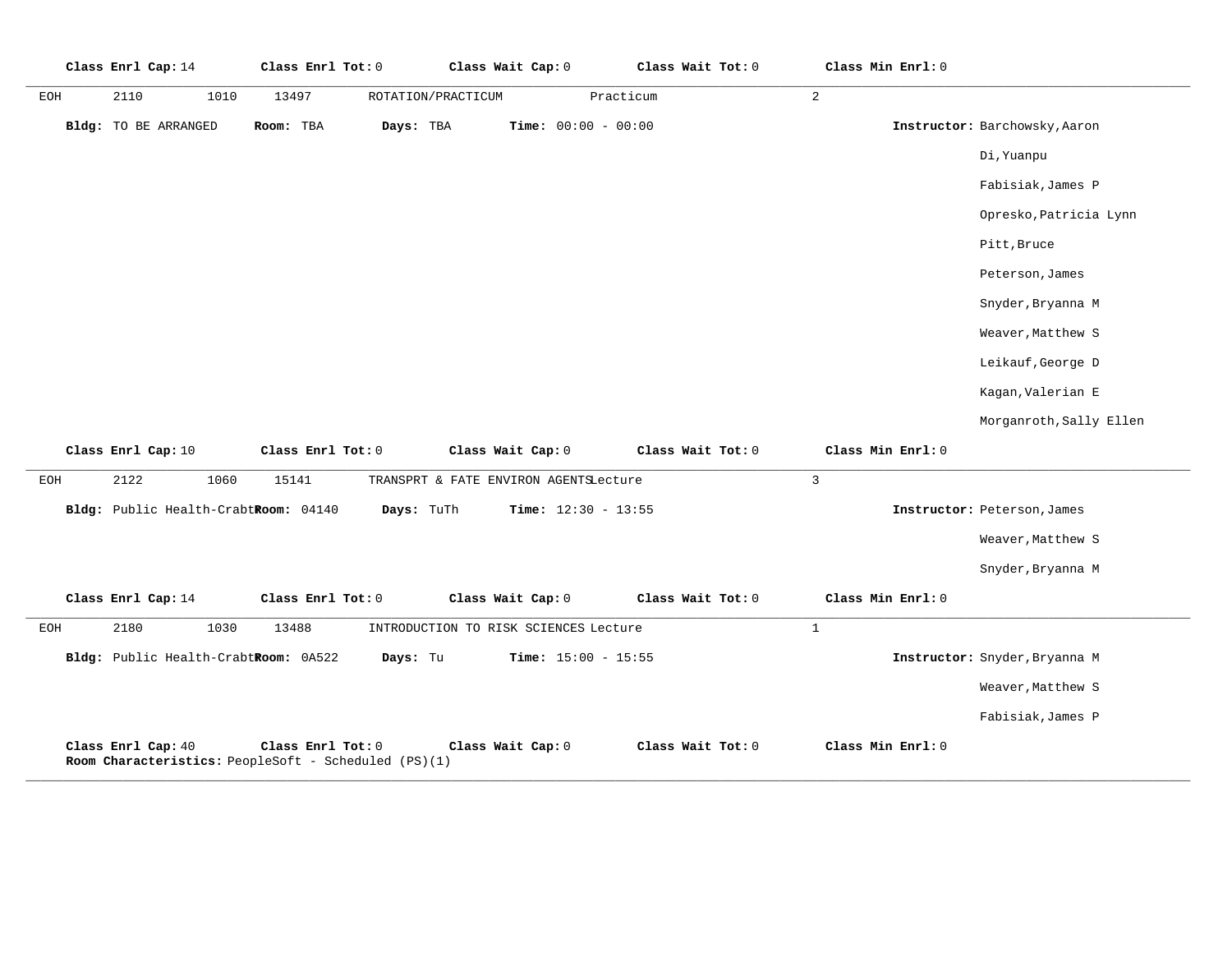#### Report ID: SR201 **1988 Mage 10: SChedule of Classes for Spring Term 2021-2022** Page No. 24 of 65<br>**Schedule of Classes for Spring Term 2021-2022** Run Date: 06/16/2021 **Schedule of Classes for Spring Term 2021-2022** Run Date: 06/16/2021 **Academic Term** Run Time: 00:00:21

### **Grad School of Public Health - Environmental and Occupational Health - Subject: Environmtal & Occupatnal Hlth**

| Subject | Catalog Nbr Section Class Nbr        |      |                                                                           | Course Title              |                              | Component                                     | Units          | Topics            |                               |
|---------|--------------------------------------|------|---------------------------------------------------------------------------|---------------------------|------------------------------|-----------------------------------------------|----------------|-------------------|-------------------------------|
| EOH     | 2181                                 | 1070 | 13495                                                                     | RISK ASSESSMENT PRACTICUM |                              | Practicum                                     | 2              |                   |                               |
|         | Bldg: Public Health-CrabtRoom: 0A522 |      |                                                                           | Days: M                   | <b>Time:</b> $14:00 - 15:55$ |                                               |                |                   | Instructor: Snyder, Bryanna M |
|         |                                      |      |                                                                           |                           |                              |                                               |                |                   | Weaver, Matthew S             |
|         |                                      |      |                                                                           |                           |                              |                                               |                |                   | Fabisiak, James P             |
|         | Class Enrl Cap: 40                   |      | Class Enrl Tot: 0<br>Room Characteristics: PeopleSoft - Scheduled (PS)(1) |                           | Class Wait Cap: 0            | Class Wait Tot: 0                             |                | Class Min Enrl: 0 |                               |
| EOH     | 2805                                 | 1000 | 31035                                                                     | EPIGENETICS OF ENV HEALTH |                              | Lecture                                       | $\overline{3}$ |                   |                               |
|         | Bldg: TBA                            |      | Room: TBA                                                                 | Days: MW                  | Time: $10:45 - 12:00$        |                                               |                | Instructor: Staff |                               |
|         | Class Enrl Cap: 35                   |      | Class Enrl Tot: 0<br>Room Characteristics: PeopleSoft - Scheduled (PS)(1) |                           | Class Wait Cap: 0            | Class Wait Tot: 0                             |                | Class Min Enrl: 0 |                               |
| EOH     | 3010                                 | 1010 | 13475                                                                     |                           |                              | RESEARCH AND DISSERTATION PHD Thesis Research | $1 - 15$       |                   |                               |
|         | Bldg: TO BE ARRANGED                 |      | Room: TBA                                                                 | Days: TBA                 | <b>Time:</b> $00:00 - 00:00$ |                                               |                |                   | Instructor: Barchowsky, Aaron |
|         |                                      |      |                                                                           |                           |                              |                                               |                |                   | Di, Yuanpu                    |
|         |                                      |      |                                                                           |                           |                              |                                               |                |                   | Fabisiak, James P             |
|         |                                      |      |                                                                           |                           |                              |                                               |                |                   | Goldstein, Bernard D          |
|         |                                      |      |                                                                           |                           |                              |                                               |                |                   | Kagan, Valerian E             |
|         |                                      |      |                                                                           |                           |                              |                                               |                |                   | Keohavong, Phouthone          |
|         |                                      |      |                                                                           |                           |                              |                                               |                |                   | Opresko, Patricia Lynn        |
|         |                                      |      |                                                                           |                           |                              |                                               |                |                   | Ortiz, Luis A                 |
|         |                                      |      |                                                                           |                           |                              |                                               |                |                   | Peterson, James               |
|         |                                      |      |                                                                           |                           |                              |                                               |                |                   | Pitt, Bruce                   |
|         |                                      |      |                                                                           |                           |                              |                                               |                |                   | Snyder, Bryanna M             |
|         |                                      |      |                                                                           |                           |                              |                                               |                |                   | Weaver, Matthew S             |
|         |                                      |      |                                                                           |                           |                              |                                               |                |                   | Leikauf, George D             |
|         |                                      |      |                                                                           |                           |                              |                                               |                |                   | Morganroth, Sally Ellen       |
|         |                                      |      |                                                                           |                           |                              |                                               |                |                   |                               |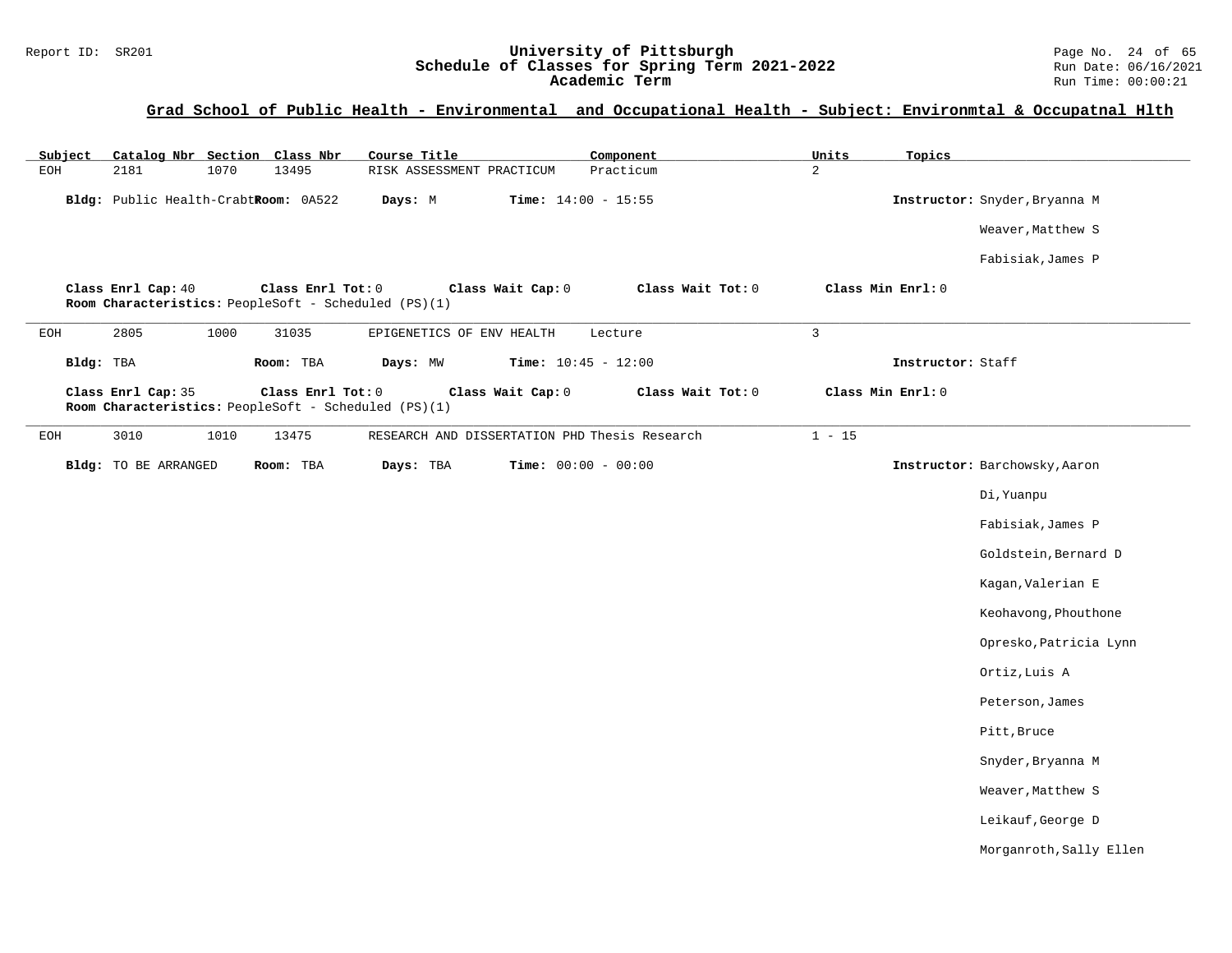|     |           | Class Enrl Cap: 50 |      | Class Enrl Tot: 0                                                         |          |                   | Class Wait Cap: 0                     | Class Wait Tot: 0                                                                                                        | Class Min Enrl: 0 |                   |                                    |
|-----|-----------|--------------------|------|---------------------------------------------------------------------------|----------|-------------------|---------------------------------------|--------------------------------------------------------------------------------------------------------------------------|-------------------|-------------------|------------------------------------|
| EOH |           | 3210               | 1000 | 31034                                                                     |          |                   | PATHOPHYSIOLOGY ENVRL DISEASE Lecture |                                                                                                                          | 3                 |                   |                                    |
|     | Bldg: TBA |                    |      | Room: TBA                                                                 |          | <b>Days:</b> TuTh | <b>Time:</b> $14:20 - 15:20$          |                                                                                                                          |                   | Instructor: Staff |                                    |
|     |           | Class Enrl Cap: 35 |      | Class Enrl Tot: 0<br>Room Characteristics: PeopleSoft - Scheduled (PS)(1) |          |                   | Class Wait Cap: 0                     | Class Wait Tot: 0                                                                                                        | Class Min Enrl: 0 |                   |                                    |
| EOH |           | 3305               | 1000 | 29557                                                                     |          |                   | GENOME INSTABILITY & HUMAN DS Lecture |                                                                                                                          | 3                 |                   |                                    |
|     |           |                    |      | Bldg: Biomedical Science Room: 01395                                      | Days: MF |                   | <b>Time:</b> $10:00 - 11:30$          |                                                                                                                          |                   |                   | Instructor: Opresko, Patricia Lynn |
|     |           |                    |      |                                                                           |          |                   |                                       |                                                                                                                          |                   |                   | Van Houten, Bennett                |
|     |           |                    |      |                                                                           |          |                   |                                       |                                                                                                                          |                   |                   | Granahan, Shannon                  |
|     |           |                    |      |                                                                           |          |                   |                                       |                                                                                                                          |                   |                   | Snyder, Bryanna M                  |
|     |           |                    |      |                                                                           |          |                   |                                       |                                                                                                                          |                   |                   | Weaver, Matthew S                  |
|     |           | Class Enrl Cap: 10 |      | Class Enrl Tot: $0$                                                       |          |                   | Class Wait Cap: 0                     | Class Wait Tot: 0<br>Combined Section ID: 0008(EOH 3305/MSMGDB 3530/MSMPHL 33)- MSMGDB 3530(#29558), MSMPHL 3330(#29559) | Class Min Enrl: 0 |                   |                                    |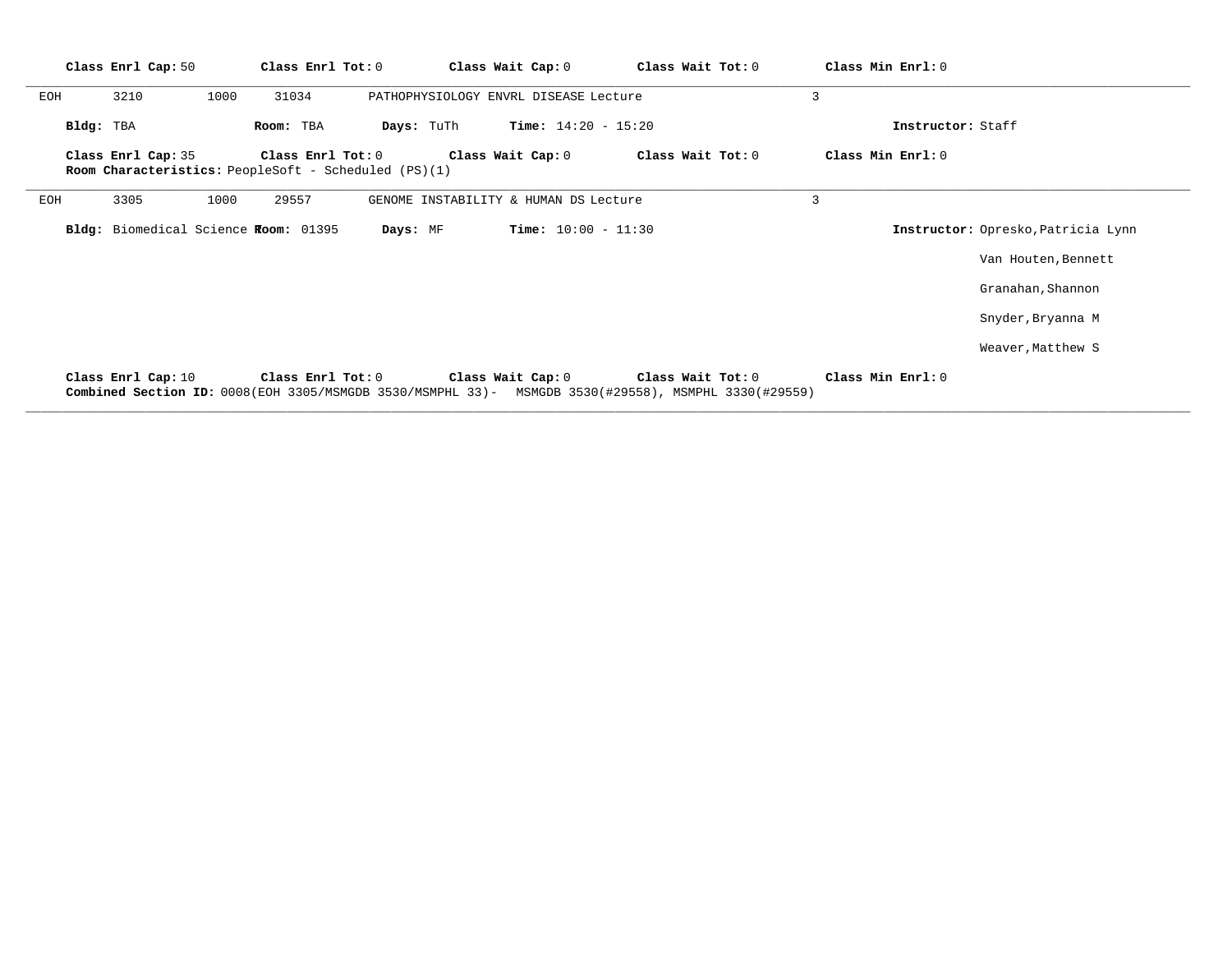#### Report ID: SR201 **University of Pittsburgh** Page No. 26 of 65 **Schedule of Classes for Spring Term 2021-2022** Run Date: 06/16/2021 **Academic Term** Run Time: 00:00:21

| Catalog Nbr Section Class Nbr<br>Subject                                                                                                             | Course Title                             | Component         | Units<br>Topics                                                                                                                                  |
|------------------------------------------------------------------------------------------------------------------------------------------------------|------------------------------------------|-------------------|--------------------------------------------------------------------------------------------------------------------------------------------------|
| 13517<br>2004<br>1050<br>EPIDEM                                                                                                                      | PATHPHYLGY ACROSS LIFE SPAN Lecture      |                   | $\overline{4}$                                                                                                                                   |
| Bldg: Victoria Building Room: 00229                                                                                                                  | Days: W<br><b>Time:</b> $15:00 - 18:50$  |                   | Instructor: Alexander, Sheila A                                                                                                                  |
| Class Enrl Cap: 5<br>Class Enrl Tot: 0                                                                                                               | Class Wait Cap: 0                        | Class Wait Tot: 0 | Class Min Enrl: 0                                                                                                                                |
| Room Characteristics: PeopleSoft - Scheduled (PS)(1)<br>Combined Section ID: 0551(NUR/2004/EPIDEM/2004/HRS/2004)- NUR 2004(#13420), HRS 2004(#15003) |                                          |                   |                                                                                                                                                  |
|                                                                                                                                                      |                                          |                   |                                                                                                                                                  |
|                                                                                                                                                      |                                          |                   | Victoria Bldg, 3500 Victoria St, Rm 229 (thruway, go past Presby's ER and main entrance, continue past parking area and Victoria is on the left) |
| EPIDEM<br>2019<br>1205<br>28635                                                                                                                      | INT MULTMOD NEURIMG APP POP NSLecture    |                   | 2                                                                                                                                                |
| Bldg: Public Health-CrabtRoom: 0A215                                                                                                                 | Days: F<br><b>Time:</b> $11:00 - 13:00$  |                   | Instructor: Rosano, Caterina                                                                                                                     |
|                                                                                                                                                      |                                          |                   | Huppert, Theodore J                                                                                                                              |
| Class Enrl Cap: 30<br>Class Enrl Tot: 0<br>Room Characteristics: PeopleSoft - Scheduled (PS)(1)                                                      | Class Wait Cap: 0                        | Class Wait Tot: 0 | Class Min Enrl: 0                                                                                                                                |
| 2150<br>1060<br>13483<br>EPIDEM                                                                                                                      | EPID CARDIOVASCULAR DISEASES Lecture     |                   | $\overline{a}$                                                                                                                                   |
| Bldg: Public Health-CrabtRoom: 0A622                                                                                                                 | Days: Th<br><b>Time:</b> $09:00 - 10:50$ |                   | Instructor: Sekikawa, Akira                                                                                                                      |
| Class Enrl Cap: 20<br>Class Enrl Tot: 0<br>Room Characteristics: PeopleSoft - Scheduled (PS)(1)                                                      | Class Wait Cap: 0                        | Class Wait Tot: 0 | Class Min Enrl: 0                                                                                                                                |
| 2151<br>1020<br>26042<br>EPIDEM                                                                                                                      | PHYSICAL ACTIVITY EPIDEMIOLOGYLecture    |                   | $\overline{a}$                                                                                                                                   |
| Bldg: Public Health-CrabtRoom: 05140                                                                                                                 | Days: Tu<br><b>Time:</b> $13:00 - 14:50$ |                   | Instructor: Kriska, Andrea Marie                                                                                                                 |
|                                                                                                                                                      |                                          |                   | Rockette-Wagner, Bonny Jane                                                                                                                      |
| Class Enrl Cap: 10<br>Class Enrl Tot: 0                                                                                                              | Class Wait Cap: 0                        | Class Wait Tot: 0 | Class Min Enrl: 0                                                                                                                                |
| 2171<br>1010<br>EPIDEM<br>27296                                                                                                                      | CANCER EPIDEMIOLOGY                      | Lecture           | $\overline{a}$                                                                                                                                   |
| Bldg: Public Health-CrabtRoom: 0A522                                                                                                                 | Days: W<br>$Time: 11:00 - 12:50$         |                   | Instructor: Luu, Hung Nguyen                                                                                                                     |
|                                                                                                                                                      |                                          |                   | Yuan, Jian-Min                                                                                                                                   |
| Class Enrl Cap: 30<br>Class Enrl Tot: 0<br>Room Characteristics: PeopleSoft - Scheduled (PS)(1)                                                      | Class Wait Cap: 0                        | Class Wait Tot: 0 | Class Min Enrl: 0                                                                                                                                |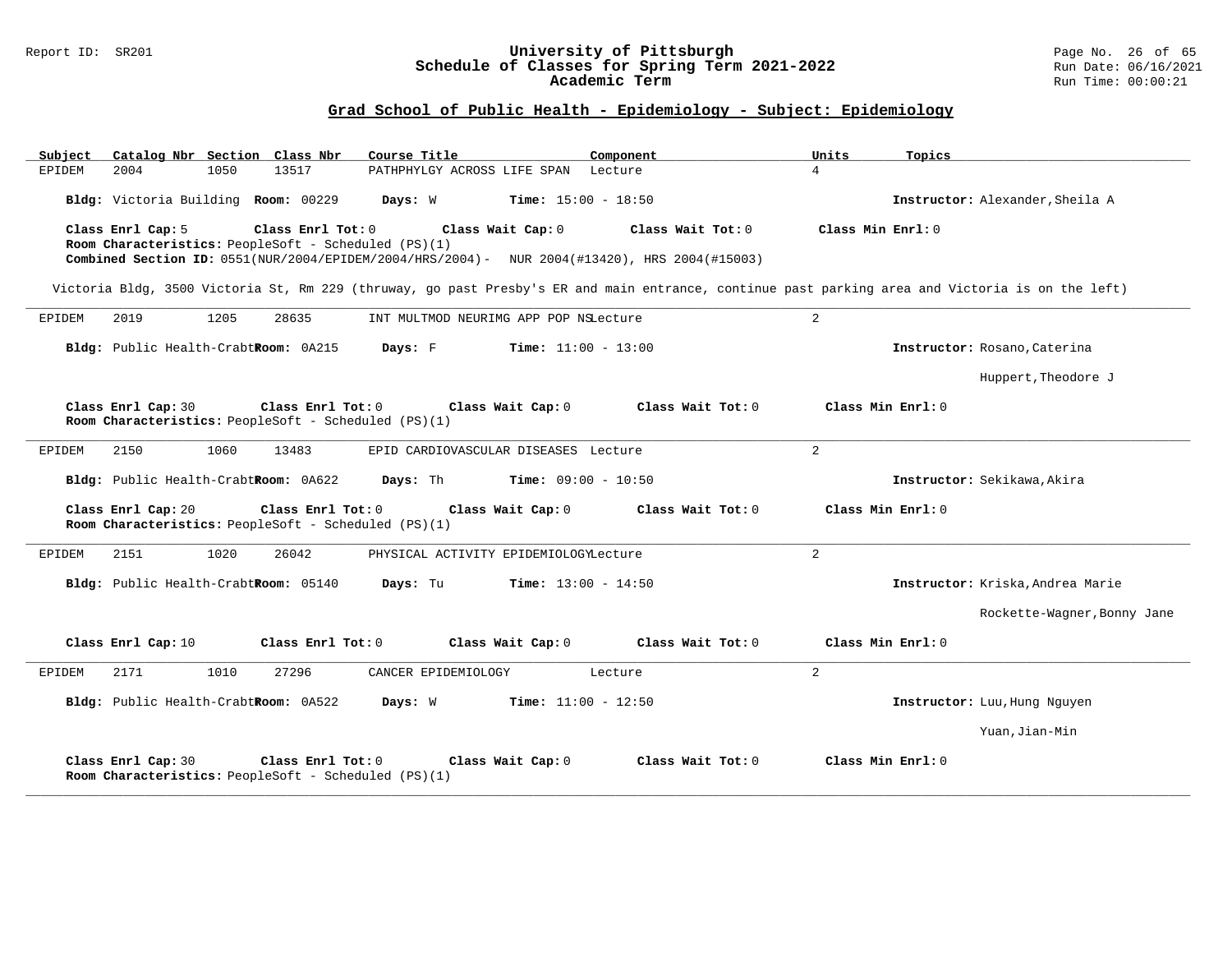#### Report ID: SR201 **University of Pittsburgh** Page No. 27 of 65 **Schedule of Classes for Spring Term 2021-2022** Run Date: 06/16/2021 **Academic Term** Run Time: 00:00:21

| Subject | Catalog Nbr Section Class Nbr        |      |                     | Course Title                                                                           | Component                    | Units | Topics            |                              |
|---------|--------------------------------------|------|---------------------|----------------------------------------------------------------------------------------|------------------------------|-------|-------------------|------------------------------|
| EPIDEM  | 2180                                 | 1070 | 13469               | EPIDEMIOLOGICAL METHODS 1                                                              | Lecture                      | 3     |                   |                              |
|         | Bldg: Public Health-CrabtRoom: 0A719 |      |                     | Days: TuTh                                                                             | <b>Time:</b> $15:00 - 16:15$ |       |                   | Instructor: Brooks, Maria M  |
|         |                                      |      |                     |                                                                                        |                              |       |                   | El Khoudary Abushaban, Samar |
|         |                                      |      |                     |                                                                                        |                              |       |                   | Riyad                        |
|         | Class Enrl Cap: 42                   |      | Class Enrl Tot: $0$ | Class Wait Cap: 0<br>Room Characteristics: PeopleSoft - Scheduled (PS)(1)              | Class Wait Tot: 0            |       | Class Min Enrl: 0 |                              |
|         |                                      |      |                     | Must enroll in the Recitation of EPIDEM 2180 (28749) on Thursdays, 4:20-4:50p in A719. |                              |       |                   |                              |
| EPIDEM  | 2180                                 | 1080 | 27297               | EPIDEMIOLOGICAL METHODS 1                                                              | Recitation                   | 3     |                   |                              |
|         | Bldg: Public Health-CrabtRoom: 0A719 |      |                     | Days: Th                                                                               | <b>Time:</b> $16:20 - 16:50$ |       |                   | Instructor: Brooks, Maria M  |
|         |                                      |      |                     |                                                                                        |                              |       |                   | El Khoudary Abushaban, Samar |
|         |                                      |      |                     |                                                                                        |                              |       |                   | Riyad                        |
|         | Class Enrl Cap: 42                   |      | Class Enrl Tot: 0   | Class Wait Cap: 0<br><b>Room Characteristics:</b> PeopleSoft - Scheduled (PS)(1)       | Class Wait Tot: 0            |       | Class Min Enrl: 0 |                              |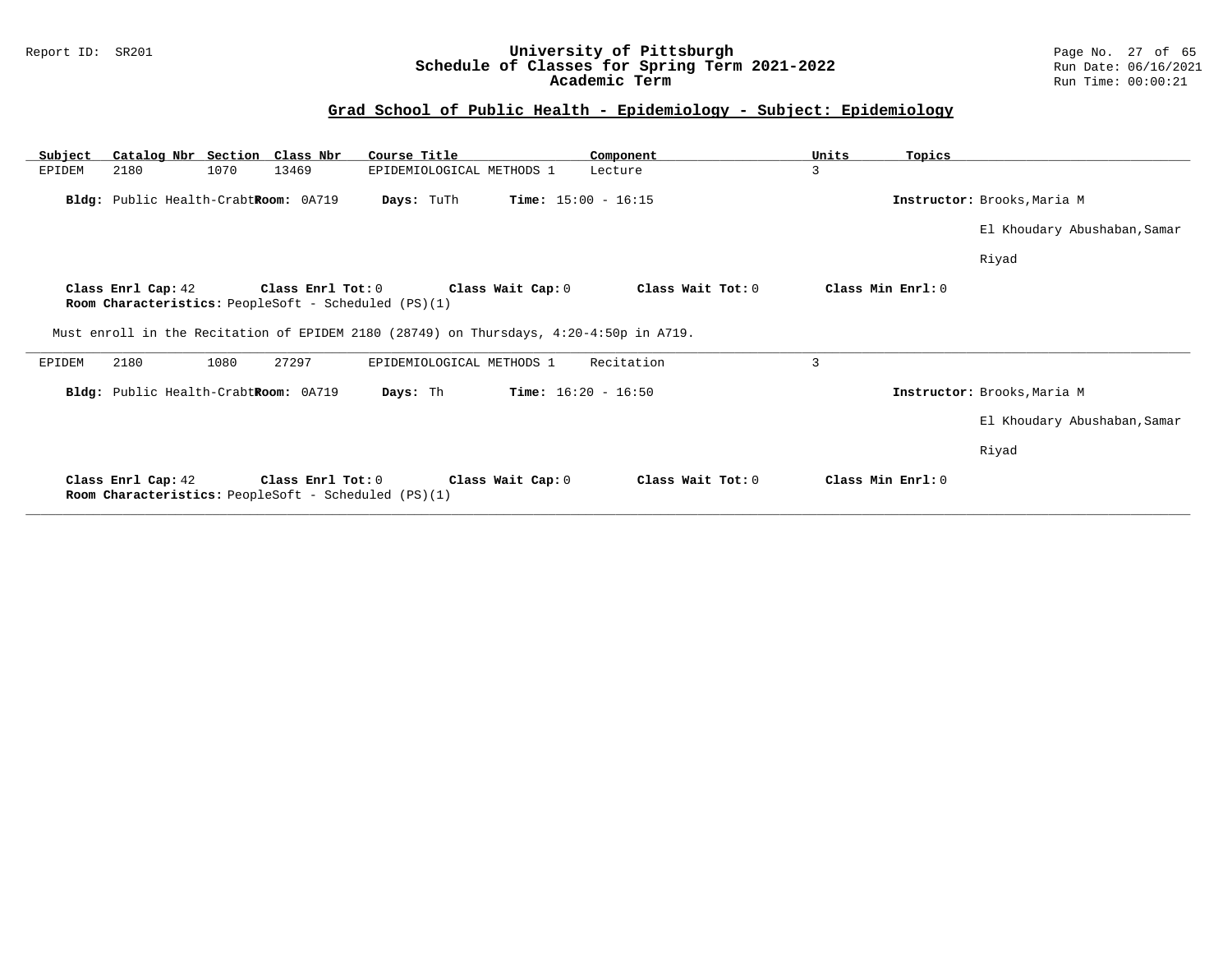#### Report ID: SR201 **University of Pittsburgh** Page No. 28 of 65 **Schedule of Classes for Spring Term 2021-2022** Run Date: 06/16/2021 **Academic Term** Run Time: 00:00:21

| Subject | Catalog Nbr Section Class Nbr |      |                   | Course Title |                         |                   | Component             |                   | Units    | Topics            |                                        |
|---------|-------------------------------|------|-------------------|--------------|-------------------------|-------------------|-----------------------|-------------------|----------|-------------------|----------------------------------------|
| EPIDEM  | 2210                          | 1010 | 13470             |              | SPECIAL STUDIES - ESSAY |                   |                       | Thesis Research   | $1 - 15$ |                   |                                        |
|         | Bldg: TO BE ARRANGED          |      | Room: TBA         | Days: TBA    |                         |                   | Time: $00:00 - 00:00$ |                   |          |                   | Instructor: Barinas-Mitchell, Emma J M |
|         |                               |      |                   |              |                         |                   |                       |                   |          |                   | Belle, Steven H                        |
|         |                               |      |                   |              |                         |                   |                       |                   |          |                   | Bodnar, Lisa M                         |
|         |                               |      |                   |              |                         |                   |                       |                   |          |                   | Bromberger, Joyce T                    |
|         |                               |      |                   |              |                         |                   |                       |                   |          |                   | Brooks, Maria M                        |
|         |                               |      |                   |              |                         |                   |                       |                   |          |                   | Burke, Lora E                          |
|         |                               |      |                   |              |                         |                   |                       |                   |          |                   | Cauley, Jane A                         |
|         |                               |      |                   |              |                         |                   |                       |                   |          |                   | Cornelius, Marie D                     |
|         |                               |      |                   |              |                         |                   |                       |                   |          |                   | Dorman, Janice S                       |
|         |                               |      |                   |              |                         |                   |                       |                   |          |                   | Fabio, Anthony                         |
|         |                               |      |                   |              |                         |                   |                       |                   |          |                   | Harrison, Lee H                        |
|         |                               |      |                   |              |                         |                   |                       |                   |          |                   | Kingsley, Lawrence A                   |
|         |                               |      |                   |              |                         |                   |                       |                   |          |                   | Kriska, Andrea Marie                   |
|         |                               |      |                   |              |                         |                   |                       |                   |          |                   | Markovic, Nina                         |
|         |                               |      |                   |              |                         |                   |                       |                   |          |                   | Matthews, Karen A                      |
|         |                               |      |                   |              |                         |                   |                       |                   |          |                   | Newman, Anne B                         |
|         |                               |      |                   |              |                         |                   |                       |                   |          |                   | Orchard, Trevor J                      |
|         |                               |      |                   |              |                         |                   |                       |                   |          |                   | Richardson, Gale A                     |
|         |                               |      |                   |              |                         |                   |                       |                   |          |                   | Rosano, Caterina                       |
|         |                               |      |                   |              |                         |                   |                       |                   |          |                   | Schoen, Robert E                       |
|         | Class Enrl Cap: 300           |      | Class Enrl Tot: 0 |              |                         | Class Wait Cap: 0 |                       | Class Wait Tot: 0 |          | Class Min Enrl: 0 |                                        |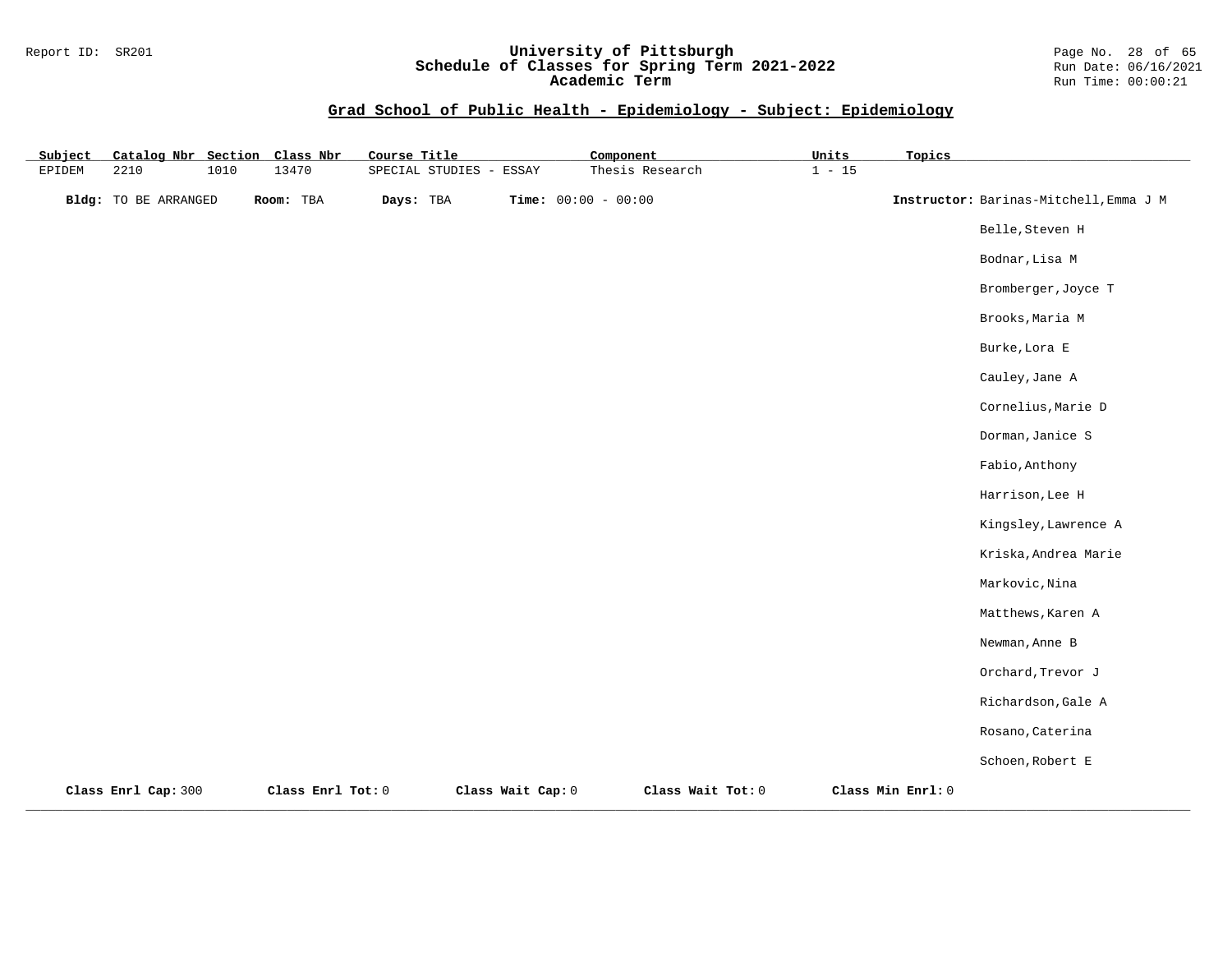#### Report ID: SR201 **University of Pittsburgh** Page No. 29 of 65 **Schedule of Classes for Spring Term 2021-2022** Run Date: 06/16/2021 **Academic Term** Run Time: 00:00:21

| Subject |                      |      | Catalog Nbr Section Class Nbr | Course Title      |                       | Component         | Units    | Topics            |                                        |
|---------|----------------------|------|-------------------------------|-------------------|-----------------------|-------------------|----------|-------------------|----------------------------------------|
| EPIDEM  | 2213                 | 1060 | 14455                         | INDEPENDENT STUDY |                       | Independent Study | $1 - 12$ |                   |                                        |
|         | Bldg: TO BE ARRANGED |      | Room: TBA                     | Days: TBA         | Time: $00:00 - 00:00$ |                   |          |                   | Instructor: Barinas-Mitchell, Emma J M |
|         |                      |      |                               |                   |                       |                   |          |                   | Belle, Steven H                        |
|         |                      |      |                               |                   |                       |                   |          |                   | Bodnar, Lisa M                         |
|         |                      |      |                               |                   |                       |                   |          |                   | Bromberger, Joyce T                    |
|         |                      |      |                               |                   |                       |                   |          |                   | Brooks, Maria M                        |
|         |                      |      |                               |                   |                       |                   |          |                   | Burke, Lora E                          |
|         |                      |      |                               |                   |                       |                   |          |                   | Haggerty, Catherine L                  |
|         |                      |      |                               |                   |                       |                   |          |                   | Cauley, Jane A                         |
|         |                      |      |                               |                   |                       |                   |          |                   | Cornelius, Marie D                     |
|         |                      |      |                               |                   |                       |                   |          |                   | Dorman, Janice S                       |
|         |                      |      |                               |                   |                       |                   |          |                   | Fabio, Anthony                         |
|         |                      |      |                               |                   |                       |                   |          |                   | Ganguli, Mary                          |
|         |                      |      |                               |                   |                       |                   |          |                   | Harrison, Lee H                        |
|         |                      |      |                               |                   |                       |                   |          |                   | Kingsley, Lawrence A                   |
|         |                      |      |                               |                   |                       |                   |          |                   | Kriska, Andrea Marie                   |
|         |                      |      |                               |                   |                       |                   |          |                   | Markovic, Nina                         |
|         |                      |      |                               |                   |                       |                   |          |                   | Matthews, Karen A                      |
|         |                      |      |                               |                   |                       |                   |          |                   | Newman, Anne B                         |
|         |                      |      |                               |                   |                       |                   |          |                   | Orchard, Trevor J                      |
|         |                      |      |                               |                   |                       |                   |          |                   | Richardson, Gale A                     |
|         | Class Enrl Cap: 50   |      | Class Enrl Tot: 0             |                   | Class Wait Cap: 0     | Class Wait Tot: 0 |          | Class Min Enrl: 0 |                                        |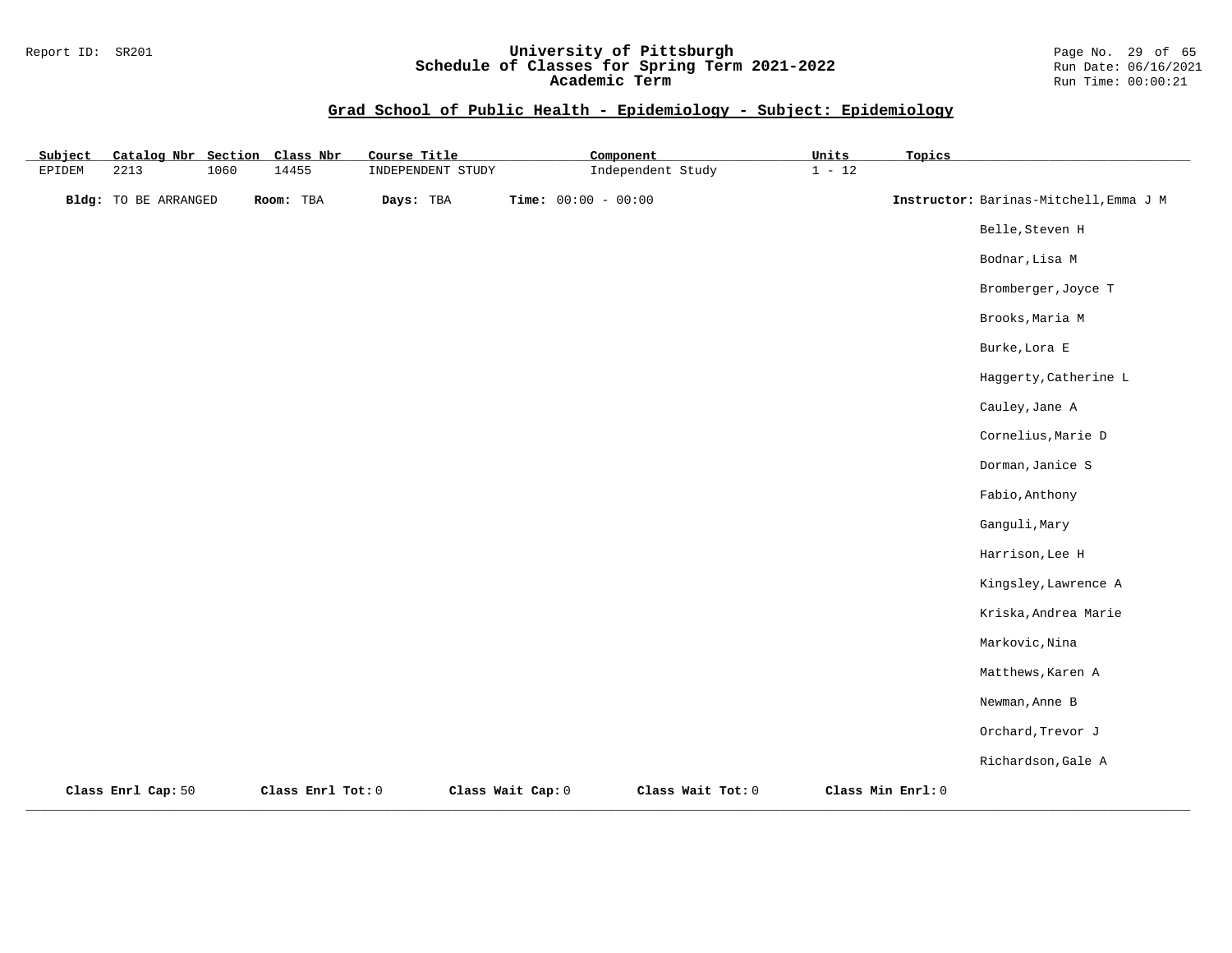#### Report ID: SR201 **University of Pittsburgh** Page No. 30 of 65 **Schedule of Classes for Spring Term 2021-2022** Run Date: 06/16/2021 **Academic Term** Run Time: 00:00:21

| Subject | Catalog Nbr Section Class Nbr |      |                   | Course Title |                          | Component             |                   | Units   | Topics            |                                        |
|---------|-------------------------------|------|-------------------|--------------|--------------------------|-----------------------|-------------------|---------|-------------------|----------------------------------------|
| EPIDEM  | 2214                          | 1050 | 14760             |              | PUBLIC HEALTH INTERNSHIP |                       | Internship        | $1 - 4$ |                   |                                        |
|         | <b>Bldg:</b> TO BE ARRANGED   |      | Room: TBA         | Days: TBA    |                          | Time: $00:00 - 00:00$ |                   |         |                   | Instructor: Barinas-Mitchell, Emma J M |
|         |                               |      |                   |              |                          |                       |                   |         |                   | Belle, Steven H                        |
|         |                               |      |                   |              |                          |                       |                   |         |                   | Bodnar, Lisa M                         |
|         |                               |      |                   |              |                          |                       |                   |         |                   | Bromberger, Joyce T                    |
|         |                               |      |                   |              |                          |                       |                   |         |                   | Brooks, Maria M                        |
|         |                               |      |                   |              |                          |                       |                   |         |                   | Burke, Lora E                          |
|         |                               |      |                   |              |                          |                       |                   |         |                   | Haggerty, Catherine L                  |
|         |                               |      |                   |              |                          |                       |                   |         |                   | Cauley, Jane A                         |
|         |                               |      |                   |              |                          |                       |                   |         |                   | Cornelius, Marie D                     |
|         |                               |      |                   |              |                          |                       |                   |         |                   | Dorman, Janice S                       |
|         |                               |      |                   |              |                          |                       |                   |         |                   | Ganguli, Mary                          |
|         |                               |      |                   |              |                          |                       |                   |         |                   | Harrison, Lee H                        |
|         |                               |      |                   |              |                          |                       |                   |         |                   | Kingsley, Lawrence A                   |
|         |                               |      |                   |              |                          |                       |                   |         |                   | Kriska, Andrea Marie                   |
|         |                               |      |                   |              |                          |                       |                   |         |                   | Markovic, Nina                         |
|         |                               |      |                   |              |                          |                       |                   |         |                   | Matthews, Karen A                      |
|         |                               |      |                   |              |                          |                       |                   |         |                   | Newman, Anne B                         |
|         |                               |      |                   |              |                          |                       |                   |         |                   | Orchard, Trevor J                      |
|         |                               |      |                   |              |                          |                       |                   |         |                   | Richardson, Gale A                     |
|         |                               |      |                   |              |                          |                       |                   |         |                   | Rosano, Caterina                       |
|         | Class Enrl Cap: 35            |      | Class Enrl Tot: 0 |              | Class Wait Cap: 0        |                       | Class Wait Tot: 0 |         | Class Min Enrl: 0 |                                        |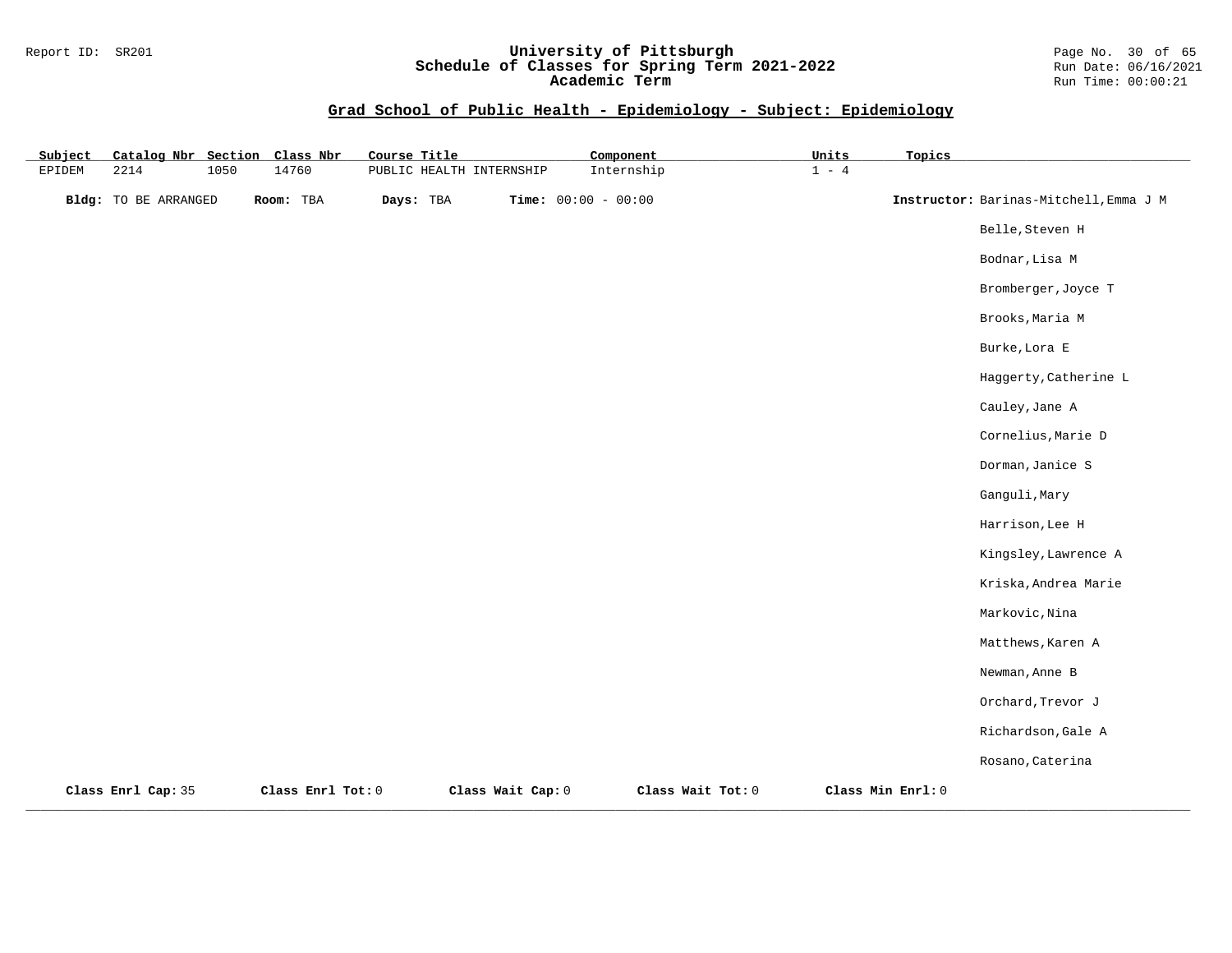#### Report ID: SR201 **University of Pittsburgh** Page No. 31 of 65 **Schedule of Classes for Spring Term 2021-2022** Run Date: 06/16/2021 **Academic Term** Run Time: 00:00:21

| Subject | Catalog Nbr Section         |      | Class Nbr         | Course Title       |                   | Component             |                   | Units          | Topics            |                                        |
|---------|-----------------------------|------|-------------------|--------------------|-------------------|-----------------------|-------------------|----------------|-------------------|----------------------------------------|
| EPIDEM  | 2215                        | 1050 | 14761             | TEACHING PRACTICUM |                   | Practicum             |                   | $\overline{a}$ |                   |                                        |
|         | <b>Bldg:</b> TO BE ARRANGED |      | Room: TBA         | Days: TBA          |                   | Time: $00:00 - 00:00$ |                   |                |                   | Instructor: Barinas-Mitchell, Emma J M |
|         |                             |      |                   |                    |                   |                       |                   |                |                   | Belle, Steven H                        |
|         |                             |      |                   |                    |                   |                       |                   |                |                   | Bodnar, Lisa M                         |
|         |                             |      |                   |                    |                   |                       |                   |                |                   | Bromberger, Joyce T                    |
|         |                             |      |                   |                    |                   |                       |                   |                |                   | Brooks, Maria M                        |
|         |                             |      |                   |                    |                   |                       |                   |                |                   | Burke, Lora E                          |
|         |                             |      |                   |                    |                   |                       |                   |                |                   | Haggerty, Catherine L                  |
|         |                             |      |                   |                    |                   |                       |                   |                |                   | Cauley, Jane A                         |
|         |                             |      |                   |                    |                   |                       |                   |                |                   | Cornelius, Marie D                     |
|         |                             |      |                   |                    |                   |                       |                   |                |                   | Dorman, Janice S                       |
|         |                             |      |                   |                    |                   |                       |                   |                |                   | Fabio, Anthony                         |
|         |                             |      |                   |                    |                   |                       |                   |                |                   | Ganguli, Mary                          |
|         |                             |      |                   |                    |                   |                       |                   |                |                   | Harrison, Lee H                        |
|         |                             |      |                   |                    |                   |                       |                   |                |                   | Kingsley, Lawrence A                   |
|         |                             |      |                   |                    |                   |                       |                   |                |                   | Kriska, Andrea Marie                   |
|         |                             |      |                   |                    |                   |                       |                   |                |                   | Markovic, Nina                         |
|         |                             |      |                   |                    |                   |                       |                   |                |                   | Matthews, Karen A                      |
|         |                             |      |                   |                    |                   |                       |                   |                |                   | Newman, Anne B                         |
|         |                             |      |                   |                    |                   |                       |                   |                |                   | Orchard, Trevor J                      |
|         |                             |      |                   |                    |                   |                       |                   |                |                   | Richardson, Gale A                     |
|         | Class Enrl Cap: 35          |      | Class Enrl Tot: 0 |                    | Class Wait Cap: 0 |                       | Class Wait Tot: 0 |                | Class Min Enrl: 0 |                                        |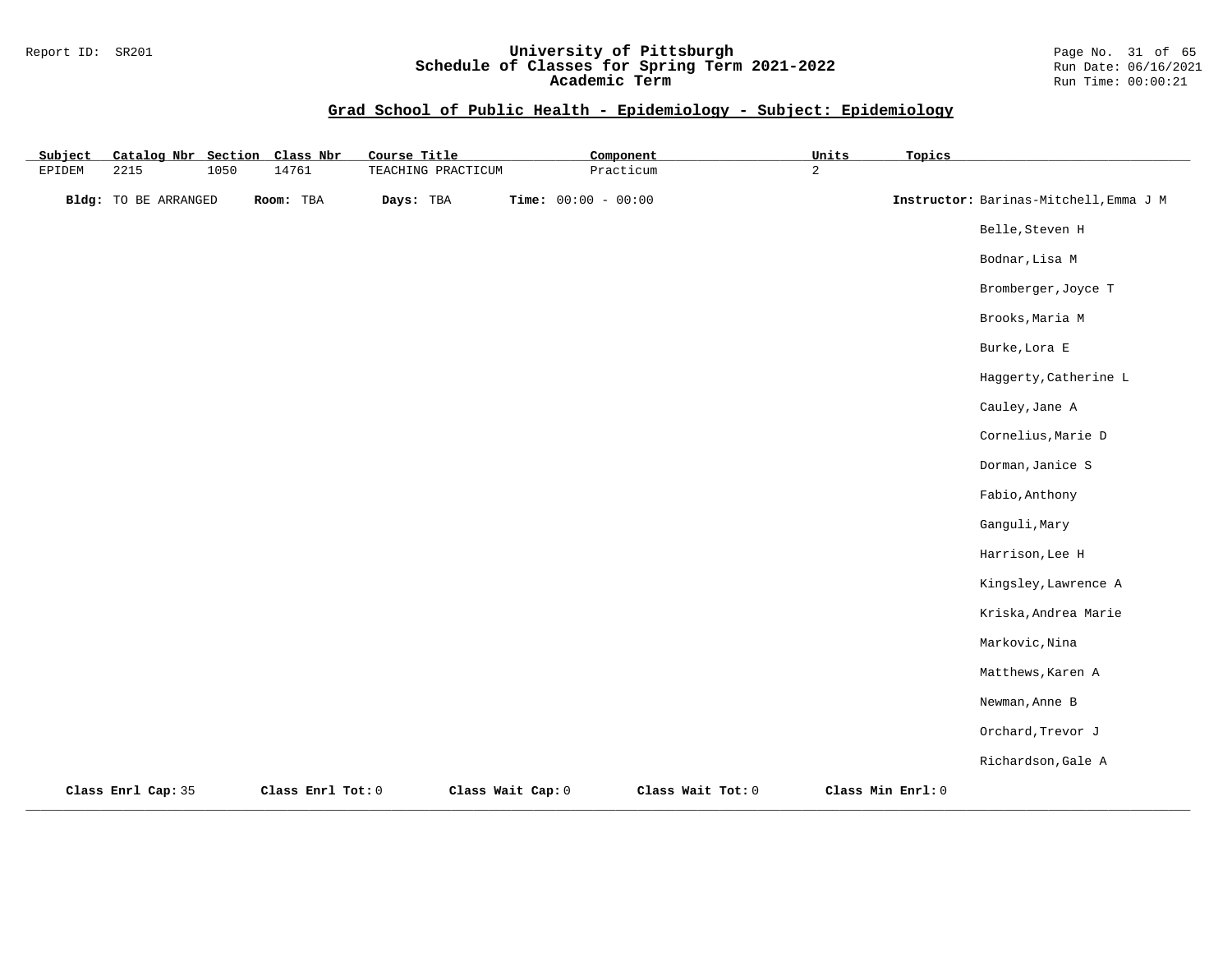# Report ID: SR201 **University of Pittsburgh University of Pittsburgh** Page No. 32 of 65<br>**Schedule of Classes for Spring Term 2021-2022** Run Date: 06/16/2021 Schedule of Classes for Spring Term 2021-2022<br>Academic Term

#### **Grad School of Public Health - Epidemiology - Subject: Epidemiology**

| Subject   | Catalog Nbr Section Class Nbr        |      |                   | Course Title                                                |                                                                                    | Component         | Units | Topics                                                                                                                                                    |
|-----------|--------------------------------------|------|-------------------|-------------------------------------------------------------|------------------------------------------------------------------------------------|-------------------|-------|-----------------------------------------------------------------------------------------------------------------------------------------------------------|
| EPIDEM    | 2223                                 | 1210 | 30054             |                                                             | INTRO TO ENVIRONMENTAL EPIDEM Lecture                                              |                   | 2     |                                                                                                                                                           |
|           | Bldg: Public Health-CrabtRoom: 0A522 |      |                   | Days: W                                                     | <b>Time:</b> $13:00 - 14:50$                                                       |                   |       | Instructor: Talbott, Evelyn Eleanor                                                                                                                       |
|           |                                      |      |                   |                                                             |                                                                                    |                   |       | Sharma, Ravi                                                                                                                                              |
| Bldg: TBA |                                      |      | Room: TBA         | Days: W                                                     | <b>Time:</b> $13:00 - 14:50$                                                       |                   |       | Instructor: Staff                                                                                                                                         |
|           | Class Enrl Cap: 30                   |      | Class Enrl Tot: 0 | <b>Room Characteristics:</b> PeopleSoft - Scheduled (PS)(1) | Class Wait Cap: 0                                                                  | Class Wait Tot: 0 |       | Class Min Enrl: 0                                                                                                                                         |
|           |                                      |      |                   |                                                             | Bellefield Avenue. The instructors will specify the locations throughout the term. |                   |       | A522 Public Health is the primary location, but some class meetings will take place in 314 BELLH, the Computing Lab Classroom, Bellefield Hall, 315 South |

| EPIDEM    | 2230                                 | 1035 | 20662     | SEC DATA ANAL: CAPSTONE COURSELecture |                              |                             |
|-----------|--------------------------------------|------|-----------|---------------------------------------|------------------------------|-----------------------------|
| Bldg: TBA |                                      |      | Room: TBA | Days: F                               | <b>Time:</b> $11:00 - 12:50$ | Instructor: Staff           |
|           | Bldg: Public Health-CrabtRoom: 0A216 |      |           | Days: F                               | <b>Time:</b> $11:00 - 12:50$ | Instructor: Belle, Steven H |
|           |                                      |      |           |                                       |                              | Hawkins, Marquis S.         |

**Class Enrl Cap:** 23 **Class Enrl Tot:** 0 **Class Wait Cap:** 0 **Class Wait Tot:** 0 **Class Min Enrl:** 0 **Room Characteristics:** PeopleSoft - Scheduled (PS)(1)

Both locations will be used. Instructors will forward details to enrolled students before the term begins, including the first day of class location. 314 BELLH is the Computing Lab Classroom, Bellefield Hall, 315 South Bellefield Avenue. [Effective 2020, term 2204, revised course description]

| 2250<br>EPIDEM      | 16127<br>1070                                                             | SEMINAR IN EPIDEMIOLOGY                  | Seminar           |                                  |
|---------------------|---------------------------------------------------------------------------|------------------------------------------|-------------------|----------------------------------|
|                     | Bldg: Public Health-CrabtRoom: 00G23                                      | <b>Time:</b> $12:00 - 13:25$<br>Days: Th |                   | Instructor: Kriska, Andrea Marie |
|                     |                                                                           |                                          |                   | Strotmeyer, Elsa S               |
| Class Enrl Cap: 100 | Class Enrl Tot: 0<br>Room Characteristics: PeopleSoft - Scheduled (PS)(1) | Class Wait Cap: 0                        | Class Wait Tot: 0 | Class Min Enrl: 0                |
| 2600<br>EPIDEM      | 17792<br>1030                                                             | INTRO TO MOLECULAR EPDMLGY               | Lecture           | 3                                |
|                     | Bldg: Public Health-CrabtRoom: 0A622                                      | <b>Time:</b> $13:00 - 15:30$<br>Days: M  |                   | Instructor: Zmuda, Joseph M      |
|                     |                                                                           |                                          |                   |                                  |
|                     |                                                                           |                                          |                   | Kuipers, Allison Lindsay         |

**\_\_\_\_\_\_\_\_\_\_\_\_\_\_\_\_\_\_\_\_\_\_\_\_\_\_\_\_\_\_\_\_\_\_\_\_\_\_\_\_\_\_\_\_\_\_\_\_\_\_\_\_\_\_\_\_\_\_\_\_\_\_\_\_\_\_\_\_\_\_\_\_\_\_\_\_\_\_\_\_\_\_\_\_\_\_\_\_\_\_\_\_\_\_\_\_\_\_\_\_\_\_\_\_\_\_\_\_\_\_\_\_\_\_\_\_\_\_\_\_\_\_\_\_\_\_\_\_\_\_\_\_\_\_\_\_\_\_\_\_\_\_\_\_\_\_\_\_\_\_\_\_\_\_\_\_**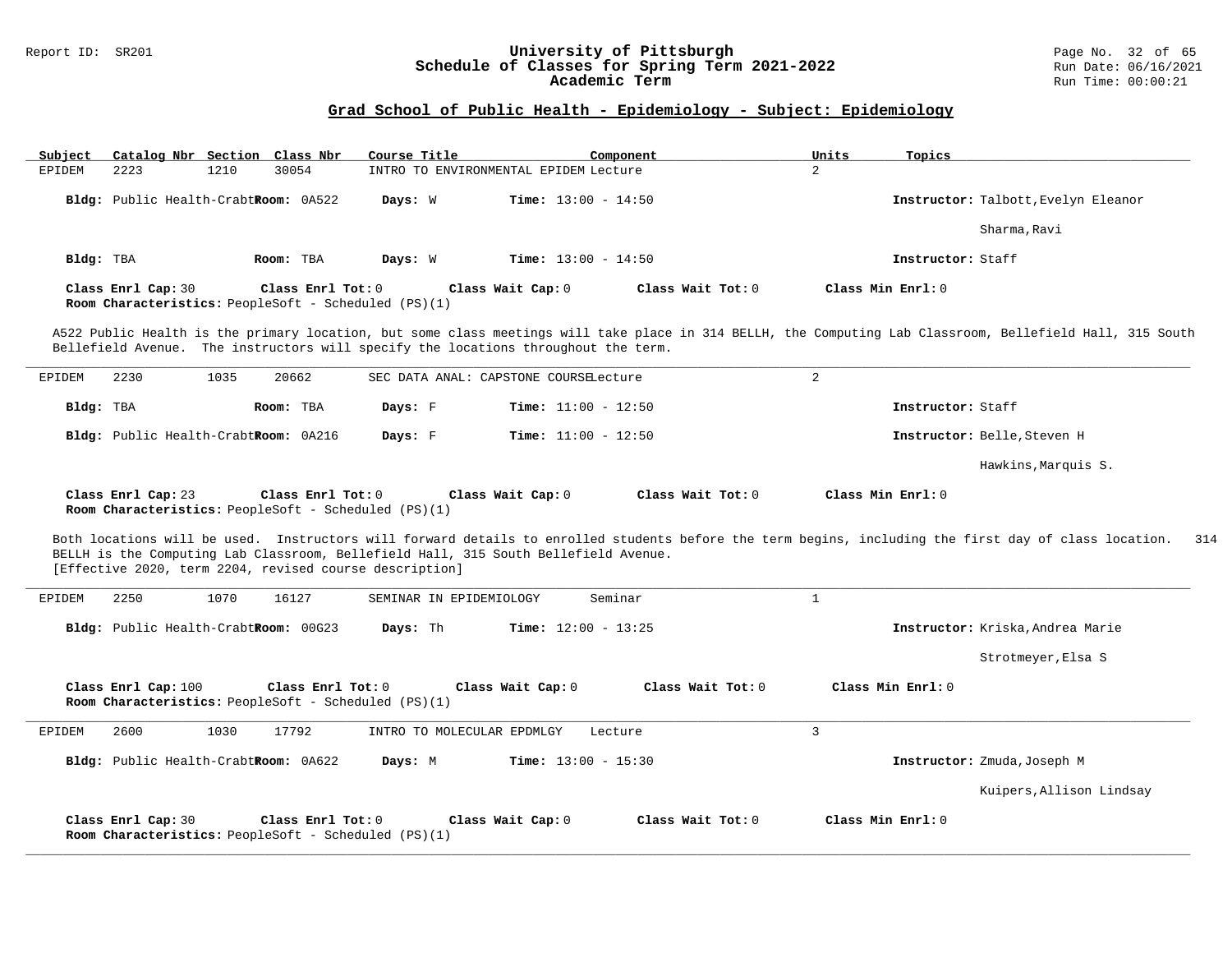#### Report ID: SR201 **University of Pittsburgh** Page No. 33 of 65 **Schedule of Classes for Spring Term 2021-2022** Run Date: 06/16/2021 **Academic Term** Run Time: 00:00:21

| Catalog Nbr Section Class Nbr<br>Subject | Course Title                                                                 | Component                                                                                                                                                                     | Units<br>Topics                         |  |  |  |  |  |  |
|------------------------------------------|------------------------------------------------------------------------------|-------------------------------------------------------------------------------------------------------------------------------------------------------------------------------|-----------------------------------------|--|--|--|--|--|--|
| 2640<br>1210<br>EPIDEM                   | 28636                                                                        | INJURY PREVENTION AND CONTROL Lecture                                                                                                                                         | $\overline{2}$                          |  |  |  |  |  |  |
|                                          | Bldg: Public Health-CrabtRoom: 05140 Days: Th Time: 17:30 - 19:20            |                                                                                                                                                                               | Instructor: Songer, Thomas J            |  |  |  |  |  |  |
|                                          |                                                                              | Class Enrl Cap: 14 Class Enrl Tot: 0 Class Wait Cap: 0 Class Wait Tot: 0 Class Min Enrl: 0                                                                                    |                                         |  |  |  |  |  |  |
| 1100<br>2720<br>EPIDEM                   | 28637<br>REPRODUCTIVE EPIDEMIOLOGY                                           | Lecture                                                                                                                                                                       | 2                                       |  |  |  |  |  |  |
|                                          | <b>Bldg:</b> Public Health-CrabtRoom: $0A425$ Days: Tu Time: $11:00 - 12:50$ |                                                                                                                                                                               | Instructor: Haggerty, Catherine L       |  |  |  |  |  |  |
| Attributes: Global Studies               |                                                                              | Class Enrl Cap: 24 Class Enrl Tot: 0 Class Wait Cap: 0 Class Wait Tot: 0                                                                                                      | Class Min Enrl: 0                       |  |  |  |  |  |  |
|                                          | Room Characteristics: PeopleSoft - Scheduled (PS)(1)                         |                                                                                                                                                                               |                                         |  |  |  |  |  |  |
| 1000<br>2850<br>EPIDEM                   | 29387<br>PHARMACOEPIDEMIOLOGY                                                | Lecture                                                                                                                                                                       | $\overline{2}$                          |  |  |  |  |  |  |
|                                          | Bldg: Public Health-CrabtRoom: 0A522 Days: W Time: 15:00 - 16:55             |                                                                                                                                                                               | Instructor: Hernandez Delso, Inmaculada |  |  |  |  |  |  |
|                                          | Room Characteristics: PeopleSoft - Scheduled (PS)(1)                         | Class Enrl Cap: 20 Class Enrl Tot: 0 Class Wait Cap: 0 Class Wait Tot: 0<br>Combined Section ID: 0023(EPIDEM2850/PHARM2003/CLRES2095)- PHARM 2003(#29594), CLRES 2095(#29886) | Class Min Enrl: 0                       |  |  |  |  |  |  |
| 1250<br>EPIDEM<br>2950                   | 23131                                                                        | EPIDEMIOLOGY OF AGING WORKSHOPWorkshop                                                                                                                                        | 1                                       |  |  |  |  |  |  |
| Bldg: TO BE ARRANGED                     | Room: TBA                                                                    | <b>Days:</b> $F$ <b>Time:</b> $13:00 - 14:00$                                                                                                                                 | Instructor: Strotmeyer, Elsa S          |  |  |  |  |  |  |
| Class Enrl Cap: 35                       |                                                                              | Class Enrl Tot: $0$ Class Wait Cap: $0$ Class Wait Tot: $0$ Class Min Enrl: $0$                                                                                               |                                         |  |  |  |  |  |  |
| 130 N. Bellefield Ave.                   | Class will meet in room 324 BELPB;<br>Bellefield Professional Building       |                                                                                                                                                                               |                                         |  |  |  |  |  |  |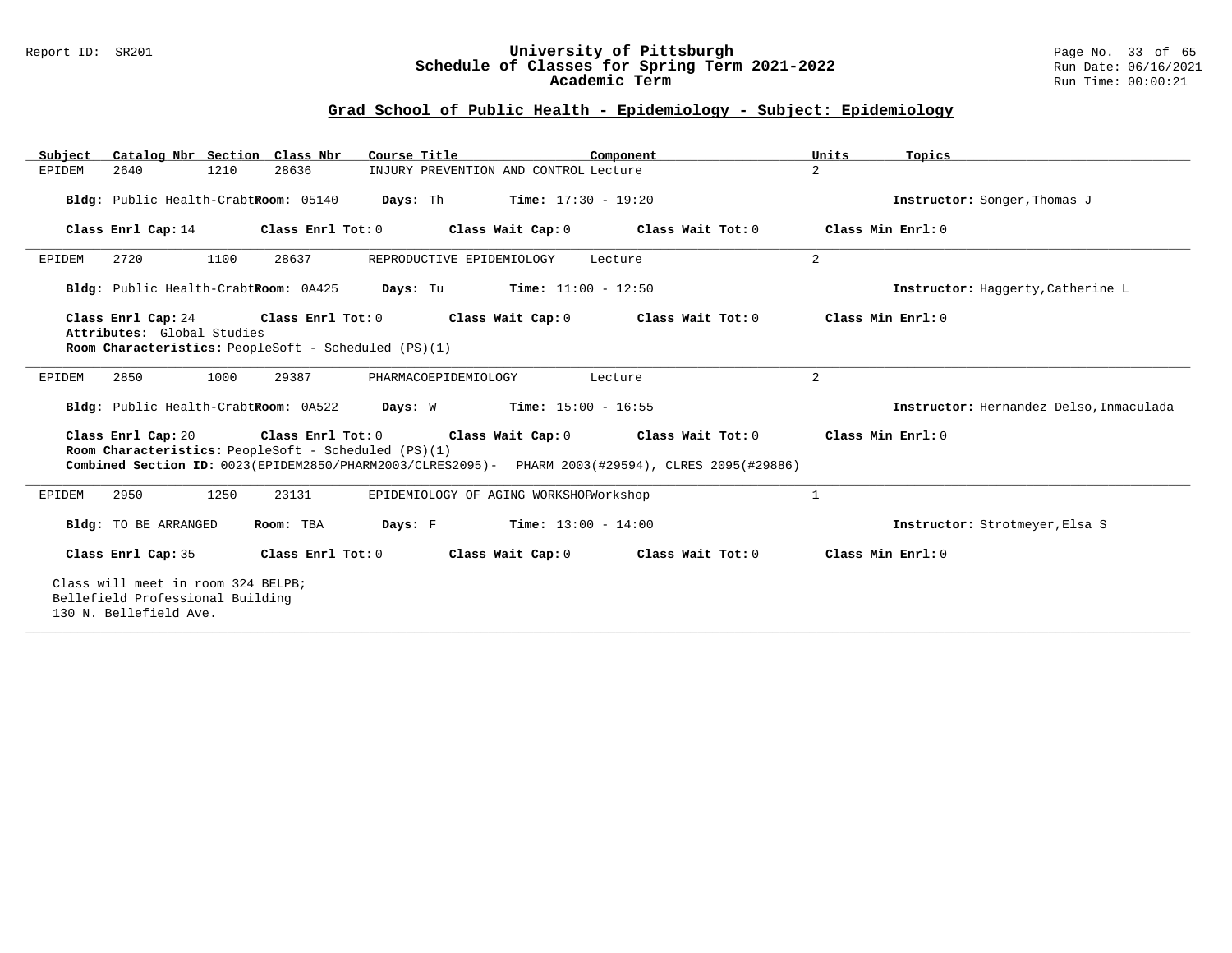#### Report ID: SR201 **University of Pittsburgh** Page No. 34 of 65 **Schedule of Classes for Spring Term 2021-2022** Run Date: 06/16/2021 **Academic Term** Run Time: 00:00:21

| Subject | Catalog Nbr Section Class Nbr |      |                   | Course Title | Component                                     |                   | Units    | Topics            |                                        |
|---------|-------------------------------|------|-------------------|--------------|-----------------------------------------------|-------------------|----------|-------------------|----------------------------------------|
| EPIDEM  | 3100                          | 1010 | 13471             |              | RESEARCH AND DISSERTATION PHD Thesis Research |                   | $1 - 15$ |                   |                                        |
|         | <b>Bldg:</b> TO BE ARRANGED   |      | Room: TBA         | Days: TBA    | Time: $00:00 - 00:00$                         |                   |          |                   | Instructor: Barinas-Mitchell, Emma J M |
|         |                               |      |                   |              |                                               |                   |          |                   | Belle, Steven H                        |
|         |                               |      |                   |              |                                               |                   |          |                   | Bodnar, Lisa M                         |
|         |                               |      |                   |              |                                               |                   |          |                   | Bromberger, Joyce T                    |
|         |                               |      |                   |              |                                               |                   |          |                   | Brooks, Maria M                        |
|         |                               |      |                   |              |                                               |                   |          |                   | Burke, Lora E                          |
|         |                               |      |                   |              |                                               |                   |          |                   | Haggerty, Catherine L                  |
|         |                               |      |                   |              |                                               |                   |          |                   | Cauley, Jane A                         |
|         |                               |      |                   |              |                                               |                   |          |                   | Cornelius, Marie D                     |
|         |                               |      |                   |              |                                               |                   |          |                   | Dorman, Janice S                       |
|         |                               |      |                   |              |                                               |                   |          |                   | Fabio, Anthony                         |
|         |                               |      |                   |              |                                               |                   |          |                   | Ganguli, Mary                          |
|         |                               |      |                   |              |                                               |                   |          |                   | Harrison, Lee H                        |
|         |                               |      |                   |              |                                               |                   |          |                   | Kingsley, Lawrence A                   |
|         |                               |      |                   |              |                                               |                   |          |                   | Kriska, Andrea Marie                   |
|         |                               |      |                   |              |                                               |                   |          |                   | Markovic, Nina                         |
|         |                               |      |                   |              |                                               |                   |          |                   | Matthews, Karen A                      |
|         |                               |      |                   |              |                                               |                   |          |                   | Newman, Anne B                         |
|         |                               |      |                   |              |                                               |                   |          |                   | Orchard, Trevor J                      |
|         |                               |      |                   |              |                                               |                   |          |                   | Richardson, Gale A                     |
|         | Class Enrl Cap: 300           |      | Class Enrl Tot: 0 |              | Class Wait Cap: 0                             | Class Wait Tot: 0 |          | Class Min Enrl: 0 |                                        |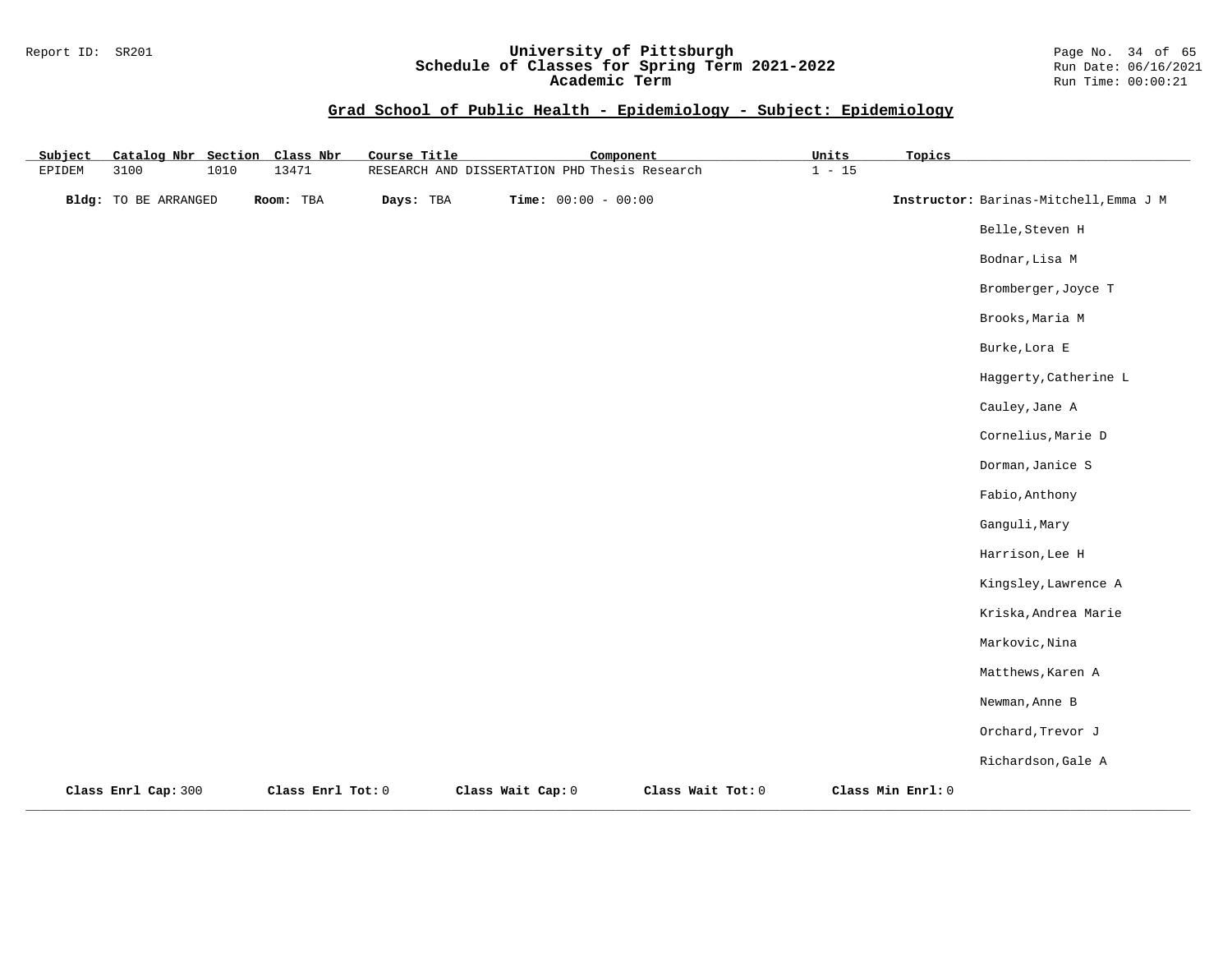# Report ID: SR201 **University of Pittsburgh University of Pittsburgh** Page No. 35 of 65<br>**Schedule of Classes for Spring Term 2021-2022** Run Date: 06/16/2021 Schedule of Classes for Spring Term 2021-2022<br>Academic Term

### **Grad School of Public Health - Office of the Dean, Grad School of Public Health - Subject: FT Diss Study PUB HL**

| Subject     | Catalog Nbr Section Class Nbr |      |                   | Course Title |                              | Component                                                                                                                                      | Units             | Topics            |
|-------------|-------------------------------|------|-------------------|--------------|------------------------------|------------------------------------------------------------------------------------------------------------------------------------------------|-------------------|-------------------|
| <b>FTDR</b> | 3999                          | 1010 | 13480             |              |                              | FULL-TIME DISSERTATION STUDY Full Time Dissertation                                                                                            |                   |                   |
|             | Bldg: TO BE ARRANGED          |      | Room: TBA         | Days: TBA    | <b>Time:</b> $00:00 - 00:00$ |                                                                                                                                                |                   | Instructor: Staff |
|             | Class Enrl Cap: 999           |      | Class Enrl Tot: 0 |              | Class Wait Cap: 0            | Class Wait Tot: 0                                                                                                                              | Class Min Enrl: 0 |                   |
|             |                               |      |                   |              |                              | <b></b> This class has an additional fee. For more information go to <a <="" href="http://www.registrar.pitt.edu" td=""><td></td><td></td></a> |                   |                   |

**\_\_\_\_\_\_\_\_\_\_\_\_\_\_\_\_\_\_\_\_\_\_\_\_\_\_\_\_\_\_\_\_\_\_\_\_\_\_\_\_\_\_\_\_\_\_\_\_\_\_\_\_\_\_\_\_\_\_\_\_\_\_\_\_\_\_\_\_\_\_\_\_\_\_\_\_\_\_\_\_\_\_\_\_\_\_\_\_\_\_\_\_\_\_\_\_\_\_\_\_\_\_\_\_\_\_\_\_\_\_\_\_\_\_\_\_\_\_\_\_\_\_\_\_\_\_\_\_\_\_\_\_\_\_\_\_\_\_\_\_\_\_\_\_\_\_\_\_\_\_\_\_\_\_\_\_**

target="\_blank">http://www.registrar.pitt.edu/</a>, and click on Faculty and Staff, then Course and Class.</p>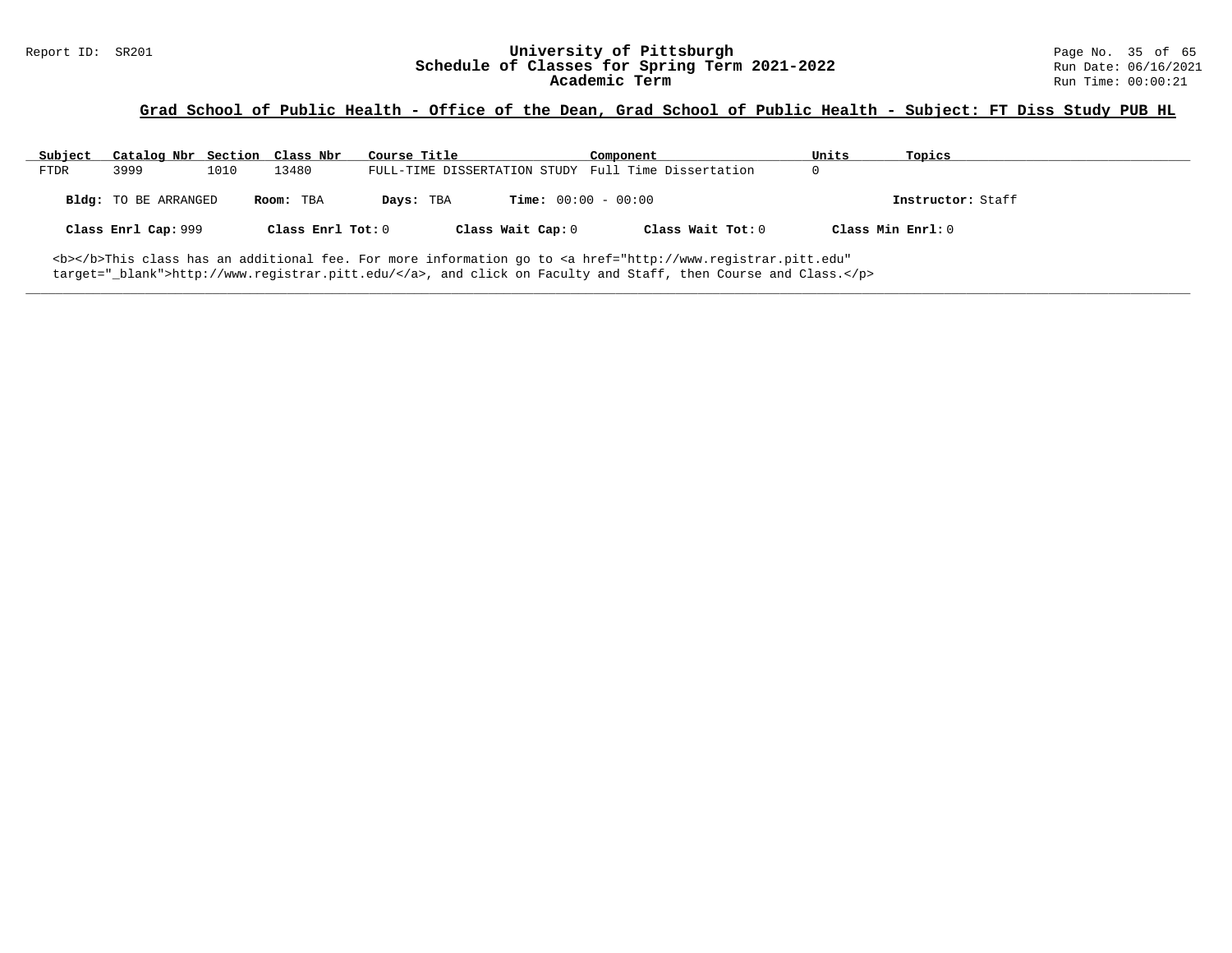#### Report ID: SR201 **University of Pittsburgh** Page No. 36 of 65 **Schedule of Classes for Spring Term 2021-2022** Run Date: 06/16/2021 **Academic Term** Run Time: 00:00:21

# **Grad School of Public Health - Office of the Dean, Grad School of Public Health - Subject: Public Health**

| Subject |                                      |      | Catalog Nbr Section Class Nbr                                                                                                        | Course Title |                                                 | Component       |                   | Units          | Topics                                                                         |
|---------|--------------------------------------|------|--------------------------------------------------------------------------------------------------------------------------------------|--------------|-------------------------------------------------|-----------------|-------------------|----------------|--------------------------------------------------------------------------------|
| PUBHLT  | 2002                                 | 1010 | 13485                                                                                                                                | ESSAY-MMPH   |                                                 | Thesis Research |                   | $1 - 2$        |                                                                                |
|         | Bldg: TO BE ARRANGED                 |      | Room: TBA                                                                                                                            | Days: TBA    | <b>Time:</b> $00:00 - 00:00$                    |                 |                   |                | Instructor: Finegold, David N                                                  |
|         | Class Enrl Cap: 30                   |      | Class Enrl Tot: 0                                                                                                                    |              | Class Wait Cap: 0                               |                 | Class Wait Tot: 0 |                | Class Min Enrl: 0                                                              |
| PUBHLT  | 2011                                 | 1030 | 13501                                                                                                                                |              | ESSENTIALS OF PUBLIC HEALTH Lecture             |                 |                   | $\overline{3}$ |                                                                                |
|         | Bldg: Public Health-CrabtRoom: 0A115 |      |                                                                                                                                      | Days: WTh    | <b>Time:</b> $17:30 - 18:55$                    |                 |                   |                | Instructor: Martinson, Jeremy James                                            |
|         | Class Enrl Cap: 80                   |      | Class Enrl Tot: 0<br>Attributes: Global Studies, Undergraduate Global Health<br>Room Characteristics: PeopleSoft - Scheduled (PS)(1) |              | Class Wait Cap: 0                               |                 | Class Wait Tot: 0 |                | Class Min Enrl: 0                                                              |
| PUBHLT  | 2019                                 | 1050 | 15127                                                                                                                                |              | PUBLIC HEALTH SPECIAL STUDIES Independent Study |                 |                   | $1 - 15$       |                                                                                |
|         | Bldg: TO BE ARRANGED                 |      | Room: TBA                                                                                                                            | Days: TBA    |                                                 |                 |                   |                | Time: 00:00 - 00:00 FRED: AGNT BASD MODLNG HLTH? Instructor: Russell, Joanne L |
|         | Class Enrl Cap: 99                   |      | Class Enrl Tot: 0                                                                                                                    |              | Class Wait Cap: 0                               |                 | Class Wait Tot: 0 |                | Class Min Enrl: 0                                                              |
| PUBHLT  | 2019                                 | 1070 | 17692                                                                                                                                |              | PUBLIC HEALTH SPECIAL STUDIES Independent Study |                 |                   | $1 - 15$       |                                                                                |
|         | <b>Bldg:</b> TO BE ARRANGED          |      | Room: TBA                                                                                                                            | Days: TBA    | <b>Time:</b> $00:00 - 00:00$                    |                 |                   |                | Instructor: Finegold, David N                                                  |
|         | Class Enrl Cap: 35                   |      | Class Enrl Tot: 0                                                                                                                    |              | Class Wait Cap: 0                               |                 | Class Wait Tot: 0 |                | Class Min Enrl: 0                                                              |
| PUBHLT  | 2019                                 | 1090 | 17693                                                                                                                                |              | PUBLIC HEALTH SPECIAL STUDIES Independent Study |                 |                   | $1 - 15$       |                                                                                |
|         | Bldg: TO BE ARRANGED                 |      | Room: TBA                                                                                                                            | Days: TBA    | <b>Time:</b> $00:00 - 00:00$                    |                 |                   |                | Instructor: Rubin, Richard W.                                                  |
|         | Class Enrl Cap: 35                   |      | Class Enrl Tot: 0                                                                                                                    |              | Class Wait Cap: 0                               |                 | Class Wait Tot: 0 |                | Class Min Enrl: 0                                                              |
| PUBHLT  | 2019                                 | 1110 | 17793                                                                                                                                |              | PUBLIC HEALTH SPECIAL STUDIES Independent Study |                 |                   | $1 - 15$       |                                                                                |
|         | Bldg: TO BE ARRANGED                 |      | Room: TBA                                                                                                                            | Days: TBA    | <b>Time:</b> $00:00 - 00:00$                    |                 |                   |                | Instructor: Markovic, Nina                                                     |
|         |                                      |      |                                                                                                                                      |              |                                                 |                 |                   |                | Friedman, Mackey R                                                             |
|         | Class Enrl Cap: 35                   |      | Class Enrl Tot: 0                                                                                                                    |              | Class Wait Cap: 0                               |                 | Class Wait Tot: 0 |                | Class Min Enrl: 0                                                              |
| PUBHLT  | 2019                                 | 1120 | 17794                                                                                                                                |              | PUBLIC HEALTH SPECIAL STUDIES Independent Study |                 |                   | $1 - 15$       |                                                                                |
|         | Bldg: TO BE ARRANGED                 |      | Room: TBA                                                                                                                            | Days: TBA    | <b>Time:</b> $00:00 - 00:00$                    |                 |                   |                | Instructor: Egan, James Erin                                                   |
|         | Class Enrl Cap: 35                   |      | Class Enrl Tot: 0                                                                                                                    |              | Class Wait Cap: 0                               |                 | Class Wait Tot: 0 |                | Class Min Enrl: 0                                                              |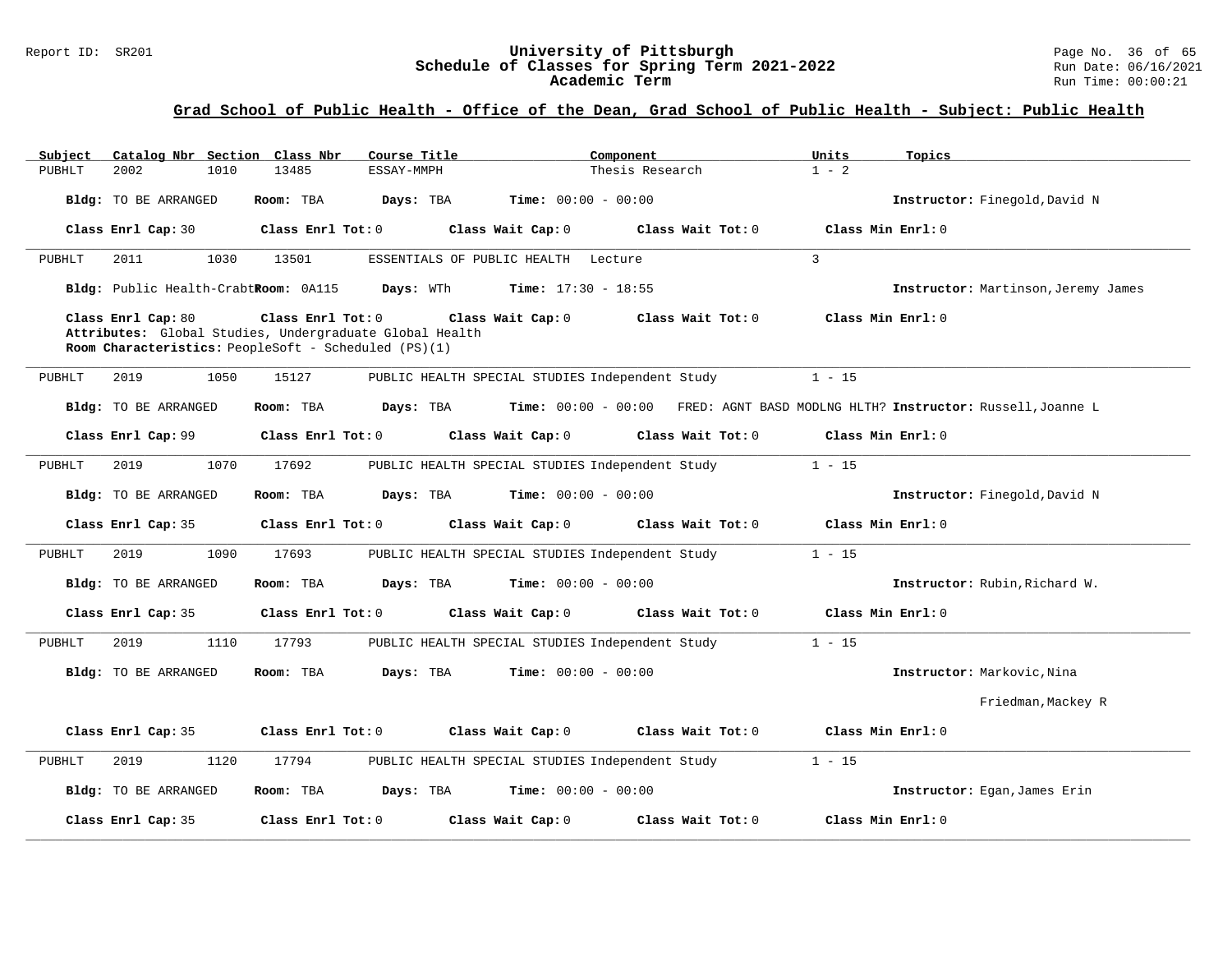#### Report ID: SR201 **University of Pittsburgh** Page No. 37 of 65 **Schedule of Classes for Spring Term 2021-2022** Run Date: 06/16/2021 **Academic Term** Run Time: 00:00:21

# **Grad School of Public Health - Office of the Dean, Grad School of Public Health - Subject: Public Health**

| Catalog Nbr Section Class Nbr<br>Subject | Course Title                                                                                                                                                                                                                                          | Component           | Units<br>Topics                                         |
|------------------------------------------|-------------------------------------------------------------------------------------------------------------------------------------------------------------------------------------------------------------------------------------------------------|---------------------|---------------------------------------------------------|
| 2019<br>PUBHLT<br>1125                   | 26689<br>PUBLIC HEALTH SPECIAL STUDIES Independent Study                                                                                                                                                                                              |                     | $1 - 15$                                                |
| <b>Bldg:</b> TO BE ARRANGED              | <b>Time:</b> $17:00 - 19:00$<br>Room: TBA<br>Days: Tu                                                                                                                                                                                                 |                     | PATIENT STORIES IN FILM & LITInstructor: Bryce, Cindy L |
| Class Enrl Cap: 8                        | Class Wait Cap: 0<br>Class Enrl Tot: 0                                                                                                                                                                                                                | Class Wait Tot: 0   | Class Min Enrl: 0                                       |
|                                          | Topic: Literature and Film to Understand Patient-Practitioner Experiences (1 credit)<br>Class will meet at 384 Salk Hall with DENT, PHARM, NURS on eight selected Tuesdays. For info: bryce99@pitt.edu                                                |                     |                                                         |
| PUBHLT<br>2019<br>1130                   | 28276<br>PUBLIC HEALTH SPECIAL STUDIES Independent Study                                                                                                                                                                                              |                     | $1 - 15$                                                |
| <b>Bldg:</b> TO BE ARRANGED              | Room: TBA<br>Days: TBA<br><b>Time:</b> $00:00 - 00:00$                                                                                                                                                                                                |                     | Instructor: Braund, Wendy Elizabeth                     |
| Class Enrl Cap: 1                        | Class Enrl Tot: 0<br>Class Wait Cap: 0                                                                                                                                                                                                                | Class Wait Tot: 0   | Class Min Enrl: 0                                       |
| 2020<br>1070<br>PUBHLT                   | 14764<br>ADVNCD TOPICS IN LGBT RESEARCHLecture                                                                                                                                                                                                        |                     | 3                                                       |
| Bldg: Public Health-CrabtRoom: 0A216     | Days: W<br><b>Time:</b> $16:00 - 18:25$                                                                                                                                                                                                               |                     | Instructor: Egan, James Erin                            |
| Class Enrl Cap: 15                       | Class Enrl Tot: 0<br>Class Wait Cap: 0<br>Room Characteristics: PeopleSoft - Scheduled (PS)(1)                                                                                                                                                        | Class Wait Tot: 0   | Class Min $Enrl: 0$                                     |
| PUBHLT<br>2022<br>1050                   | 15126<br>THE DEAN'S PH GRAND ROUNDS                                                                                                                                                                                                                   | Colloquium          | $\mathbf 0$                                             |
| <b>Bldg:</b> TO BE ARRANGED              | Days: TBA<br><b>Time:</b> $00:00 - 00:00$<br>Room: TBA                                                                                                                                                                                                |                     | Instructor: Burke, Jessica Griffin                      |
| Class Enrl Cap: 999                      | Class Enrl Tot: 0<br>Class Wait Cap: 0                                                                                                                                                                                                                | Class Wait Tot: 0   | Class Min Enrl: 0                                       |
|                                          | This is a non-credit course that officially began in Jan 2008. Two terms are required for graduation. For questions you can contact Kimmy Rehak<br>rehak@pitt.edu. Review info at http:www.publichealth.pitt.edu/home/academics/academic-requirements |                     |                                                         |
| 2027<br>1160<br>PUBHLT                   | 20918<br>TRNSFRMING GLBL HLTH ED ACTN Lecture                                                                                                                                                                                                         |                     | $\overline{2}$                                          |
| Bldg: Public Health-CrabtRoom: 0A216     | Days: Th<br><b>Time:</b> $09:00 - 10:55$                                                                                                                                                                                                              |                     | Instructor: Russell, Joanne L                           |
| Class Enrl Cap: 20                       | Class Enrl Tot: 0<br>Class Wait Cap: 0<br>Attributes: Global Studies, Undergraduate Global Health<br>Room Characteristics: PeopleSoft - Scheduled (PS)(1)                                                                                             | Class Wait Tot: 0   | Class Min Enrl: 0                                       |
| PUBHLT<br>2029<br>1100                   | 22875<br>MMPH PRACTICUM                                                                                                                                                                                                                               | Practicum           | $1 - 3$                                                 |
| Bldg: TO BE ARRANGED                     | <b>Time:</b> $00:00 - 00:00$<br>Room: TBA<br>Days: TBA                                                                                                                                                                                                |                     | Instructor: Finegold, David N                           |
| Class Enrl Cap: 24                       | $Class$ $Enr1$ $Tot: 0$<br>Class Wait Cap: 0                                                                                                                                                                                                          | Class Wait $Tot: 0$ | Class Min Enrl: 0                                       |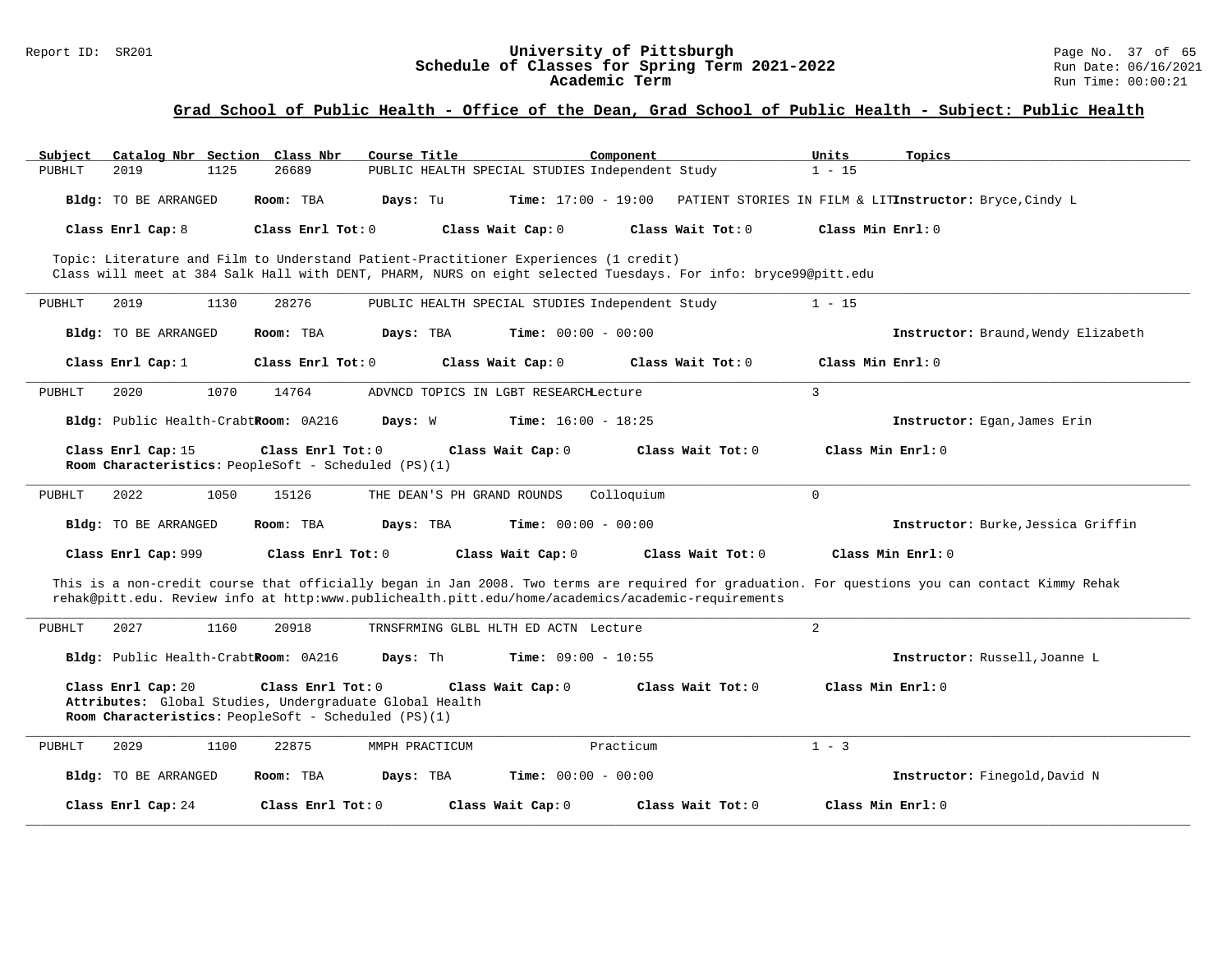#### Report ID: SR201 **University of Pittsburgh** Page No. 38 of 65 **Schedule of Classes for Spring Term 2021-2022** Run Date: 06/16/2021 **Academic Term** Run Time: 00:00:21

# **Grad School of Public Health - Office of the Dean, Grad School of Public Health - Subject: Public Health**

| Catalog Nbr Section Class Nbr<br>Subject                                                              | Course Title                                 | Component         | Units               | Topics                                |
|-------------------------------------------------------------------------------------------------------|----------------------------------------------|-------------------|---------------------|---------------------------------------|
| 2031<br>1010<br>28118<br>PUBHLT                                                                       | TECHNOS FOR PROF WRITING                     | Lecture           | $\mathbf{1}$        |                                       |
| Bldg: Public Health-CrabtRoom: 0A425                                                                  | Davs: Th<br><b>Time:</b> $16:00 - 16:50$     |                   |                     | Instructor: Fine, Steven Mitchell     |
| Class Enrl Cap: 24<br>$Class$ $Enrl$ $Tot: 0$<br>Room Characteristics: PeopleSoft - Scheduled (PS)(1) | Class Wait Cap: 0                            | Class Wait Tot: 0 | Class Min Enrl: 0   |                                       |
| 2034<br>1010<br>27313<br>PUBHLT                                                                       | PUBLIC HEALTH COMMUNICATIONS Seminar         |                   | $\overline{a}$      |                                       |
| Bldg: Public Health-CrabtRoom: 0A216                                                                  | Days: M<br>$Time: 09:00 - 10:50$             |                   |                     | Instructor: Felter, Elizabeth Madison |
| Class Enrl Cap: 25<br>Class Enrl Tot: $0$<br>Room Characteristics: PeopleSoft - Scheduled (PS)(1)     | Class Wait Cap: 0                            | Class Wait Tot: 0 | Class Min $Err1:0$  |                                       |
| Enroll in one of the two PUBHLT 2034 offerings.                                                       |                                              |                   |                     |                                       |
| 2034<br>1030<br>27725<br>PUBHLT                                                                       | PUBLIC HEALTH COMMUNICATIONS Seminar         |                   | 2                   |                                       |
| Bldg: Public Health-CrabtRoom: 3121C                                                                  | <b>Days:</b> Th <b>Time:</b> $13:00 - 14:55$ |                   |                     | Instructor: Felter, Elizabeth Madison |
| Class Enrl Tot: 0<br>Class Enrl Cap: 24<br>Room Characteristics: PeopleSoft - Scheduled (PS)(1)       | Class Wait Cap: 0                            | Class Wait Tot: 0 | Class Min Enrl: 0   |                                       |
| Enroll in one of the two PUBHLT 2034 offerings.                                                       |                                              |                   |                     |                                       |
| 2035<br>1010<br>27314<br>PUBHLT                                                                       | APPLICATIONS IN PUBLIC HEALTH Seminar        |                   | $\overline{2}$      |                                       |
| Bldg: Public Health-CrabtRoom: 0A215                                                                  | <b>Time:</b> $12:00 - 13:55$<br>Days: M      |                   |                     | Instructor: Salter, Cynthia L         |
| Class Enrl Cap: 39<br>Class Enrl Tot: 0<br>Room Characteristics: PeopleSoft - Scheduled (PS)(1)       | Class Wait Cap: 0                            | Class Wait Tot: 0 | Class Min $Enrl: 0$ |                                       |
| 2035<br>1020<br>27315<br>PUBHLT                                                                       | APPLICATIONS IN PUBLIC HEALTH Seminar        |                   | $\overline{2}$      |                                       |
| Bldg: Public Health-CrabtRoom: 0A719                                                                  | $Time: 17:30 - 19:25$<br>Days: M             |                   |                     | Instructor: Leff, Mara Katherine      |
| Class Enrl Cap: 60<br>Class Enrl Tot: 0<br>Room Characteristics: PeopleSoft - Scheduled (PS)(1)       | Class Wait Cap: 0                            | Class Wait Tot: 0 | Class Min $Enrl: 0$ |                                       |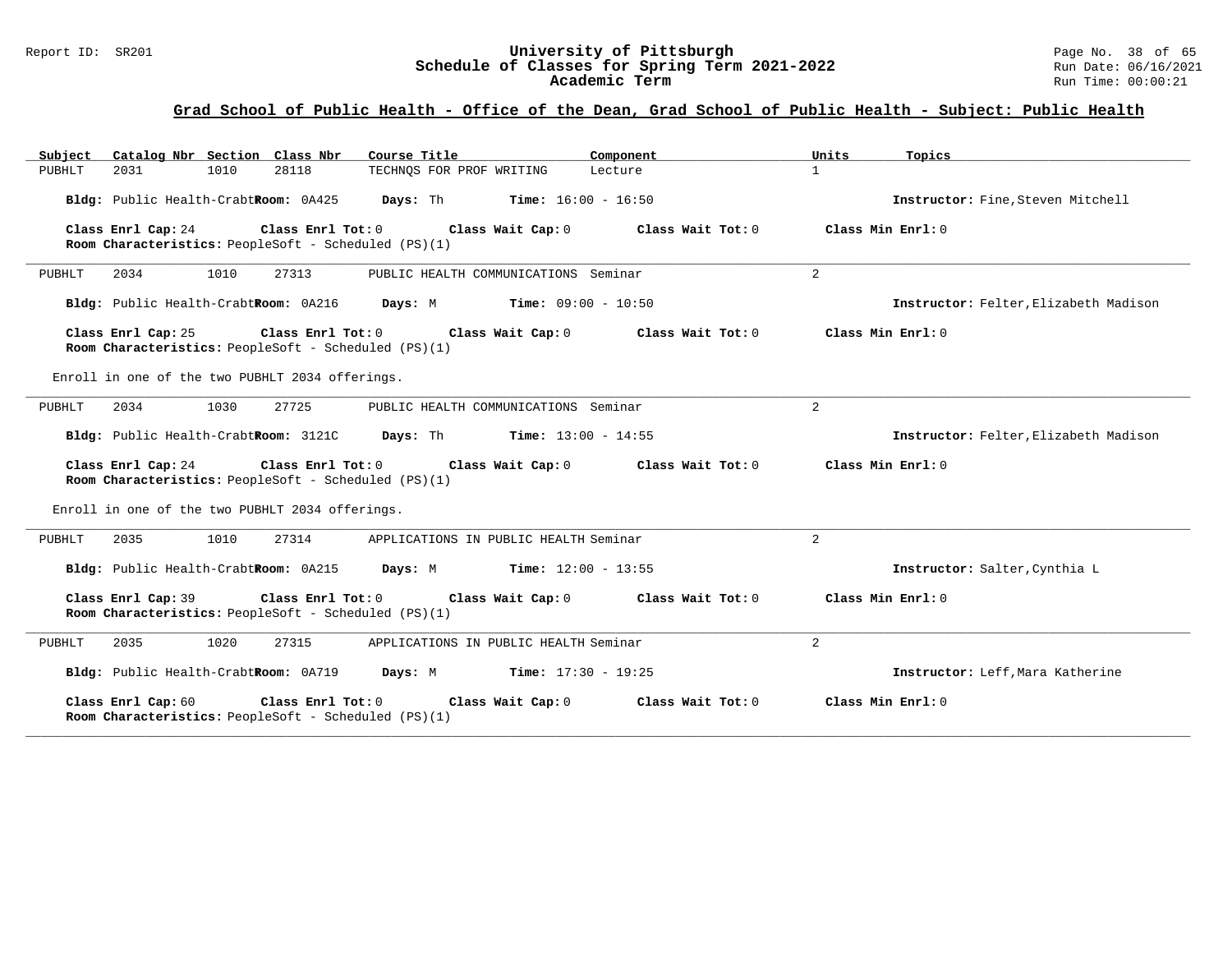#### Report ID: SR201 **University of Pittsburgh** Page No. 39 of 65 **Schedule of Classes for Spring Term 2021-2022** Run Date: 06/16/2021 **Academic Term** Run Time: 00:00:21

| Catalog Nbr Section Class Nbr<br>Subject                                                                                                                                                                            | Course Title                             | Component         | Units<br>Topics                  |
|---------------------------------------------------------------------------------------------------------------------------------------------------------------------------------------------------------------------|------------------------------------------|-------------------|----------------------------------|
| 2001<br>1070<br>13503<br>HPM                                                                                                                                                                                        | HLTH POLC & MGT IN PUBLC HLTH Lecture    |                   | $\mathcal{L}$                    |
| Bldg: TBA<br>Room: TBA                                                                                                                                                                                              | Days: Tu<br><b>Time:</b> $09:00 - 11:55$ |                   | Instructor: Donohue, Julie Marie |
| Class Enrl Cap: 90<br>Class Enrl Tot: 0<br>Attributes: Online<br>Room Characteristics: PeopleSoft - Scheduled (PS)(1)<br>Combined Section ID: 0856(HPM 2001/HRS 2001/NUR 2202) - HRS 2001(#23802), NUR 2202(#23803) | Class Wait Cap: 0                        | Class Wait Tot: 0 | Class Min Enrl: 0                |
| 24755<br>2005<br>1100<br>HPM                                                                                                                                                                                        | CURRENT ISSUES IN HEALTH LAW Seminar     |                   | $\mathbf{1}$                     |
| Bldg: TBA<br>Room: TBA                                                                                                                                                                                              | Days: M<br><b>Time:</b> $16:30 - 18:00$  |                   | Instructor: Hershey, Tina Batra  |
| Class Enrl Tot: 0<br>Class Enrl Cap: 15<br>Room Characteristics: PeopleSoft - Scheduled (PS)(1)                                                                                                                     | Class Wait Cap: 0                        | Class Wait Tot: 0 | Class Min Enrl: 0                |
| 2010<br>1410<br>21620<br>HPM                                                                                                                                                                                        | ORG STDS: THRY/APPLCS HLTH CRE Lecture   |                   | $\overline{3}$                   |
| Bldg: Public Health-CrabtRoom: 0A522                                                                                                                                                                                | Days: Th<br><b>Time:</b> $09:00 - 11:55$ |                   | Instructor: Jin, Bonnie          |
| Class Enrl Cap: 25<br>Class Enrl Tot: 0<br>Room Characteristics: PeopleSoft - Scheduled (PS)(1)<br>HPM 3010(doctoral students) meets with 2010(master students), both in A522.                                      | Class Wait Cap: 0                        | Class Wait Tot: 0 | Class Min Enrl: 0                |
| 2014<br>1100<br>20663<br>HPM                                                                                                                                                                                        | APPLCS/ISS FINCL MGT HC INSTN Lecture    |                   | $\mathcal{L}$                    |
| Bldg: TBA<br>Room: TBA                                                                                                                                                                                              | <b>Time:</b> $18:00 - 21:00$<br>Days: Tu |                   | Instructor: Mitry, Norman F      |
| Class Enrl Cap: 28<br>Class Enrl Tot: 0<br>Room Characteristics: PeopleSoft - Scheduled (PS)(1)                                                                                                                     | Class Wait Cap: 0                        | Class Wait Tot: 0 | Class Min Enrl: 0                |
| 2021<br>1010<br>28640<br>HPM                                                                                                                                                                                        | PROFESSIONAL DEVELOPMENT SEM 2Seminar    |                   | $\mathbf{1}$                     |
| Bldg: Public Health-CrabtRoom: 0A115                                                                                                                                                                                | Time: $15:30 - 16:55$<br>Days: Tu        |                   | Instructor: Bryce, Cindy L       |
|                                                                                                                                                                                                                     |                                          |                   | Broom, Kevin D                   |
| Class Enrl Cap: 47<br>Class Enrl Tot: 0<br>Room Characteristics: PeopleSoft - Scheduled (PS)(1)                                                                                                                     | Class Wait Cap: 0                        | Class Wait Tot: 0 | Class Min Enrl: 0                |
| New course for spring 2020.                                                                                                                                                                                         |                                          |                   |                                  |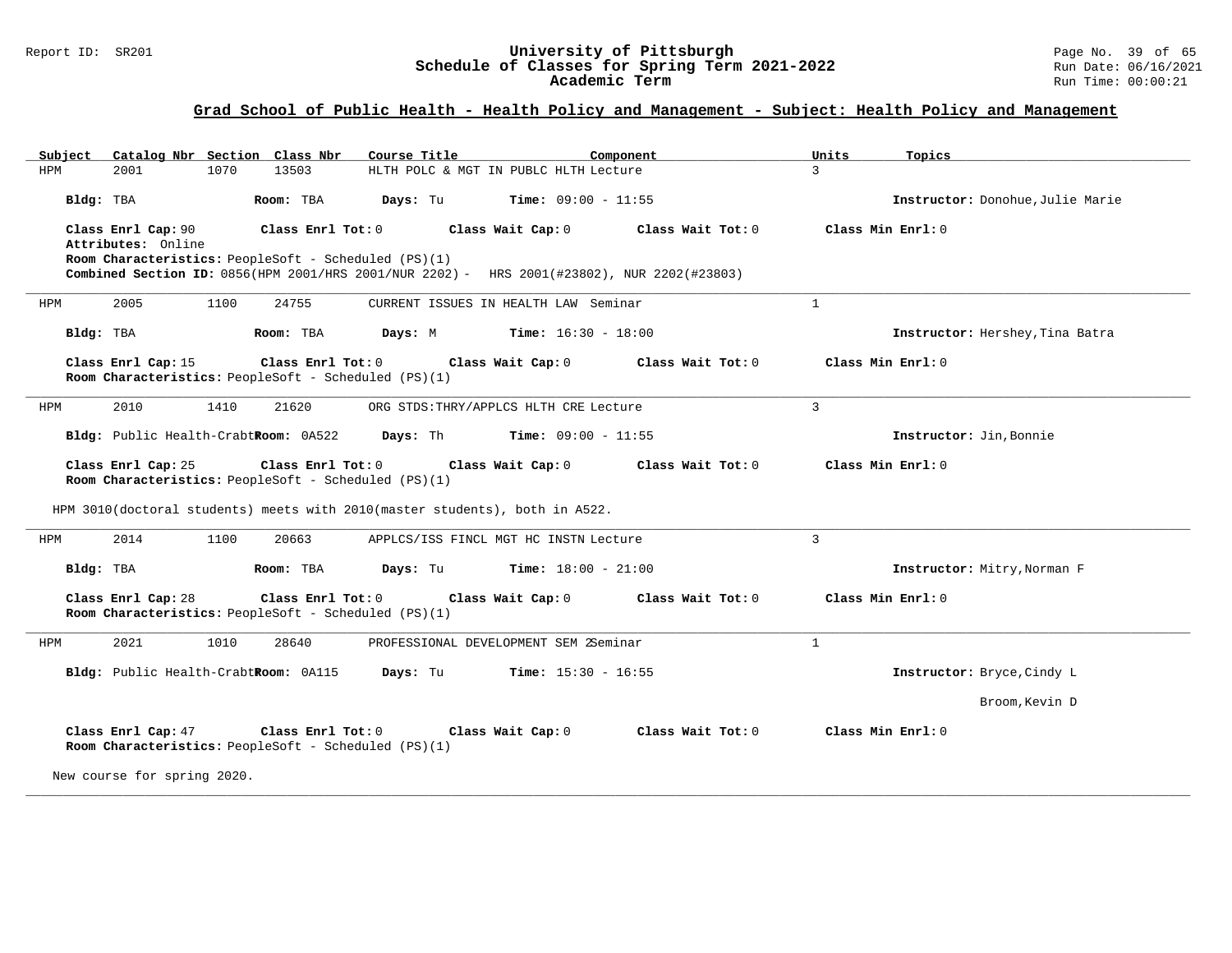#### Report ID: SR201 **University of Pittsburgh** Page No. 40 of 65 **Schedule of Classes for Spring Term 2021-2022** Run Date: 06/16/2021 **Academic Term** Run Time: 00:00:21

| Subject | Catalog Nbr Section Class Nbr | Course Title                                                                                        | Component                                     |                 | Units             | Topics                            |
|---------|-------------------------------|-----------------------------------------------------------------------------------------------------|-----------------------------------------------|-----------------|-------------------|-----------------------------------|
| HPM     | 2025<br>1010                  | 13500<br>HPM PRACTICUM                                                                              | Practicum                                     |                 | $1 - 3$           |                                   |
|         | Bldg: TO BE ARRANGED          | Room: TBA $Days: TBA$ Time: $00:00 - 00:00$                                                         |                                               |                 |                   | Instructor: Bryce, Cindy L        |
|         |                               | Class Enrl Cap: 25 Class Enrl Tot: 0 Class Wait Cap: 0 Class Wait Tot: 0 Class Min Enrl: 0          |                                               |                 |                   |                                   |
| HPM     | 2037                          | 1030 13509<br>ESSAY-HA                                                                              |                                               | Thesis Research | $1 - 3$           |                                   |
|         | Bldg: TO BE ARRANGED          | Room: TBA $Days:$ TBA $Time: 00:00 - 00:00$                                                         |                                               |                 |                   | Instructor: Degenholtz, Howard B  |
|         |                               | Class Enrl Cap: 15 Class Enrl Tot: 0 Class Wait Cap: 0 Class Wait Tot: 0 Class Min Enrl: 0          |                                               |                 |                   |                                   |
| HPM     | 2037                          | 1040 13510<br>ESSAY-HA                                                                              |                                               | Thesis Research | $1 - 3$           |                                   |
|         | Bldg: TO BE ARRANGED          | Room: TBA $Days:$ TBA $Time: 00:00 - 00:00$                                                         |                                               |                 |                   | Instructor: Donohue, Julie Marie  |
|         |                               | Class Enrl Cap: 15 Class Enrl Tot: 0 Class Wait Cap: 0 Class Wait Tot: 0 Class Min Enrl: 0          |                                               |                 |                   |                                   |
| HPM     | 2037                          | 1050 13511<br>ESSAY-HA                                                                              |                                               | Thesis Research | $1 - 3$           |                                   |
|         | Bldg: TO BE ARRANGED          | Room: TBA $Days: TBA$ Time: $00:00 - 00:00$                                                         |                                               |                 |                   | Instructor: Friede, Samuel A      |
|         |                               | Class Enrl Cap: 15 (class Enrl Tot: 0 (class Wait Cap: 0 (class Wait Tot: 0 (class Min Enrl: 0)     |                                               |                 |                   |                                   |
| HPM     | 2037                          | 1090 13512<br>ESSAY-HA                                                                              |                                               | Thesis Research | $1 - 3$           |                                   |
|         | Bldg: TO BE ARRANGED          | Room: TBA $\rule{1em}{0.15mm}$ Days: TBA $\rule{1.5mm}{0.15mm}$ Time: $00:00 - 00:00$               |                                               |                 |                   | Instructor: Bryce, Cindy L        |
|         |                               | Class Enrl Cap: 15 $\qquad$ Class Enrl Tot: 0 $\qquad$ Class Wait Cap: 0 $\qquad$ Class Wait Tot: 0 |                                               |                 | Class Min Enrl: 0 |                                   |
| HPM     | 2037<br>1130                  | 17562<br>ESSAY-HA                                                                                   |                                               | Thesis Research | $1 - 3$           |                                   |
|         | Bldg: TO BE ARRANGED          | Room: TBA $Days:$ TBA $Time: 00:00 - 00:00$                                                         |                                               |                 |                   | Instructor: James, Alton Everette |
|         | Class Enrl Cap: 2             | Class Enrl Tot: 0 Class Wait Cap: 0 Class Wait Tot: 0 Class Min Enrl: 0                             |                                               |                 |                   |                                   |
| HPM     | 2037                          | 1150 17563<br>ESSAY-HA                                                                              |                                               | Thesis Research | $1 - 3$           |                                   |
|         | Bldg: TO BE ARRANGED          | Room: TBA                                                                                           | <b>Days:</b> TBA <b>Time:</b> $00:00 - 00:00$ |                 |                   | Instructor: Roberts, Mark Stenius |
|         | Class Enrl Cap: 5             | Class Enrl Tot: 0 Class Wait Cap: 0 Class Wait Tot: 0                                               |                                               |                 | Class Min Enrl: 0 |                                   |
| HPM     | 2037<br>1190                  | 21821<br>ESSAY-HA                                                                                   |                                               | Thesis Research | $1 - 3$           |                                   |
|         | Bldg: TO BE ARRANGED          | Room: TBA $Days: TBA$ Time: $00:00 - 00:00$                                                         |                                               |                 |                   | Instructor: Hershey, Tina Batra   |
|         | Class Enrl Cap: 5             | Class Enrl Tot: 0 Class Wait Cap: 0 Class Wait Tot: 0                                               |                                               |                 | Class Min Enrl: 0 |                                   |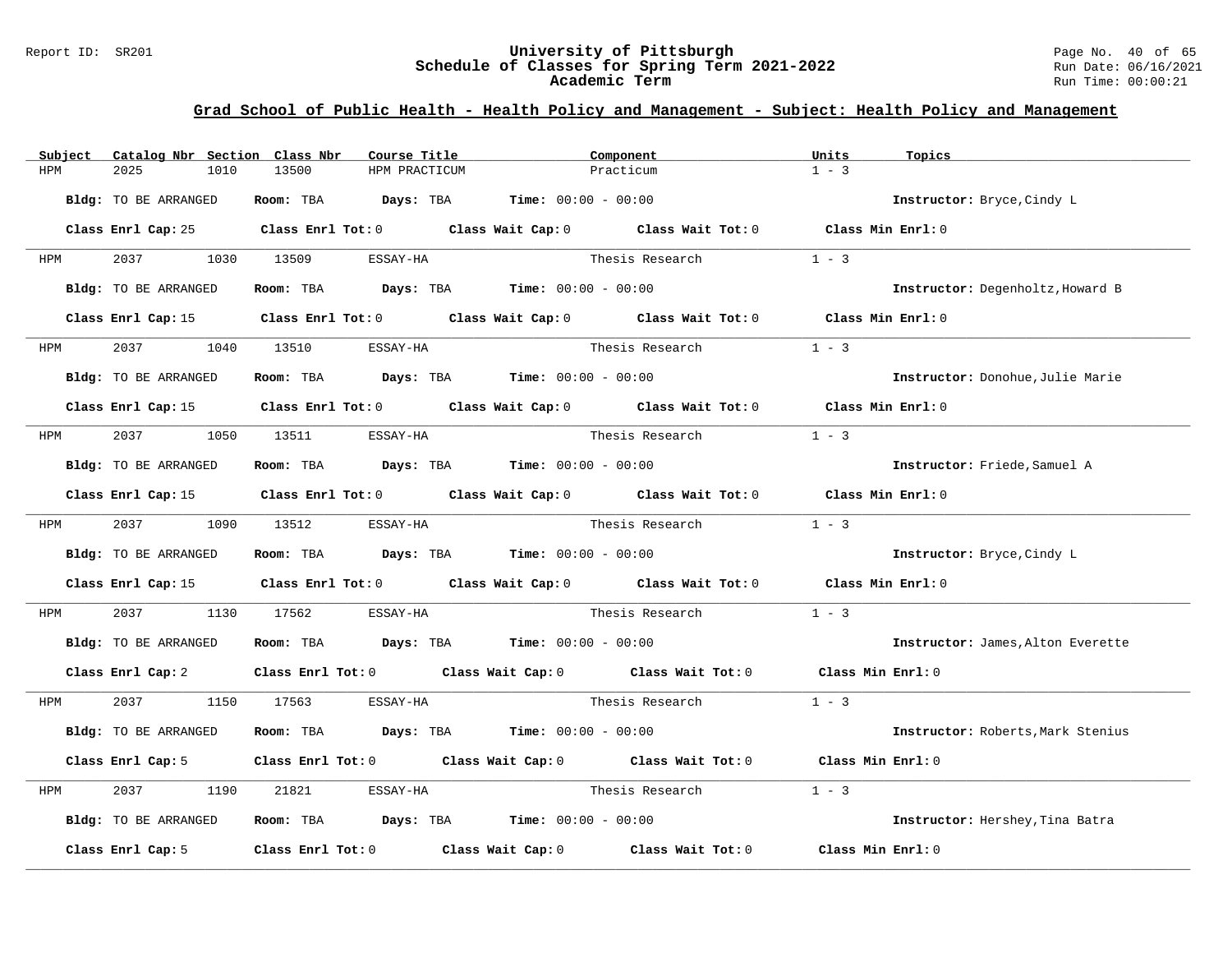| HPM | 2037<br>1200                         | 24057<br>ESSAY-HA                                                                                                                                     | Thesis Research                                             | $1 - 3$                                           |
|-----|--------------------------------------|-------------------------------------------------------------------------------------------------------------------------------------------------------|-------------------------------------------------------------|---------------------------------------------------|
|     | Bldg: TO BE ARRANGED                 | Room: TBA                                                                                                                                             | <b>Days:</b> TBA <b>Time:</b> $00:00 - 00:00$               | Instructor: Jarlenski, Marian P                   |
|     | Class Enrl Cap: 25                   | $Class$ $Enr1$ $Tot: 0$                                                                                                                               | Class Wait Cap: 0<br>Class Wait Tot: 0                      | Class Min Enrl: 0                                 |
| HPM | 2037<br>1215                         | 28058<br>ESSAY-HA                                                                                                                                     | Thesis Research                                             | $1 - 3$                                           |
|     | Bldg: TO BE ARRANGED                 | Room: TBA                                                                                                                                             | <b>Days:</b> TBA <b>Time:</b> $00:00 - 00:00$               | Instructor: Roberts, Eric T                       |
|     | Class Enrl Cap: 10                   |                                                                                                                                                       | Class Enrl Tot: $0$ Class Wait Cap: $0$ Class Wait Tot: $0$ | Class Min Enrl: 0                                 |
| HPM | 2037<br>1220                         | 30296<br>ESSAY-HA                                                                                                                                     | Thesis Research                                             | $1 - 3$                                           |
|     | Bldg: TO BE ARRANGED                 | Room: TBA                                                                                                                                             | <b>Days:</b> TBA <b>Time:</b> $00:00 - 00:00$               | Instructor: Sabik, Lindsay M                      |
|     | Class Enrl Cap: 5                    | $Class$ $Enr1$ $Tot: 0$                                                                                                                               | Class Wait Cap: 0<br>Class Wait Tot: 0                      | Class Min Enrl: 0                                 |
| HPM | 2049                                 | 1060 13473                                                                                                                                            | HUMN RESORC MGT HC & PH PROF Lecture                        | $\overline{2}$                                    |
|     | Bldg: Public Health-CrabtRoom: 0A622 |                                                                                                                                                       | <b>Days:</b> Th <b>Time:</b> $18:00 - 20:00$                | Instructor: Bubas, David W                        |
|     | Class Enrl Cap: 24                   | $Class$ $Enrl$ $Tot: 0$<br>Room Characteristics: PeopleSoft - Scheduled (PS)(1)                                                                       | Class Wait Cap: 0 Class Wait Tot: 0                         | Class Min Enrl: 0                                 |
|     |                                      | Reserve Capacity: 01-0CT-2021 Restricted HPM-MHA<br>19-JAN-2022 Restricted HPM-MHA                                                                    | Reserve Enrl Cap: 14<br>$\Omega$                            | Reserve Enrl Tot:<br>$\mathbf{0}$<br>$\mathbf{0}$ |
| HPM | 2055<br>1330                         | 22699                                                                                                                                                 | MGNG HLTH PROGS & PROJECTS Lecture                          | 2                                                 |
|     |                                      | Bldg: Public Health-CrabtRoom: 0A622 Days: F Time: 09:00 - 10:55                                                                                      |                                                             | Instructor: Heatherington, Thomas James           |
|     | Class Enrl Cap: 25                   | $Class$ $Enr1$ $Tot: 0$<br>Room Characteristics: PeopleSoft - Scheduled (PS)(1)                                                                       | Class Wait Cap: 0 Class Wait Tot: 0                         | Class Min Enrl: 0                                 |
| HPM | 2063<br>1060                         | 23985                                                                                                                                                 | THE POLITICS OF HEALTH POLICY Lecture                       | 2                                                 |
|     | Bldg: TBA                            | Room: TBA                                                                                                                                             | <b>Days:</b> Th <b>Time:</b> $13:00 - 14:55$                | Instructor: Jarlenski, Marian P                   |
|     | Class Enrl Cap: 20                   | Class Enrl Tot: $0$<br>Room Characteristics: PeopleSoft - Scheduled (PS)(1)                                                                           | Class Wait Cap: 0 Class Wait Tot: 0                         | Class Min Enrl: 0                                 |
| HPM | 2064<br>1070                         | 14762                                                                                                                                                 | HEALTH POLICY ANALYSIS Lecture                              | $\overline{2}$                                    |
|     |                                      | Bldg: Public Health-CrabtRoom: 0A622 Days: Tu Time: 13:00 - 14:55                                                                                     |                                                             | Instructor: Cole, Evan S                          |
|     |                                      |                                                                                                                                                       |                                                             | Sabik, Lindsay M                                  |
|     | Class Enrl Cap: 25                   | Class Enrl Tot: $0$<br>Room Characteristics: PeopleSoft - Scheduled (PS)(1)<br><b>Combined Section ID:</b> $0090(HPM/2064/3064)$ - HPM $3064(H16228)$ | Class Wait Cap: 0<br>Class Wait Tot: 0                      | Class Min Enrl: 0                                 |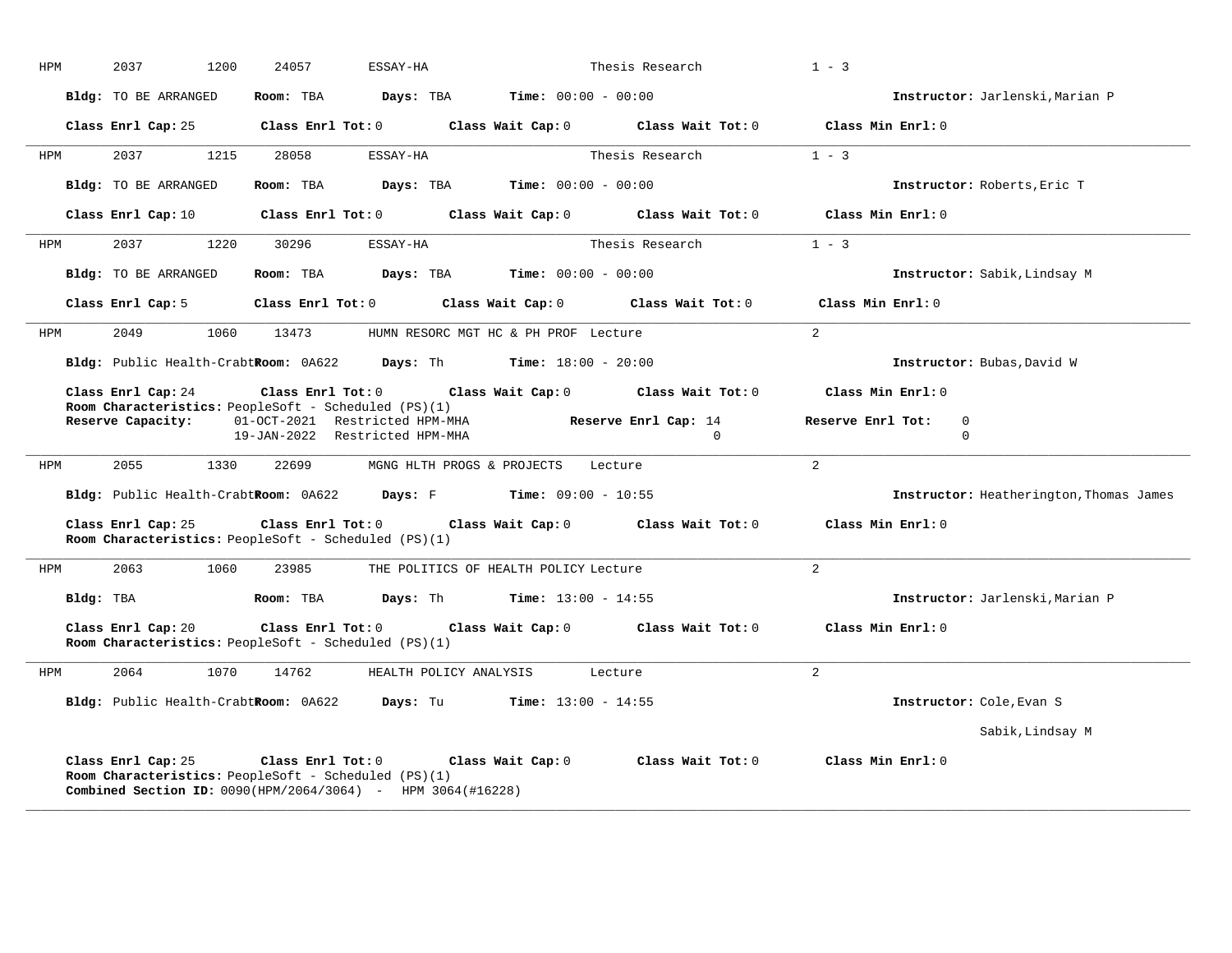#### Report ID: SR201 **University of Pittsburgh** Page No. 42 of 65 **Schedule of Classes for Spring Term 2021-2022** Run Date: 06/16/2021 **Academic Term** Run Time: 00:00:21

| Subject | Catalog Nbr Section Class Nbr                                                   | Course Title                                                                                                                      | Component         | Topics<br>Units                             |
|---------|---------------------------------------------------------------------------------|-----------------------------------------------------------------------------------------------------------------------------------|-------------------|---------------------------------------------|
| HPM     | 2106<br>1060                                                                    | 16881<br>HLTH SYSM LDRS & PROF DVLP 2 Lecture                                                                                     |                   | $\mathbf{1}$                                |
|         | Bldg: Public Health-CrabtRoom: 0A215                                            | Days: W<br><b>Time:</b> $12:00 - 12:50$                                                                                           |                   | Instructor: Friede, Samuel A                |
|         | Class Enrl Cap: 45<br>Room Characteristics: PeopleSoft - Scheduled (PS)(1)      | Class Enrl Tot: 0<br>Class Wait Cap: 0                                                                                            | Class Wait Tot: 0 | Class Min Enrl: 0                           |
| HPM     | 2115<br>1010                                                                    | 13472<br>HPM MANAGEMENT RESIDENCY                                                                                                 | Practicum         | $\mathbf{1}$                                |
|         | <b>Bldg:</b> TO BE ARRANGED                                                     | Room: TBA<br>Days: TBA<br><b>Time:</b> $00:00 - 00:00$                                                                            |                   | Instructor: Friede, Samuel A                |
|         | Class Enrl Cap: 35                                                              | Class Enrl Tot: 0<br>Class Wait Cap: 0                                                                                            | Class Wait Tot: 0 | Class Min Enrl: 0                           |
| HPM     | 2133<br>1200                                                                    | 22933<br>LAW IN PUBLIC HEALTH PRACTICE Lecture                                                                                    |                   | $\overline{a}$                              |
|         | Bldg: Public Health-CrabtRoom: 0A731                                            | Days: Th<br><b>Time:</b> $15:30 - 17:20$                                                                                          |                   | Instructor: Van Nostrand, Elizabeth Ferrell |
|         | Class Enrl Cap: 10<br>Attributes: Community General Impact                      | Class Enrl Tot: 0<br>Class Wait Cap: 0                                                                                            | Class Wait Tot: 0 | Class Min Enrl: 0                           |
| HPM     | 2134<br>1250                                                                    | 22932<br>HC FRAUD, ABUSE & COMPLIANCE Lecture                                                                                     |                   | $\overline{a}$                              |
|         | Bldg: Public Health-CrabtRoom: 0A522                                            | Days: Tu<br>$Time: 12:00 - 14:30$                                                                                                 |                   | Instructor: Hershey, Tina Batra             |
|         | Class Enrl Cap: 25<br>Room Characteristics: PeopleSoft - Scheduled (PS)(1)      | Class Enrl Tot: 0<br>Class Wait Cap: 0                                                                                            | Class Wait Tot: 0 | Class Min Enrl: 0                           |
| HPM     | 2141<br>1010                                                                    | 18202<br>MANAGERIAL EPIDEMIOLOGY                                                                                                  | Lecture           | $\overline{3}$                              |
|         | Bldg: Public Health-CrabtRoom: 0A215                                            | <b>Time:</b> $14:30 - 15:55$<br>Days: MW                                                                                          |                   | Instructor: Roberts, Mark Stenius           |
|         | Class Enrl Cap: 30                                                              | Class Enrl Tot: 0<br>Class Wait Cap: 0<br>Room Characteristics: Media - Data Projector/Monitor(1), PeopleSoft - Scheduled (PS)(1) | Class Wait Tot: 0 | Class Min Enrl: 0                           |
| HPM     | 2150<br>1070                                                                    | 13492<br>STRATGC MGT HLTH SERVC ORGNS Lecture                                                                                     |                   | $\mathbf{3}$                                |
|         | Bldg: Public Health-CrabtRoom: 0A622                                            | <b>Time:</b> $09:00 - 11:50$<br>Days: M                                                                                           |                   | Instructor: Laubacher, Edward               |
|         | Class Enrl Cap: 28<br>Room Characteristics: PeopleSoft - Scheduled (PS)(1)      | Class Enrl Tot: 0<br>Class Wait Cap: 0                                                                                            | Class Wait Tot: 0 | Class Min Enrl: 0                           |
|         | [Effective spring 2020, term 2204: For HPM-MHA &<br>HPM-MHA/MBA students only.] |                                                                                                                                   |                   |                                             |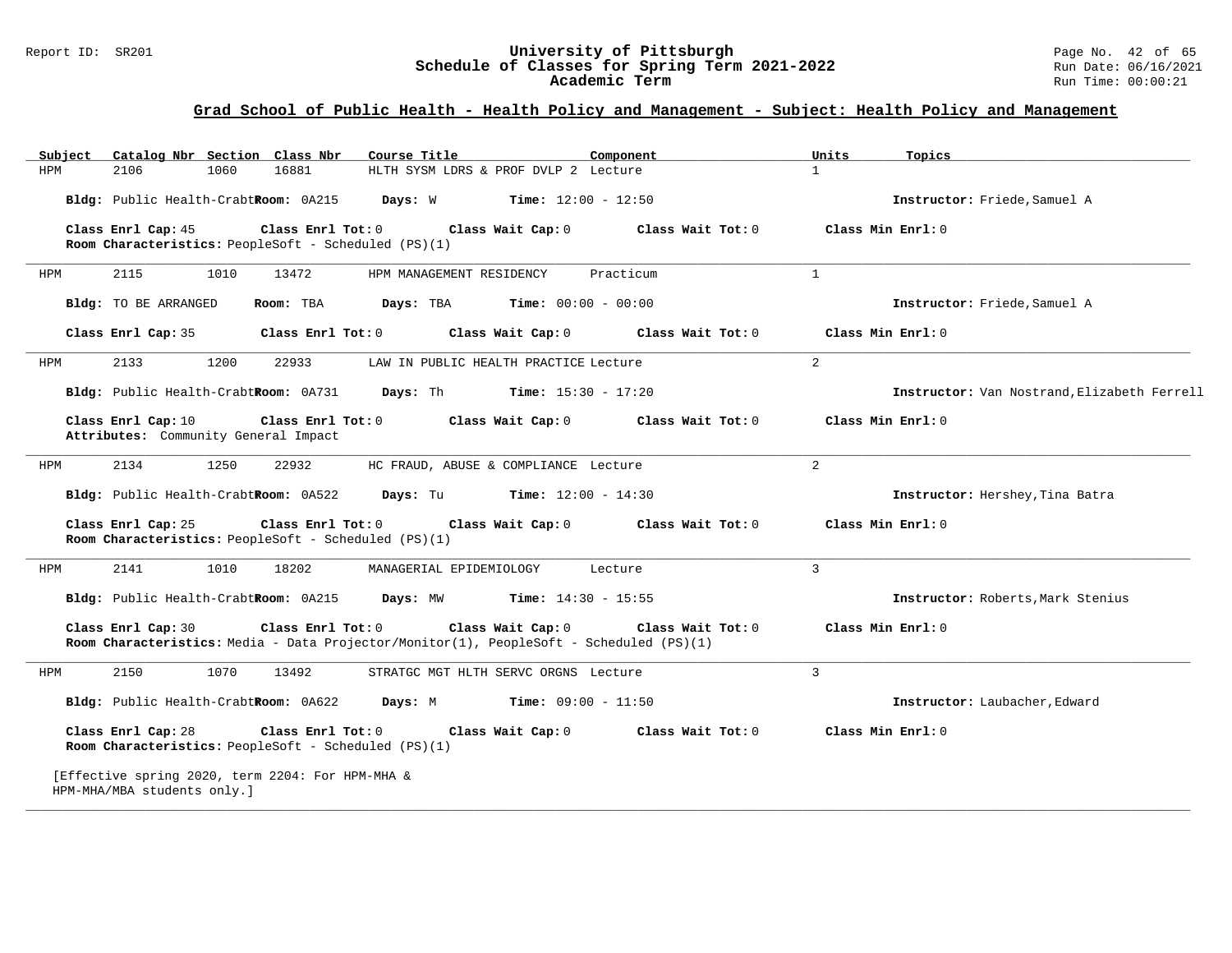#### Report ID: SR201 **University of Pittsburgh** Page No. 43 of 65 **Schedule of Classes for Spring Term 2021-2022** Run Date: 06/16/2021 **Academic Term** Run Time: 00:00:21

| Subject                     | Catalog Nbr Section Class Nbr | Course Title            |                                                      | Component                                                                       | Units             | Topics                                      |
|-----------------------------|-------------------------------|-------------------------|------------------------------------------------------|---------------------------------------------------------------------------------|-------------------|---------------------------------------------|
| 2205<br>HPM                 | 1030                          | 13505                   | INDEPENDENT STUDY-HA                                 | Independent Study                                                               | $1 - 3$           |                                             |
| Bldg: TO BE ARRANGED        |                               | Days: TBA<br>Room: TBA  | $Time: 00:00 - 00:00$                                |                                                                                 |                   | Instructor: Degenholtz, Howard B            |
| Class Enrl Cap: 5           |                               | $Class$ $Enr1$ $Tot: 0$ |                                                      | Class Wait Cap: 0 Class Wait Tot: 0 Class Min Enrl: 0                           |                   |                                             |
| 2205<br>HPM                 | 1040                          | 13506                   | INDEPENDENT STUDY-HA 1ndependent Study               |                                                                                 | $1 - 3$           |                                             |
| Bldg: TO BE ARRANGED        |                               | Room: TBA               | <b>Days:</b> TBA <b>Time:</b> $00:00 - 00:00$        |                                                                                 |                   | Instructor: Donohue, Julie Marie            |
| Class Enrl Cap: 5           |                               | $Class$ $Enr1$ $Tot: 0$ |                                                      | Class Wait Cap: 0 Class Wait Tot: 0                                             | Class Min Enrl: 0 |                                             |
| 2205<br>HPM                 | 1050                          | 13507                   | INDEPENDENT STUDY-HA Independent Study               |                                                                                 | $1 - 3$           |                                             |
| Bldg: TO BE ARRANGED        |                               | Room: TBA               | $\texttt{Davis:}$ TBA $\texttt{Time:}$ 00:00 - 00:00 |                                                                                 |                   | Instructor: Friede, Samuel A                |
| Class Enrl Cap: 3           |                               |                         |                                                      | Class Enrl Tot: 0 Class Wait Cap: 0 Class Wait Tot: 0                           | Class Min Enrl: 0 |                                             |
| 2205<br>HPM                 | 1130                          | 17564                   | INDEPENDENT STUDY-HA 1ndependent Study               |                                                                                 | $1 - 3$           |                                             |
| <b>Bldg:</b> TO BE ARRANGED |                               | Room: TBA               | <b>Days:</b> TBA <b>Time:</b> $00:00 - 00:00$        |                                                                                 |                   | Instructor: Barron, Gerald Mark             |
| Class Enrl Cap: 5           |                               |                         |                                                      | Class Enrl Tot: 0 Class Wait Cap: 0 Class Wait Tot: 0                           | Class Min Enrl: 0 |                                             |
| 2205<br>HPM                 | 1150 17565                    |                         | INDEPENDENT STUDY-HA 1ndependent Study               |                                                                                 | $1 - 3$           |                                             |
| Bldg: TO BE ARRANGED        |                               | Room: TBA               | $Days: TBA$ Time: $00:00 - 00:00$                    |                                                                                 |                   | Instructor: Bryce, Cindy L                  |
| Class Enrl Cap: 3           |                               |                         |                                                      | Class Enrl Tot: 0 Class Wait Cap: 0 Class Wait Tot: 0                           | Class Min Enrl: 0 |                                             |
| 2205<br>HPM                 | 1170                          | 17566                   | INDEPENDENT STUDY-HA 1ndependent Study               |                                                                                 | $1 - 3$           |                                             |
| <b>Bldg:</b> TO BE ARRANGED |                               | Room: TBA               | $\texttt{Days:}$ TBA $\texttt{Time:}$ 00:00 - 00:00  |                                                                                 |                   | Instructor: James, Alton Everette           |
| Class Enrl Cap: 3           |                               |                         |                                                      | Class Enrl Tot: $0$ Class Wait Cap: $0$ Class Wait Tot: $0$ Class Min Enrl: $0$ |                   |                                             |
| 2205<br>HPM                 | 1180                          | 17567                   | INDEPENDENT STUDY-HA 1ndependent Study               |                                                                                 | $1 - 3$           |                                             |
| <b>Bldg:</b> TO BE ARRANGED |                               | Room: TBA               | $Days: TBA$ $Time: 00:00 - 00:00$                    |                                                                                 |                   | Instructor: Roberts, Mark Stenius           |
| Class Enrl Cap: 5           |                               |                         |                                                      | Class Enrl Tot: 0 Class Wait Cap: 0 Class Wait Tot: 0                           | Class Min Enrl: 0 |                                             |
| 2205<br>HPM                 | 1320                          | 13508                   | INDEPENDENT STUDY-HA                                 | Independent Study                                                               | $1 - 3$           |                                             |
| Bldg: TO BE ARRANGED        |                               | Room: TBA               | <b>Days:</b> TBA <b>Time:</b> $00:00 - 00:00$        |                                                                                 |                   | Instructor: Van Nostrand, Elizabeth Ferrell |
| Class Enrl Cap: 35          |                               |                         | Class Enrl Tot: 0 Class Wait Cap: 0                  | Class Wait Tot: 0                                                               | Class Min Enrl: 0 |                                             |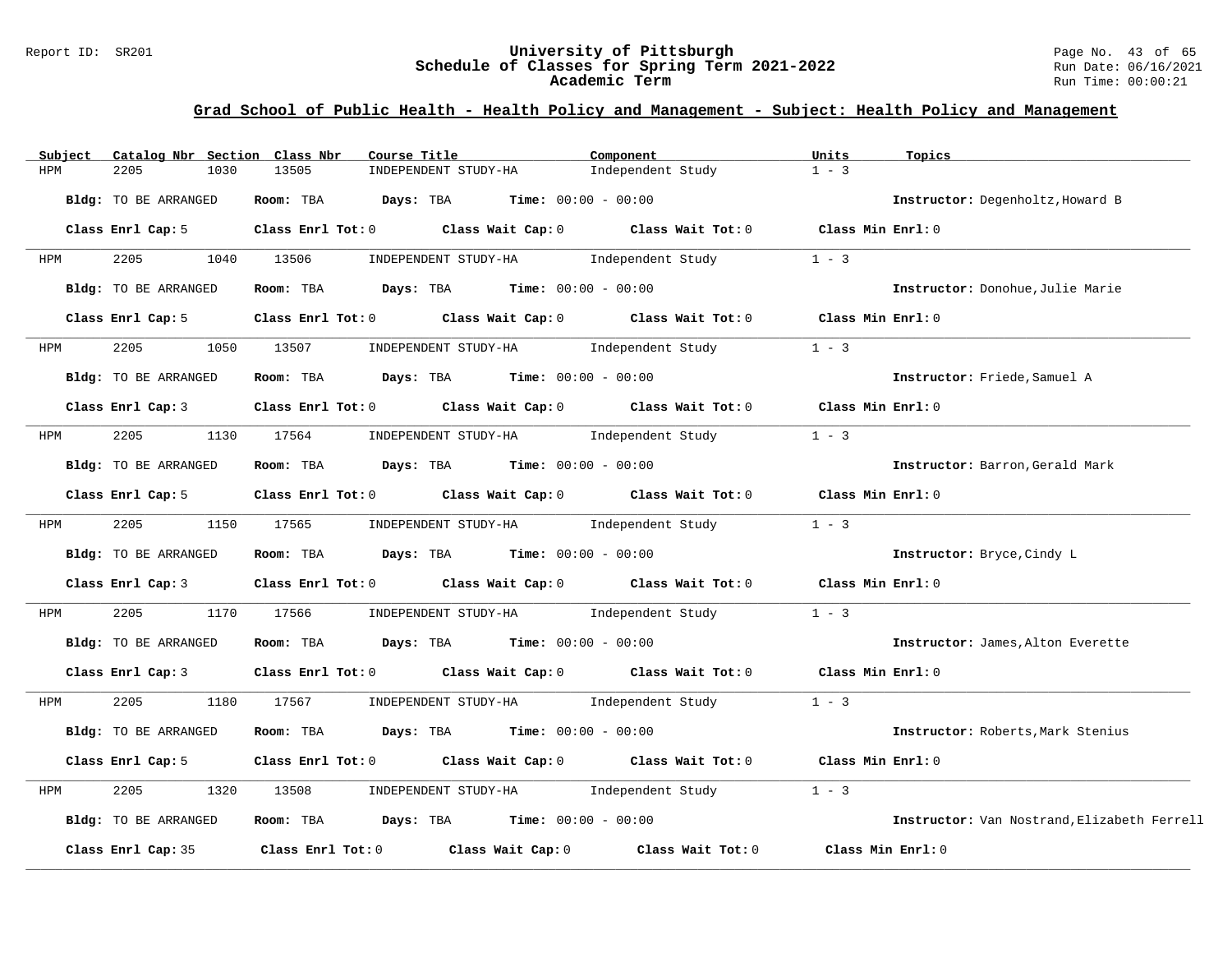| HPM        | 2205<br>1340                             | 24189<br>INDEPENDENT STUDY-HA                                                                                                                                     | Independent Study       | $1 - 3$                         |
|------------|------------------------------------------|-------------------------------------------------------------------------------------------------------------------------------------------------------------------|-------------------------|---------------------------------|
|            | Bldg: TO BE ARRANGED                     | Room: TBA $Days:$ TBA $Time: 00:00 - 00:00$                                                                                                                       |                         | Instructor: Jalal, Hawre J      |
|            |                                          | Class Enrl Cap: 5 Class Enrl Tot: 0 Class Wait Cap: 0 Class Wait Tot: 0 Class Min Enrl: 0                                                                         |                         |                                 |
| HPM        | 1345<br>2205                             | 24322<br>INDEPENDENT STUDY-HA                                                                                                                                     | Independent Study 1 - 3 |                                 |
|            | Bldg: TO BE ARRANGED                     | Room: TBA $Days:$ TBA $Time: 00:00 - 00:00$                                                                                                                       |                         | Instructor: Jarlenski, Marian P |
|            |                                          | Class Enrl Cap: 5 Class Enrl Tot: 0 Class Wait Cap: 0 Class Wait Tot: 0 Class Min Enrl: 0                                                                         |                         |                                 |
| HPM        | 2205<br>1350                             | 24996<br>INDEPENDENT STUDY-HA 1ndependent Study                                                                                                                   |                         | $1 - 3$                         |
|            | Bldg: TO BE ARRANGED                     | Room: TBA $\rule{1em}{0.15mm}$ Days: TBA $\rule{1.15mm}]{0.15mm}$ Time: $0.000 - 0.0000$                                                                          |                         | Instructor: Hershey, Tina Batra |
|            |                                          | Class Enrl Cap: 15 Class Enrl Tot: 0 Class Wait Cap: 0 Class Wait Tot: 0 Class Min Enrl: 0                                                                        |                         |                                 |
| <b>HPM</b> | 2205                                     | 1355 27910<br>INDEPENDENT STUDY-HA    Independent Study                                                                                                           |                         | $1 - 3$                         |
|            | Bldg: TO BE ARRANGED                     | <b>Room:</b> TBA $Days:$ TBA $Time: 00:00 - 00:00$                                                                                                                |                         | Instructor: Broom, Kevin D      |
|            |                                          | Class Enrl Cap: 5 Class Enrl Tot: 0 Class Wait Cap: 0 Class Wait Tot: 0 Class Min Enrl: 0                                                                         |                         |                                 |
| HPM        | 2215                                     | 1010 23929 CMP METHS DEC CST-EFFCTN ANAL Lecture                                                                                                                  |                         | $\mathbf{1}$                    |
|            |                                          | Bldg: Parkvale Building Room: 00222 Days: MW Time: 09:00 - 11:00                                                                                                  |                         | Instructor: Smith, Kenneth J    |
|            | Class Enrl Cap: 6                        | Class Enrl Tot: 0 Class Wait Cap: 0 Class Wait Tot: 0 Class Min Enrl: 0<br>Combined Section ID: 0953(CLRES 2122/HPM 2215) - CLRES 2122(#21916)                    |                         |                                 |
| HPM        | 1070<br>2216                             | 13499<br>HLTH INSURANCE: FINCG HLTH CRELecture                                                                                                                    |                         | $\overline{3}$                  |
|            |                                          | Bldg: Public Health-CrabtRoom: 0A522 Days: W Time: 18:00 - 21:00                                                                                                  |                         | Instructor: Grossic, Robert J   |
|            | Class Enrl Cap: 30                       | Class Enrl Tot: 0 Class Wait Cap: 0 Class Wait Tot: 0<br><b>Room Characteristics:</b> PeopleSoft - Scheduled (PS)(1)                                              |                         | Class Min $Enr1:0$              |
|            | Reserve Capacity:                        | 01-OCT-2021 Restricted HPM-MHA                                                                                                                                    | Reserve Enrl Cap: 10    | Reserve Enrl Tot:<br>0          |
|            |                                          | 01-OCT-2021 Restricted HPM-MPH Majors                                                                                                                             | 3                       | $\Omega$                        |
|            |                                          | 01-OCT-2021 Restricted HSRP-PHD                                                                                                                                   | 5                       | $\mathbf 0$                     |
|            |                                          | 14-NOV-2021 Restricted HPM-MHA                                                                                                                                    | $\Omega$                | $\Omega$                        |
| HPM        | 2217<br>1020                             | 22700<br>CLINICAL DECISION ANALYSIS Lecture                                                                                                                       |                         | $\mathbf{1}$                    |
|            |                                          | Bldg: Parkvale Building Room: 0305AB Days: MW Time: 09:00 - 11:00                                                                                                 |                         | Instructor: Bryce, Cindy L      |
|            |                                          | Class Enrl Cap: 25 Class Enrl Tot: 0 Class Wait Cap: 0 Class Wait Tot: 0 Class Min Enrl: 0<br>Combined Section ID: 0371(CLRES/2121/HPM/2217) - CLRES 2121(#22824) |                         |                                 |
|            | Parkvale Bldg, 200 Meyran Ave, Rm 305AB. |                                                                                                                                                                   |                         |                                 |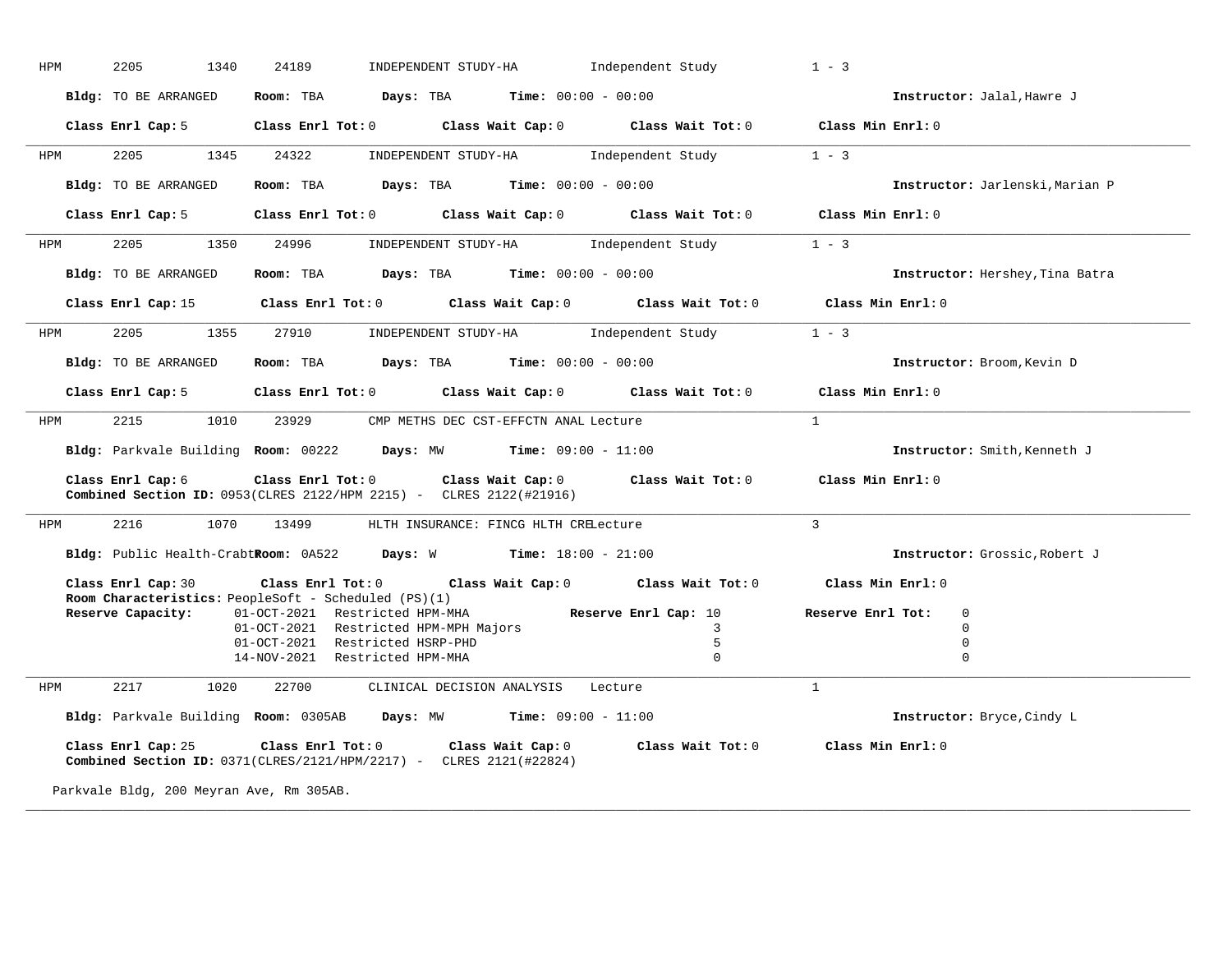#### Report ID: SR201 **University of Pittsburgh** Page No. 45 of 65 **Schedule of Classes for Spring Term 2021-2022** Run Date: 06/16/2021 **Academic Term** Run Time: 00:00:21

# **Grad School of Public Health - Health Policy and Management - Subject: Health Policy and Management**

| Subject | Catalog Nbr Section Class Nbr                                              |                   | Course Title                                                                             | Component                           | Units<br>Topics                                                             |  |
|---------|----------------------------------------------------------------------------|-------------------|------------------------------------------------------------------------------------------|-------------------------------------|-----------------------------------------------------------------------------|--|
| HPM     | 2220<br>1010                                                               | 20919             | COST EFFCTVNS ANAL HLTH CARE Lecture                                                     |                                     | $\mathbf{1}$                                                                |  |
|         | Bldg: Parkvale Building Room: 0305AB                                       |                   | Days: MW<br><b>Time:</b> $09:00 - 11:00$                                                 |                                     | Instructor: Roberts, Mark Stenius                                           |  |
|         | Class Enrl Cap: 25                                                         | Class Enrl Tot: 0 | Class Wait Cap: 0<br>Combined Section ID: 0905(CLRES/2120/HPM/2220) - CLRES 2120(#20916) | Class Wait Tot: 0                   | Class Min Enrl: 0                                                           |  |
|         | Parkvale Bldg, 200 Meyran Ave, Rm 305AB.                                   |                   |                                                                                          |                                     |                                                                             |  |
| HPM     | 2275<br>1240                                                               | 24114             | HPM SPECIAL STUDIES                                                                      | Directed Studies                    | $1 - 3$                                                                     |  |
|         | Bldg: TO BE ARRANGED                                                       | Room: TBA         | Days: TBA<br>Time: $00:00 - 00:00$                                                       |                                     | Instructor: Roberts, Mark Stenius                                           |  |
|         | Class Enrl Cap: 5                                                          | Class Enrl Tot: 0 | Class Wait Cap: 0                                                                        | Class Wait Tot: 0                   | Class Min Enrl: 0                                                           |  |
| HPM     | 2275<br>1245                                                               | 31036             | HPM SPECIAL STUDIES                                                                      | Directed Studies                    | $1 - 3$                                                                     |  |
|         | Bldg: Public Health-CrabtRoom: 0A638                                       |                   | Days: M                                                                                  |                                     | Time: 13:00 - 16:00 Hlth Care Mang in a Glob ContInstructor: Broom, Kevin D |  |
|         | Class Enrl Cap: 10                                                         | Class Enrl Tot: 0 | Class Wait Cap: 0                                                                        | Class Wait Tot: 0                   | Class Min Enrl: 0                                                           |  |
|         | Room Characteristics: PeopleSoft - Scheduled (PS)(1)                       |                   |                                                                                          |                                     |                                                                             |  |
| HPM     | 2700<br>1010                                                               | 29291             | SEMINAR IN HLTH SYMS LDRS                                                                | Seminar                             | 1.5                                                                         |  |
|         | Bldg: Public Health-CrabtRoom: 0A622 Days: TBA                             |                   | Time: TBA                                                                                |                                     | Instructor: Staff                                                           |  |
|         | Class Enrl Cap: 14                                                         | Class Enrl Tot: 0 |                                                                                          | Class Wait Cap: 0 Class Wait Tot: 0 | Class Min Enrl: 0                                                           |  |
|         | Room Characteristics: PeopleSoft - Scheduled (PS)(1)                       |                   | Combined Section ID: 0085(HPM/2700/CLRES/2750) - CLRES 2750(#28720)                      |                                     |                                                                             |  |
| HPM     | 3001<br>1020                                                               | 28642             | DCTRL RES PROF DVLP SEM PART 2Seminar                                                    |                                     | 1.5                                                                         |  |
|         | Bldg: Public Health-CrabtRoom: 0A622                                       |                   | Days: Tu<br><b>Time:</b> $12:00 - 12:55$                                                 |                                     | Instructor: Roberts, Eric T                                                 |  |
|         |                                                                            |                   |                                                                                          |                                     | Sabik, Lindsay M                                                            |  |
|         | Class Enrl Cap: 20<br>Room Characteristics: PeopleSoft - Scheduled (PS)(1) | Class Enrl Tot: 0 | Class Wait Cap: 0                                                                        | Class Wait Tot: 0                   | Class Min Enrl: 0                                                           |  |
|         | New course effect. spring 2020. Replaces HPM 2821.                         |                   |                                                                                          |                                     |                                                                             |  |

**\_\_\_\_\_\_\_\_\_\_\_\_\_\_\_\_\_\_\_\_\_\_\_\_\_\_\_\_\_\_\_\_\_\_\_\_\_\_\_\_\_\_\_\_\_\_\_\_\_\_\_\_\_\_\_\_\_\_\_\_\_\_\_\_\_\_\_\_\_\_\_\_\_\_\_\_\_\_\_\_\_\_\_\_\_\_\_\_\_\_\_\_\_\_\_\_\_\_\_\_\_\_\_\_\_\_\_\_\_\_\_\_\_\_\_\_\_\_\_\_\_\_\_\_\_\_\_\_\_\_\_\_\_\_\_\_\_\_\_\_\_\_\_\_\_\_\_\_\_\_\_\_\_\_\_\_**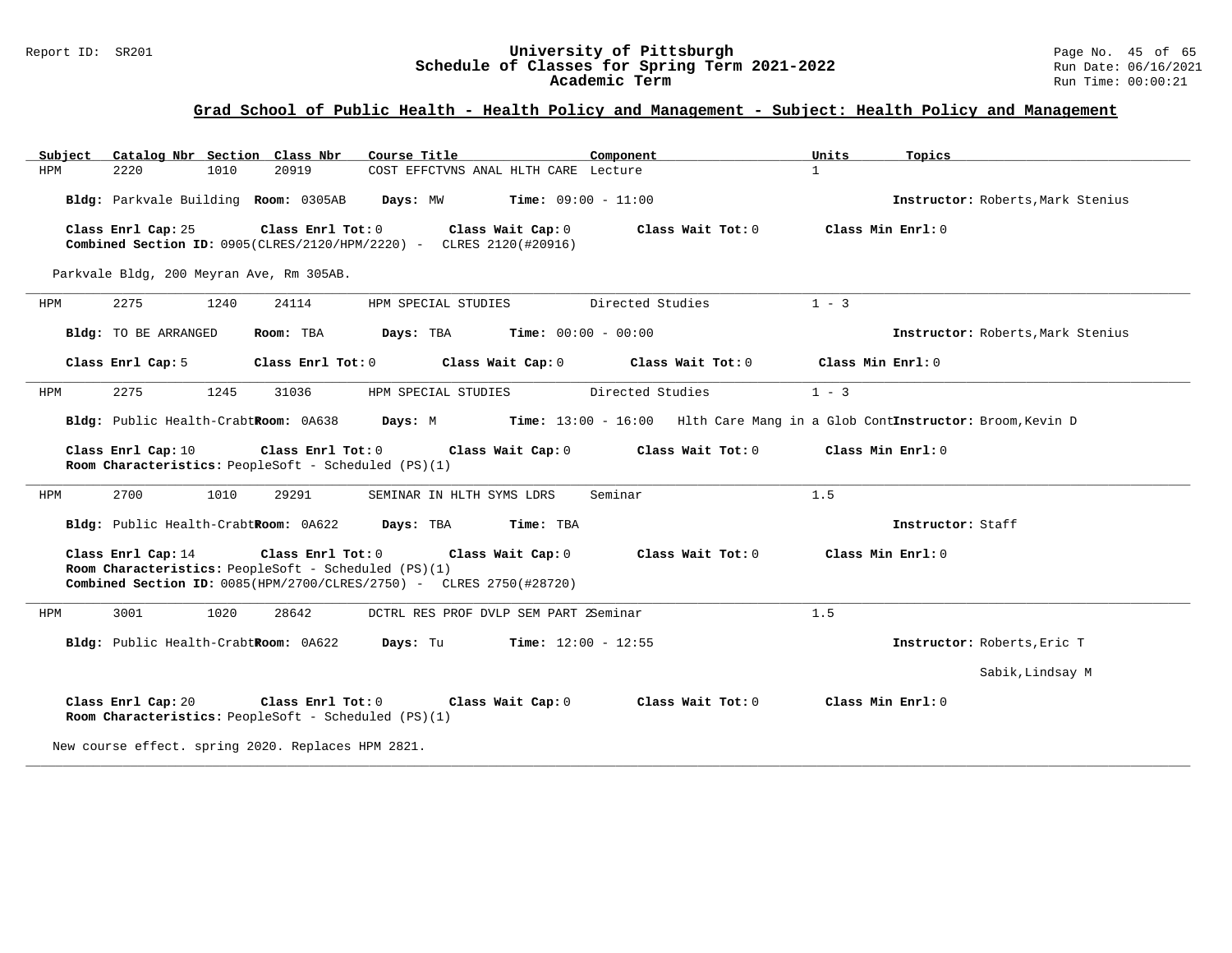#### Report ID: SR201 **University of Pittsburgh** Page No. 46 of 65 **Schedule of Classes for Spring Term 2021-2022** Run Date: 06/16/2021 **Academic Term** Run Time: 00:00:21

| Subject Catalog Nbr Section Class Nbr                                                                                                                                                                                      | Course Title                                  | Component         | Units<br>Topics                   |                  |  |  |  |  |  |  |
|----------------------------------------------------------------------------------------------------------------------------------------------------------------------------------------------------------------------------|-----------------------------------------------|-------------------|-----------------------------------|------------------|--|--|--|--|--|--|
| 16228<br>HPM<br>3064<br>1050                                                                                                                                                                                               | HEALTH POLICY ANALYSIS                        | Lecture           | $\mathcal{L}$                     |                  |  |  |  |  |  |  |
| Bldg: Public Health-CrabtRoom: 0A622                                                                                                                                                                                       | Days: Tu<br><b>Time:</b> $13:00 - 14:55$      |                   | Instructor: Cole, Evan S          |                  |  |  |  |  |  |  |
|                                                                                                                                                                                                                            |                                               |                   |                                   | Sabik, Lindsay M |  |  |  |  |  |  |
| Class Enrl Tot: 0 Class Wait Cap: 0<br>Class Min $Enr1:0$<br>Class Enrl Cap: 3<br>Class Wait Tot: 0<br>Room Characteristics: PeopleSoft - Scheduled (PS)(1)<br>Combined Section ID: 0090(HPM/2064/3064) - HPM 2064(#14762) |                                               |                   |                                   |                  |  |  |  |  |  |  |
| 3125<br>1010<br>20942<br>HPM                                                                                                                                                                                               | INTERMEDIATE HEALTH ECONOMICS Lecture         |                   | $\mathbf{3}$                      |                  |  |  |  |  |  |  |
| Bldg: Public Health-CrabtRoom: 0A522 Days: Tu Time: 09:00 - 11:55                                                                                                                                                          |                                               |                   | Instructor: Drake, Coleman Daniel |                  |  |  |  |  |  |  |
| Class Min Enrl: 0<br>Class Enrl Cap: 15<br>Class Enrl Tot: $0$ Class Wait Cap: $0$ Class Wait Tot: $0$<br>Room Characteristics: PeopleSoft - Scheduled (PS)(1)                                                             |                                               |                   |                                   |                  |  |  |  |  |  |  |
| 3501<br>1100<br>20885<br>HPM                                                                                                                                                                                               | SEM HLTH SVCS RES METHODS 1 Lecture           |                   | 3                                 |                  |  |  |  |  |  |  |
| Bldg: Public Health-CrabtRoom: 0A638                                                                                                                                                                                       | <b>Days:</b> Tu <b>Time:</b> $09:00 - 11:55$  |                   | Instructor: Degenholtz, Howard B  |                  |  |  |  |  |  |  |
| Class Enrl Cap: 6<br>Class Enrl Tot: 0                                                                                                                                                                                     | Class Wait Cap: 0                             | Class Wait Tot: 0 | Class Min Enrl: 0                 |                  |  |  |  |  |  |  |
| 3505<br>1020<br>26043<br>HPM                                                                                                                                                                                               | ADV EMP MICRO MTH APP HLTH RESLecture         |                   | $\mathbf{3}$                      |                  |  |  |  |  |  |  |
| Bldg: Public Health-CrabtRoom: 0A638                                                                                                                                                                                       | <b>Days:</b> Tu <b>Time:</b> $13:00 - 15:30$  |                   | Instructor: Roberts, Eric T       |                  |  |  |  |  |  |  |
| Class Enrl Cap: 15<br>Class Enrl Tot: 0                                                                                                                                                                                    | Class Wait Cap: 0 Class Wait Tot: 0           |                   | Class Min Enrl: 0                 |                  |  |  |  |  |  |  |
| 3508<br>20956<br>1050<br>HPM                                                                                                                                                                                               | RESEARCH AND DISSERTATION PHD Thesis Research |                   | $1 - 15$                          |                  |  |  |  |  |  |  |
| Bldg: TO BE ARRANGED<br>Room: TBA                                                                                                                                                                                          | <b>Days:</b> TBA <b>Time:</b> $00:00 - 00:00$ |                   | Instructor: Sabik, Lindsay M      |                  |  |  |  |  |  |  |
| Class Enrl Cap: 10<br>Class Enrl Tot: 0                                                                                                                                                                                    | Class Wait Cap: $0$ Class Wait Tot: $0$       |                   | Class Min Enrl: 0                 |                  |  |  |  |  |  |  |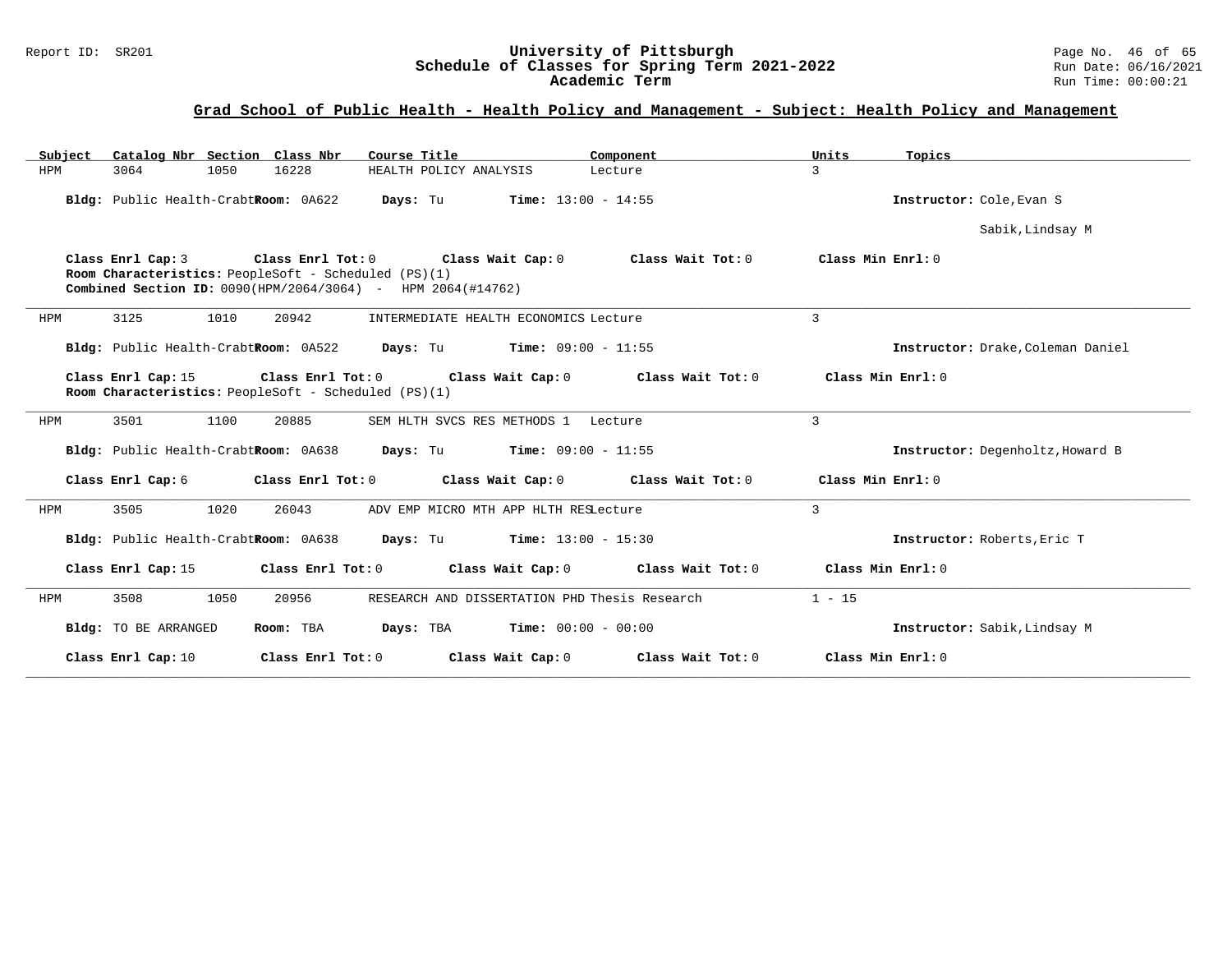#### Report ID: SR201 **University of Pittsburgh** Page No. 47 of 65 **Schedule of Classes for Spring Term 2021-2022** Run Date: 06/16/2021 **Academic Term** Run Time: 00:00:21

# **Grad School of Public Health - Human Genetics - Subject: Human Genetics**

| Subject | Catalog Nbr Section                  |      | Class Nbr                                                                 | Course Title |                        |                       | Component         |                     | Units    | Topics            |                                    |
|---------|--------------------------------------|------|---------------------------------------------------------------------------|--------------|------------------------|-----------------------|-------------------|---------------------|----------|-------------------|------------------------------------|
| HUGEN   | 2021                                 | 1005 | 17577                                                                     |              | SPECIAL STUDIES        |                       | Independent Study |                     | $1 - 15$ |                   |                                    |
|         | Bldg: TO BE ARRANGED                 |      | Room: TBA                                                                 | Days: TBA    |                        | Time: $00:00 - 00:00$ |                   |                     |          |                   | Instructor: Demirci, Fatma Yesim   |
|         |                                      |      |                                                                           |              |                        |                       |                   |                     |          |                   | Feingold, Eleanor                  |
|         |                                      |      |                                                                           |              |                        |                       |                   |                     |          |                   | Finegold, David N                  |
|         |                                      |      |                                                                           |              |                        |                       |                   |                     |          |                   | Grubs, Robin E                     |
|         |                                      |      |                                                                           |              |                        |                       |                   |                     |          |                   | Kamboh, Mohammad I                 |
|         |                                      |      |                                                                           |              |                        |                       |                   |                     |          |                   | Kammerer, Candace Marie            |
|         |                                      |      |                                                                           |              |                        |                       |                   |                     |          |                   | Padiath, Quasar Saleem             |
|         |                                      |      |                                                                           |              |                        |                       |                   |                     |          |                   | Parker, Lisa Suzanne               |
|         |                                      |      |                                                                           |              |                        |                       |                   |                     |          |                   | Urban, Zsolt                       |
|         |                                      |      |                                                                           |              |                        |                       |                   |                     |          |                   | Weeks, Daniel E                    |
|         |                                      |      |                                                                           |              |                        |                       |                   |                     |          |                   | Minster, Ryan Lee                  |
|         |                                      |      |                                                                           |              |                        |                       |                   |                     |          |                   | Roman, Beth L                      |
|         |                                      |      |                                                                           |              |                        |                       |                   |                     |          |                   | Shaffer, John R.                   |
|         |                                      |      |                                                                           |              |                        |                       |                   |                     |          |                   | Durst, Andrea Lynette              |
|         |                                      |      |                                                                           |              |                        |                       |                   |                     |          |                   | Park, Hyun Jung                    |
|         |                                      |      |                                                                           |              |                        |                       |                   |                     |          |                   | Fan, Kang-Hsien                    |
|         |                                      |      |                                                                           |              |                        |                       |                   |                     |          |                   | Diergaarde, Brenda Bernadine       |
|         | Class Enrl Cap: 35                   |      | Class Enrl Tot: 0                                                         |              |                        | Class Wait Cap: 0     | Class Wait Tot: 0 |                     |          | Class Min Enrl: 0 |                                    |
| HUGEN   | 2025                                 | 1070 | 13478                                                                     |              | HUMAN GENETICS SEMINAR |                       | Lecture           | $\mathsf{O}\xspace$ |          |                   |                                    |
|         | Bldg: Public Health-CrabtRoom: 0A115 |      |                                                                           | Days: F      |                        | Time: $12:00 - 13:25$ |                   |                     |          |                   | Instructor: Padiath, Quasar Saleem |
|         | Class Enrl Cap: 50                   |      | Class Enrl Tot: 0<br>Room Characteristics: PeopleSoft - Scheduled (PS)(1) |              |                        | Class Wait Cap: 0     | Class Wait Tot: 0 |                     |          | Class Min Enrl: 0 |                                    |

**\_\_\_\_\_\_\_\_\_\_\_\_\_\_\_\_\_\_\_\_\_\_\_\_\_\_\_\_\_\_\_\_\_\_\_\_\_\_\_\_\_\_\_\_\_\_\_\_\_\_\_\_\_\_\_\_\_\_\_\_\_\_\_\_\_\_\_\_\_\_\_\_\_\_\_\_\_\_\_\_\_\_\_\_\_\_\_\_\_\_\_\_\_\_\_\_\_\_\_\_\_\_\_\_\_\_\_\_\_\_\_\_\_\_\_\_\_\_\_\_\_\_\_\_\_\_\_\_\_\_\_\_\_\_\_\_\_\_\_\_\_\_\_\_\_\_\_\_\_\_\_\_\_\_\_\_**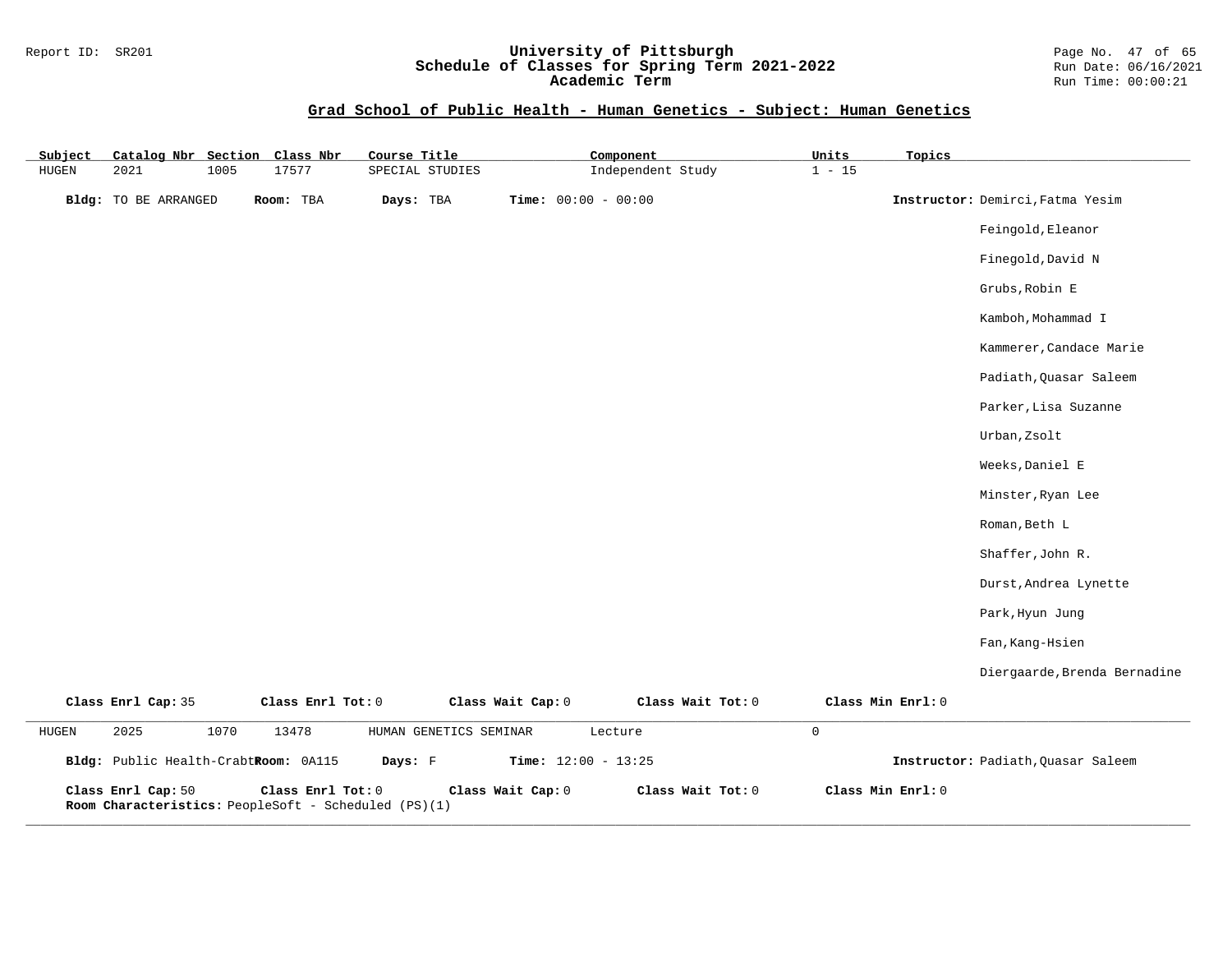#### Report ID: SR201 **University of Pittsburgh** Page No. 48 of 65 **Schedule of Classes for Spring Term 2021-2022** Run Date: 06/16/2021 **Academic Term** Run Time: 00:00:21

| Subject      | Catalog Nbr Section Class Nbr | Course Title | Component                                                                                                           |                   | Units<br>Topics                     |
|--------------|-------------------------------|--------------|---------------------------------------------------------------------------------------------------------------------|-------------------|-------------------------------------|
| HUGEN        | 2026<br>1005                  | 17578        | SPECIAL STUDIES HUMAN GENETICSLecture                                                                               |                   | $\mathcal{L}$                       |
|              | Bldg: TO BE ARRANGED          | Room: TBA    | <b>Days:</b> TBA <b>Time:</b> $00:00 - 00:00$                                                                       |                   | Instructor: Demirci, Fatma Yesim    |
|              |                               |              | Class Enrl Cap: 35 Class Enrl Tot: 0 Class Wait Cap: 0 Class Wait Tot: 0 Class Min Enrl: 0                          |                   |                                     |
| HUGEN        | 2026                          | 1020 16467   | SPECIAL STUDIES HUMAN GENETICSLecture                                                                               |                   | $\mathcal{L}$                       |
|              | Bldg: TO BE ARRANGED          |              | Room: TBA $Days:$ TBA $Time: 00:00 - 00:00$                                                                         |                   | Instructor: Padiath, Quasar Saleem  |
|              |                               |              | Class Enrl Cap: 35 Class Enrl Tot: 0 Class Wait Cap: 0 Class Wait Tot: 0                                            |                   | Class Min Enrl: 0                   |
| HUGEN        | 2026                          | 1030 16468   | SPECIAL STUDIES HUMAN GENETICSLecture                                                                               |                   | $\mathbf{3}$                        |
|              | Bldg: TO BE ARRANGED          |              | Room: TBA $Days:$ TBA $Time: 00:00 - 00:00$                                                                         |                   | Instructor: Feingold, Eleanor       |
|              |                               |              | Class Enrl Cap: 35 $\qquad$ Class Enrl Tot: 0 $\qquad$ Class Wait Cap: 0 $\qquad$ Class Wait Tot: 0                 |                   | Class Min Enrl: 0                   |
| HUGEN        | 2026                          | 1050 16469   | SPECIAL STUDIES HUMAN GENETICSLecture                                                                               |                   | $\mathbf{3}$                        |
|              | Bldg: TO BE ARRANGED          |              | Room: TBA $Days:$ TBA Time: $00:00 - 00:00$                                                                         |                   | Instructor: Finegold, David N       |
|              |                               |              | Class Enrl Cap: 35 $\,$ Class Enrl Tot: 0 $\,$ Class Wait Cap: 0 $\,$ Class Wait Tot: 0 $\,$ Class Wait Tot: 0 $\,$ |                   | Class Min Enrl: 0                   |
| HUGEN        | 2026 70                       | 1080 16470   | SPECIAL STUDIES HUMAN GENETICSLecture                                                                               |                   | $\mathcal{L}$                       |
|              | Bldg: TO BE ARRANGED          |              | Room: TBA $Days: TBA$ Time: $00:00 - 00:00$                                                                         |                   | Instructor: Grubs, Robin E          |
|              |                               |              | Class Enrl Cap: 35 Class Enrl Tot: 0 Class Wait Cap: 0 Class Wait Tot: 0                                            |                   | Class Min Enrl: 0                   |
| HUGEN        | 2026<br>1090                  | 16471        | SPECIAL STUDIES HUMAN GENETICSLecture                                                                               |                   | $\overline{3}$                      |
|              | Bldg: TO BE ARRANGED          |              | Room: TBA $Days:$ TBA $Time: 00:00 - 00:00$                                                                         |                   | Instructor: Kamboh, Mohammad I      |
|              |                               |              | Class Enrl Cap: 35 Class Enrl Tot: 0 Class Wait Cap: 0 Class Wait Tot: 0 Class Min Enrl: 0                          |                   |                                     |
| HUGEN        | 2026                          | 1100 16472   | SPECIAL STUDIES HUMAN GENETICSLecture                                                                               |                   | $\overline{3}$                      |
|              | Bldg: TO BE ARRANGED          |              | Room: TBA $Days:$ TBA $Time: 00:00 - 00:00$                                                                         |                   | Instructor: Kammerer, Candace Marie |
|              |                               |              | Class Enrl Cap: 35 Class Enrl Tot: 0 Class Wait Cap: 0 Class Wait Tot: 0                                            |                   | Class Min Enrl: 0                   |
| <b>HUGEN</b> | 2026<br>1110                  | 16473        | SPECIAL STUDIES HUMAN GENETICSLecture                                                                               |                   | 3                                   |
|              | Bldg: TO BE ARRANGED          |              | Room: TBA $Days:$ TBA $Time: 00:00 - 00:00$                                                                         |                   | Instructor: Parker, Lisa Suzanne    |
|              | Class Enrl Cap: 35            |              | Class Enrl Tot: $0$ Class Wait Cap: $0$                                                                             | Class Wait Tot: 0 | Class Min Enrl: 0                   |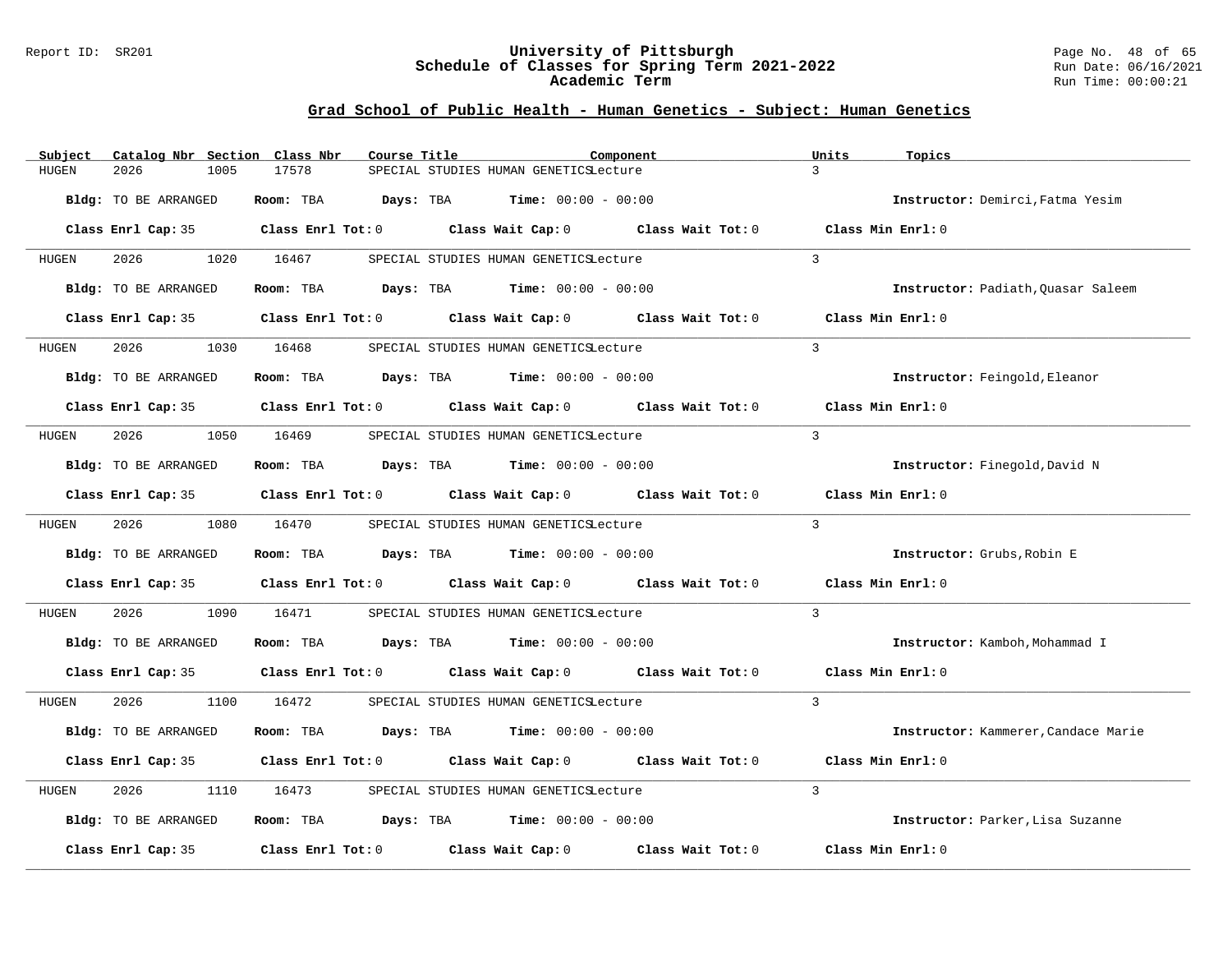| HUGEN | 2026<br>1120         | 16474                                                                     | SPECIAL STUDIES HUMAN GENETICSLecture                                           |                   | 3                                                                                                                             |
|-------|----------------------|---------------------------------------------------------------------------|---------------------------------------------------------------------------------|-------------------|-------------------------------------------------------------------------------------------------------------------------------|
|       | Bldg: TO BE ARRANGED | Room: TBA<br>Days: TBA                                                    | <b>Time:</b> $00:00 - 00:00$                                                    |                   | Instructor: Weeks, Daniel E                                                                                                   |
|       | Class Enrl Cap: 35   |                                                                           | Class Enrl Tot: $0$ Class Wait Cap: $0$ Class Wait Tot: $0$ Class Min Enrl: $0$ |                   |                                                                                                                               |
| HUGEN | 2026<br>1140         | 17545                                                                     | SPECIAL STUDIES HUMAN GENETICSLecture                                           |                   | $\mathbf{3}$                                                                                                                  |
|       | Bldg: TO BE ARRANGED | Room: TBA<br>Days: TBA                                                    | <b>Time:</b> $00:00 - 00:00$                                                    |                   | Instructor: Urban, Zsolt                                                                                                      |
|       | Class Enrl Cap: 35   |                                                                           | Class Enrl Tot: 0 Class Wait Cap: 0 Class Wait Tot: 0                           |                   | Class Min Enrl: 0                                                                                                             |
| HUGEN | 2026<br>1145         | 27298                                                                     | SPECIAL STUDIES HUMAN GENETICSLecture                                           |                   | $\overline{3}$                                                                                                                |
|       | Bldg: TO BE ARRANGED | Room: TBA                                                                 | <b>Days:</b> TBA <b>Time:</b> $00:00 - 00:00$                                   |                   | Instructor: Diergaarde, Brenda Bernadine                                                                                      |
|       | Class Enrl Cap: 35   | $Class$ $Enr1$ $Tot: 0$                                                   | Class Wait Cap: 0                                                               | Class Wait Tot: 0 | Class Min Enrl: 0                                                                                                             |
| HUGEN | 1146<br>2026         | 27299                                                                     | SPECIAL STUDIES HUMAN GENETICSLecture                                           |                   | $\overline{3}$                                                                                                                |
|       | Bldg: TO BE ARRANGED | Room: TBA                                                                 | <b>Days:</b> TBA <b>Time:</b> $00:00 - 00:00$                                   |                   | Instructor: Durst, Andrea Lynette                                                                                             |
|       |                      |                                                                           | Class Enrl Cap: 35 Class Enrl Tot: 0 Class Wait Cap: 0 Class Wait Tot: 0        |                   | Class Min Enrl: 0                                                                                                             |
| HUGEN | 2026<br>1147         | 27300                                                                     | SPECIAL STUDIES HUMAN GENETICSLecture                                           |                   | $\mathbf{3}$                                                                                                                  |
|       | Bldg: TO BE ARRANGED | Room: TBA                                                                 | <b>Days:</b> TBA <b>Time:</b> $00:00 - 00:00$                                   |                   | Instructor: Fan, Kang-Hsien                                                                                                   |
|       |                      | Class Enrl Cap: 35 Class Enrl Tot: 0                                      | Class Wait Cap: 0 Class Wait Tot: 0                                             |                   | Class Min Enrl: 0                                                                                                             |
| HUGEN | 2026<br>1148         | 27301                                                                     | SPECIAL STUDIES HUMAN GENETICSLecture                                           |                   | $\overline{3}$                                                                                                                |
|       |                      |                                                                           |                                                                                 |                   | Bldg: Public Health-CrabtRoom: 2121C Days: MTh Time: 10:30 - 11:55 GENOMIC DATA PIPELINES & TOOLEnstructor: Minster, Ryan Lee |
|       |                      |                                                                           |                                                                                 |                   | Park, Hyun Jung                                                                                                               |
|       | Class Enrl Cap: 24   | Class Enrl Tot: 0<br>Room Characteristics: PeopleSoft - Scheduled (PS)(1) | Class Wait Cap: $0$ Class Wait Tot: $0$                                         |                   | Class Min Enrl: 0                                                                                                             |
| HUGEN | 2026<br>1149         | 27302                                                                     | SPECIAL STUDIES HUMAN GENETICSLecture                                           |                   | $\mathcal{E}$                                                                                                                 |
|       | Bldg: TO BE ARRANGED | Room: TBA<br>Days: TBA                                                    | <b>Time:</b> $00:00 - 00:00$                                                    |                   | Instructor: Park, Hyun Jung                                                                                                   |
|       | Class Enrl Cap: 35   | Class Enrl Tot: 0                                                         | Class Wait Cap: 0 Class Wait Tot: 0                                             |                   | Class Min Enrl: 0                                                                                                             |
| HUGEN | 2026<br>1150         | 27303                                                                     | SPECIAL STUDIES HUMAN GENETICSLecture                                           |                   | 3                                                                                                                             |
|       | Bldg: TO BE ARRANGED | Room: TBA<br>Days: TBA                                                    | $Time: 00:00 - 00:00$                                                           |                   | Instructor: Roman, Beth L                                                                                                     |
|       | Class Enrl Cap: 35   | Class Enrl Tot: 0                                                         | Class Wait Cap: 0                                                               | Class Wait Tot: 0 | Class Min Enrl: 0                                                                                                             |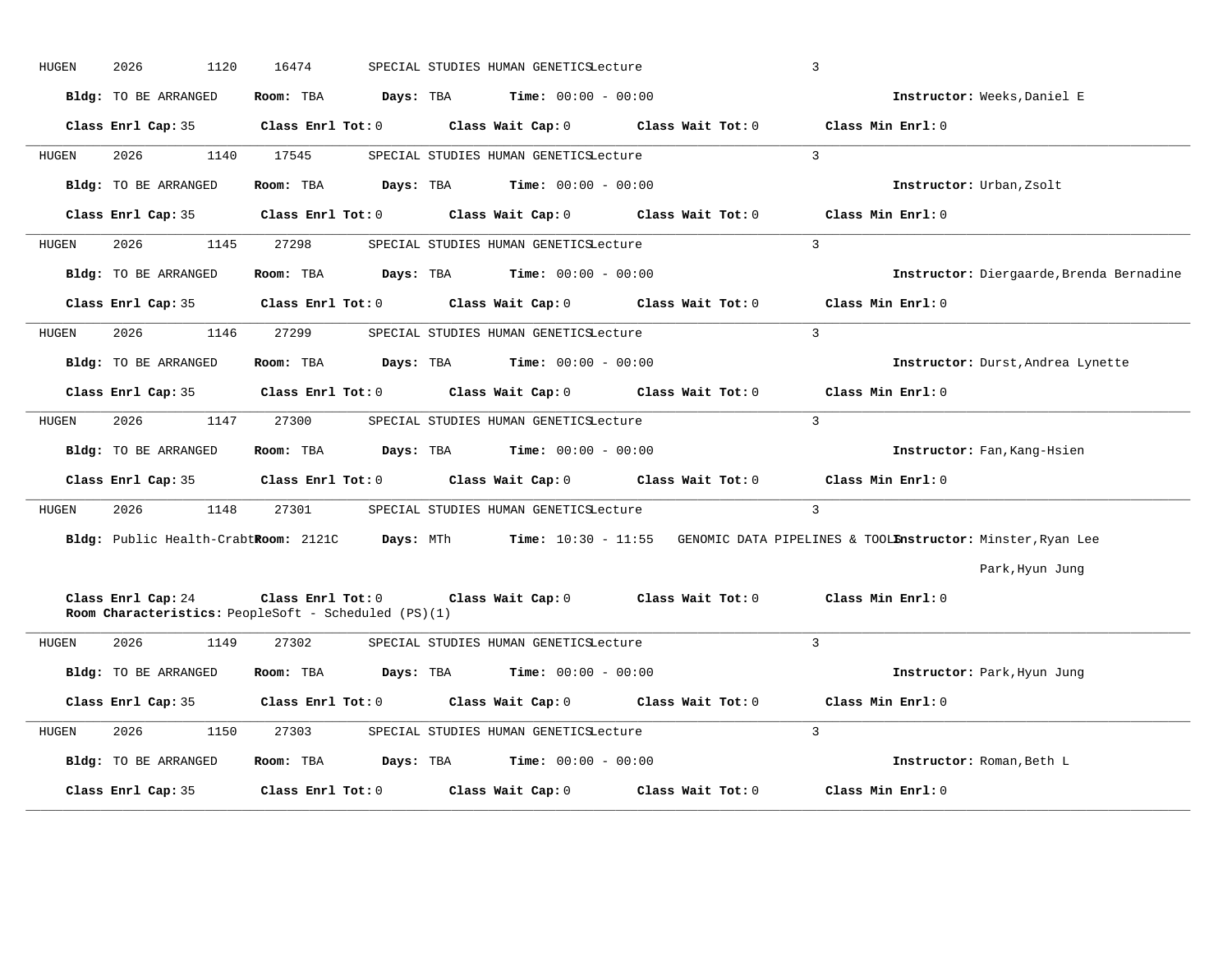#### Report ID: SR201 **University of Pittsburgh** Page No. 50 of 65 **Schedule of Classes for Spring Term 2021-2022** Run Date: 06/16/2021 **Academic Term** Run Time: 00:00:21

| Catalog Nbr Section Class Nbr<br>Subject<br>2026<br>27304                                                  | Course Title                                  | Component         | Units<br>Topics<br>3               |
|------------------------------------------------------------------------------------------------------------|-----------------------------------------------|-------------------|------------------------------------|
| HUGEN<br>1151                                                                                              | SPECIAL STUDIES HUMAN GENETICSLecture         |                   |                                    |
| Bldg: TO BE ARRANGED<br>Room: TBA                                                                          | <b>Days:</b> TBA <b>Time:</b> $00:00 - 00:00$ |                   | Instructor: Shaffer, John R.       |
| Class Enrl Cap: 35<br>Class Enrl Tot: 0                                                                    | Class Wait Cap: 0                             | Class Wait Tot: 0 | Class Min Enrl: 0                  |
| <b>HUGEN</b><br>2028<br>1450<br>20838                                                                      | HUGEN JOURN CLUB & PEER REVW Lecture          |                   | $\mathbf{1}$                       |
| Bldg: Public Health-CrabtRoom: 0A215                                                                       | Days: F<br><b>Time:</b> $13:30 - 14:25$       |                   | Instructor: Urban, Zsolt           |
| Class Enrl Cap: 35<br>Class Enrl Tot: 0<br>Room Characteristics: PeopleSoft - Scheduled (PS)(1)            | Class Wait Cap: 0                             | Class Wait Tot: 0 | Class Min Enrl: 0                  |
| 2032<br>HUGEN<br>1030<br>13479                                                                             | GENETIC TECHNIOUES                            | Practicum         | 2                                  |
| Bldg: Public Health-CrabtRoom: 3121C                                                                       | Days: W<br><b>Time:</b> $13:00 - 15:55$       |                   | Instructor: Staff                  |
| Bldg: Public Health-CrabtRoom: 3121C                                                                       | Days: Tu<br><b>Time:</b> $10:00 - 10:55$      |                   | Instructor: Padiath, Ouasar Saleem |
| Class Enrl Cap: 24<br>Class Enrl Tot: 0<br>Room Characteristics: PeopleSoft - Scheduled (PS)(1)            | Class Wait Cap: 0                             | Class Wait Tot: 0 | Class Min Enrl: 0                  |
| 2038<br>1070<br>HUGEN<br>13481                                                                             | INTERVNTN SKILL GENETIC CNSLG Lecture         |                   | $\overline{3}$                     |
| Bldg: Public Health-CrabtRoom: 3121C                                                                       | Days: Th<br><b>Time:</b> $09:45 - 11:45$      |                   | Instructor: Staff                  |
| Bldg: Public Health-CrabtRoom: 3121C                                                                       | Days: Tu<br>$Time: 11:00 - 12:00$             |                   | Instructor: Grubs, Robin E         |
|                                                                                                            |                                               |                   | Durst, Andrea Lynette              |
| Class Enrl Cap: 14<br>Class Enrl Tot:0<br>Room Characteristics: PeopleSoft - Scheduled (PS)(1)             | Class Wait Cap: 0                             | Class Wait Tot: 0 | Class Min Enrl: 0                  |
| Note: The following 4 Thursdays $(4/2; 4/9; 4/16;$ and $4/23)$ the class will meet from 9:00a thru 11:55a. |                                               |                   |                                    |
| 2039<br>1070<br>14763<br>HUGEN                                                                             | RISK CALCULATION GENETIC CNSLGLecture         |                   | $\mathbf{1}$                       |
| Bldg: Public Health-CrabtRoom: 3121C                                                                       | <b>Days:</b> F <b>Time:</b> $13:30 - 15:35$   |                   | Instructor: Feingold, Eleanor      |
| Class Enrl Cap: 14<br>Class Enrl Tot: 0<br>Room Characteristics: PeopleSoft - Scheduled (PS)(1)            | Class Wait Cap: 0                             | Class Wait Tot: 0 | Class Min Enrl: 0                  |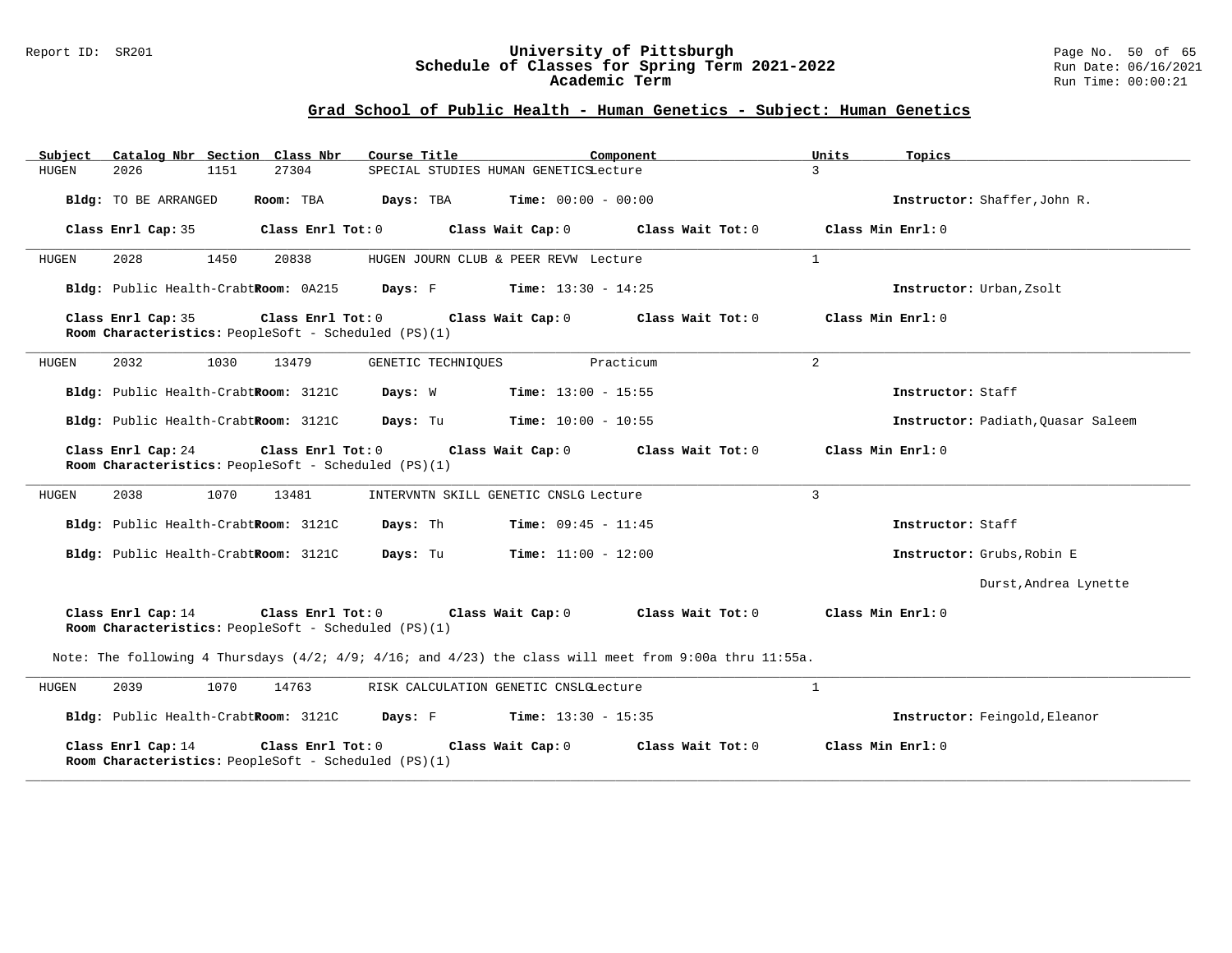#### Report ID: SR201 **University of Pittsburgh** Page No. 51 of 65 **Schedule of Classes for Spring Term 2021-2022** Run Date: 06/16/2021 **Academic Term** Run Time: 00:00:21

| Catalog Nbr Section Class Nbr<br>Subject                                                        | Course Title<br>Component                  | Units<br>Topics                     |
|-------------------------------------------------------------------------------------------------|--------------------------------------------|-------------------------------------|
| 13486<br><b>HUGEN</b><br>2047<br>1070                                                           | CLIN GENETICS CASE CONFERENCE Lecture      | $\mathbf{1}$                        |
| Bldg: Public Health-CrabtRoom: 0A215                                                            | Days: Th<br><b>Time:</b> $12:00 - 12:55$   | Instructor: Grubs, Robin E          |
|                                                                                                 |                                            | Durst, Andrea Lynette               |
| Class Enrl Cap: 24<br>Class Enrl Tot: 0<br>Room Characteristics: PeopleSoft - Scheduled (PS)(1) | Class Wait Cap: 0<br>Class Wait Tot: 0     | Class Min Enrl: 0                   |
| 1050<br>HUGEN<br>2050<br>16166                                                                  | PUBLIC HEALTH GENETICS PRACTCMPracticum    | $1 - 6$                             |
| Bldg: TO BE ARRANGED<br>Room: TBA                                                               | <b>Time:</b> $00:00 - 00:00$<br>Days: TBA  | Instructor: Kammerer, Candace Marie |
| Class Enrl Cap: 30<br>Class Enrl Tot: 0<br>Attributes: Community General Impact                 | Class Wait Cap: 0<br>Class Wait Tot: 0     | Class Min Enrl: 0                   |
| 2052<br>1300<br>25078<br>HUGEN                                                                  | ETHCL ISS CLN & PUBHL GENTICS Lecture      | $\mathbf{1}$                        |
| Bldg: Public Health-CrabtRoom: 0A215                                                            | Days: Th<br><b>Time:</b> $13:15 - 14:15$   | Instructor: Parker, Lisa Suzanne    |
|                                                                                                 |                                            | Grubs, Robin E                      |
| Class Enrl Cap: 30<br>Class Enrl Tot: 0<br>Room Characteristics: PeopleSoft - Scheduled (PS)(1) | Class Wait Cap: 0<br>Class Wait Tot: 0     | Class Min Enrl: 0                   |
| 2060<br>1030<br>30491<br>HUGEN                                                                  | CHROMOSOME STRUCTURE FUNCTION Lecture      | $\overline{a}$                      |
| Bldg: Public Health-CrabtRoom: 0A216                                                            | Days: WF<br><b>Time:</b> $09:00 - 10:25$   | Instructor: Kammerer, Candace Marie |
| Class Enrl Cap: 35<br>Class Enrl Tot: 0<br>Room Characteristics: PeopleSoft - Scheduled (PS)(1) | Class Wait Cap: 0<br>Class Wait Tot: 0     | Class Min Enrl: 0                   |
| 1010<br>HUGEN<br>2080<br>28645                                                                  | STATISTICAL GENETICS<br>Lecture            | $\overline{3}$                      |
| Bldg: Public Health-CrabtRoom: 0A425                                                            | Days: Th<br><b>Time:</b> $12:30 - 13:55$   | Instructor: Staff                   |
| Bldg: Public Health-CrabtRoom: 0A425                                                            | Days: M<br><b>Time:</b> $13:00 - 14:30$    | Instructor: Weeks. Daniel E         |
| Class Enrl Cap: 15<br>Class Enrl Tot: 0<br>Room Characteristics: PeopleSoft - Scheduled (PS)(1) | Class Wait Cap: 0<br>Class Wait Tot: 0     | Class Min Enrl: 0                   |
| <b>HUGEN</b><br>2090<br>1075<br>30493                                                           | GENETICS COMPLEX DISEASES 1 Lecture        | $\overline{2}$                      |
| Bldg: Public Health-CrabtRoom: 0A215                                                            | Days: TuTh<br><b>Time:</b> $14:30 - 15:55$ | Instructor: Kamboh, Mohammad I      |
| Class Enrl Cap: 39<br>Class Enrl Tot: 0<br>Room Characteristics: PeopleSoft - Scheduled (PS)(1) | Class Wait Cap: 0<br>Class Wait Tot: 0     | Class Min Enrl: 0                   |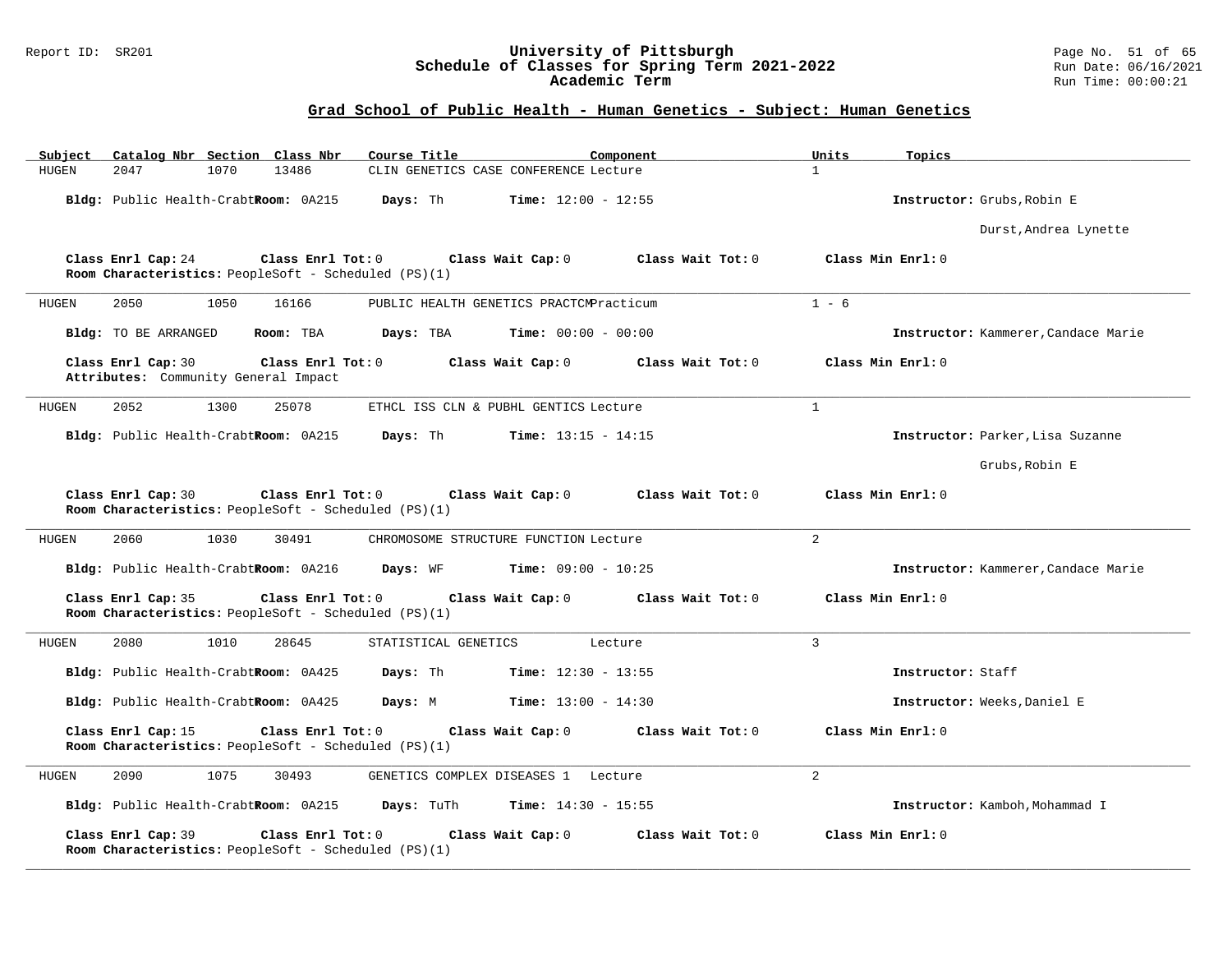| HUGEN | 3010<br>1030         | 16459                                                                                               | RESEARCH & DISSERTATION PH.D. Thesis Research | $1 - 15$                            |  |  |  |
|-------|----------------------|-----------------------------------------------------------------------------------------------------|-----------------------------------------------|-------------------------------------|--|--|--|
|       | Bldg: TO BE ARRANGED | Room: TBA $\rule{1em}{0.15mm}$ Days: TBA Time: $00:00 - 00:00$                                      |                                               | Instructor: Feingold, Eleanor       |  |  |  |
|       |                      | Class Enrl Cap: 35 Class Enrl Tot: 0 Class Wait Cap: 0 Class Wait Tot: 0 Class Min Enrl: 0          |                                               |                                     |  |  |  |
| HUGEN | 3010                 | 1050 16460                                                                                          | RESEARCH & DISSERTATION PH.D. Thesis Research | $1 - 15$                            |  |  |  |
|       | Bldg: TO BE ARRANGED | Room: TBA $Days:$ TBA $Time: 00:00 - 00:00$                                                         |                                               | Instructor: Finegold, David N       |  |  |  |
|       |                      | Class Enrl Cap: 35 Class Enrl Tot: 0 Class Wait Cap: 0 Class Wait Tot: 0 Class Min Enrl: 0          |                                               |                                     |  |  |  |
| HUGEN |                      | 3010 1070 16461 RESEARCH & DISSERTATION PH.D. Thesis Research 1 - 15                                |                                               |                                     |  |  |  |
|       | Bldg: TO BE ARRANGED | Room: TBA $Days:$ TBA Time: $00:00 - 00:00$                                                         |                                               | Instructor: Padiath, Quasar Saleem  |  |  |  |
|       |                      | Class Enrl Cap: 35 $\qquad$ Class Enrl Tot: 0 $\qquad$ Class Wait Cap: 0 $\qquad$ Class Wait Tot: 0 |                                               | Class Min Enrl: 0                   |  |  |  |
| HUGEN |                      | 3010 1080 16462 RESEARCH & DISSERTATION PH.D. Thesis Research                                       |                                               | $1 - 15$                            |  |  |  |
|       | Bldg: TO BE ARRANGED | Room: TBA $Days:$ TBA $Time: 00:00 - 00:00$                                                         |                                               | Instructor: Grubs, Robin E          |  |  |  |
|       |                      | Class Enrl Cap: 35 Class Enrl Tot: 0 Class Wait Cap: 0 Class Wait Tot: 0                            |                                               | Class Min Enrl: 0                   |  |  |  |
| HUGEN |                      | 3010 1090 16463 RESEARCH & DISSERTATION PH.D. Thesis Research 1 - 15                                |                                               |                                     |  |  |  |
|       | Bldg: TO BE ARRANGED | Room: TBA $Days:$ TBA $Time: 00:00 - 00:00$                                                         |                                               | Instructor: Kamboh, Mohammad I      |  |  |  |
|       |                      | Class Enrl Cap: 35 Class Enrl Tot: 0 Class Wait Cap: 0 Class Wait Tot: 0                            |                                               | Class Min Enrl: 0                   |  |  |  |
| HUGEN | 3010                 | 1100 16464 RESEARCH & DISSERTATION PH.D. Thesis Research                                            |                                               | $1 - 15$                            |  |  |  |
|       | Bldg: TO BE ARRANGED | Room: TBA $Days:$ TBA $Time: 00:00 - 00:00$                                                         |                                               | Instructor: Kammerer, Candace Marie |  |  |  |
|       |                      | Class Enrl Cap: 35 Class Enrl Tot: 0 Class Wait Cap: 0 Class Wait Tot: 0                            |                                               | Class Min Enrl: 0                   |  |  |  |
| HUGEN | 3010                 | 1110 16465                                                                                          | RESEARCH & DISSERTATION PH.D. Thesis Research | $1 - 15$                            |  |  |  |
|       | Bldg: TO BE ARRANGED | Room: TBA $Days:$ TBA $Time: 00:00 - 00:00$                                                         |                                               | Instructor: Parker, Lisa Suzanne    |  |  |  |
|       |                      | Class Enrl Cap: 35 Class Enrl Tot: 0 Class Wait Cap: 0 Class Wait Tot: 0                            |                                               | Class Min Enrl: 0                   |  |  |  |
| HUGEN | 3010                 | 1120 16466 RESEARCH & DISSERTATION PH.D. Thesis Research 1 - 15                                     |                                               |                                     |  |  |  |
|       | Bldg: TO BE ARRANGED | Room: TBA $Days:$ TBA $Time: 00:00 - 00:00$                                                         |                                               | Instructor: Weeks, Daniel E         |  |  |  |
|       |                      | Class Enrl Cap: 35 Class Enrl Tot: 0 Class Wait Cap: 0 Class Wait Tot: 0 Class Min Enrl: 0          |                                               |                                     |  |  |  |
| HUGEN |                      | 3010 1130 17184 RESEARCH & DISSERTATION PH.D. Thesis Research 1 - 15                                |                                               |                                     |  |  |  |
|       | Bldg: TO BE ARRANGED | Room: TBA $Days: TBA$ Time: $00:00 - 00:00$                                                         |                                               | Instructor: Urban, Zsolt            |  |  |  |
|       | Class Enrl Cap: 35   | Class Enrl Tot: $0$ Class Wait Cap: $0$ Class Wait Tot: $0$                                         |                                               | Class Min Enrl: 0                   |  |  |  |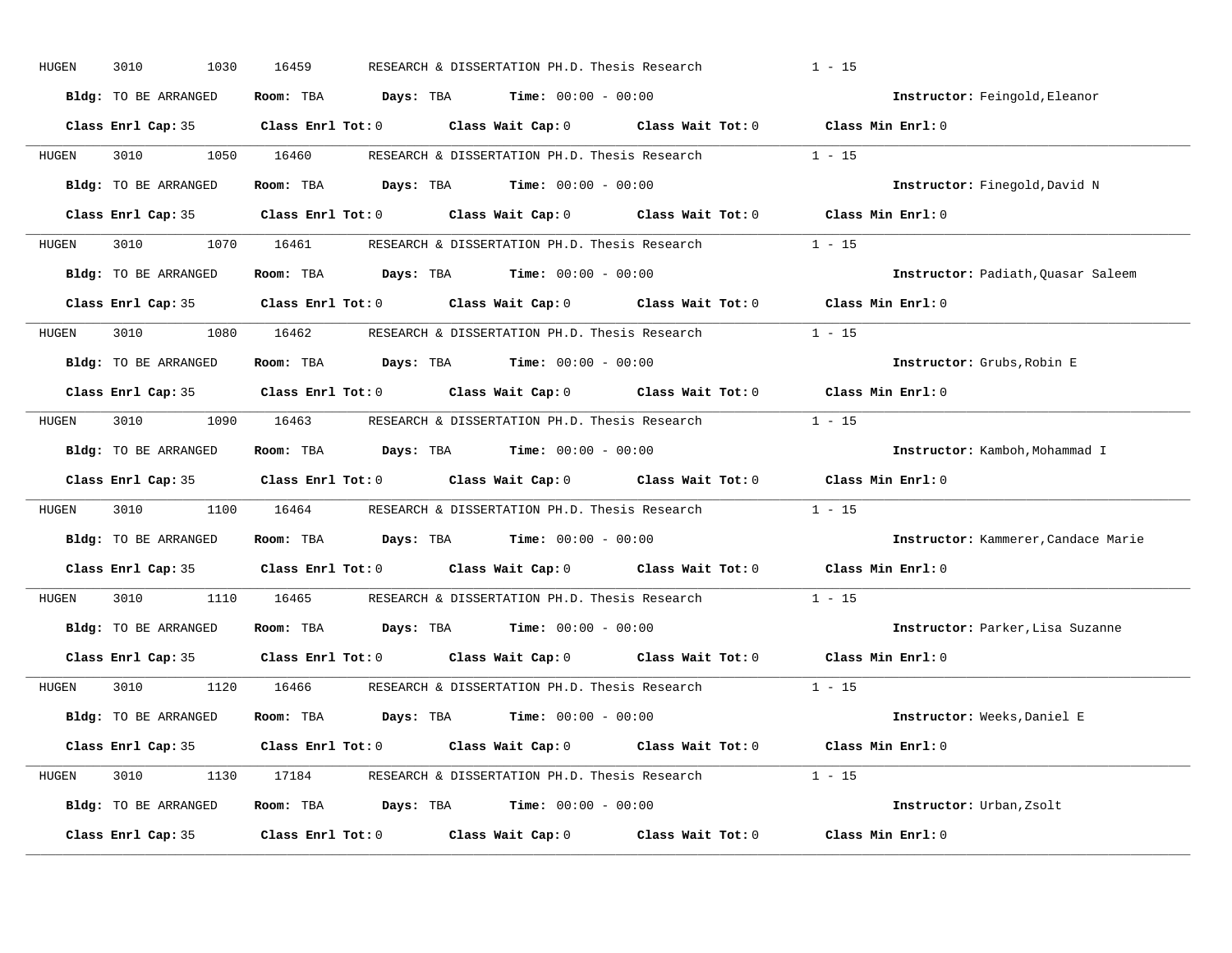#### Report ID: SR201 **University of Pittsburgh** Page No. 53 of 65 **Schedule of Classes for Spring Term 2021-2022** Run Date: 06/16/2021 **Academic Term** Run Time: 00:00:21

| Subject              | Catalog Nbr Section Class Nbr | Course Title           |                                               | Component                                                                                           | Units<br>Topics   |                                          |
|----------------------|-------------------------------|------------------------|-----------------------------------------------|-----------------------------------------------------------------------------------------------------|-------------------|------------------------------------------|
| 3010<br>HUGEN        | 1131                          | 27305                  | RESEARCH & DISSERTATION PH.D. Thesis Research |                                                                                                     | $1 - 15$          |                                          |
| Bldg: TO BE ARRANGED |                               | Room: TBA              | <b>Days:</b> TBA <b>Time:</b> $00:00 - 00:00$ |                                                                                                     |                   | Instructor: Demirci, Fatma Yesim         |
|                      |                               |                        |                                               | Class Enrl Cap: 35 Class Enrl Tot: 0 Class Wait Cap: 0 Class Wait Tot: 0 Class Min Enrl: 0          |                   |                                          |
| 3010<br>HUGEN        | 1132                          | 27306                  | RESEARCH & DISSERTATION PH.D. Thesis Research |                                                                                                     | $1 - 15$          |                                          |
| Bldg: TO BE ARRANGED |                               | Room: TBA              | <b>Days:</b> TBA <b>Time:</b> $00:00 - 00:00$ |                                                                                                     |                   | Instructor: Diergaarde, Brenda Bernadine |
| Class Enrl Cap: 35   |                               |                        |                                               | Class Enrl Tot: 0 Class Wait Cap: 0 Class Wait Tot: 0                                               | Class Min Enrl: 0 |                                          |
| 3010<br>HUGEN        | 1133                          | 27307                  | RESEARCH & DISSERTATION PH.D. Thesis Research |                                                                                                     | $1 - 15$          |                                          |
| Bldg: TO BE ARRANGED |                               |                        | Room: TBA $Days:$ TBA $Time: 00:00 - 00:00$   |                                                                                                     |                   | Instructor: Durst, Andrea Lynette        |
|                      |                               |                        |                                               | Class Enrl Cap: 35 $\qquad$ Class Enrl Tot: 0 $\qquad$ Class Wait Cap: 0 $\qquad$ Class Wait Tot: 0 | Class Min Enrl: 0 |                                          |
| 3010<br>HUGEN        | 1134                          | 27308                  | RESEARCH & DISSERTATION PH.D. Thesis Research |                                                                                                     | $1 - 15$          |                                          |
| Bldg: TO BE ARRANGED |                               |                        | Room: TBA $Days:$ TBA $Time: 00:00 - 00:00$   |                                                                                                     |                   | Instructor: Fan, Kang-Hsien              |
|                      |                               |                        |                                               | Class Enrl Cap: 35 Class Enrl Tot: 0 Class Wait Cap: 0 Class Wait Tot: 0                            | Class Min Enrl: 0 |                                          |
| 3010<br>HUGEN        | 1135 27309                    |                        |                                               | RESEARCH & DISSERTATION PH.D. Thesis Research                                                       | $1 - 15$          |                                          |
| Bldg: TO BE ARRANGED |                               | Room: TBA              | <b>Days:</b> TBA <b>Time:</b> $00:00 - 00:00$ |                                                                                                     |                   | Instructor: Minster, Ryan Lee            |
|                      |                               |                        |                                               | Class Enrl Cap: 35 $\qquad$ Class Enrl Tot: 0 $\qquad$ Class Wait Cap: 0 $\qquad$ Class Wait Tot: 0 | Class Min Enrl: 0 |                                          |
| HUGEN<br>3010        | 1136                          | 27310                  | RESEARCH & DISSERTATION PH.D. Thesis Research |                                                                                                     | $1 - 15$          |                                          |
| Bldg: TO BE ARRANGED |                               | Room: TBA              | <b>Days:</b> TBA <b>Time:</b> $00:00 - 00:00$ |                                                                                                     |                   | Instructor: Park, Hyun Jung              |
|                      |                               |                        |                                               | Class Enrl Cap: 35 $\qquad$ Class Enrl Tot: 0 $\qquad$ Class Wait Cap: 0 $\qquad$ Class Wait Tot: 0 | Class Min Enrl: 0 |                                          |
| 3010<br>HUGEN        | 1137                          | 27311                  |                                               | RESEARCH & DISSERTATION PH.D. Thesis Research                                                       | $1 - 15$          |                                          |
| Bldg: TO BE ARRANGED |                               | Room: TBA<br>Days: TBA | <b>Time:</b> $00:00 - 00:00$                  |                                                                                                     |                   | Instructor: Roman, Beth L                |
|                      |                               |                        |                                               | Class Enrl Cap: 35 Class Enrl Tot: 0 Class Wait Cap: 0 Class Wait Tot: 0                            | Class Min Enrl: 0 |                                          |
| HUGEN<br>3010        | 1138                          | 27312                  | RESEARCH & DISSERTATION PH.D. Thesis Research |                                                                                                     | $1 - 15$          |                                          |
| Bldg: TO BE ARRANGED |                               |                        | Room: TBA $Days:$ TBA $Time: 00:00 - 00:00$   |                                                                                                     |                   | Instructor: Shaffer, John R.             |
| Class Enrl Cap: 35   |                               |                        | Class Enrl Tot: 0 Class Wait Cap: 0           | Class Wait Tot: 0                                                                                   | Class Min Enrl: 0 |                                          |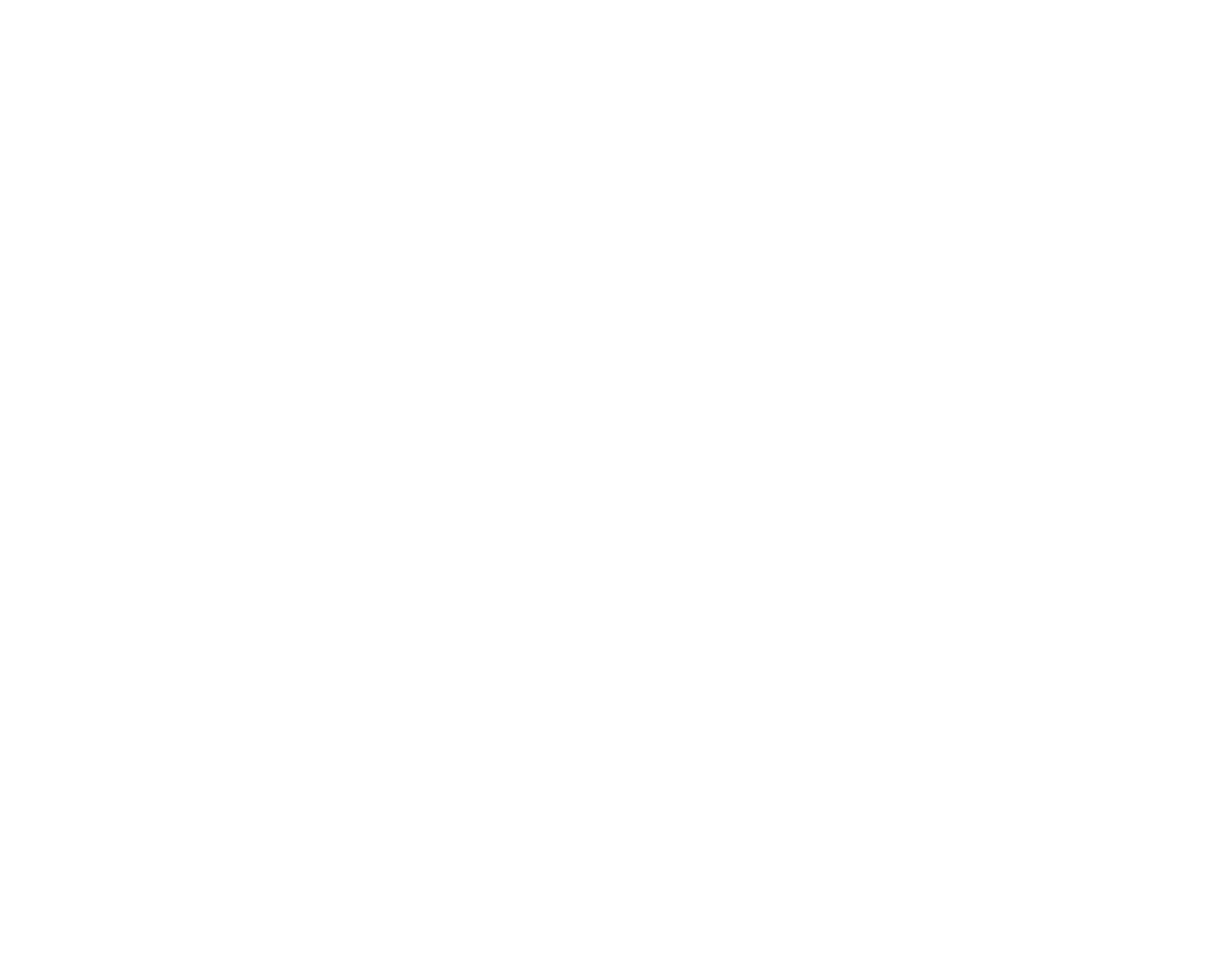#### Report ID: SR201 **University of Pittsburgh** Page No. 55 of 65 **Schedule of Classes for Spring Term 2021-2022** Run Date: 06/16/2021 **Academic Term** Run Time: 00:00:21

# **Grad School of Public Health - Infectious Diseases and Microbiology - Subject: Infct Disease & Microbiology**

| Subject | Catalog Nbr Section Class Nbr                              |      |           |                   | Course Title                                         |                   |                                         | Component |                                                       | Units             | Topics            |                                 |
|---------|------------------------------------------------------------|------|-----------|-------------------|------------------------------------------------------|-------------------|-----------------------------------------|-----------|-------------------------------------------------------|-------------------|-------------------|---------------------------------|
| IDM     | 2002                                                       | 1030 | 13482     |                   | MOLECULAR VIROLOGY                                   |                   |                                         | Lecture   |                                                       | 3                 |                   |                                 |
|         | Bldg: Public Health-CrabtRoom: 2121C                       |      |           |                   | Days: W                                              |                   | Time: $14:00 - 14:55$                   |           |                                                       |                   | Instructor: Staff |                                 |
|         | Bldg: Public Health-CrabtRoom: 2121C                       |      |           |                   | Days: Tu                                             |                   | Time: $14:00 - 15:55$                   |           |                                                       |                   |                   | Instructor: Jenkins, Frank John |
|         | Class Enrl Cap: 24                                         |      |           | Class Enrl Tot: 0 | Room Characteristics: PeopleSoft - Scheduled (PS)(1) | Class Wait Cap: 0 |                                         |           | Class Wait Tot: 0                                     | Class Min Enrl: 0 |                   |                                 |
| IDM     | 2007                                                       | 1010 | 13493     |                   |                                                      |                   | PH COMMUNICABLE DISEASE PRACM Practicum |           |                                                       | $1 - 3$           |                   |                                 |
|         | Bldg: TO BE ARRANGED                                       |      | Room: TBA |                   | Days: TBA                                            |                   | <b>Time:</b> $00:00 - 00:00$            |           | PBLC HLTH INFEC DS PRACTICUM Instructor: Frank, Linda |                   |                   |                                 |
|         |                                                            |      |           |                   |                                                      |                   |                                         |           |                                                       |                   |                   | Kingsley, Lawrence A            |
|         |                                                            |      |           |                   |                                                      |                   |                                         |           |                                                       |                   |                   | Ayyavoo, Velpandi               |
|         |                                                            |      |           |                   |                                                      |                   |                                         |           |                                                       |                   |                   | Barratt Boyes, Simon M          |
|         |                                                            |      |           |                   |                                                      |                   |                                         |           |                                                       |                   |                   | Gupta, Phalguni                 |
|         |                                                            |      |           |                   |                                                      |                   |                                         |           |                                                       |                   |                   | Martinson, Jeremy James         |
|         |                                                            |      |           |                   |                                                      |                   |                                         |           |                                                       |                   |                   | Rinaldo, Charles R              |
|         |                                                            |      |           |                   |                                                      |                   |                                         |           |                                                       |                   |                   | Chen, Yue                       |
|         |                                                            |      |           |                   |                                                      |                   |                                         |           |                                                       |                   |                   | Jenkins, Frank John             |
|         |                                                            |      |           |                   |                                                      |                   |                                         |           |                                                       |                   |                   | Harrison, Lee H                 |
|         |                                                            |      |           |                   |                                                      |                   |                                         |           |                                                       |                   |                   | Bility, Moses Turkle            |
|         |                                                            |      |           |                   |                                                      |                   |                                         |           |                                                       |                   |                   | Friedman, Mackey R              |
|         |                                                            |      |           |                   |                                                      |                   |                                         |           |                                                       |                   |                   | Krier, Sarah Elizabeth          |
|         |                                                            |      |           |                   |                                                      |                   |                                         |           |                                                       |                   |                   | Sluis-Cremer, Nicolas Paul      |
|         |                                                            |      |           |                   |                                                      |                   |                                         |           |                                                       |                   |                   | Mailliard, Robbie B             |
|         | Class Enrl Cap: 30<br>Attributes: Community General Impact |      |           | Class Enrl Tot: 0 |                                                      | Class Wait Cap: 0 |                                         |           | Class Wait Tot: 0                                     | Class Min Enrl: 0 |                   |                                 |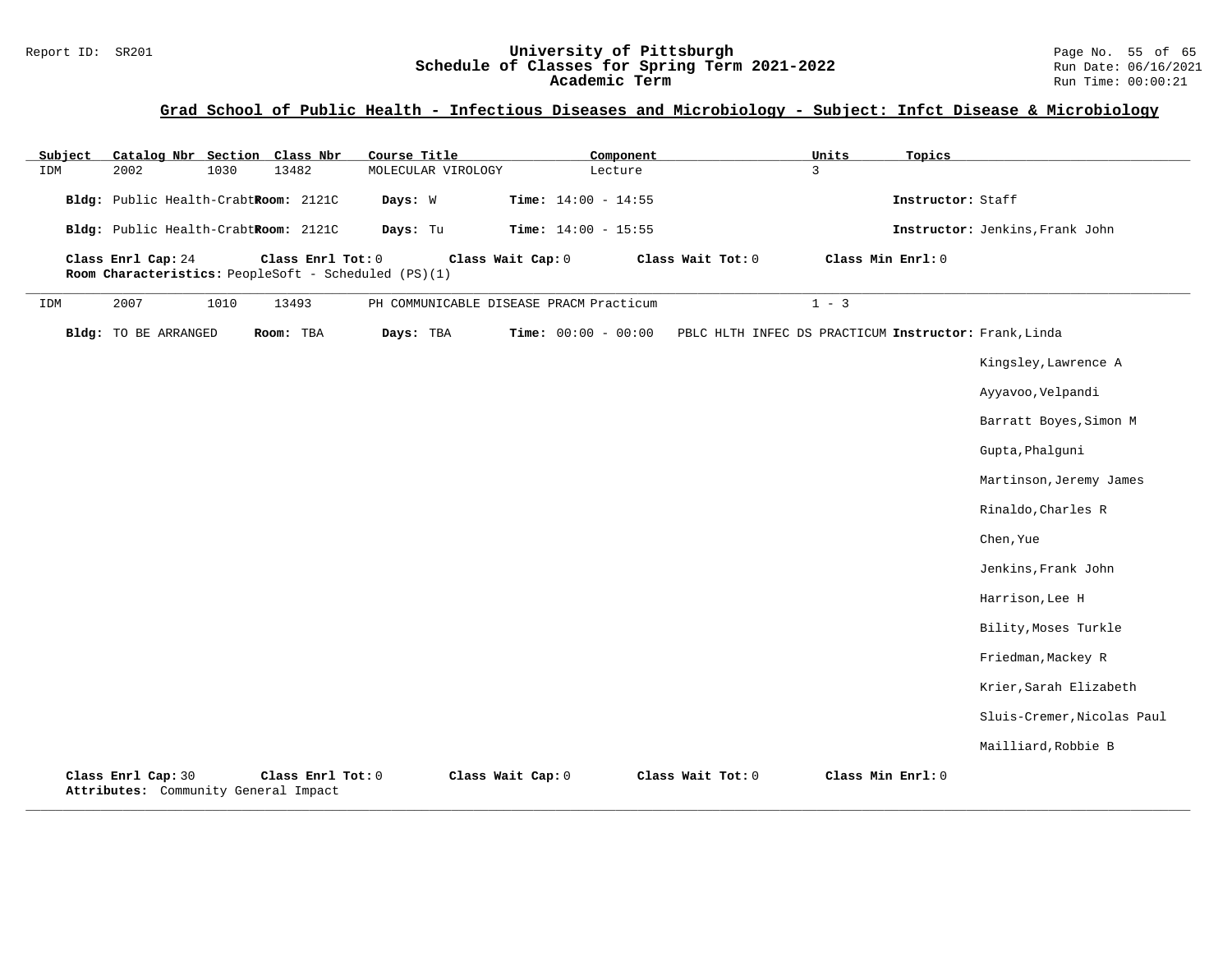#### Report ID: SR201 **University of Pittsburgh** Page No. 56 of 65 **Schedule of Classes for Spring Term 2021-2022** Run Date: 06/16/2021 **Academic Term** Run Time: 00:00:21

# **Grad School of Public Health - Infectious Diseases and Microbiology - Subject: Infct Disease & Microbiology**

| Subject | Catalog Nbr Section Class Nbr        |                   | Course Title                                                                            |                                               | Component         | Units          | Topics            |                                     |
|---------|--------------------------------------|-------------------|-----------------------------------------------------------------------------------------|-----------------------------------------------|-------------------|----------------|-------------------|-------------------------------------|
| IDM     | 2014<br>1030                         | 24756             |                                                                                         | FNCT GENOMCS OF MICRBL PATHGNSLecture         |                   | $\overline{3}$ |                   |                                     |
|         | Bldg: Public Health-CrabtRoom: 0A215 |                   | Days: TuTh                                                                              | Time: $10:00 - 11:25$                         |                   |                |                   | Instructor: Martinson, Jeremy James |
|         |                                      |                   |                                                                                         |                                               |                   |                |                   | Bility, Moses Turkle                |
|         | Class Enrl Cap: 10                   | Class Enrl Tot: 0 |                                                                                         | Class Wait Cap: 0                             | Class Wait Tot: 0 |                | Class Min Enrl: 0 |                                     |
|         |                                      |                   | Room Characteristics: Media - Data Projector/Monitor(1), PeopleSoft - Scheduled (PS)(1) |                                               |                   |                |                   |                                     |
| IDM     | 2021<br>1010                         | 13476             |                                                                                         | SPECIAL STUDIES IN MICROBIOLGYThesis Research |                   | $1 - 15$       |                   |                                     |
|         | Bldg: TO BE ARRANGED                 | Room: TBA         | Days: TBA                                                                               | <b>Time:</b> $00:00 - 00:00$                  |                   |                |                   | Instructor: Ayyavoo, Velpandi       |
|         |                                      |                   |                                                                                         |                                               |                   |                |                   | Barratt Boyes, Simon M              |
|         |                                      |                   |                                                                                         |                                               |                   |                |                   | Frank, Linda                        |
|         |                                      |                   |                                                                                         |                                               |                   |                |                   | Gupta, Phalguni                     |
|         |                                      |                   |                                                                                         |                                               |                   |                |                   | Harrison, Lee H                     |
|         |                                      |                   |                                                                                         |                                               |                   |                |                   | Jenkins, Frank John                 |
|         |                                      |                   |                                                                                         |                                               |                   |                |                   | Kingsley, Lawrence A                |
|         |                                      |                   |                                                                                         |                                               |                   |                |                   | Martinson, Jeremy James             |
|         |                                      |                   |                                                                                         |                                               |                   |                |                   | Rinaldo, Charles R                  |
|         |                                      |                   |                                                                                         |                                               |                   |                |                   | Chen, Yue                           |
|         |                                      |                   |                                                                                         |                                               |                   |                |                   | Bility, Moses Turkle                |
|         |                                      |                   |                                                                                         |                                               |                   |                |                   | Friedman, Mackey R                  |
|         |                                      |                   |                                                                                         |                                               |                   |                |                   | Krier, Sarah Elizabeth              |
|         |                                      |                   |                                                                                         |                                               |                   |                |                   | Hartman, Amy Lynn                   |
|         |                                      |                   |                                                                                         |                                               |                   |                |                   | Mailliard, Robbie B                 |
|         |                                      |                   |                                                                                         |                                               |                   |                |                   | Marques, Ernesto Torres De          |
|         |                                      |                   |                                                                                         |                                               |                   |                |                   | Azeved                              |
|         |                                      |                   |                                                                                         |                                               |                   |                |                   | Mattila, Joshua T                   |
|         |                                      |                   |                                                                                         |                                               |                   |                |                   | Piazza, Paolo                       |
|         |                                      |                   |                                                                                         |                                               |                   |                |                   |                                     |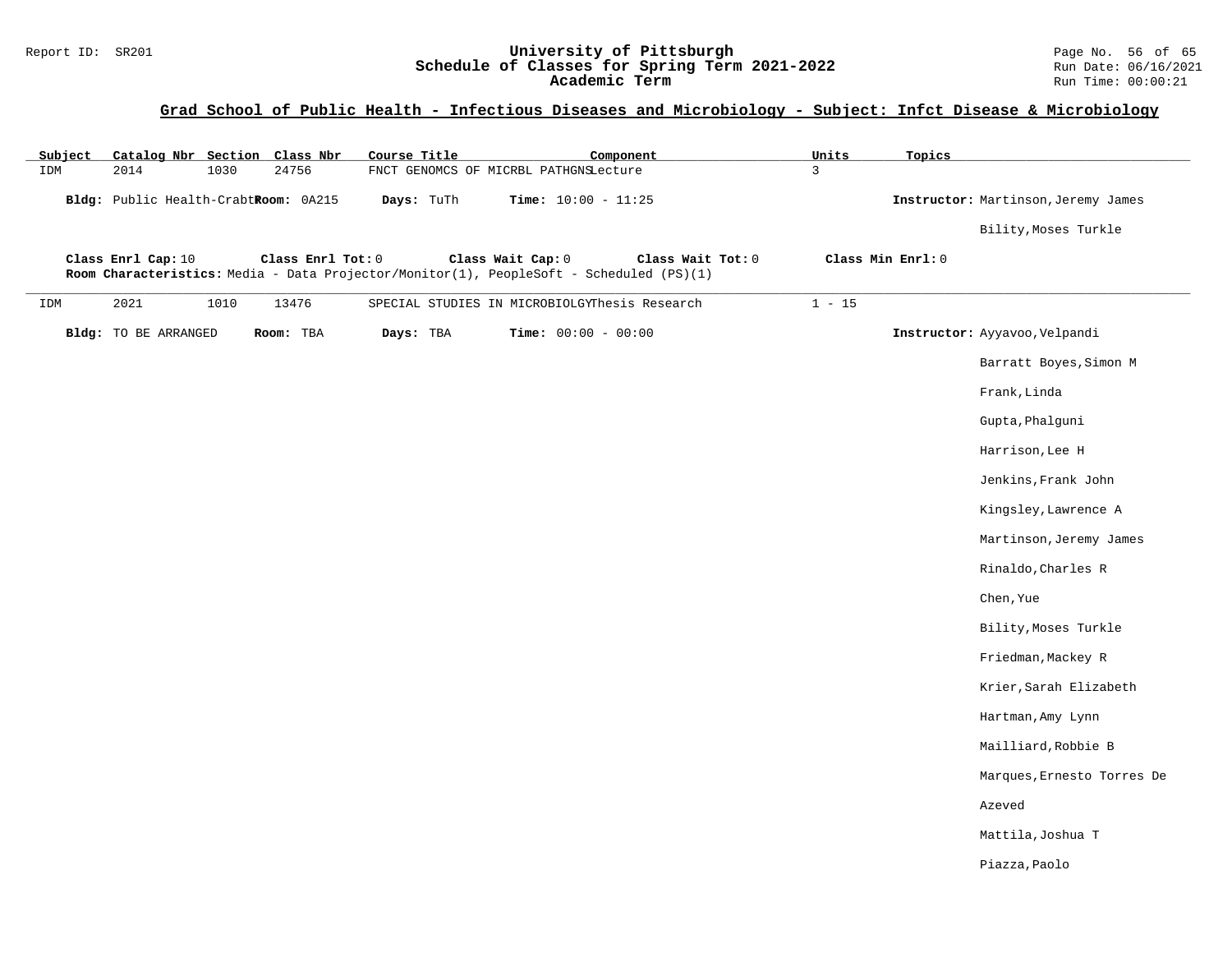#### Rappocciolo,Giovanna

Sluis-Cremer,Nicolas Paul

| Class Enrl Cap: 75                                                                                                                                                         | Class Enrl Tot: 0 | Class Wait Cap: 0                     | Class Wait Tot: 0 | Class Min Enrl: 0        |                                     |
|----------------------------------------------------------------------------------------------------------------------------------------------------------------------------|-------------------|---------------------------------------|-------------------|--------------------------|-------------------------------------|
| IDM<br>2025<br>1010                                                                                                                                                        | 13487             | MICROBIOLOGY SEMINAR                  | Seminar           | $\mathbf{1}$             |                                     |
| Bldg: Public Health-CrabtRoom: 0A425                                                                                                                                       | Days: W           | Time: $12:00 - 12:55$                 |                   | Instructor: Staff        |                                     |
| Bldg: Public Health-CrabtRoom: 0A719                                                                                                                                       | Days: W           | Time: $12:00 - 12:55$                 |                   | Instructor: Staff        |                                     |
| Bldg: Public Health-CrabtRoom: 0A115                                                                                                                                       | Days: M           | <b>Time:</b> $12:00 - 12:55$          |                   |                          | Instructor: Martinson, Jeremy James |
|                                                                                                                                                                            |                   |                                       |                   |                          | Ayyavoo, Velpandi                   |
|                                                                                                                                                                            |                   |                                       |                   |                          | Friedman, Mackey R                  |
|                                                                                                                                                                            |                   |                                       |                   |                          | Krier, Sarah Elizabeth              |
|                                                                                                                                                                            |                   |                                       |                   |                          | Rappocciolo, Giovanna               |
|                                                                                                                                                                            |                   |                                       |                   |                          | Hartman, Amy Lynn                   |
| Class Enrl Cap: 60<br>Room Characteristics: PeopleSoft - Scheduled (PS)(1)                                                                                                 | Class Enrl Tot: 0 | Class Wait Cap: 0                     | Class Wait Tot: 0 | Class Min Enrl: 0        |                                     |
| Monday, 12-12:55p--PhD/MS/MPH Seminar in A115.<br>Wednesday, 12:00-12:55P--MPH Jr Club in A425.<br>Wednesday, 12:00-12:55P--PhD/MS Jr Club in A719.<br>2038<br>1050<br>IDM | 15529             | PREVN TRMNT CTRL GLBL INFEC DSLecture |                   | 3                        |                                     |
| Bldg: Public Health-CrabtRoom: 2121C                                                                                                                                       | Days: WTh         | <b>Time:</b> $17:30 - 19:00$          |                   | Instructor: Frank, Linda |                                     |
|                                                                                                                                                                            |                   |                                       |                   |                          | Chen, Yue                           |
| Class Enrl Cap: 24<br>Attributes: Global Studies, Undergraduate Global Health<br>Room Characteristics: PeopleSoft - Scheduled (PS)(1)                                      | Class Enrl Tot: 0 | Class Wait Cap: 0                     | Class Wait Tot: 0 | Class Min Enrl: 0        |                                     |
| 2041<br>1020<br>IDM                                                                                                                                                        | 30098             | RSRCH ETHCS AND SCI COMMNCTN Lecture  |                   | $\mathbf{1}$             |                                     |
| Bldg: Public Health-CrabtRoom: 0A425                                                                                                                                       | Days: M           | <b>Time:</b> $15:00 - 16:50$          |                   |                          | Instructor: Mattila, Joshua T       |
| Class Enrl Cap: 24<br>Room Characteristics: PeopleSoft - Scheduled (PS)(1)                                                                                                 | Class Enrl Tot: 0 | Class Wait Cap: 0                     | Class Wait Tot: 0 | Class Min Enrl: 0        |                                     |
| New course effect. spring 2020.                                                                                                                                            |                   |                                       |                   |                          |                                     |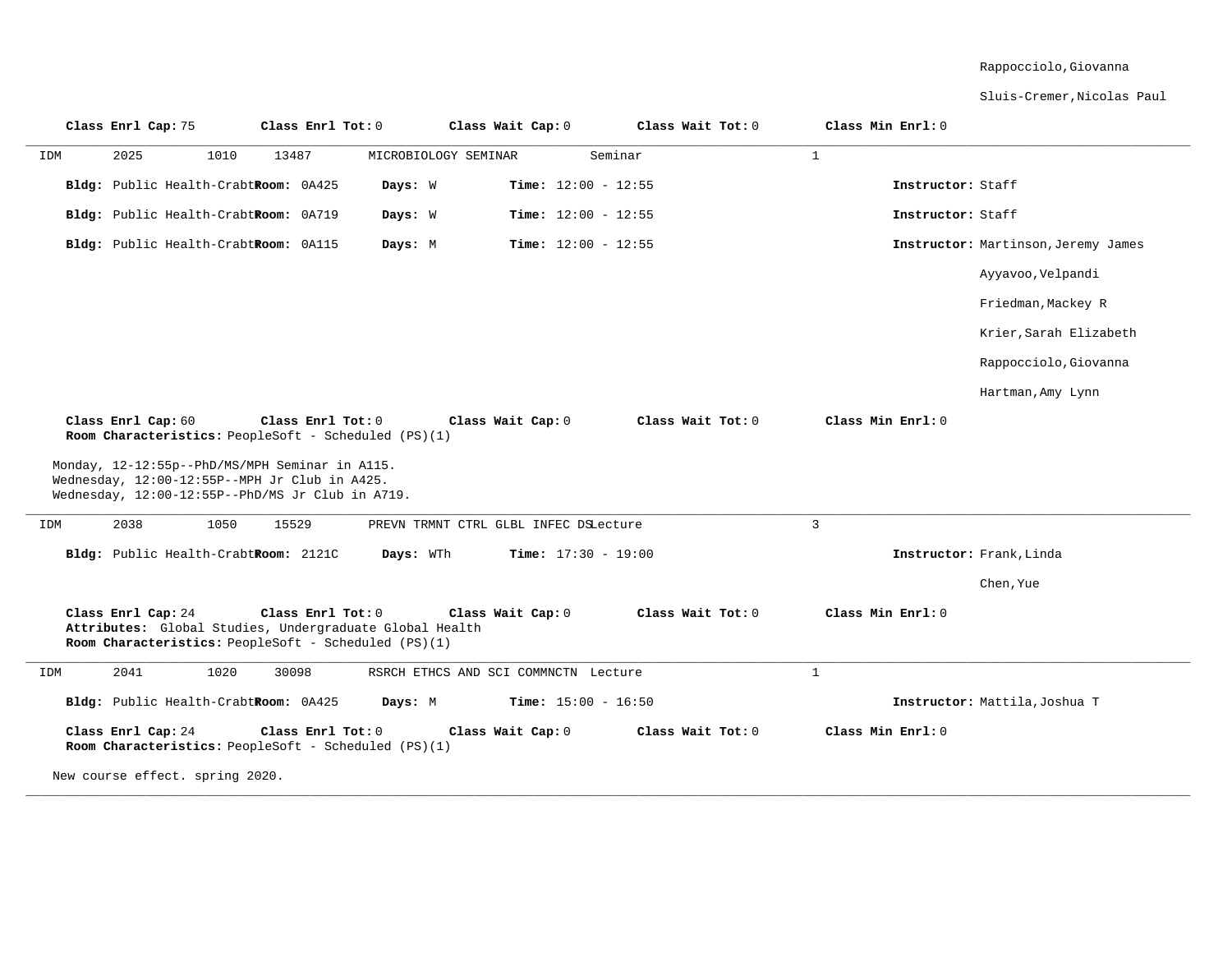#### Report ID: SR201 **University of Pittsburgh** Page No. 58 of 65 **Schedule of Classes for Spring Term 2021-2022** Run Date: 06/16/2021 **Academic Term** Run Time: 00:00:21

# **Grad School of Public Health - Infectious Diseases and Microbiology - Subject: Infct Disease & Microbiology**

| Subject<br>IDM | 2069                                 | 1220 | Catalog Nbr Section Class Nbr<br>28646                                    | Course Title | INFEC PREVN CTRL HLTH CARE SETLecture | Component                                     | <b>Units</b><br>2 | Topics            |                               |
|----------------|--------------------------------------|------|---------------------------------------------------------------------------|--------------|---------------------------------------|-----------------------------------------------|-------------------|-------------------|-------------------------------|
|                | Bldg: Public Health-CrabtRoom: 2121C |      |                                                                           | Days: Th     | <b>Time:</b> $12:00 - 13:50$          |                                               |                   |                   | Instructor: Frank, Linda      |
|                |                                      |      |                                                                           |              |                                       |                                               |                   |                   | Yassin, Mohamed               |
|                | Class Enrl Cap: 24                   |      | Class Enrl Tot: 0<br>Room Characteristics: PeopleSoft - Scheduled (PS)(1) |              | Class Wait Cap: 0                     | Class Wait Tot: 0                             |                   | Class Min Enrl: 0 |                               |
| IDM            | 3010                                 | 1010 | 13477                                                                     |              |                                       | RESEARCH AND DISSERTATION PHD Thesis Research | $1 - 15$          |                   |                               |
|                | Bldg: TO BE ARRANGED                 |      | Room: TBA                                                                 | Days: TBA    | <b>Time:</b> $00:00 - 00:00$          |                                               |                   |                   | Instructor: Ayyavoo, Velpandi |
|                |                                      |      |                                                                           |              |                                       |                                               |                   |                   | Barratt Boyes, Simon M        |
|                |                                      |      |                                                                           |              |                                       |                                               |                   |                   | Gupta, Phalguni               |
|                |                                      |      |                                                                           |              |                                       |                                               |                   |                   | Jenkins, Frank John           |
|                |                                      |      |                                                                           |              |                                       |                                               |                   |                   | Kingsley, Lawrence A          |
|                |                                      |      |                                                                           |              |                                       |                                               |                   |                   | Martinson, Jeremy James       |
|                |                                      |      |                                                                           |              |                                       |                                               |                   |                   | Rinaldo, Charles R            |
|                |                                      |      |                                                                           |              |                                       |                                               |                   |                   | Chen, Yue                     |
|                |                                      |      |                                                                           |              |                                       |                                               |                   |                   | Sluis-Cremer, Nicolas Paul    |
|                |                                      |      |                                                                           |              |                                       |                                               |                   |                   | Krier, Sarah Elizabeth        |
|                |                                      |      |                                                                           |              |                                       |                                               |                   |                   | Bility, Moses Turkle          |
|                |                                      |      |                                                                           |              |                                       |                                               |                   |                   | Friedman, Mackey R            |
|                |                                      |      |                                                                           |              |                                       |                                               |                   |                   | Mattila, Joshua T             |
|                |                                      |      |                                                                           |              |                                       |                                               |                   |                   | Hartman, Amy Lynn             |
|                |                                      |      |                                                                           |              |                                       |                                               |                   |                   | Mailliard, Robbie B           |
|                |                                      |      |                                                                           |              |                                       |                                               |                   |                   | Marques, Ernesto Torres De    |
|                |                                      |      |                                                                           |              |                                       |                                               |                   |                   | Azeved                        |
|                |                                      |      |                                                                           |              |                                       |                                               |                   |                   | Piazza, Paolo                 |
|                |                                      |      |                                                                           |              |                                       |                                               |                   |                   | Rappocciolo, Giovanna         |
|                |                                      |      |                                                                           |              |                                       |                                               |                   |                   |                               |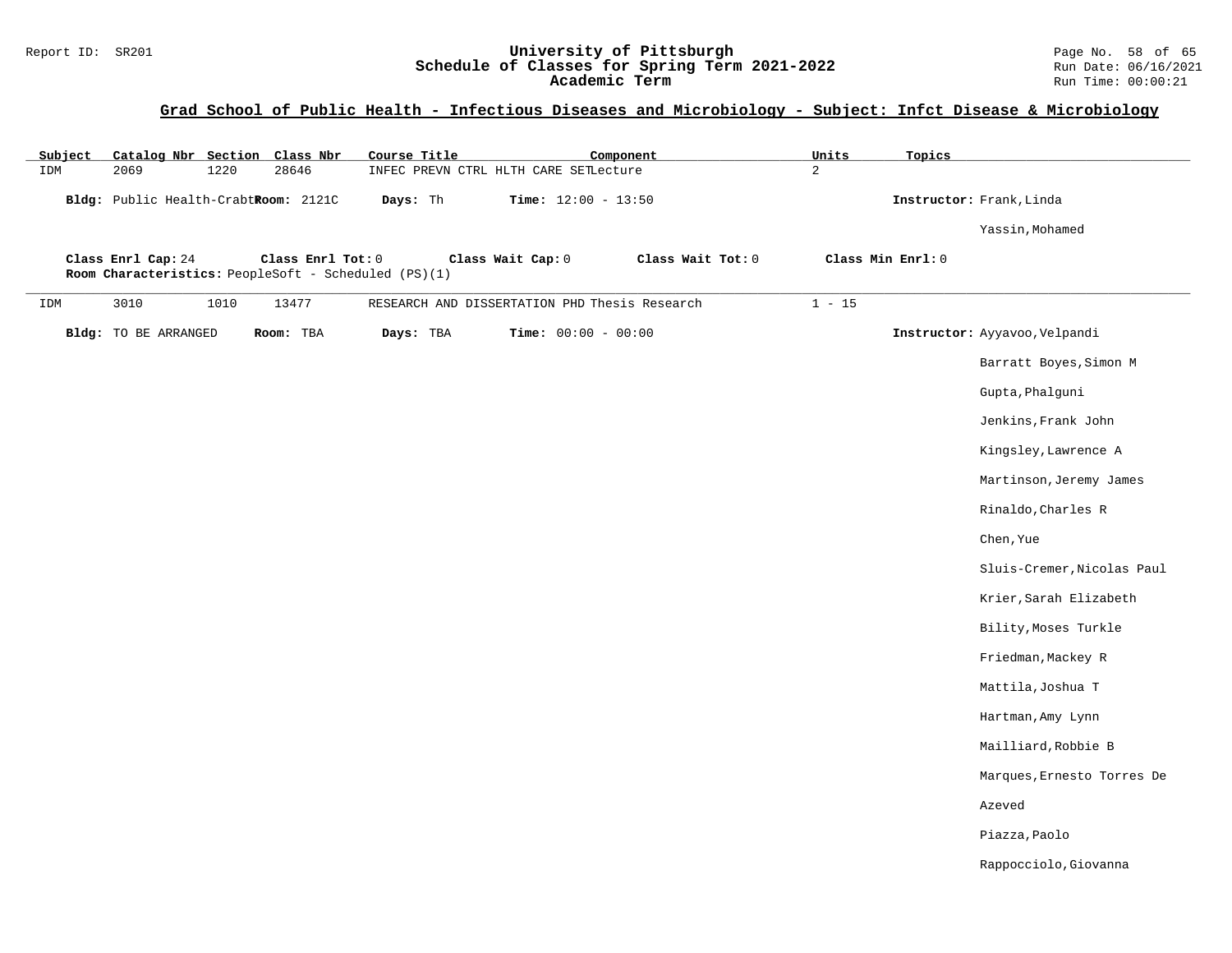Reed,Douglas S

|     | Class Enrl Cap: 15                                                                |      | Class Enrl Tot: 0 |                       | Class Wait Cap: 0            | Class Wait Tot: 0 | Class Min Enrl: 0                 |
|-----|-----------------------------------------------------------------------------------|------|-------------------|-----------------------|------------------------------|-------------------|-----------------------------------|
| IDM | 3440                                                                              | 1050 | 25035             | VACCINES AND IMMUNITY |                              | Lecture           | 2                                 |
|     | Bldg: Public Health-CrabtRoom: 0A522                                              |      |                   | Days: Th              | <b>Time:</b> $14:30 - 16:25$ |                   | Instructor: Rappocciolo, Giovanna |
|     | Class Enrl Cap: 14<br><b>Room Characteristics:</b> PeopleSoft - Scheduled (PS)(1) |      | Class Enrl Tot: 0 |                       | Class Wait Cap: 0            | Class Wait Tot: 0 | Class Min Enrl: 0                 |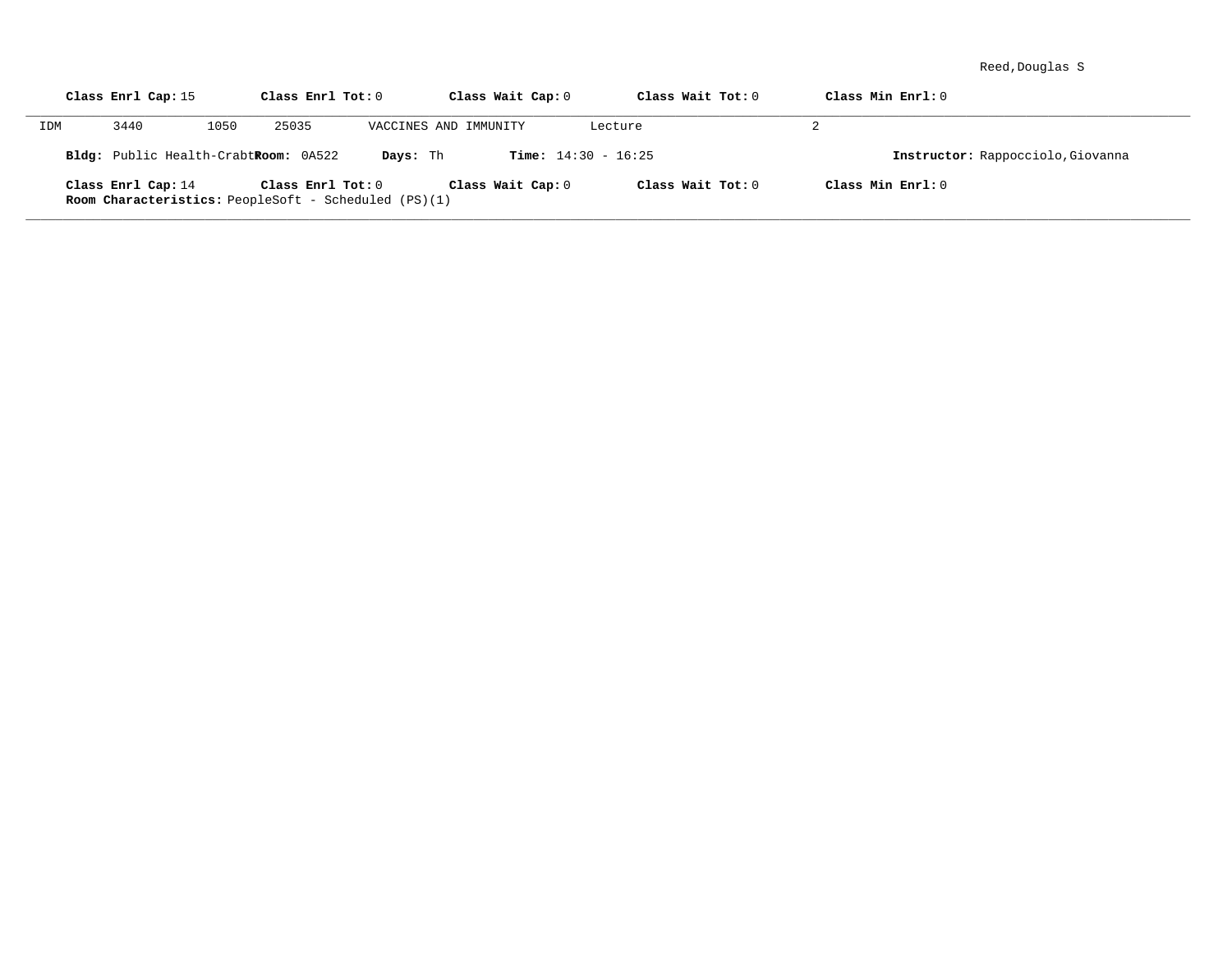#### Report ID: SR201 **University of Pittsburgh University of Pittsburgh** Page No. 60 of 65<br>**Schedule of Classes for Spring Term 2021-2022** Run Date: 06/16/2021 **Schedule of Classes for Spring Term 2021-2022** Run Date: 06/16/2021 **Pub Hlth Session 1 Run Time: 00:00:21**

### **Grad School of Public Health - Biostatistics - Subject: Biostatistics**

| Subject      | Catalog Nbr Section Class Nbr        |      |                   | Course Title                                                |                                       | Component         | Units               | Topics                         |
|--------------|--------------------------------------|------|-------------------|-------------------------------------------------------------|---------------------------------------|-------------------|---------------------|--------------------------------|
| <b>BIOST</b> | 2061                                 | 1030 | 13490             |                                                             | LIKELIHOOD THEORY & APPLICATN Lecture |                   | 2                   |                                |
|              | Bldg: Public Health-CrabtRoom: 0A425 |      |                   | Days: TuTh                                                  | <b>Time:</b> $09:00 - 10:55$          |                   |                     | Instructor: Tang, Gong         |
|              | Class Enrl Cap: 24                   |      | Class Enrl Tot: 0 | Room Characteristics: PeopleSoft - Scheduled (PS)(1)        | Class Wait Cap: 0                     | Class Wait Tot: 0 | Class Min $Enrl: 0$ |                                |
| BIOST        | 2080                                 | 1210 | 28632             |                                                             | ADVANCED STATISTICAL LEARNING Lecture |                   | ∠                   |                                |
| Bldg: TBA    |                                      |      | Room: TBA         | Days: WF                                                    | <b>Time:</b> $09:00 - 10:55$          |                   |                     | Instructor: Tseng, Chien-Cheng |
|              | Class Enrl Cap: 25                   |      | Class Enrl Tot: 0 | <b>Room Characteristics:</b> PeopleSoft - Scheduled (PS)(1) | Class Wait Cap: 0                     | Class Wait Tot: 0 | Class Min $Enrl: 0$ |                                |

New course for spring 2020. In addition to pre-reqs: Programming skills/training shall be demonstrated by previous programming (or programming heavy) courses in R, Python, Matlab, C/C++, etc. **\_\_\_\_\_\_\_\_\_\_\_\_\_\_\_\_\_\_\_\_\_\_\_\_\_\_\_\_\_\_\_\_\_\_\_\_\_\_\_\_\_\_\_\_\_\_\_\_\_\_\_\_\_\_\_\_\_\_\_\_\_\_\_\_\_\_\_\_\_\_\_\_\_\_\_\_\_\_\_\_\_\_\_\_\_\_\_\_\_\_\_\_\_\_\_\_\_\_\_\_\_\_\_\_\_\_\_\_\_\_\_\_\_\_\_\_\_\_\_\_\_\_\_\_\_\_\_\_\_\_\_\_\_\_\_\_\_\_\_\_\_\_\_\_\_\_\_\_\_\_\_\_\_\_\_\_**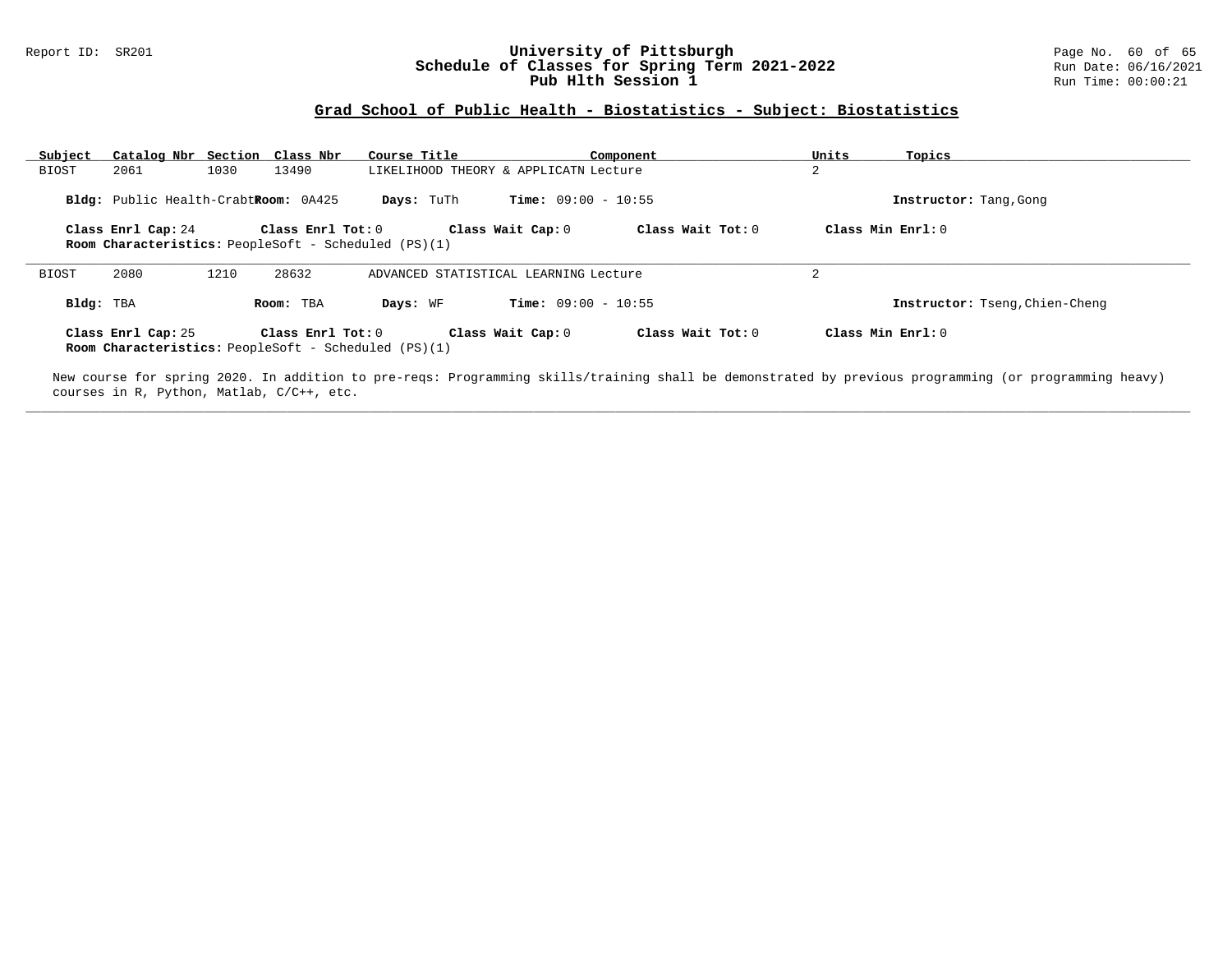#### Report ID: SR201 **University of Pittsburgh** Page No. 61 of 65 **Schedule of Classes for Spring Term 2021-2022** Run Date: 06/16/2021 **Pub Hlth Session 1 Run Time: 00:00:21**

| Subject | Catalog Nbr Section Class Nbr        |      |                   | Course Title                                                                |                                       | Component         | Units          | Topics                        |
|---------|--------------------------------------|------|-------------------|-----------------------------------------------------------------------------|---------------------------------------|-------------------|----------------|-------------------------------|
| EPIDEM  | 2161                                 | 1030 | 13489             |                                                                             | METHODS INFECTIOUS DISEAS EPIDLecture |                   |                |                               |
|         | Bldg: Public Health-CrabtRoom: 0A522 |      |                   | Days: M                                                                     | <b>Time:</b> $09:00 - 10:50$          |                   |                | Instructor: Harrison, Lee H   |
|         | Class Enrl Cap: 22                   |      | Class Enrl Tot: 0 |                                                                             | Class Wait Cap: 0                     | Class Wait Tot: 0 |                | Class Min Enrl: 0             |
|         |                                      |      |                   | Attributes: Global Studies, Undergraduate Global Health                     |                                       |                   |                |                               |
|         |                                      |      |                   | <b>Room Characteristics:</b> PeopleSoft - Scheduled (PS)(1)                 |                                       |                   |                |                               |
|         |                                      |      |                   | <b>Combined Section ID:</b> $0001$ (EPIDEM/2161/IDM2161) - IDM 2161(#13491) |                                       |                   |                |                               |
| EPIDEM  | 2602                                 | 1010 | 29676             |                                                                             | APPLC OF MOLEC BIOMARKERS EPIDLecture |                   | $\overline{2}$ |                               |
|         | Bldg: Public Health-CrabtRoom: 05140 |      |                   | Days: W                                                                     | <b>Time:</b> $10:30 - 12:20$          |                   |                | Instructor: Staff             |
|         | Bldg: Public Health-CrabtRoom: 05140 |      |                   | Days: M                                                                     | <b>Time:</b> $13:00 - 14:50$          |                   |                | Instructor: Adibi, Jennifer J |
|         | Class Enrl Cap: 10                   |      | Class Enrl Tot: 0 |                                                                             | Class Wait Cap: 0                     | Class Wait Tot: 0 |                | Class Min Enrl: 0             |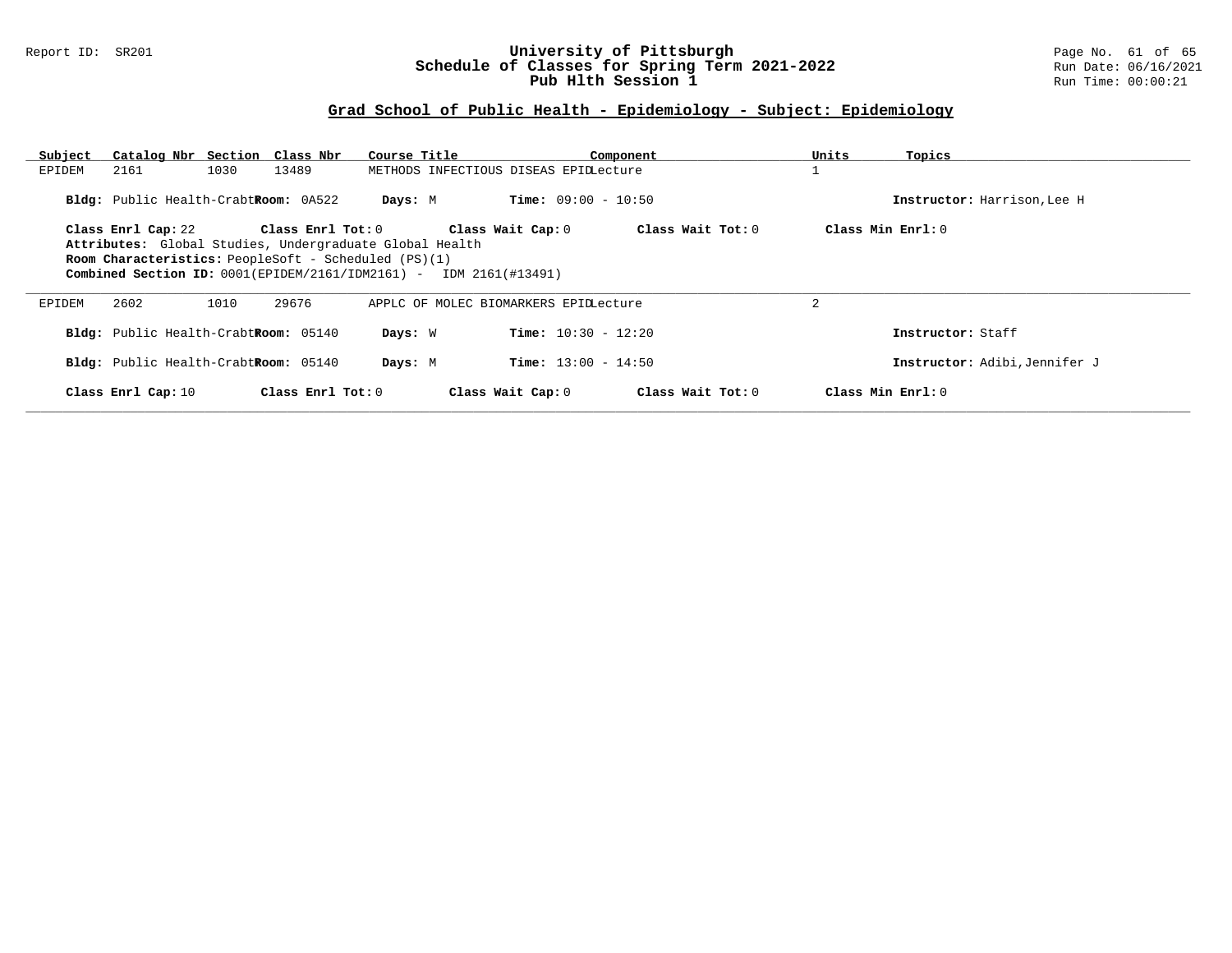#### Report ID: SR201 **University of Pittsburgh** Page No. 62 of 65 **Schedule of Classes for Spring Term 2021-2022** Run Date: 06/16/2021 **Pub Hlth Session 1 Run Time: 00:00:21**

| Subject | Catalog Nbr Section Class Nbr |      |                   | Course Title |                              | Component         | Units | Topics                     |
|---------|-------------------------------|------|-------------------|--------------|------------------------------|-------------------|-------|----------------------------|
| HPM     | 2037                          | 1170 | 20664             | ESSAY-HA     |                              | Thesis Research   | $-3$  |                            |
|         | Bldg: TO BE ARRANGED          |      | Room: TBA         | Days: TBA    | <b>Time:</b> $00:00 - 00:00$ |                   |       | Instructor: Broom, Kevin D |
|         | Class Enrl Cap: 40            |      | Class Enrl Tot: 0 |              | Class Wait Cap: 0            | Class Wait Tot: 0 |       | Class Min Enrl: 0          |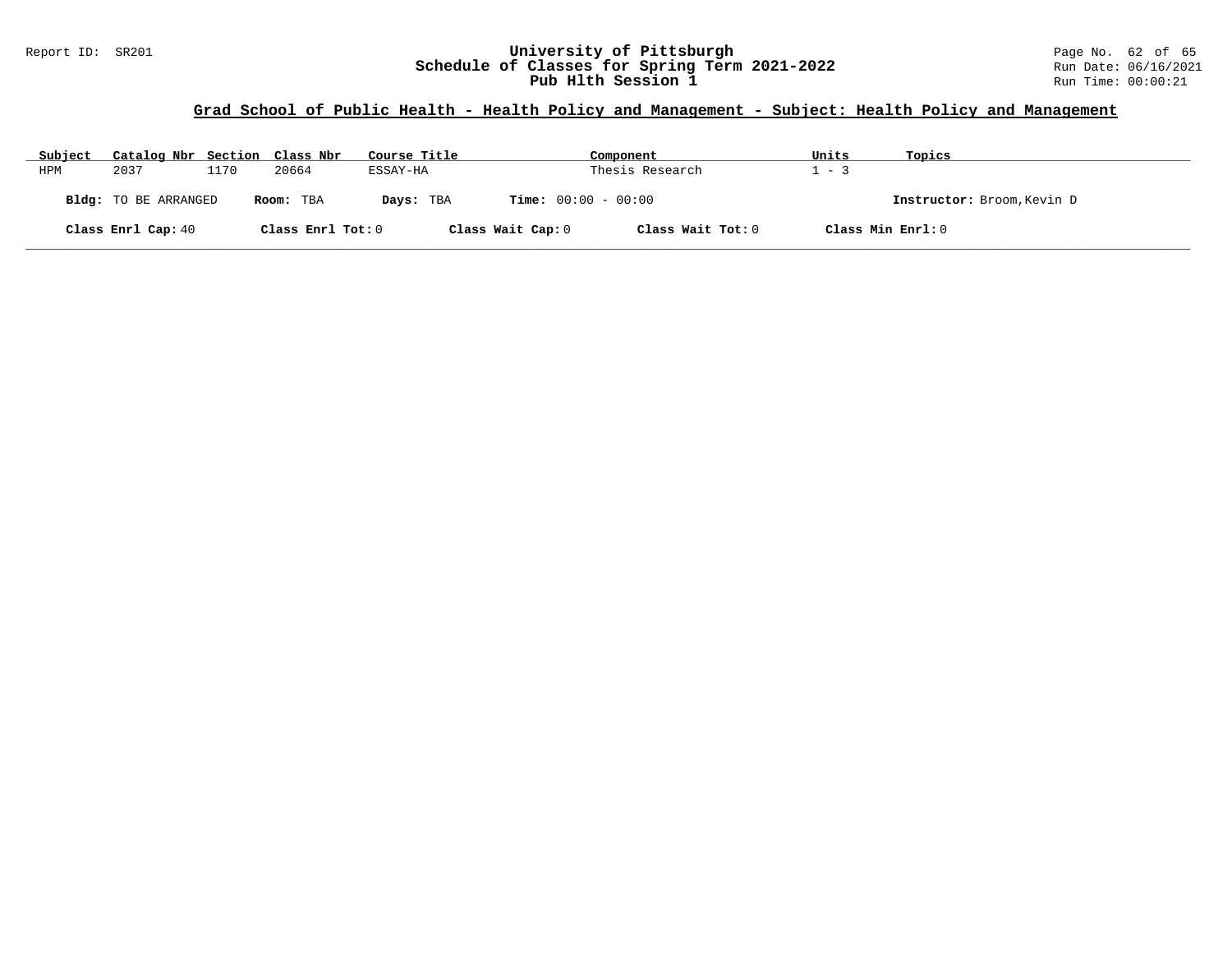#### Report ID: SR201 **University of Pittsburgh** Page No. 63 of 65 **Schedule of Classes for Spring Term 2021-2022** Run Date: 06/16/2021 **Pub Hlth Session 1 Run Time: 00:00:21**

# **Grad School of Public Health - Infectious Diseases and Microbiology - Subject: Infct Disease & Microbiology**

| Subject | Catalog Nbr Section Class Nbr                               |      |                   | Course Title |                                       | Component                    |                   | Units | Topics                      |
|---------|-------------------------------------------------------------|------|-------------------|--------------|---------------------------------------|------------------------------|-------------------|-------|-----------------------------|
| IDM     | 2161                                                        | 1030 | 13491             |              | METHODS INFECTIOUS DISEAS EPIDLecture |                              |                   |       |                             |
|         | Bldg: Public Health-CrabtRoom: 0A522                        |      |                   | Days: M      |                                       | <b>Time:</b> $09:00 - 10:50$ |                   |       | Instructor: Harrison, Lee H |
|         | Class Enrl Cap: 17                                          |      | Class Enrl Tot: 0 |              | Class Wait Cap: 0                     |                              | Class Wait Tot: 0 |       | Class Min $Enrl: 0$         |
|         | <b>Room Characteristics:</b> PeopleSoft - Scheduled (PS)(1) |      |                   |              |                                       |                              |                   |       |                             |
|         | Combined Section ID: 0001(EPIDEM/2161/IDM2161) -            |      |                   |              | EPIDEM 2161(#13489)                   |                              |                   |       |                             |
|         |                                                             |      |                   |              |                                       |                              |                   |       |                             |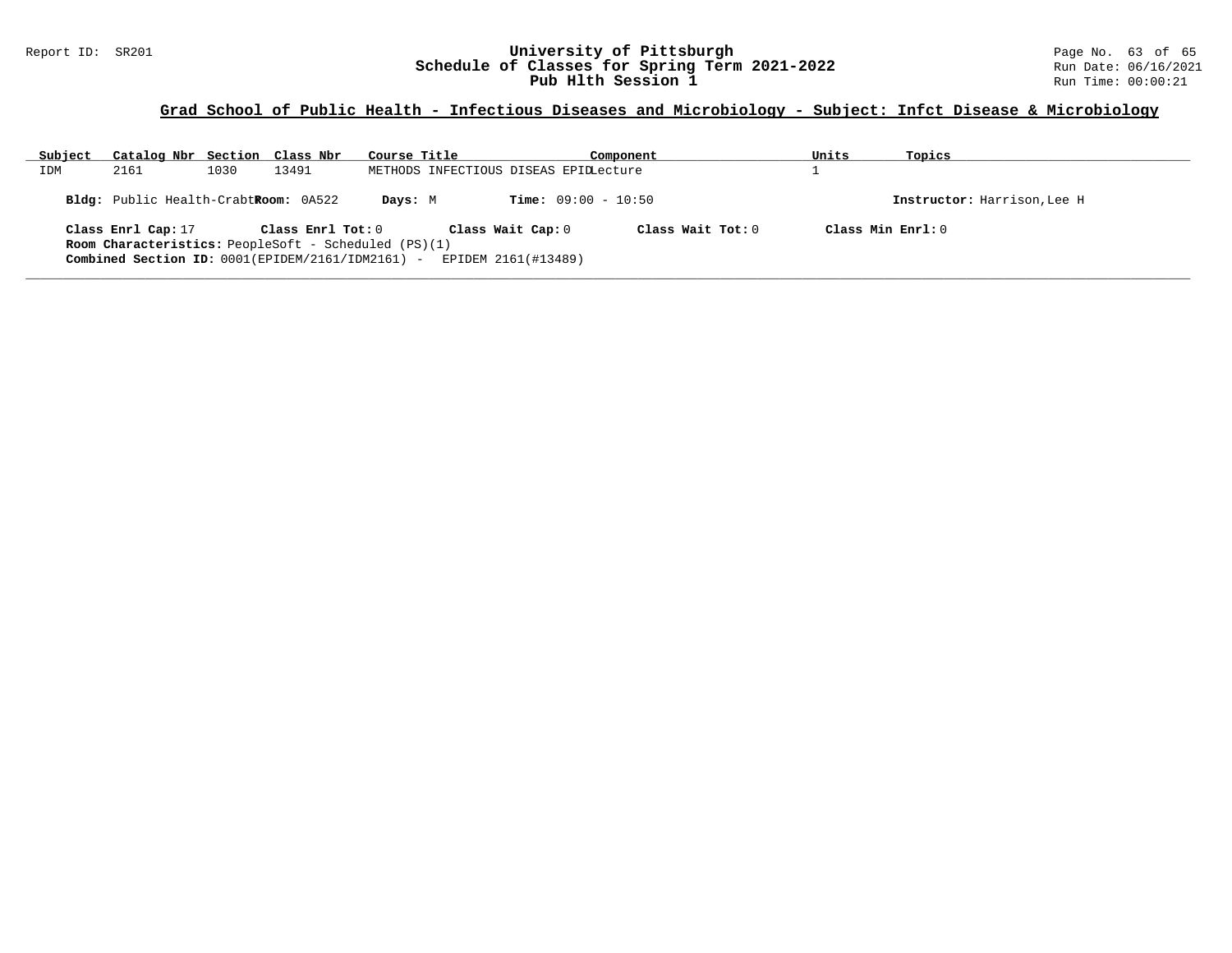#### Report ID: SR201 **University of Pittsburgh** Page No. 64 of 65 **Schedule of Classes for Spring Term 2021-2022** Run Date: 06/16/2021 **Pub Hlth Session 2 Run** Time: 00:00:21

| Subject | Catalog Nbr Section Class Nbr                                                                               |                   | Course Title                                                                                  | Component                    | Units<br>Topics      |  |
|---------|-------------------------------------------------------------------------------------------------------------|-------------------|-----------------------------------------------------------------------------------------------|------------------------------|----------------------|--|
| EPIDEM  | 2166<br>1100                                                                                                | 23183             | GLBL CTRL OF AIDS/HIV & TB                                                                    | Lecture                      |                      |  |
|         | Bldg: Public Health-CrabtRoom: 0A425                                                                        |                   | Days: Th                                                                                      | <b>Time:</b> $09:00 - 10:50$ | Instructor: Staff    |  |
|         | Bldg: Public Health-CrabtRoom: 0A522                                                                        |                   | Days: M                                                                                       | <b>Time:</b> $09:00 - 10:50$ | Instructor: Staff    |  |
|         | Class Enrl Cap: 15<br><b>Room Characteristics:</b> PeopleSoft - Scheduled $(PS)(1)$                         | Class Enrl Tot: 0 | Class Wait Cap: 0<br>Attributes: African Studies, Global Studies, Undergraduate Global Health | Class Wait Tot: 0            | $Class Min Ernst: 0$ |  |
|         | Meets: 4 Mondays: 3/23; 3/30; 4/6; 4/13 in A522<br>and 4 Thursdays: $3/26$ ; $4/2$ ; $4/9$ ; $4/16$ in A622 |                   |                                                                                               |                              |                      |  |